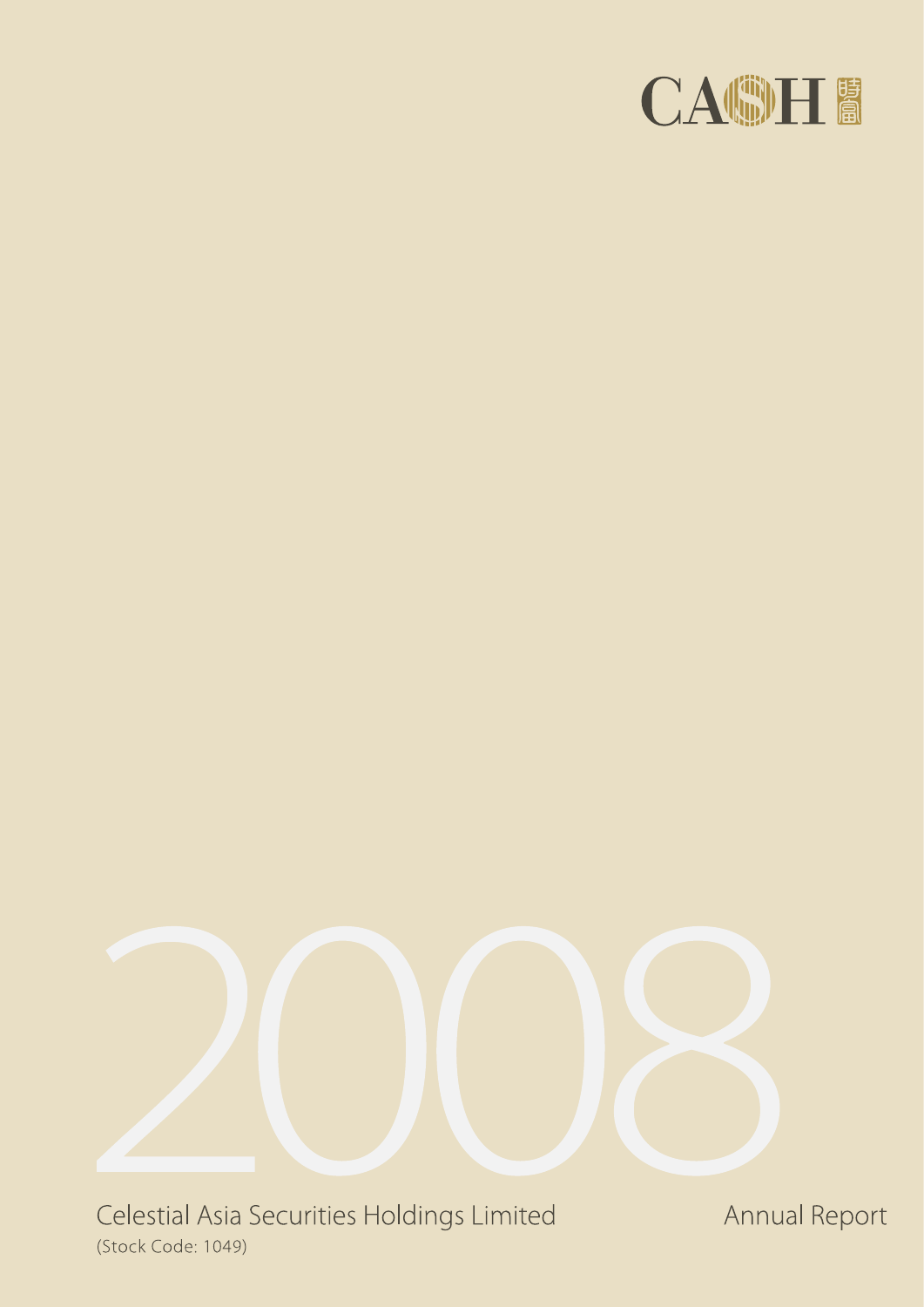# **Contents**

- 2 Corporate Profile
- 4 Corporate Information
- 6 Chairman's Letter
- 8 Financial Review
- 12 Management Discussion and Analysis
- 17 Employee Information
- 18 Directors and Senior Management
- 23 Corporate Governance Report
- 28 Audit Committee Report
- 29 Directors' Report
- 37 Independent Auditor's Report
- 38 Consolidated Income Statement
- 39 Consolidated Balance Sheet
- 41 Consolidated Statement of Changes in Equity
- 44 Consolidated Cash Flow Statement
- 46 Notes to the Consolidated Financial Statements
- 113 Five-Year Financial Summary
- 114 Definitions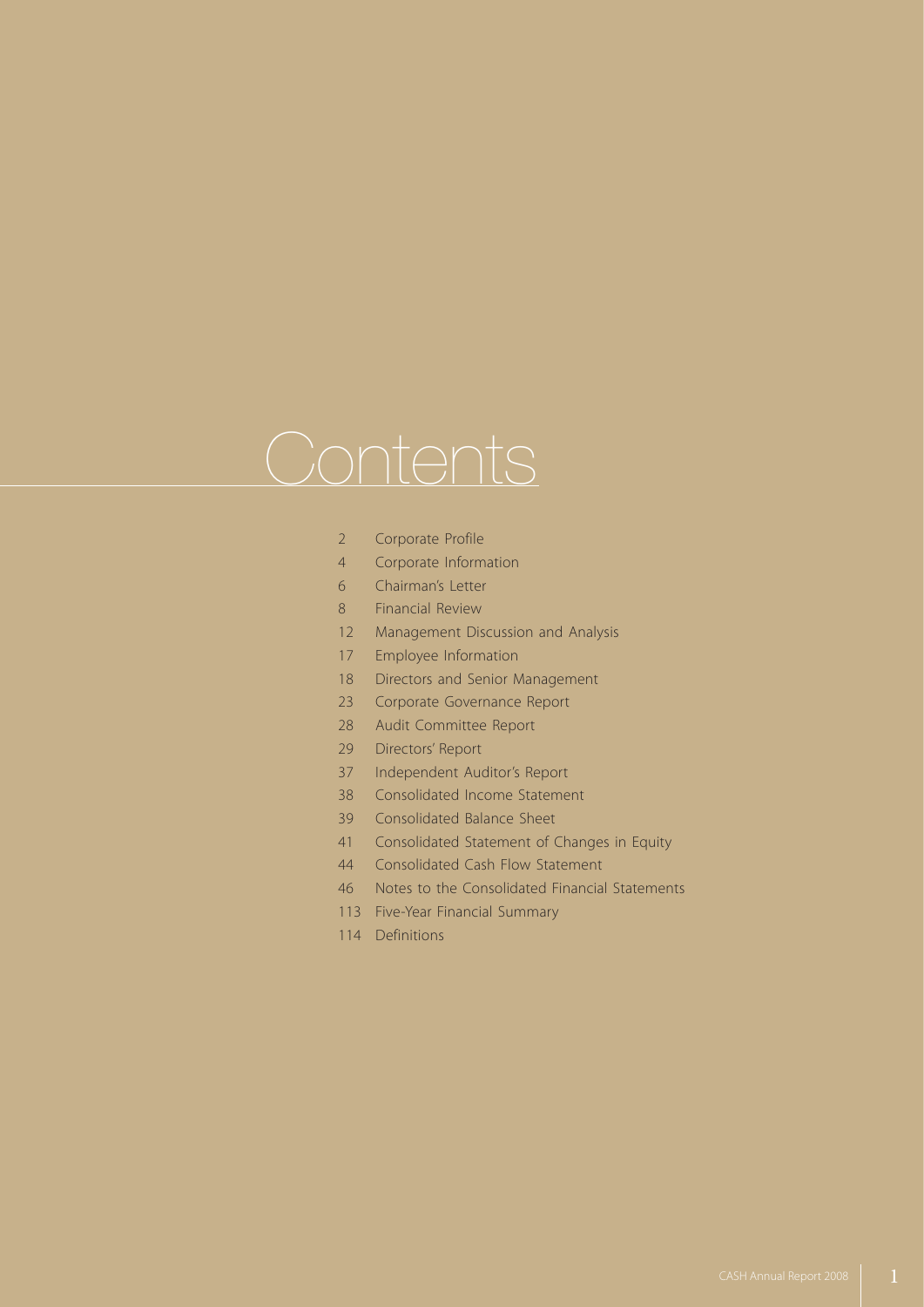# Corporate Profile

CASH Group (the holding company Celestial Asia Securities Holdings Limited "CASH"; SEHK: 1049) is a multi-faceted service conglomerate in China. We address modern consumer needs in investment and wealth management, home improvement, lifestyle as well as personal enjoyment. All our businesses share a common mission that our customers' interests always come first. Our brands are synonymous with good customer service, great quality and fabulous value.

Abide by the "People-Oriented" principle, CASH Group is committed to becoming a Total Caring Organisation to partner with our key stakeholders to work towards the sustainable development of our business, our employees, our environment and our society. CASH companies comprise CASH Financial Services Group, CASH Retail Management Group, Pricerite and Moli Group.

#### **FINANCIAL SERVICES**

CASH Financial Services Group (CFSG) is a leading financial services group that has been servicing clients in Hong Kong for more than 30 years. We offer a comprehensive range of financial products and services catering to the investment and wealth management needs of clients in China.

We operate one of Hong Kong's premier securities and commodities brokerages. Our fully-fledged Investment Banking division serves regional corporations on a broad range of corporate finance and financial advisory matters. The Wealth Management division offers mid to long-term investment products to serve the various investment and financial planning needs of our clients. Our Asset Management division provides one-stop asset management services for corporate and individual clients to achieve the highest returns in a fast-changing investment environment.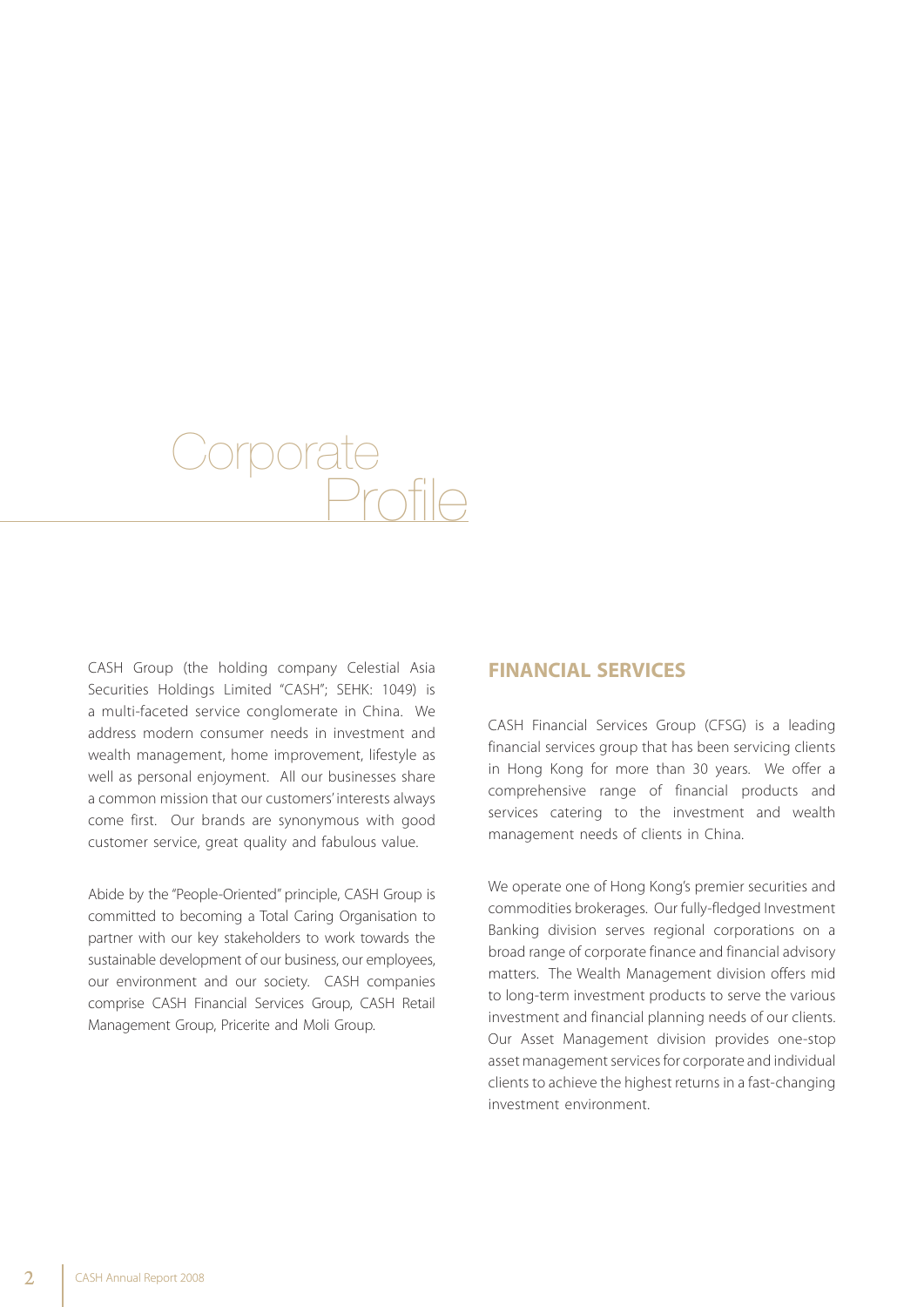Our corporate mission is to be a China-based leading financial services group with a global perspective that provides best-in-class services and a full range of product offerings to clients with financial products trading, investment, wealth management and capital market needs. We are dedicated to creating value for stakeholders, delivering superior shareholders' returns and caring for employees' welfare, as well as being a trusted partner to the clients we serve and a responsible corporate citizen in the communities in which we operate. We are committed to providing a state-ofthe-art service platform that satisfies the versatile needs of boundary-less clients.

#### **RETAIL MANAGEMENT**

Founded in 1986, CASH Retail Management Group (CRMG) offers a diverse portfolio of premium brands that satisfy our customers' lifestyle needs through a blend of operating efficiency, effective use of technology, and talented people. We build our competitive advantage by achieving economies of scale through our single operating platform. Businesses comprise sourcing, retail and wholesale distribution of quality products.

Pricerite is one of Hong Kong's leading one-stop home furnishing specialists. We are committed to offering a quality shopping environment, great value-for-money products and services that exceed customer expectations. We also strive to foster a caring culture for our customers, associates, vendors, communities and natural environment. Our comprehensive network of outlets ensures ease of access for customers and enables them to enjoy better living every day. Pricerite is known for its relentless effort in enhancing customer satisfaction, which is acknowledged by obtaining various accreditations, such as the Premier Service Brand from the Hong Kong Brand Development Council, the Distinguished Salespersons Awards from The Hong Kong Management Association, and the Services and Courtesy Award from Hong Kong Retail Management Association. Other service certifications obtained include the Q-Mark Service Scheme certification, the Quality Tourism Services Trademark from Hong Kong Tourism Board, and the "No Fakes" Pledge.

#### **ENTERTAINMENT PORTAL**

Moli Group is a fully-fledged service provider of online entertainment, with superior research and development capabilities, a proprietary international publishing network and operation platforms in China. Founded in 2005, Moli, headquartered in Shanghai, has a mission of providing users with a diversified portfolio of the best online entertainment and services, through selfdeveloped online games and licensing online games from overseas. Moli will further strengthen its R&D capability, and continue to develop new technology for the digital community to enhance users' total gaming experience. Moli is confident that it will soon develop into the most influential service and content provider of digital entertainment in China.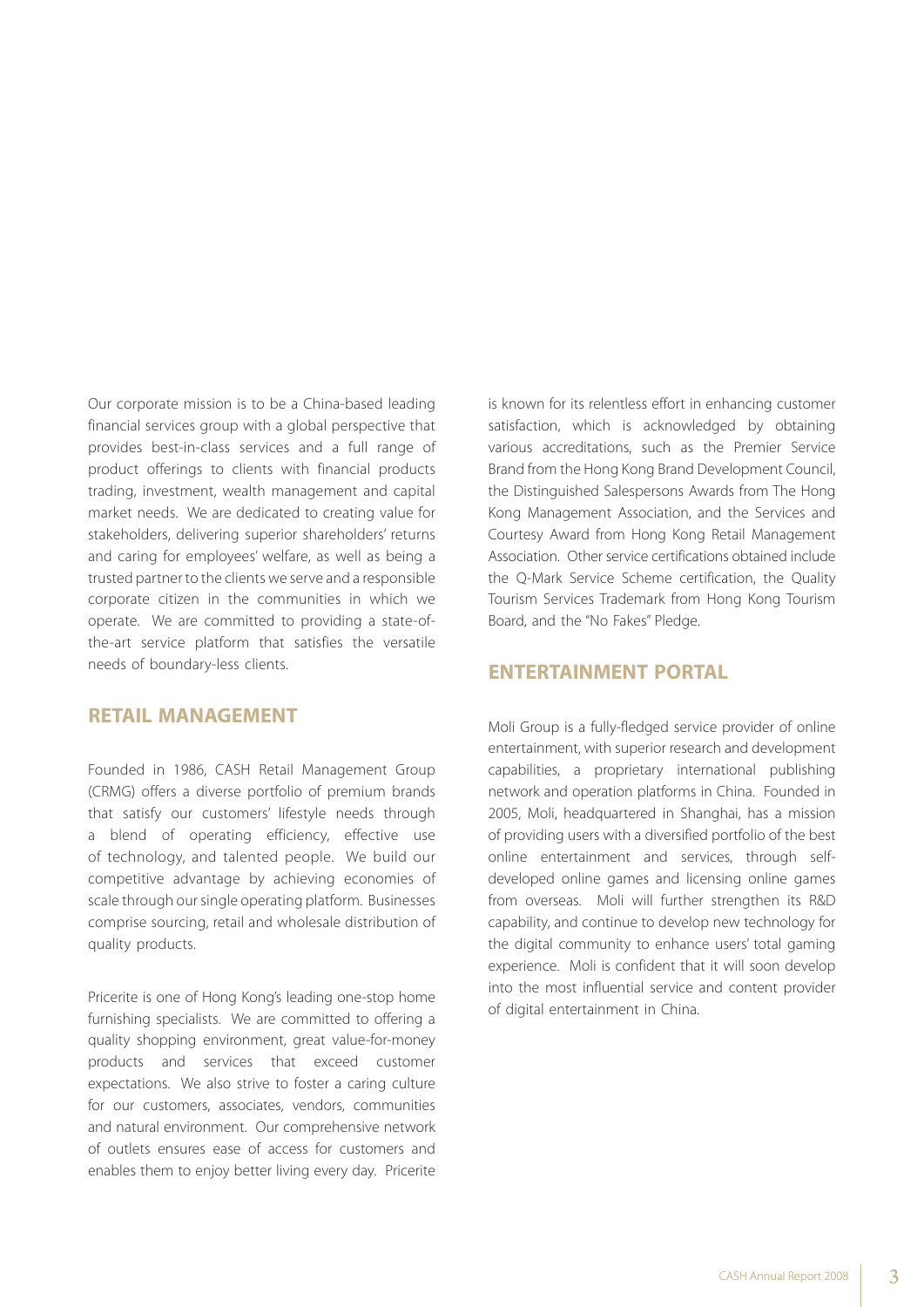# Corporate e<br>Inme

#### **BOARD OF DIRECTORS**

#### **Executive:**

KWAN Pak Hoo Bankee (Chairman) LIN Che Chu George (CEO) LAW Ping Wah Bernard (CFO)

#### **Independent Non-executive:**

LEUNG Ka Kui Johnny WONG Chuk Yan CHAN Hak Sin

#### **AUDIT COMMITTEE**

LEUNG Ka Kui Johnny (committee chairman) WONG Chuk Yan CHAN Hak Sin

#### **REMUNERATION COMMITTEE**

LEUNG Ka Kui Johnny (committee chairman) WONG Chuk Yan KWAN Pak Hoo Bankee

#### **COMPANY SECRETARY**

LUKE Wing Sheung Suzanne, FCIS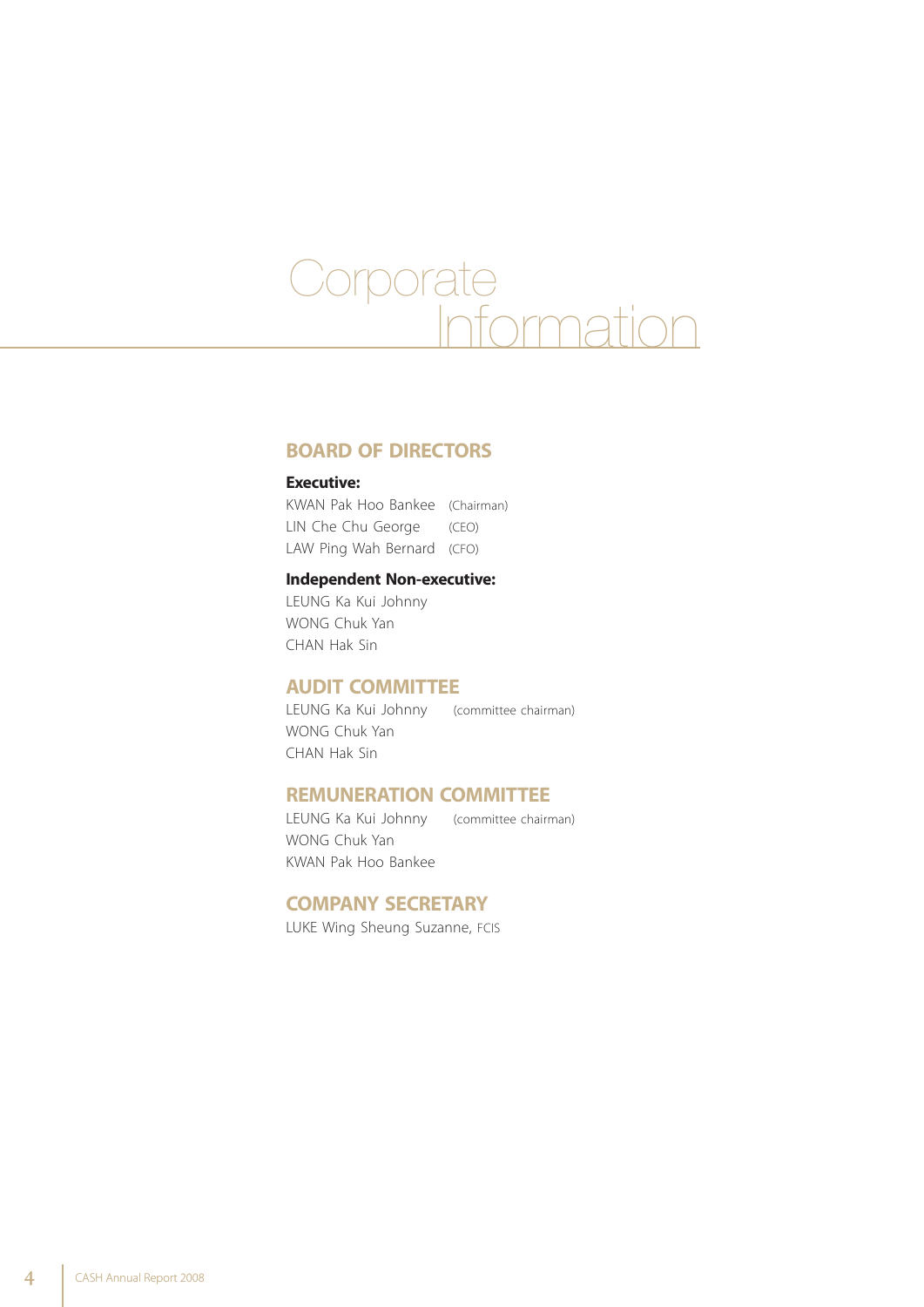#### **AUTHORISED REPRESENTATIVES**

KWAN Pak Hoo Bankee (alternate: LIN Che Chu George)

LAW Ping Wah Bernard (alternate: LUKE Wing Sheung Suzanne)

#### **PRINCIPAL BANKERS**

Bank of China (Hong Kong) Limited Nanyang Commercial Bank, Limited Wing Hang Bank, Limited The Hongkong and Shanghai Banking Corporation Limited DBS Bank (Hong Kong) Limited Industrial and Commercial Bank of China (Asia) Limited Standard Chartered Bank (Hong Kong) Limited

#### **AUDITOR**

Deloitte Touche Tohmatsu Certified Public Accountants

#### **SOLICITORS**

Sidley Austin

#### **REGISTERED OFFICE**

Clarendon House 2 Church Street Hamilton HM 11 Bermuda

#### **HEAD OFFICE AND PRINCIPAL PLACE OF BUSINESS**

28/F Manhattan Place 23 Wang Tai Road Kowloon Bay Hong Kong

#### **REGISTRARS AND TRANSFER OFFICE IN HONG KONG**

Tricor Standard Limited 26/F Tesbury Centre 28 Queen's Road East Wanchai Hong Kong

#### **WEBSITE**

www.cash.com.hk

#### **STOCK CODE ON MAIN BOARD : 1049**

#### **CONTACTS**

| Telephone : |  | (852) 2287 8888 |  |
|-------------|--|-----------------|--|
| Facsimile   |  | (852) 2287 8000 |  |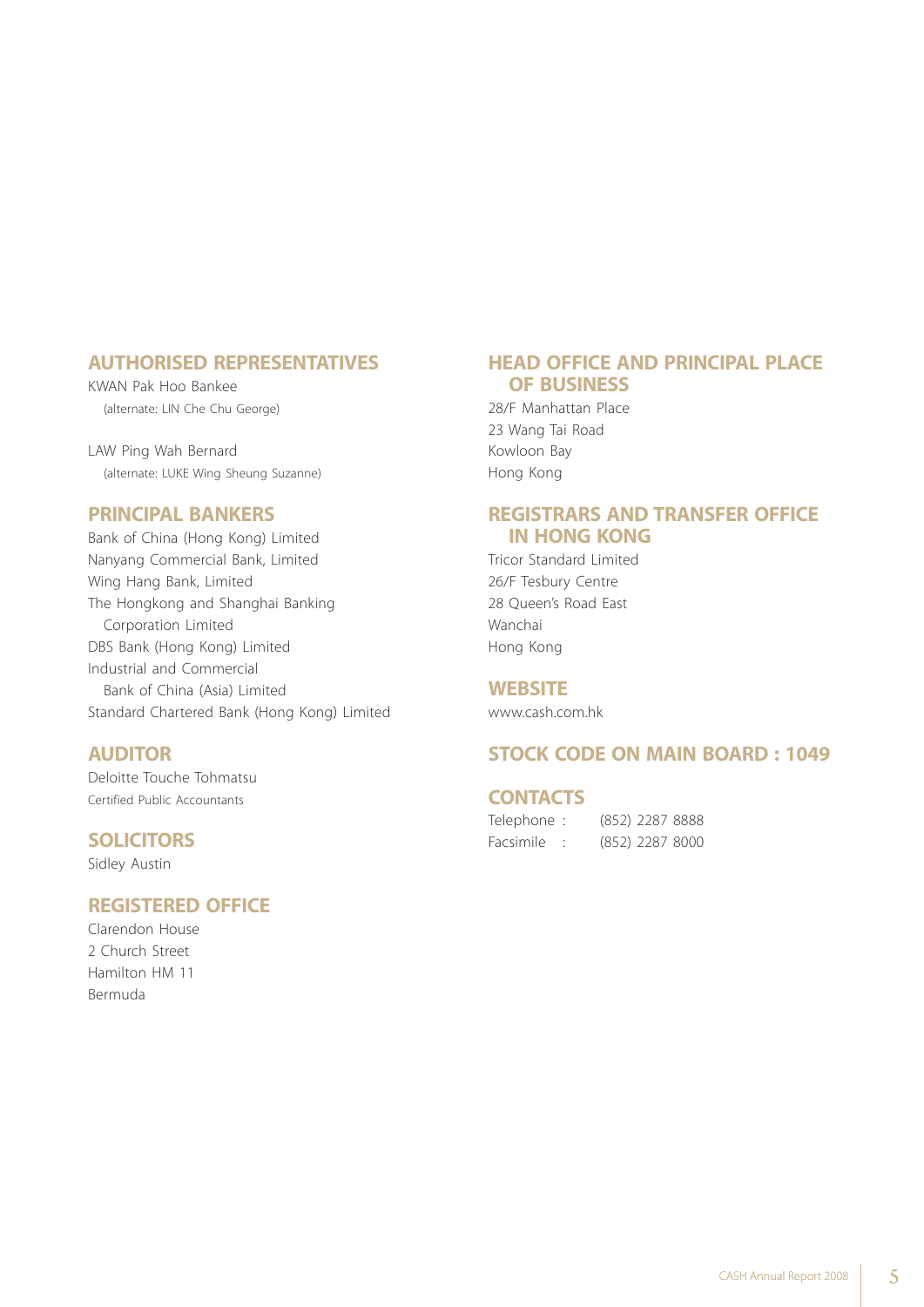Dear Fellow Shareholders,

It proved to be an eventful year in 2008, filled with joy and tears, fun and fears. Hong Kong's economy experienced solid growth in early 2008, spurred on by the Beijing Olympics in August. However, the arrival of the financial tsunami in the latter part of the year hit both investment and consumer sentiment hard. The crisis damaged the global economy, completely altering the financial landscape and devastating the corporate expansion efforts of many companies made in 2007 and early 2008. CASH Group was no exception. We saw a drop in the Group's revenue and recorded a loss for 2008.

In anticipation of the financial tsunami, the Group carried out a series of precautionary measures in the fourth quarter of 2008 to prepare for an economic downturn. These included rationalisation of cost structures, further improvement in operating efficiencies, and fine-tuning product offerings to meet the less ebullient needs of investors and consumers. The Group proactively adopted a "Back to Basics" strategy to mitigate risk in the fragile economic environment, to preserve our capital strength, and to sustain our business development.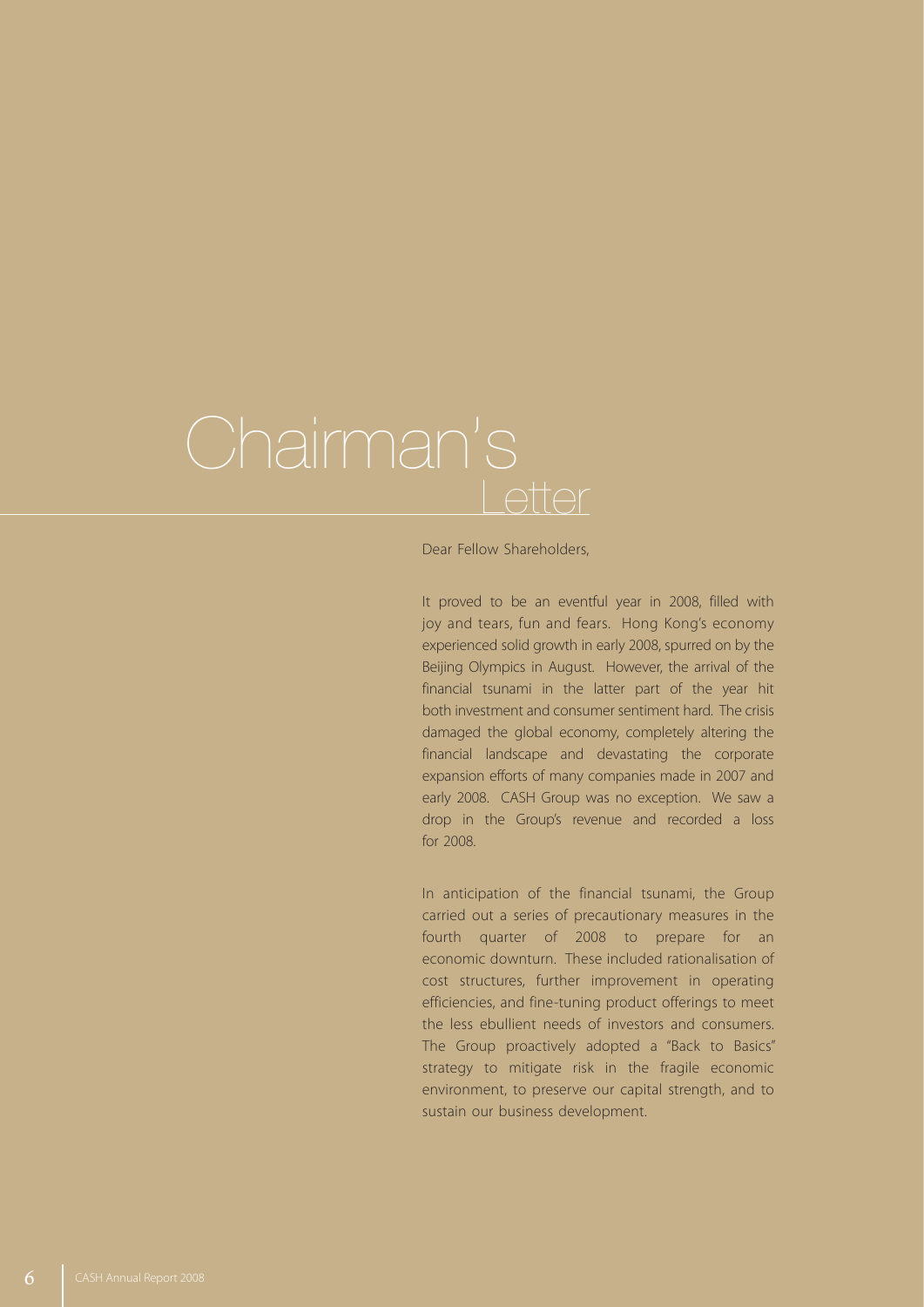Thanks to our year-long focus on cost leadership and prudent management, I am pleased to report that the Group is currently operating healthily, despite some setbacks at the end of 2008. In all, our financial services business should be well poised to deal with market volatility. In addition, our retail management business is set to offer a variety of value-for-money home improvement products, as customers tend to stay at home more when employment and asset markets are depressed.

Looking forward, conditions in 2009 are likely to remain tough as the market contracts and the economy struggles. Unemployment is expected to climb beyond 6%, which will further aggravate the situation for investment and consumer markets. It is also envisaged that oligopolies or monopolies may arise in certain sectors, with market consolidation occurring to give companies the necessary economy of scale to survive the turmoil. We hope that this will be a short-term scenario as it will certainly affect robust market development. With the Group continuing our cost leadership and prudent management strategy, diverse product offerings and professional service approach, we are confident of weathering the challenges ahead.

I am also glad to report that our commitment to the Total Caring Organisation concept has positioned us well to further develop sustainable business with our key stakeholders, namely customers, employees, community and the environment. The many accolades we obtained in the past year are just one indication of this. Among other commendations, Pricerite received the prestigious "Premier Service Brand" and "The Most Popular Online Service Brand" awards from the Hong Kong Brand Development Council, proving the success of our unceasing efforts in past years to rejuvenate the brand and advance quality service. Since CFSG formally established a foothold in the mainland in early 2008, we have also been very much encouraged by the overwhelming response of clients there, with CFSG gaining "The Most Popular Service Brand - Gold Award" at the sixth Money Fair International Exposition in Shanghai. In addition, our efforts to protect the environment have been recognised by the industry. Both our financial services and retail management businesses were awarded a "Wastewi\$e Label Certificate of Merit" in the 2008 Hong Kong Awards for Environmental Excellence, organised by the Environmental Campaign Committee.

For the rest of 2009 and beyond, China is expected to play a more active role in the world economic recovery as western economies flounder. With strong fundamentals and abundant foreign exchange reserves, China is in a good shape to maintain sturdy economic growth. Hong Kong's location and close economic ties with the mainland should mean the city benefits from the China factor. I am therefore confident of the Group's development in the longer term.

Last but not least, I would like to thank all staff members for their dedicated efforts to make the Group a leading service conglomerate in China. People are vital to our success and our staff members are regarded as our most important asset. We will continue to take a "people-oriented" approach in the Group's future development.

Yours sincerely,

when Kwann

**Bankee P Kwan** *Chairman*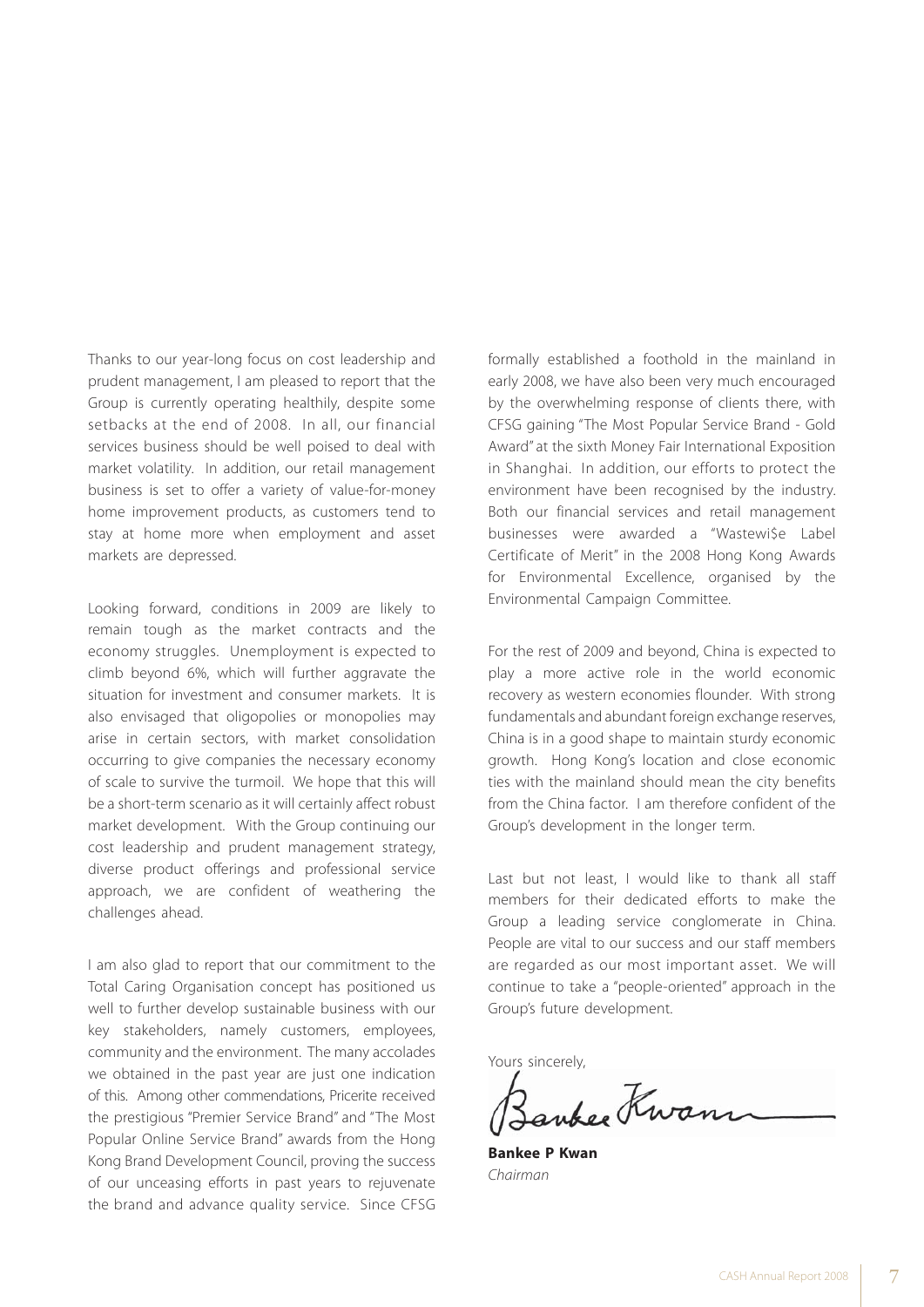# Financial **Review**

#### **FINANCIAL PERFORMANCE**

For the year ended 31 December 2008, the Group recorded revenue of HK\$1,312.7 million as compared to HK\$1,665.5 million in the previous year. The decrease in revenue was mainly due to a drop in financial services income recorded by the Group's financial services division (CFSG) for the current year.

The Group posted a net loss of HK\$396.5 million for the current year as compared to a net profit of HK\$139.6 million recorded in the previous year. The recorded loss was mainly due to (i) recognition of the investment loss of HK\$239.7 million on financial assets when the financial crisis in the last quarter of 2008 damaged investor confidence, causing the share prices of most listed securities in the local stock market to reach their new lows since the aftermath of SARS outbreak in 2003; and (ii) the impairment loss of HK\$84.7 million on goodwill which was recognised as delay in return to profitability of the Group's online business had been expected amid significant deterioration in economic conditions in the PRC and Taiwan during the year. The Group's financial services business and retail management business other than those which had been discontinued during the year still recorded operating profits for the year under review even though the poor investor confidence and consumer sentiment caused by the US subprime credit crisis and the economic downturn started to take their toll on the local stock market and retail business.

#### **Financial Services — CFSG**

CFSG recorded revenue from its financial services of HK\$317.1 million for the year ended 31 December 2008 as compared to HK\$671.4 million as recorded in the previous year. The significant decrease was attributable to the reduction in both the commission income generated from CFSG's brokerage business and interest income from its financing activities, which had in turn resulted from the weak investor sentiment and the lack of mega IPO activities in the midst of the worsening US sub-prime credit crisis since late last year, followed by the downturn in both the local and global economies in the current year. Despite the fact that 2008 had been a most difficult year for the financial services sector at home and overseas, CFSG's core financial services business still recorded an operating profit of HK\$62.3 million for the whole year.

#### **Retail Management — CRMG**

CRMG recorded a net loss for the year ended 31 December 2008 even though Pricerite recorded a profit of HK\$34.9 million for the year under review. Thanks to the solid labour market conditions towards the end of 2008, the overall consumer spending had not been severely affected by the recent financial market turbulence and economic slowdown. Pricerite recorded a mild growth in revenue to HK\$735.0 million for the current year (2007: HK\$665.7 million) while still being able to maintain decent gross profit margins for the household products amid the rising merchandising costs brought about by the galloping inflation at home and abroad. The mild growth in the operating results had reflected Pricerite's consistent improvement in its services and products quality and operational effectiveness, including the continued overhaul brand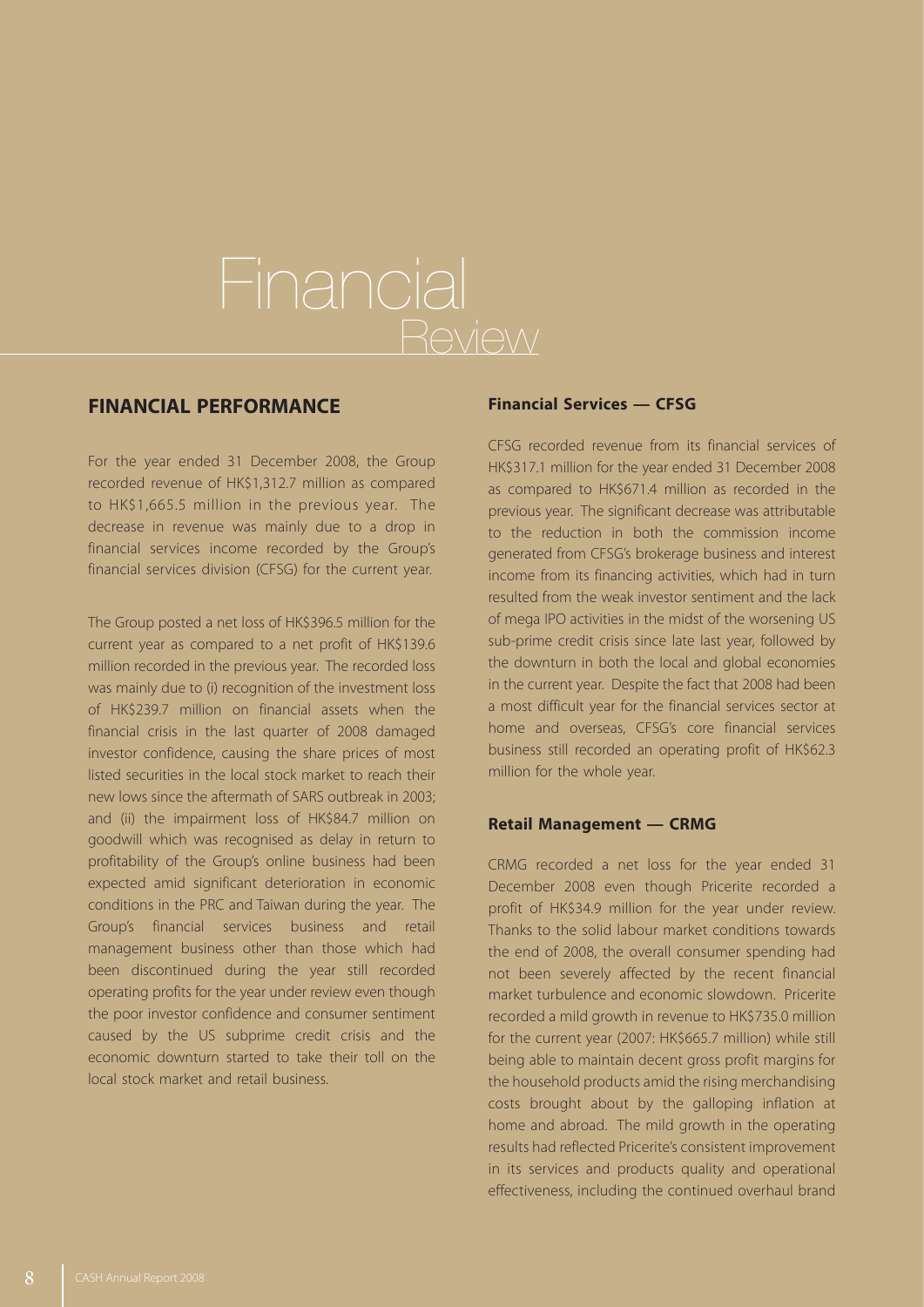rejuvenation for its retail network since late 2007. LZ LifeZtore, the Group's chain stores for retailing lifestyle household products in China, still recorded operating losses during the first half of 2008. In order to preserve its financial resources to get through the current difficult times, the Group had determined to downsize all of its retailing business in China in the second half of 2008 and would consider resuming the pursuit of the long-term expansion strategy of its retail business on the mainland when the worst-ever recession in recent decades starts to bottom out and the economy is on its course of recovery.

#### **Online Game — Moli Group**

For the year ended 31 December 2008, Moli Group recorded an operating loss of HK\$107.0 million (excluding impairment loss recognised on goodwill). During the year, the loss was mainly attributable to the decrease in revenue and the provisions for the investments in Moli Taiwan, the business of which had been discontinued at the end of the year for the purpose of more focused allocation of resources in Moli's PRC operation.

During the year under review, Moli Group has suffered the setbacks from the negative impact of illegal private servers, which is a commonly known problem in the online gaming industry. The number of concurrent users, paying users, together with the revenue contributions by such users were severely impacted. In view of the suspension of online gaming activities during the national mourning period in Sichuan earthquake, Moli Group has decided to postpone the commercial operation of "Radiant Arcana", which is the major game in the Moli PRC operation during the year under review. As such, the scheduled investments in commercial advertising could not achieve the expected promotion performance.

Moli Group dedicates to launch strict measures with the aid of government regulatory units to combat the operations of illegal pirate servers to secure the stability of Moli Group's normal operations. Moli Group will continue to expand game offerings on various styles of storylines and designs to broaden income streams. In addition, Moli Group will seek for opportunities in forming strategic alliances with local and overseas game developers and operators to foster our growth in various aspects. We believe that Moli Group will substantially generate stable and scaleable income contributions to the Group for the years to come.

## Liquidity and Financial Resources

The Group's total equity amounted to HK\$628.7 million on 31 December 2008 as compared to HK\$1,140.2 million at the end of the previous year. The net decrease in equity was attributed to the net loss reported for the year and the distribution of 2007 final dividend made during the year.

On 31 December 2008, our cash and bank balances were HK\$971.3 million as compared to HK\$1,348.2 million at the end of the previous year. The decrease in cash and bank balances was mainly due to the decrease in deposits by securities clients of CFSG whose confidence in the stock market had been weakened as the financial crisis was deepening in the last quarter of 2008. The liquidity ratio on 31 December 2008 remained healthy at 1.1 times as compared with 1.3 times on 31 December 2007.

Our total borrowings on 31 December 2008 were HK\$511.3 million as compared with the total borrowings of HK\$326.0 million on 31 December 2007. The substantial increase in borrowings was mainly due to the drawdown of a term loan of HK\$100 million on 31 December 2008, the proceeds of which were intended to be used as additional working capital to strengthen the Group's financial position. The drawdown of several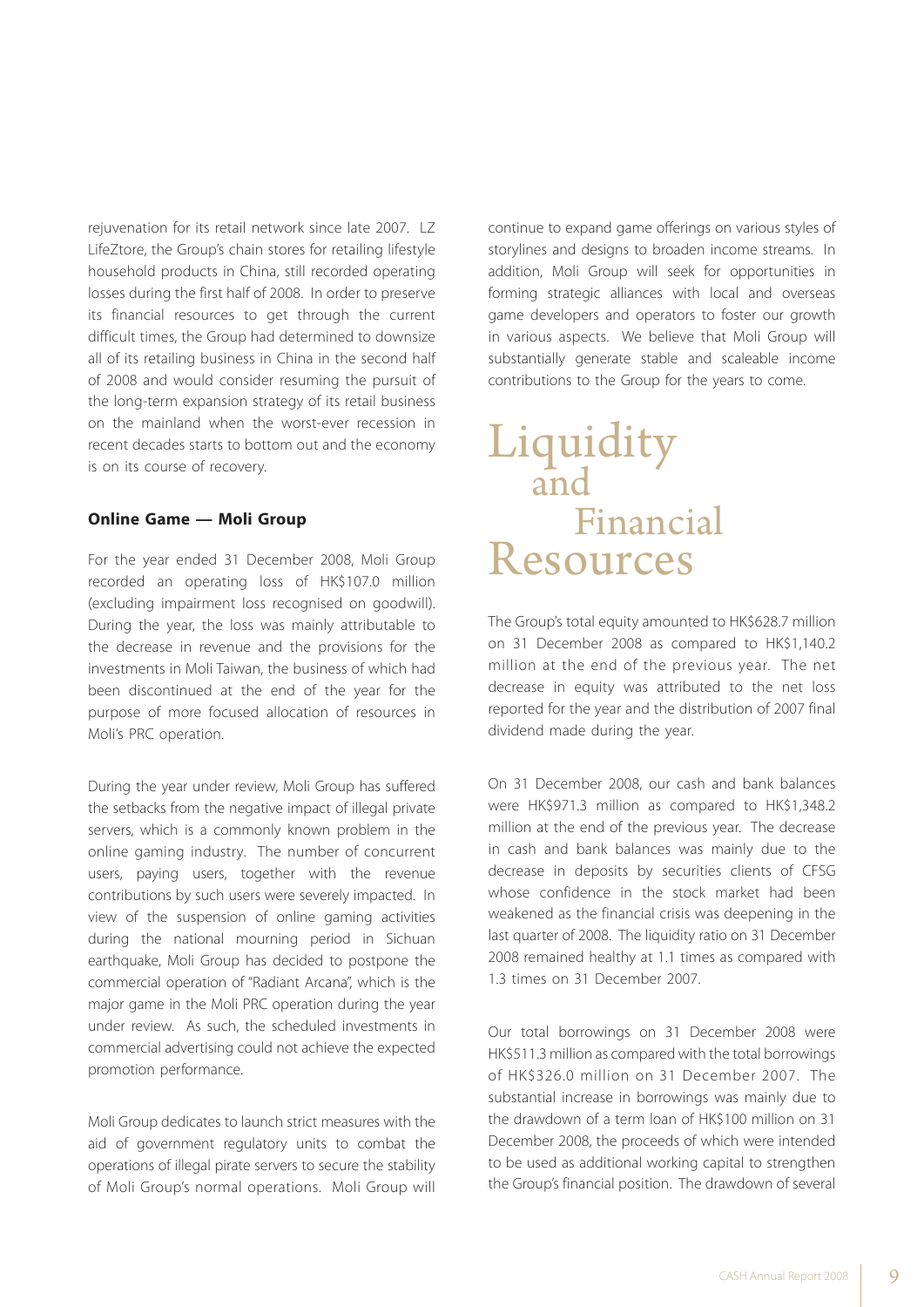mortgage loans for the purchase of several properties in Shanghai also explained the increase in the borrowings during the year. As a result of the increase in the borrowings, the ratio for our interest bearing borrowings to total equity increased to 0.81 on 31 December 2008 from 0.29 on 31 December 2007.

The bank borrowings drawn to fund securities margin financing were collateralised by CFSG's margin clients' securities pledged to us in turn by them for the purpose of securing their financing from us. Cash deposits of HK\$101.7 million were pledged as collaterals for the general banking facilities granted to the Group. In addition, pursuant to a letter of undertaking provided by the Group to a bank, the Group had maintained deposits of not less than HK\$15.0 million with the bank as a pre-condition for an overdraft facility granted to the Group.

As at 31 December 2008, the Group's property at its market value of approximately HK\$60.0 million was pledged to secure general banking facilities granted to us.

Save as aforesaid, the Group had no other material contingent liabilities at the year-end.

# Foreign Exchange Risks

As of the end of the year, the Group did not have any material un-hedged foreign exchange exposure or interest rate mismatch.

# Material **Acquisitions** and Disposals

On 31 January 2008, the discloseable transaction of the Company for deemed disposal relating to issue of 60,000 new shares in Netfield (BVI), a subsidiary of the Group, at a consideration of US\$6 million (approximately HK\$46,800,000) was completed.

On 18 September 2008, the Group entered into the license agreements with an independent third party for the grant of Moli exclusive licenses to operate two online games. The signing of the license agreements constituted a discloseable transaction of the Company under the Listing Rules.

On 11 November 2008, the Group entered into a convertible note agreement and sale and purchase agreement with the controlling shareholder of the Company to acquire the entire equity shareholding interest and the shareholder's loan of an investment holding company which owns three properties in Hong Kong and the PRC. The consideration was fixed at HK\$43,243,000 on the date of completion on 17 February 2009, and a convertible note in the principal amount of HK\$43,243,000 was issued by the Company to the controlling shareholder as consideration for the acquisition on the same date.

On 17 November 2008, the Group entered into a sale and purchase agreement for acquisition of the remaining 3.4% equity shareholding interest in Netfield (BVI) at a consideration of HK\$38 million from an independent third party. The transaction was completed on 26 November 2008 and Netfield (BVI) became a wholly-owned subsidiary of the Group since then.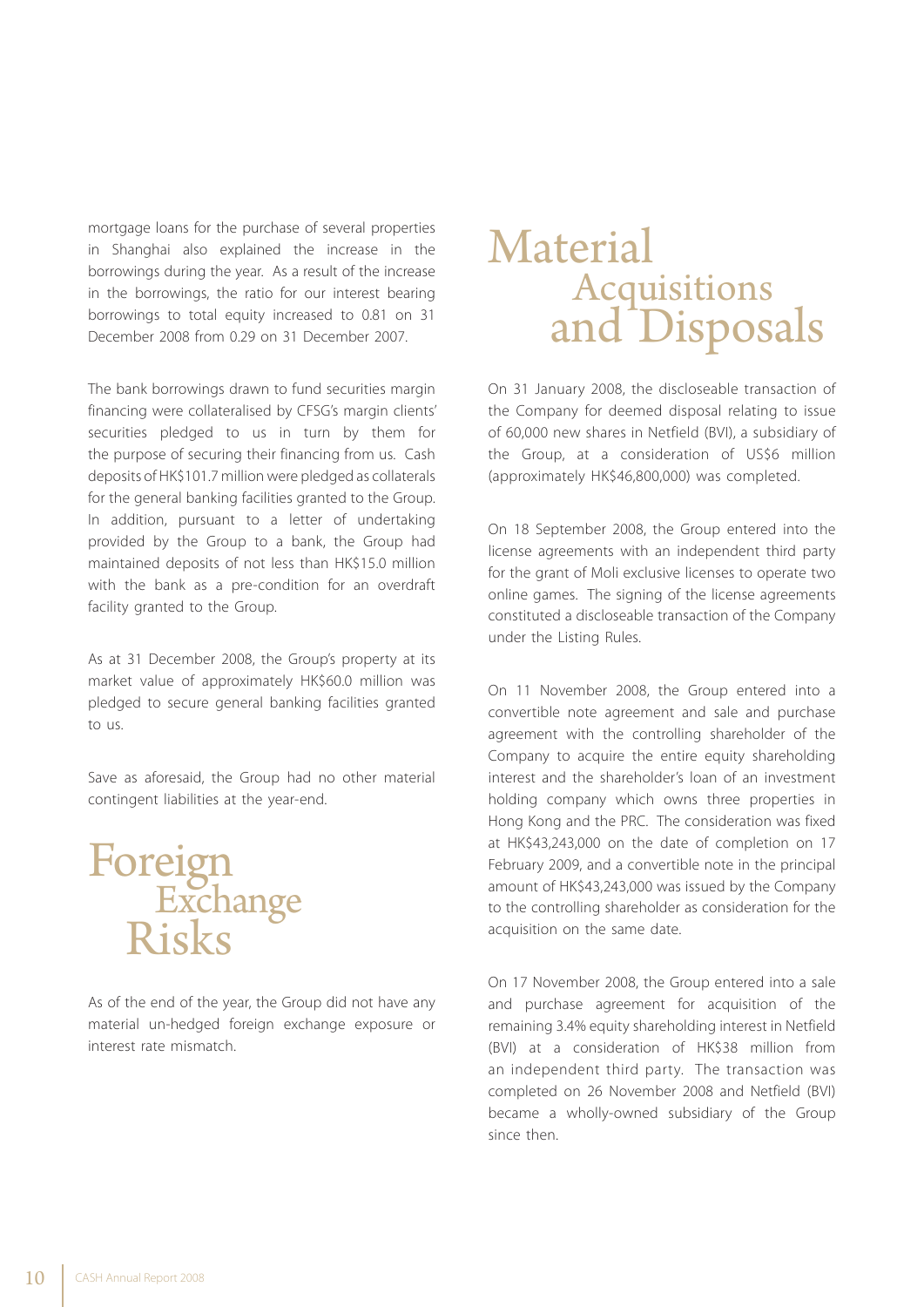On 19 December 2008, CGL (a wholly-owned subsidiary of the Company) entered into a sale and purchase agreement with CFSG to dispose 60% of the equity interests in the Retail Group and the loan due from the Retail Group to CGL, at an aggregate consideration of approximately HK\$184 million (subject to adjustment) and the Group would grant to CFSG a purchaser call option for acquisition of the remaining 40% of the equity interests in the Retail Group at the consideration of approximately HK\$116 million (subject to adjustment) at any time from the date of the first completion date up to 31 December 2011. The total consideration of approximately HK\$300 million (subject to adjustment) was based on the PE ratio of 10 times of the estimated net profits of the Retail Group for the year ended 31 December 2008. The final consideration could be adjusted upward or downward based on the audited net profits of the Retail Group for the year ended 31 December 2008. The PE ratio was determined by reference to prospective PE ratio for year 2008 of various companies listed in Hong Kong engaging in the retail business. This transaction is still subject to, inter alia, the approval by independent shareholders of the Company at a special general meeting to be convened.

As at 31 December 2008, CFSG has paid part of the consideration of HK\$60 million to CGL as non-interest bearing deposit for the acquisition of 60% equity interests in the Retail Group. The aggregate of remaining consideration for this 60% equity interest and the 40% interest (upon CFSG exercising the purchaser call option as mentioned above) will be settled by the convertible note to be issued by CFSG at principal value of approximately HK\$240 million (subject to adjustment) with conversion price of HK\$1.15 per conversion share. The conversion price has been adjusted to HK\$1.482 per conversion share with retrospective effect from 19 March 2009 upon completion of the 2-for-1 rights issue of CFSG on 17 April 2009.

Subsequent to the balance sheet date in March 2009, the Group entered into an agreement with an independent third party to dispose of the unlisted share investment of the Group at the consideration of HK\$13,980,000 to be settled in cash. Completion took place on the same date of the agreement of 24 March 2009.

In April 2009, the Group entered into a preliminary agreement with an independent third party to dispose a residential property in Hong Kong at the consideration of HK\$51,000,000 to be settled in cash. Completion shall take place on or before 15 July 2009 in accordance with the preliminary agreement.

Save as aforesaid, the Group did not make any material acquisitions or disposals during the year ended 31 December 2008.

# Capital **Commitment**

The Group did not have any material capital commitment at the end of the year.

# Material Investments

As at 31 December 2008, the Group was holding a portfolio of listed and unlisted investments with a total value of approximately HK\$79.2 million and a loss on such investments of HK\$239.7 million was recorded for the year.

Save as aforesaid, the Group did not hold any significant investment during the year nor did we have any future plans for material investments or capital assets.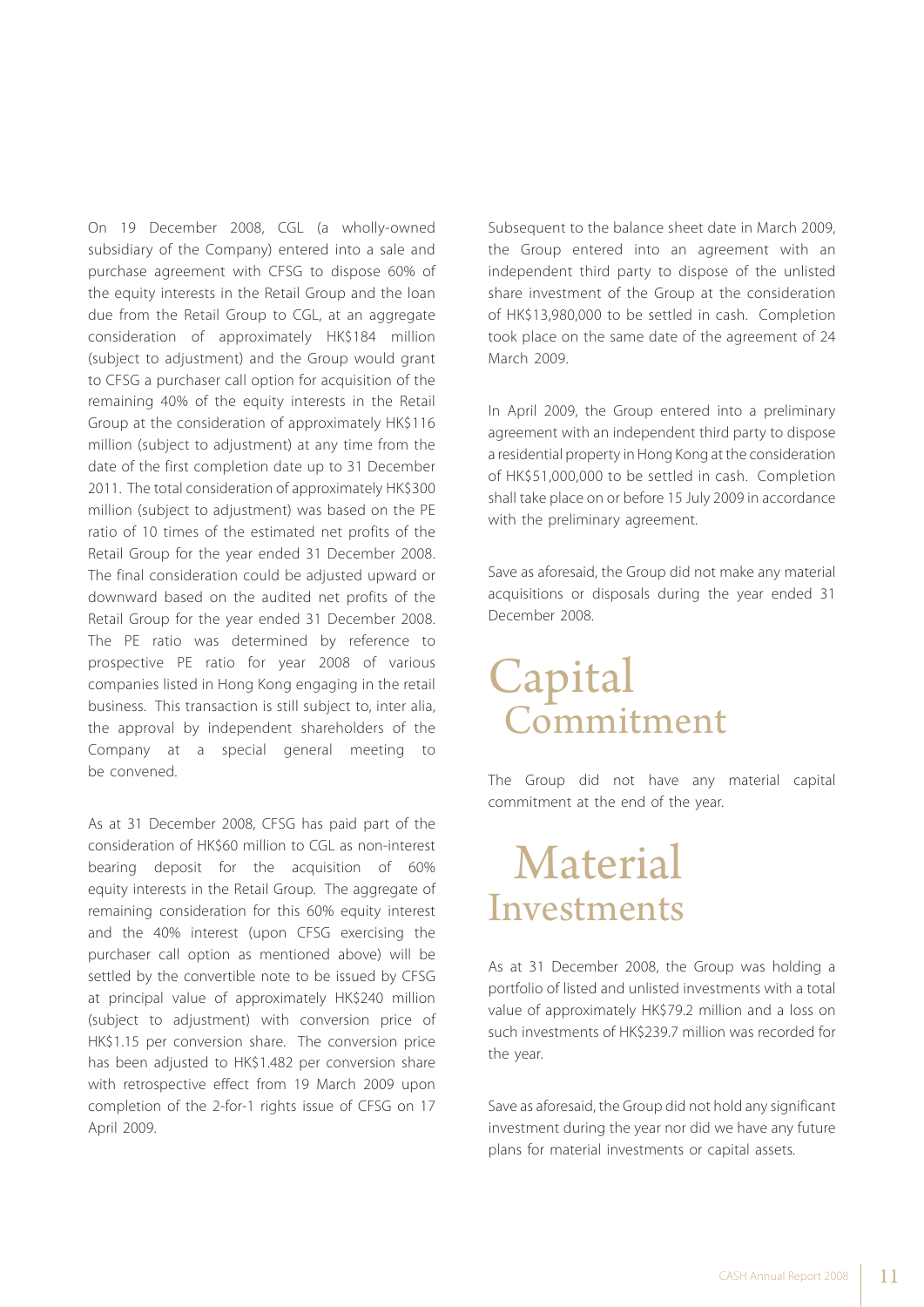# Management<br>Discussion and Analysis

#### **INDUSTRY AND ECONOMIC REVIEW**

The unprecedented crisis afflicting the international financial system resulted in a sharp slowdown in global growth in the latter half of the year. Hong Kong, a small, open economy, has been hit hard. With key operations in two of Hong Kong's pillar industries, financial services and retail management, and other strategic investments such as online entertainment, the Group saw a drop in revenue and recorded a loss.

The rapidly deteriorating external environment in the fourth quarter of 2008 dealt a severe blow to Hong Kong's export industry and other sectors, dampening Hong Kong's economic outlook. Unemployment rose to 3.8% in the final three months of 2008 and climbed to 5.0% in December 2008-February 2009. It is expected to rise further, to highs not seen since SARS in 2003, putting pressure on investment and consumer sentiment.

The impact of the worsening economic situation on consumer sentiment was visible in the fourth quarter of 2008, with a quarter-to-quarter 3.6% drop in the volume of total retail sales. The Hang Seng Index closed the year at 14,387, down 48.3% from the previous year. Market capitalisation evaporated by 50% to HK\$10 trillion.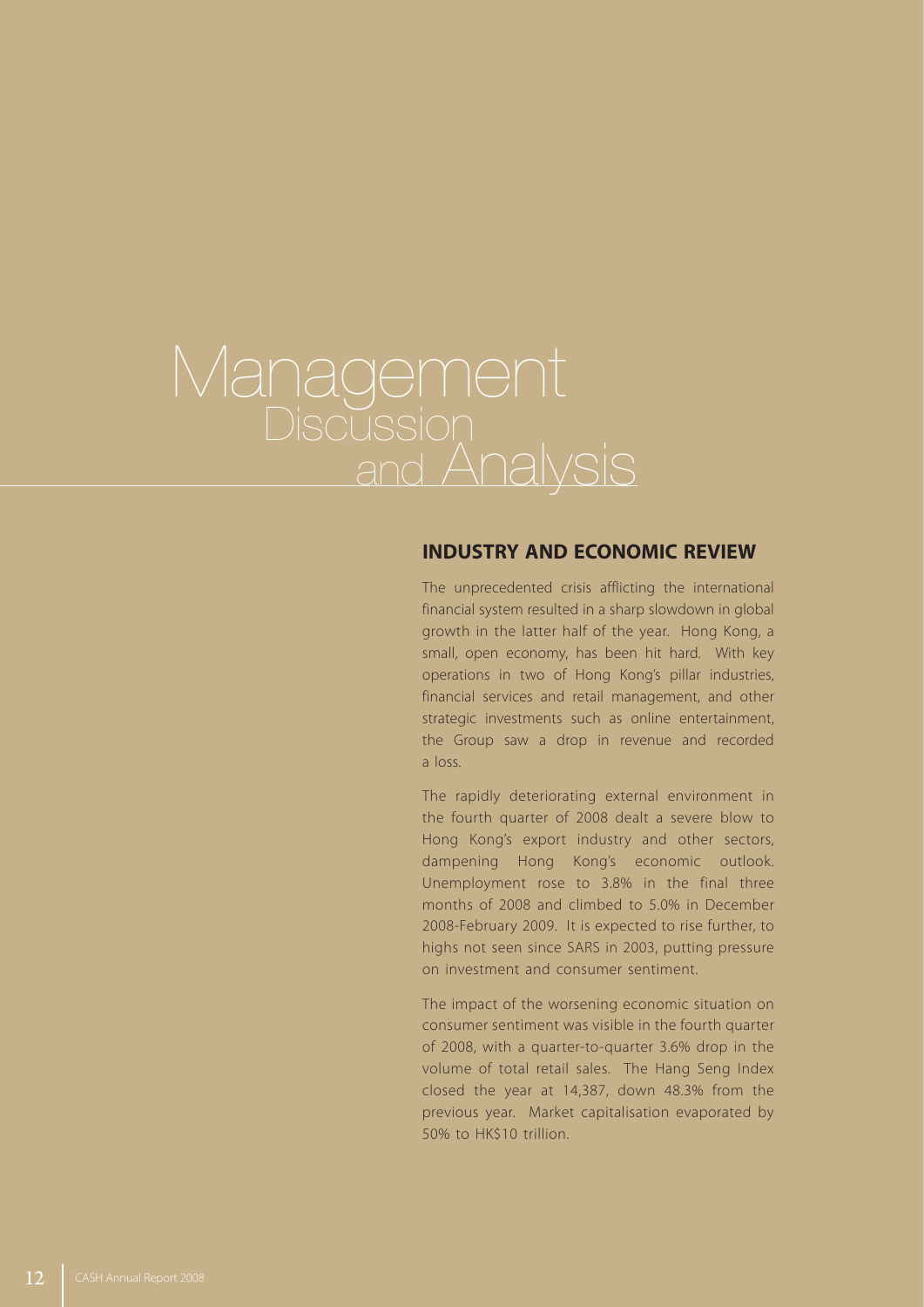#### **BUSINESS REVIEW AND OUTLOOK**

Despite repercussions from the global financial crisis, a sound financial position, positive growth momentum, prudent management, and strong human capital contributed to the positive operating profits of the Group's financial services and retail management businesses during the year.

#### **FINANCIAL SERVICES — CFSG**

#### **Securities Broking**

With the fall in market turnover and the lack of mega IPO activities, both commission income and interest income of CFSG decreased. However, as a leading technology-focused financial services house, CFSG continued to introduce cutting-edge technologies to improve client experience and its operating efficiency. During the year, CFSG introduced the world's first *3D AI Broker*, a real-time, humanoid system that substantially enhances online communications. As we successfully moved from traditional branch network to investment in advanced technology platform, our rental costs have been substantially saved for client's larger benefit.

#### **Wealth Management and Asset Management**

The financial meltdown following the Lehman Brothers collapse in the fourth quarter of 2008 had far-reaching effects on both the world's wealth management and asset management markets. For CFSG, it experienced a fall in average order size on its wealth management business, and a reduction in asset under management due to global market sell-offs and fund withdrawals. On the other hand, investors are increasingly interested in protectionbased investment, while the number of clients increased for its asset management business, reflecting the underlying need for professional investment service in times of rising volatility. CFSG will continue to grow its client base and assets under management.

#### **Investment Banking**

CFSG has been focusing on financial advisory and special transactions since 2007, a strategy proved to be effective especially during slowing mega IPO activities in 2008. On the other hand, CFSG will continue to seek financial advisory and IPO sponsorship opportunities, so as to increase the size of its pipeline for the prospective economic recovery.

#### **China Development**

CFSG well positioned itself for business growth in China in 2008. In addition to setting up the Shanghai office, CFSG strategically opened several branch offices in the northern (Beijing), south-western (Chongqing) and southern (Shenzhen) parts of China. China remains as the world economic powerhouse and maintains her resilient growth in the coming years. Our diversified capabilities and our China presence should place us amongst the first to benefit from the regional economic recovery.

Overall, we will continue to diversify CFSG's revenue mix through strengthening existing businesses, enriching product offering, and sourcing new income streams in concert with our business development in China. Our goal is to position CFSG as a respectable financial services house of choice for clients.

#### **RETAIL MANAGEMENT — CRMG**

The retail market remained buoyant in the first half of 2008. However, deterioration in the economic environment depressed the market in the fourth quarter. Local consumer spending remains subdued amid rising unemployment, with the furniture market experiencing setbacks alongside corrections in the property market.

#### **Pricerite**

Despite the adverse external environment, Pricerite made remarkable progress in 2008, with retail sales and profits both recording satisfactory growth. The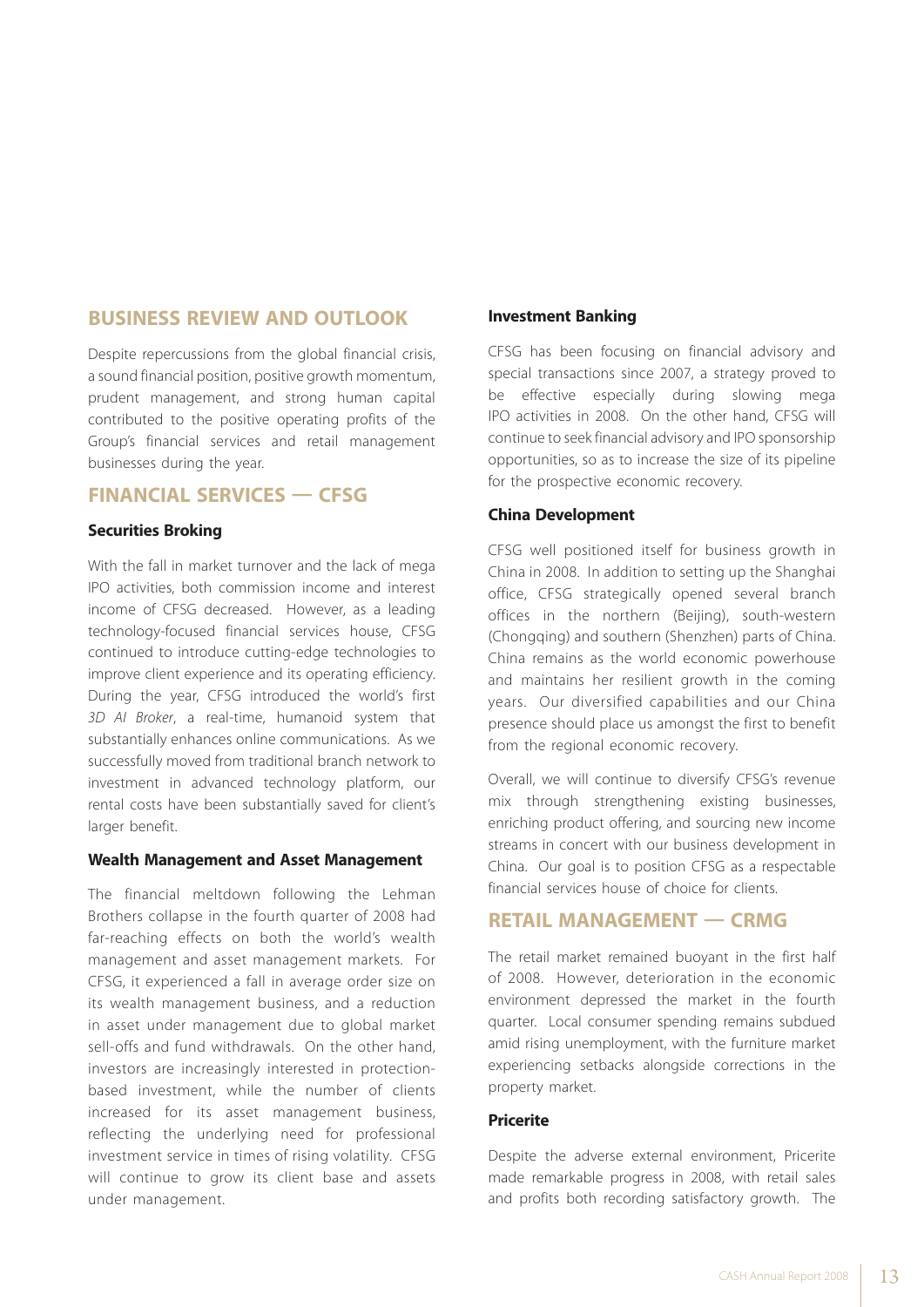company benefited from the strong local economy and high consumer spending in the first three quarters of 2008. As the financial tsunami gained strength, Pricerite took a series of precautionary measures in the fourth quarter to prepare for an economic downturn.

During the year, Pricerite continued with its rejuvenation programme to enhance our brand image and to offer a total and more enjoyable shopping experience to customers. Revamps took place in several areas, including product assortment, customer services, logistics, product displays and visual merchandising. Preliminary results proved positive, with improved store efficiency and transactions. We also successfully expanded our customer base to younger households.

Customer spending sentiment plunged in November and December, especially in relation to durable and high-ticket items. Knowing that the local retail industry would be affected by the global financial crisis, Pricerite took a proactive approach in rationalising costs and refining retail strategies. This included consolidating our retail network by closing down or replacing underperforming stores; improving operating efficiencies by further reducing fixed overheads, such as head office rental; enhancement of our product mix to better serve our customers' needs in basic and commodity items; and closer cooperation with vendors on discount promotions.

Since August 2007, Pricerite has offered a membership programme. We currently have about 160,000 members. More in-depth customer profiles can help us to provide better service and product offerings to cater for customer needs, especially in turbulent times.

The company continued to put tremendous effort into employee development in 2008. In the second quarter of 2008, we established the Pricerite Professional Training Institute (PPTI) to offer systematic in-house training and continuous development to frontline associates to professionalise retail operations and management.

Pricerite has also continued our commitment to corporate social responsibility. Following our successful community project "Building ‧ Power" in 2007, which received an Outstanding Partnership Project Award 2006/2007 from the Hong Kong Council of Social Service, the company launched a new programme, "Play @ Home", in 2008, together with Hong Kong Christian Service. This seeks to enhance parent-child communication through the therapeutic power of play, helping children to achieve healthy development, which in turn adds to social harmony.

In the fourth quarter of 2008, Pricerite won the 2008 Hong Kong Premier Service Brand and the 2008 Most Popular Brand On-line in the Hong Kong Top Service Brand Awards, organised by the Hong Kong Brand Development Council. Pricerite was the only retailer to win the awards in 2008. These awards, together with other service accolades, acknowledge our ongoing efforts to offer service beyond customers' expectations.

Looking ahead, Pricerite is well positioned to weather the financial turmoil as customers in this type of economic climate tend to be more cautious about spending, looking for value-for-money products and services in a quality-shopping environment. These are Pricerite's key strengths over competitors.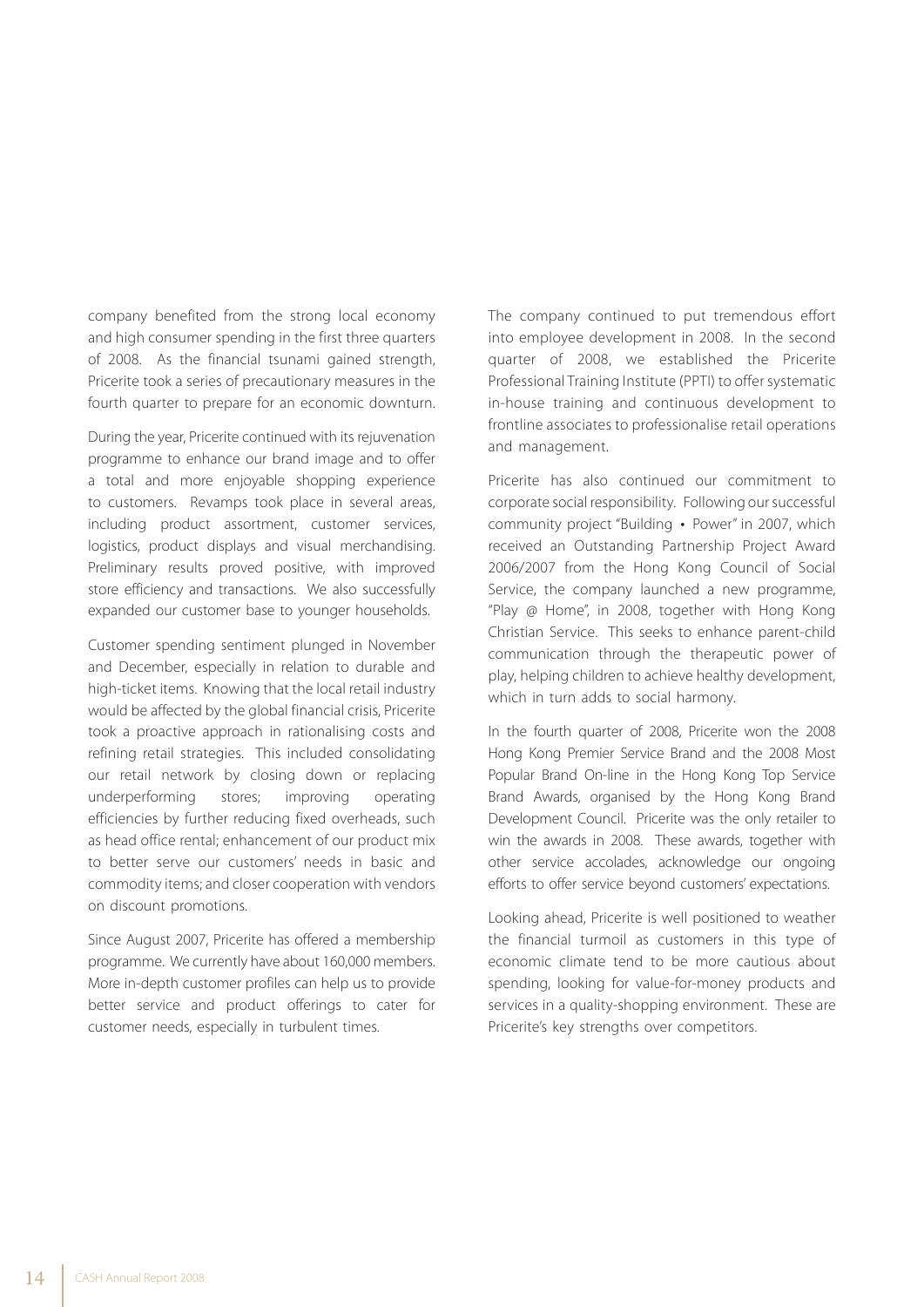#### **LZ LifeZtore**

The board of directors reviewed the economic situation and business performance of lifestyle brand LZ LifeZtore in the first half of 2008. It concluded that the economic fallout caused by the US subprime loans crisis would cause lifestyle retailers to struggle for patronage, exhausting financial capital given that the company was still at the investment stage. To preserve the financial strength of the Group during the economic slowdown, the Group downsized LZ LifeZtore operations in the second half of 2008. With the central government increasing its efforts to transform the mainland economy into a domestic demand-driven one, the Group will consider resuming our long-term expansion strategy against a backdrop of solid, sustainable economic development in Mainland China.

#### **ENTERTAINMENT PORTAL — MOLI GROUP**

In the year under review, Moli postponed the original plan to launch "Radiant Arcana" commercially in May 2008 in light of the Sichuan earthquake. Game revenue declined due also to the adverse impact of pirate servers.

We continued to build up a comprehensive game publishing platform. Our self-developed Massively Multiplayer Online Role-Playing Game (MMORPG), "King of Pirate", has already been successfully launched in Taiwan, Hong Kong, Singapore, Malaysia, Thailand, North America and Russia, earning acclaim in different online gaming markets. Indonesian and Japanese versions are scheduled to launch in 2009 to add to our penetration of overseas markets.

Moli's proven track record overseas helped the company to gain the 2008 Overseas Development Award for Domestic Games at the 2008 China Game Industry Annual Conference. Moli also received the 2008 China Game Industry Caring Company Award in recognition of our outstanding approach to corporate social responsibility.

During the year under review, Moli entered into a strategic alliance with Gonzo Rosso KK, a leading online game and mobile site provider in Japan. Under the alliance, Gonzo Rosso KK granted Moli an exclusive global publishing license (excluding Japan) for the MMORPG entitled "The Tower of DRUAGA — the Recovery of BABYLIM", and an exclusive license for publishing rights in the North American region for the MMORPG entitled "Pandora Saga". Moli granted an exclusive publishing license to Gonzo Rosso KK for "King of Pirate" in Japan. Both parties also entered into a codevelopment agreement to develop a 3D MMORPG involving historical characters and themes. Such alliances further prove that Moli's game development capabilities and experience in overseas markets are recognised by globally renowned partners.

With respect to 2009, we will strive to expand our product pipeline, provide quality customer services, leverage our technological capabilities and actively broaden our promotion and channel sales network. We will continue to work closely with law enforcement departments to combat pirate servers and will adopt strong defensive measures to mitigate internet security risks.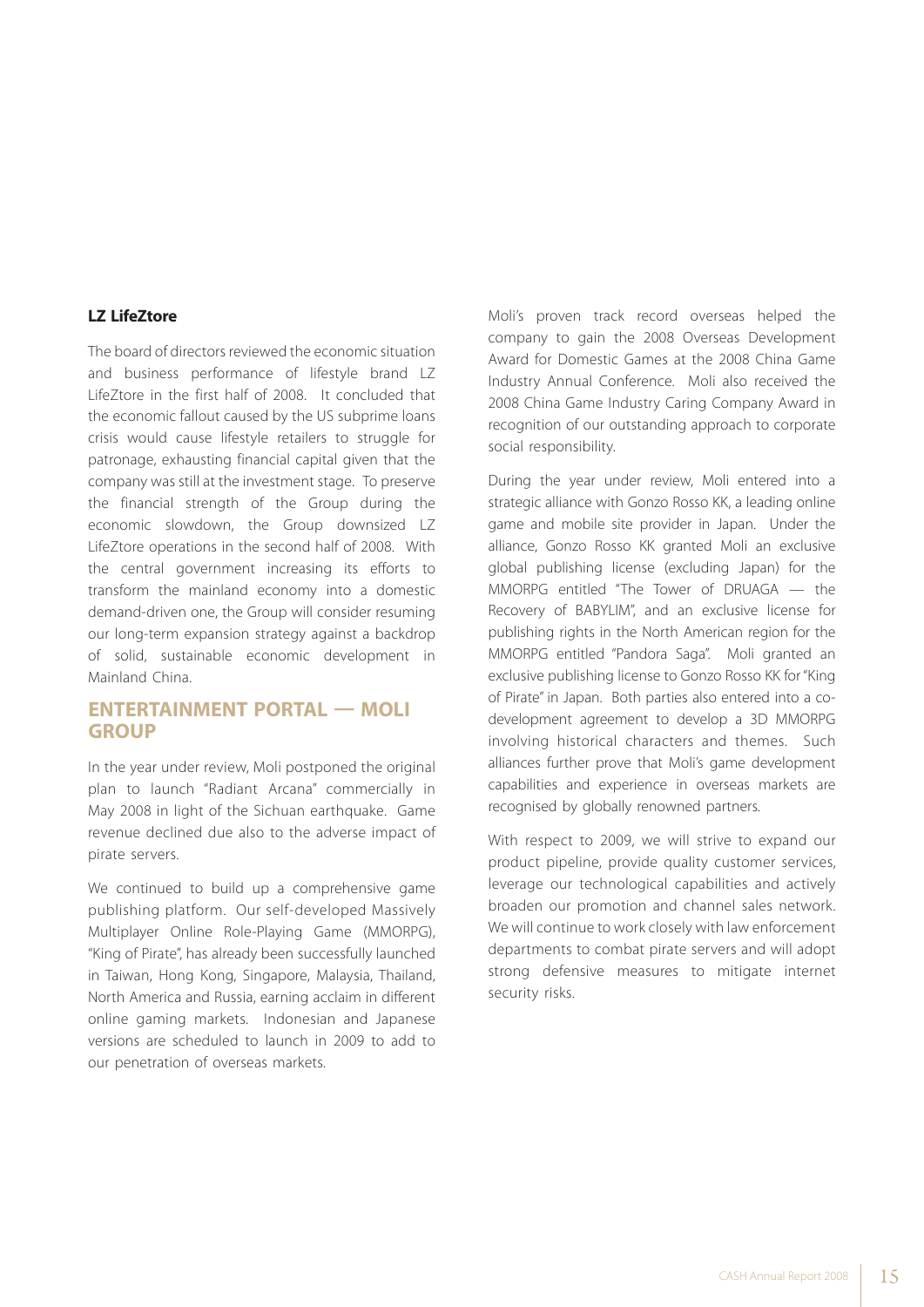Moli will continue to explore collaboration opportunities with local and overseas game developers and operators. With our strong foundation and existing links with leading online game partners in different countries, we will promote and publish our selfdeveloped games in more countries and regions to expand our overseas customer base.

We plan to further enhance our game development capabilities by recruiting high-calibre game developers and designers. We will also dedicate resources to improving and updating our existing games. In accordance with our strategic focus on game development and overseas publishing, we will seek opportunities to commence development of quality game titles to add to our services and pipeline for local and overseas gamers.

#### **PROSPECTS**

Looking forward, it is anticipated that the financial turmoil will persist for a considerable period of time, rendering the most difficult operating environment in the recent decade. Global economic uncertainties have subdued demand worldwide while the unprecedented joint policy responses of various US-Euro governments have yet to take effect. However, China is expected to be among the first to recover, assisted by the huge capital spending programme launched by the central government and its commitment to maintain GDP growth of about 8% p.a. With the support of the central government, and closer economic ties with the Mainland, Hong Kong is expected to benefit from the recovery.

In 2009, the Group will focus on maintaining and leveraging our operational excellence, healthy financial position, disciplined management and innovation to ride out market adversity. The board of directors is cautiously optimistic about the longterm outlook of Hong Kong and hence the performance of the Group.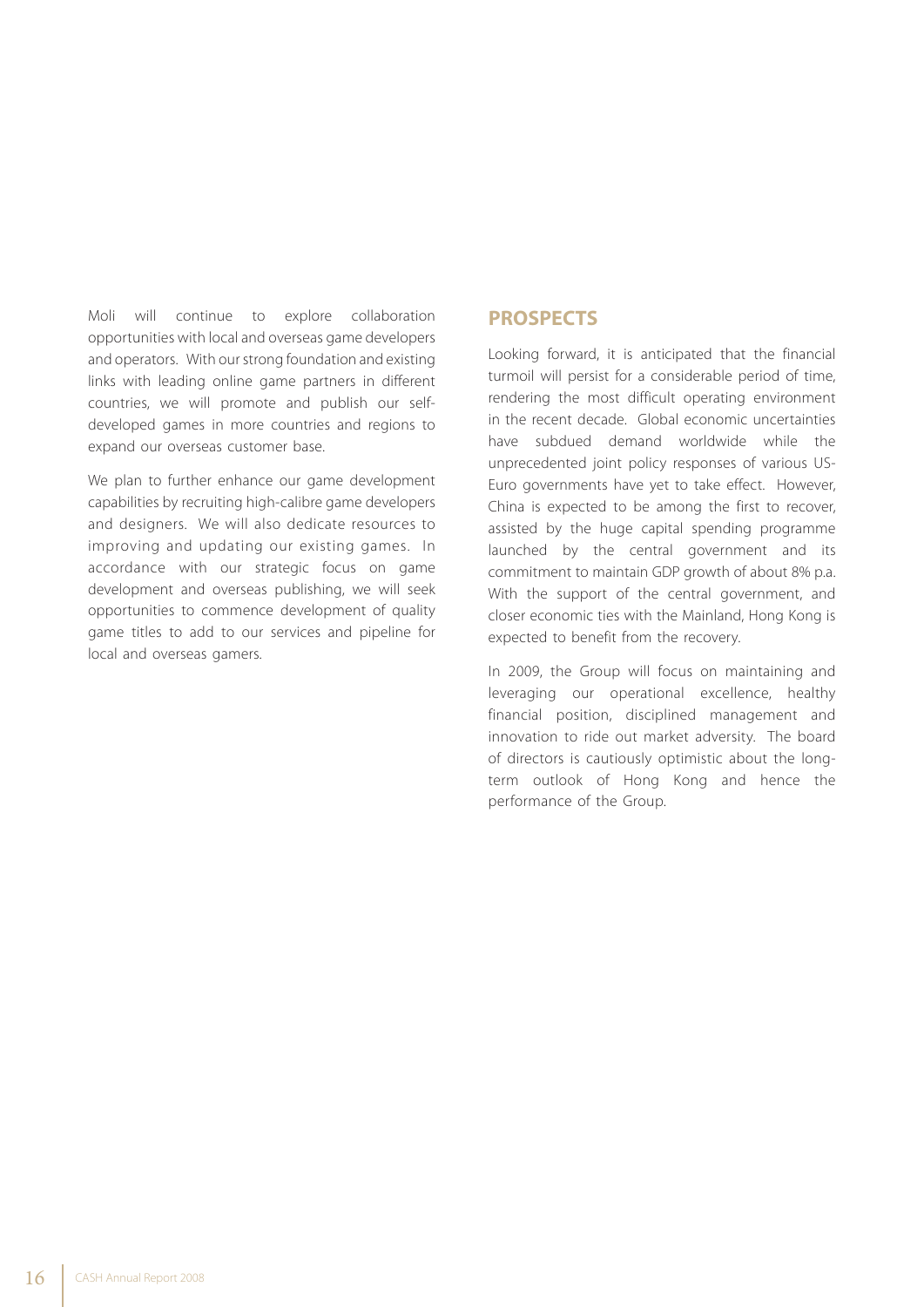# $Fmolo$ Information

At 31 December 2008, the Group had 1,443 employees, of which 258 were at the CFSG Group. Our employees were remunerated according to their performance, working experience and market conditions. The total amount of remuneration cost of employees of the Group for the year under review was approximately HK\$240.4 million.

#### **Benefits**

The Company and some of its subsidiaries provide employee benefits including mandatory provident fund scheme, medical insurance scheme, discretionary share options, performance bonus and sales commission for their staff. The Company also provides its employees in the PRC with medical and other subsidies, and contributes to the retirement benefit plans.

#### **Training**

The Group has implemented various training policies and organised a number of training programs aimed specifically at improving the skills of its employees and generally to increase the competitiveness, productivity and efficiency of the Group including training in areas such as product knowledge, customer service, selling techniques, team building, communication, presentation, coaching, quality management and also professional regulatory training programs as required by regulatory bodies. The Group also arranges for relevant staff, who are licensed persons under the SFO, to attend the requisite training courses to fulfill/ comply with the continuous professional training as prescribed in the SFO.

The Group conducts an initial staff orientation for new employees in order to familiarise them with the Group's history and strategy, corporate culture, quality management measures, rules and regulations. This orientation is designed to integrate the employees into the Group and, the Directors believe, helps improve productivity of new employees at an early stage.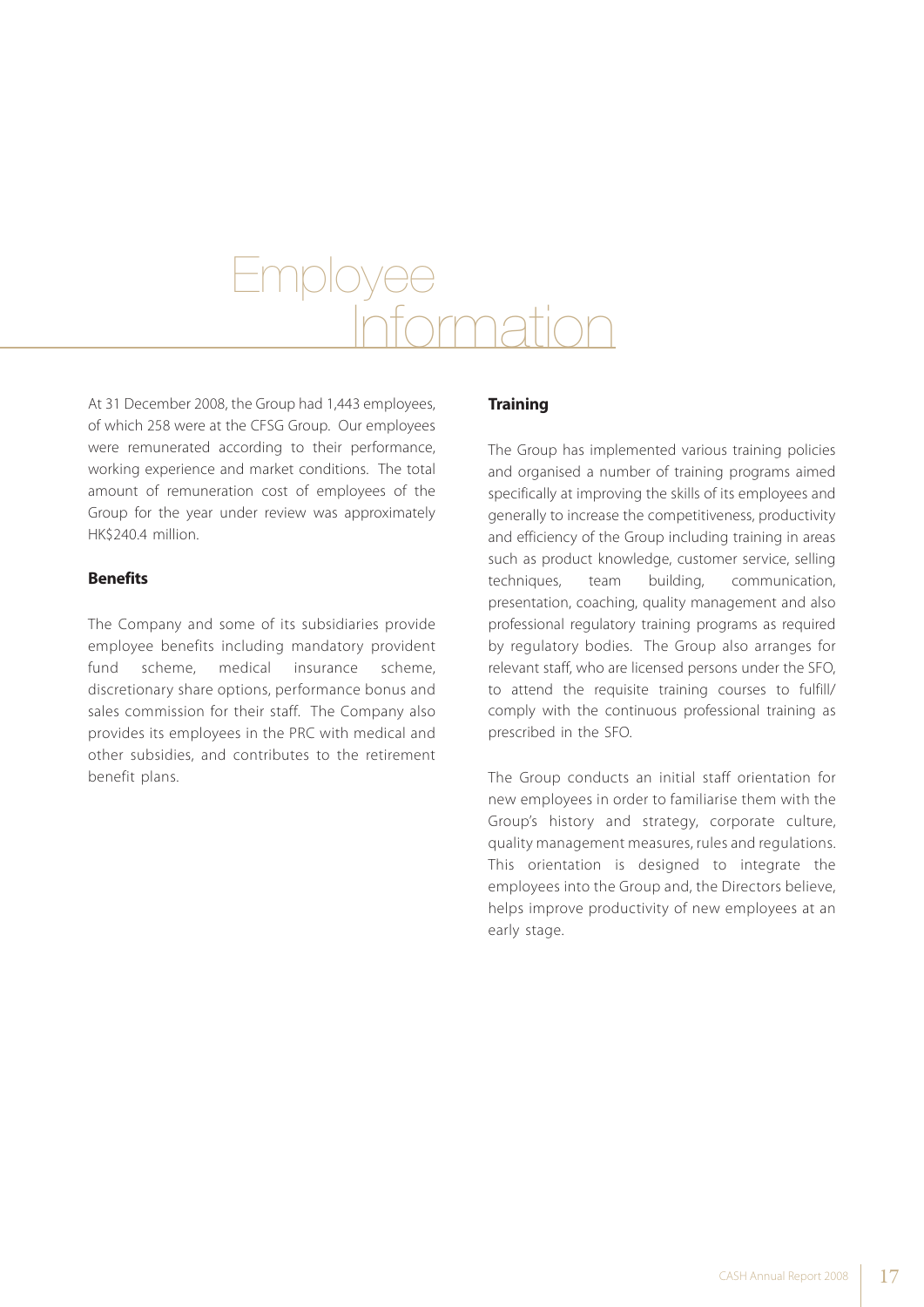### Bankee Pak-hoo KWAN

ED, MBA, BBA, FFA, MHKSI, CPM(HK), MHKIM

aged 49, joined the Board on 9 March 1998. He is responsible for the overall business strategy of the Group. Mr Kwan has extensive experience in corporate management, strategic planning, marketing management, financial advisory and banking. He graduated from the Murdoch University of Perth, Australia in 1998 with a Master's degree in Business Administration and from the Chinese University of Hong Kong in 1984 with a Bachelor's degree in Business Administration. Mr Kwan is also a fellow membership of the Institute of Financial Accountants of the United Kingdom since 1999 and a member of the Hong Kong Securities Institute since 1999. Mr Kwan is also a Certified Professional Marketer (Hong Kong) of Hong Kong Institute of Marketing and a member of Hong Kong Institute of Marketing.

Mr Kwan is a John Harvard fellow of Harvard University, US; a member of the Harvard University Asia Center Advisory Committee; an honorary university fellow of The Open University of Hong Kong, a trustee of New Asia College of the Chinese University of Hong Kong; an honorary member of the Board of Trustees of Nanjing University, the PRC, and an honorary advisor of both the Graduate School of Business, Hong

Kong Polytechnic University, and the Fong Yun Wah Foundation and appointed as an honorary advisor of China Charity Federation. He is also an honorary advisor to LiPACE of The Open University of Hong Kong and the Academy of Oriental Studies of Peking University, the PRC; and an advisory professor of Nanjing University, the PRC. Mr Kwan is a member of the Chinese People's Political Consultative Conference, Shanghai Committee. Mr Kwan has been a member of the Central Policy Unit of the Government of the HKSAR and the past chairman of the Hong Kong Retail Management Association. At present, Mr Kwan is the honorary advisor of the Hong Kong Retail Management Association, a general committee member of the Hong Kong Brand Development Council, a member of China Trade Advisory Committee of Hong Kong Trade Development Council, an honorary advisor of the CEPA Business Opportunities Development Alliance, a member of the Hong Kong Quality Assurance Agency Governing Council, the Retail Trade Training Board of Vocational Training Council, the SME Development Fund Vetting Committee of the Trade and Industry Department, the Consumer Council and the Consultation Panel of the West Kowloon Cultural District Authority.

Mr Kwan is a substantial Shareholder of the Company and the chairman of CFSG. Mr Kwan is a member of the Remuneration Committee, as well as a member of the remuneration committee of CFSG.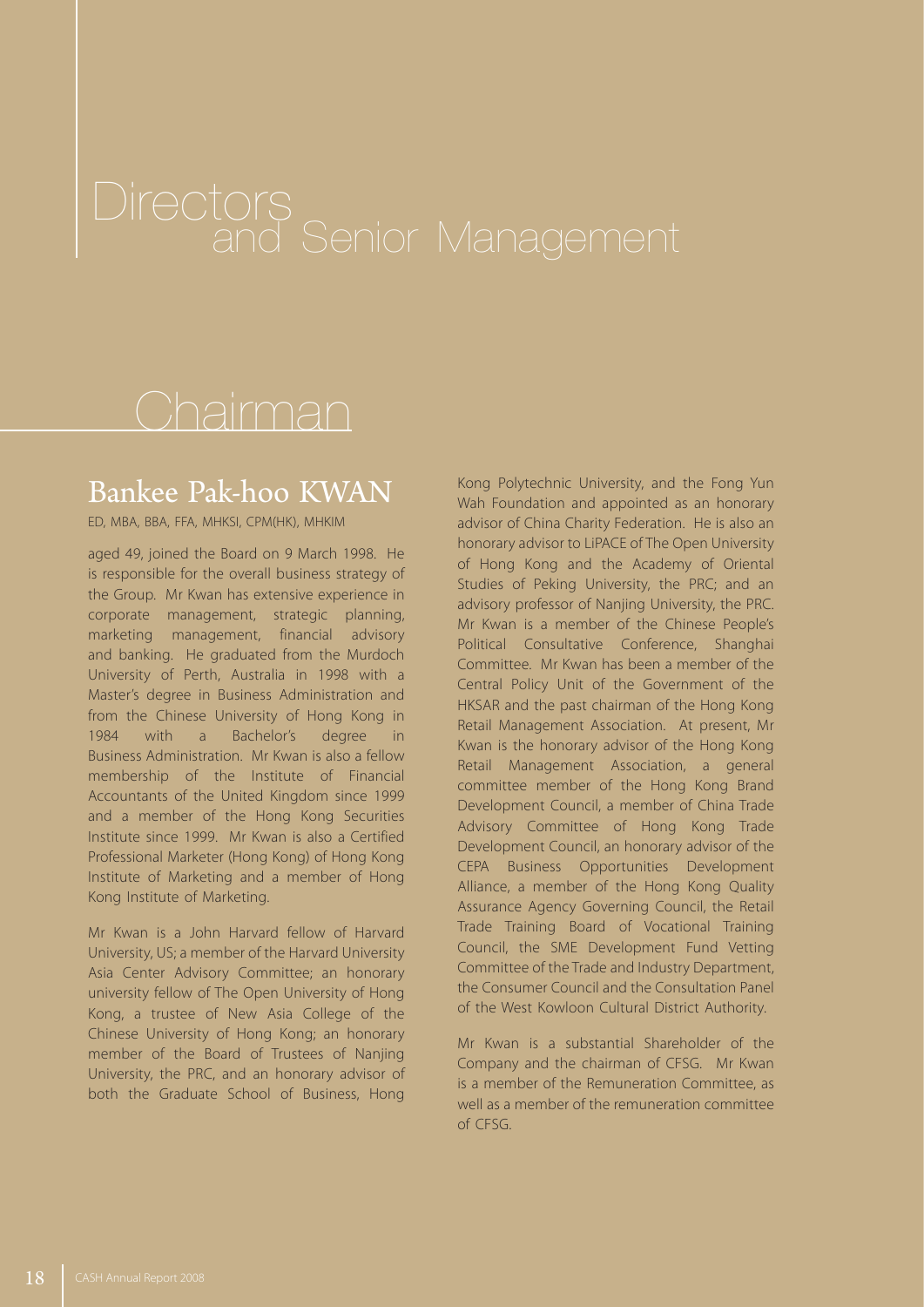# **Executive Directors**

### George Che-chu LIN

CEO, MBA, BEng

aged 45, joined the Board on 1 December 2006. He is in charge of the Group's business development and business management. Mr Lin has extensive experience in the field of direct investment and management of technology and commercial business in PRC, Taiwan and Hong Kong. Mr Lin graduated from the Illinois Institute of Technology in 1991 with a Master of Business Administration and from the Feng Chia University, Taiwan in 1986 with a Bachelor's degree of Engineering.

### Bernard Ping-wah LAW

CFO, MBA, FCCA, FCPA, MHKSI

aged 50, joined the Board on 9 March 1998. He is in charge of the Group's financial and accounting management. Mr Law has extensive experience in financial management and accountancy. Mr Law graduated from the University of Warwick, United Kingdom in 1997 with a Master's degree of Business Administration. Mr Law has been a fellow of The Association of Chartered Certified Accountants since 1994, a fellow member of the Hong Kong Institute of Certified Public Accountants since 1998 and a member of Hong Kong Securities Institute since 1999. Mr Law is also an executive director and chief financial officer of CFSG.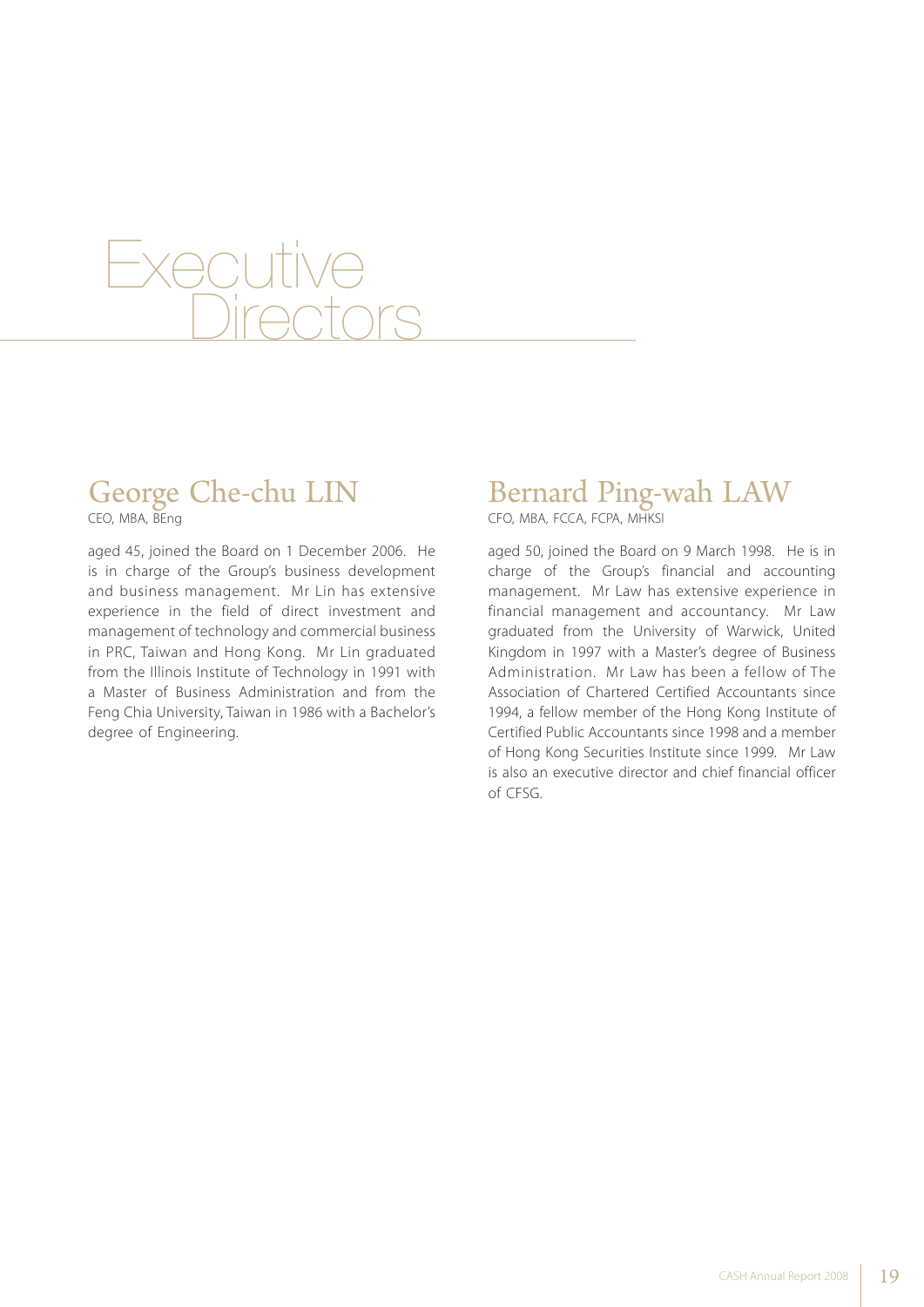# Independent Non-executive Directors

#### Johnny Ka-kui LEUNG INED, LL.B

aged 51, joined the Board on 25 October 2000. Mr Leung has extensive experience in the legal field and is the managing partner of a legal firm in Hong Kong. Mr Leung graduated from the University of London in 1984 with a Bachelor of Laws. Mr Leung is the chairman of the Audit Committee and the Remuneration Committee.

### Chuk-yan WONG

INED, MSc (Business Administration), BBA, CFA, CGA

aged 47, joined the Board on 3 June 1998. Mr Wong has extensive investment management experience in the global financial markets and is a portfolio manager of a large renowned investment counsel in Toronto, Canada and is responsible for the company's equity investments in the Asia Pacific region. Mr Wong graduated from the University of British Columbia, Canada in 1989 with a Master of Science degree in Business Administration and from the Chinese University of Hong Kong in 1984 with a Bachelor's degree of Business Administration. Mr Wong is also a Chartered Financial Analyst (CFA) charterholder since 1993 and a Certified General Accountant of Canada since 1996. Mr Wong is also a member of the Audit Committee and the Remuneration Committee.

### Hak-sin CHAN

INED, PhD, MBA, BBA

aged 47, joined the Board on 25 October 2000. Dr Chan has extensive experience in the academia in the US as professor, researcher and consultant in the fields of corporate finance and international marketing and is a faculty member of the Department of Marketing at The Chinese University of Hong Kong. Dr Chan graduated from the University of Wisconsin-Madison, US with a Doctor of Philosophy degree in Business in 2000 and a Master's degree in Business Administration in 1986 and from the Chinese University of Hong Kong with a Bachelor's degree in Business Administration in 1984. Dr Chan is also a member of the Audit Committee.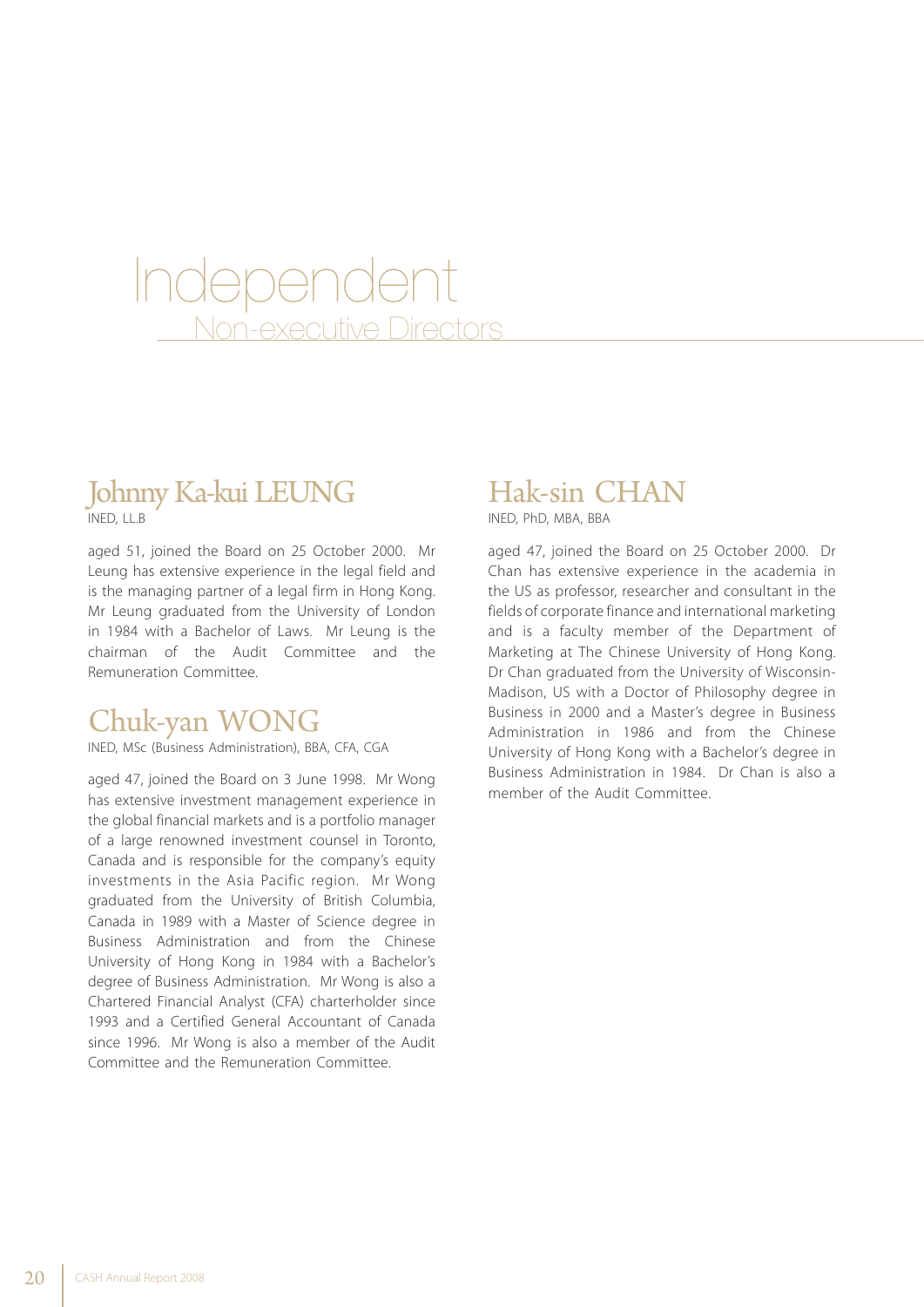

### Benson Chi-ming CHAN

Executive Director and Chief Executive Officer of CFSG

aged 42, is a holder of Master Degree of Business Administration from The Hong Kong University of Science and Technology and a holder of Bachelor of Arts (Hons.) Degree in Accountancy from The Hong Kong Polytechnic University. He is a fellow member of The Association of Chartered Certified Accountants, a Certified Public Accountant of the Hong Kong Institute of Certified Public Accountants and a member of the Hong Kong Securities Institute since 1999. Mr Chan has extensive experience in the field of auditing, accounting, investment banking and corporate finance. Mr Chan is in charge of the CFSG Group's business development, business management and operation of corporate finance business, including investment banking advisory. Mr Chan is also the managing director and head of investment banking group of the CFSG Group, and a responsible officer of Celestial Capital.

### Ben Man-pan CHENG

Executive Director of CFSG

aged 39, graduated from The City University of Hong Kong in 1992 with a Bachelor's degree in Accountancy. He has been admitted as a fellow member of The Association of Chartered Certified Accountants since 2001 and a Certified Public Accountant of the Hong Kong Institute of Certified Public Accountants since 1995. Mr Cheng has extensive experience in auditing, accounting, financial controlling and project management. Mr Cheng is the managing director of the retail business group of CFSG. He is a responsible officer of Celestial Securities and Celestial Commodities.

### Raymond Pak-lau YUEN

Qualified Accountant of the Company and Executive Director and Chief Operating Officer of CFSG

aged 45, graduated from The City University of Hong Kong with a Bachelor of Arts in Accountancy. He is a fellow member of The Association of Chartered Certified Accountants, a Certified Public Accountant of the Hong Kong Institute of Certified Public Accountants and an associate of The Institute of Chartered Accountants in England and Wales. Mr Yuen has extensive experience in accounting, auditing, financial management and operations control. Mr Yuen is responsible for assisting the CFO to oversee the Group's finance, treasury and accounting functions and in charge of monitoring the CFSG Group's day-today operation.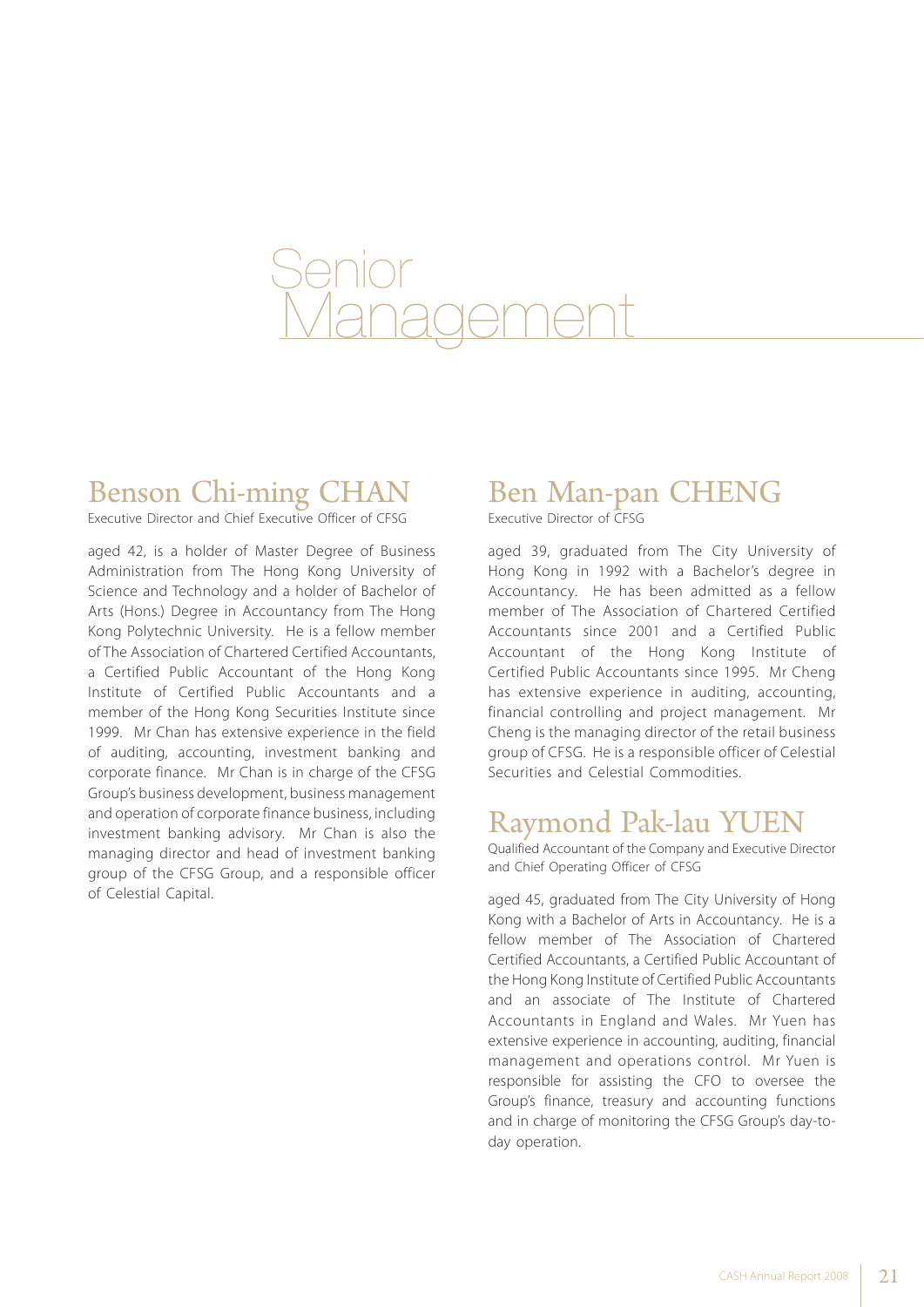#### Raymond Kung-chit NG COO

aged 40, is a Master Degree holder of Management from Macquarie University, Australia and a Bachelor Degree holder of Commerce from the University of Toronto, Canada. Mr Ng joined the Group in November 1998 and has extensive management experience in human resources, logistics and back office gained in various industries. He is in charge of the Group's operation control, logistics, human resources, corporate administration as well as information technology.

### Bob Yau-ching CHAN

Director of Investment

aged 46, graduated with a Doctor of Philosophy in Business from Purdue University, US in 1994 and with a Master of Business Administration from the University of Wisconsin-Madison, US in 1986. He is also a Chartered Financial Analyst (CFA) charterholder. Dr Chan joined the Group in September 2000 and has extensive experience in corporate development, financial management and strategic and portfolio investments' management. He is responsible for overseeing the Group's investment activities.

### Hon-wo SHUM

Head of Legal

aged 36, is a qualified solicitor of the HKSAR. He is a Master Degree holder in Laws from City University of Hong Kong, Master Degree holder in Laws from Renmin University of China and Bachelor Degree holder in Laws from University of Hong Kong. Mr Shum joined the Group in August 2005 and has extensive experience in legal field. He is the Group's legal counsel and is responsible for all legal issues of the Group.

### Suzanne Wing-sheung LUKE

Company Secretary

aged 40, is a fellow of the Institute of Chartered Secretaries and Administrators. Ms Luke joined the Group in May 2000 and has extensive listed company secretarial experience. In addition to taking the role as company secretary of the Company, she is also the company secretary of CFSG.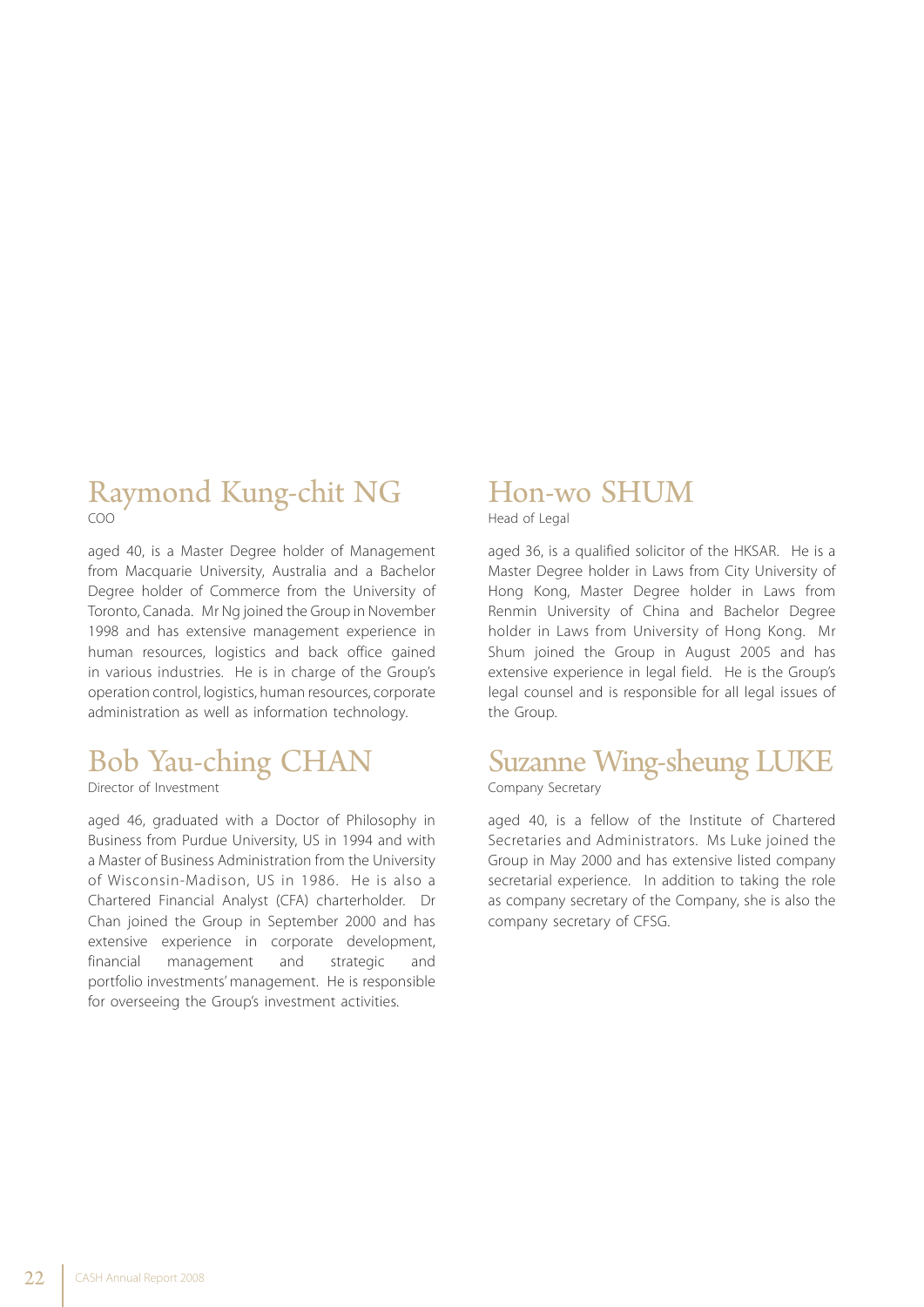This CG Report presents the corporate governance matters during the CG Period required to be disclosed under the Listing Rules.

#### ADOPTION OF PRINCIPLES IN THE CG CODE

The Board has adopted the Principles which aligns with the requirements set out in the CG Code. The Company had duly complied with the Principles throughout the CG Period. The Board is not aware of any deviations from the Principles during the CG Period.

#### **Directors' Securities Transactions**

The Company has also adopted the Model Code. Having made specific enquiry with the Directors, all the Directors confirmed that they have complied with the required standards as set out in the Model Code during the CG Period.

#### BOARD OF DIRECTORS

The Board is responsible for formulating the strategies and policies of the business development of the Group, while the management is delegated with the powers and authorities for overseeing the day-to-day operations of the Group under the leadership of the Board.

During the CG Period, the Board had held the following number of physical meetings of the Directors:

- 9 meetings of the full Board
- 7 meetings of the EDs

Out of the 9 full Board meetings, 5 of them were held to discuss and/or approve the annual/quarterly financial performance/ results of the Group, while 4 meetings to discuss and approve connected transactions and corporate transactions of the Company which arose during the CG Period. The ED meetings were held to report, discuss and/or resolve for the ordinary business and operation matters.

During the CG Period, the composition of the Board, and the respective attendances of the Directors at the above Directors' meetings are presented as follows:

|                          |                       |                           | <b>Attendance</b> |                    |  |
|--------------------------|-----------------------|---------------------------|-------------------|--------------------|--|
|                          |                       | <b>Resignation during</b> | <b>Full Board</b> |                    |  |
| <b>Director</b>          | <b>Board capacity</b> | the CG Period             | meetings          | <b>ED</b> meetings |  |
| Mr Kwan Pak Hoo Bankee   | ED & Chairman         |                           | 8/9               | 7/7                |  |
| Mr Lin Che Chu George    | ED & CEO              |                           | 8/9               | 4/7                |  |
| Mr Law Ping Wah Bernard  | FD & CFO              |                           | 9/9               | 7/7                |  |
| Mr Wong Kin Yick Kenneth | ED                    | Resigned on               | 3/3               | 1/1                |  |
|                          |                       | 1 August 2008             |                   |                    |  |
| Mr Leung Ka Kui Johnny   | <b>INFD</b>           |                           | 9/9               | N/A                |  |
| Mr Wong Chuk Yan         | <b>INED</b>           |                           | 9/9               | N/A                |  |
| Dr Chan Hak Sin          | <b>INFD</b>           |                           | 9/9               | N/A                |  |

During the CG Period, none of the Directors above has or maintained any financial, business, family or other material/relevant relationship with any of the other Directors.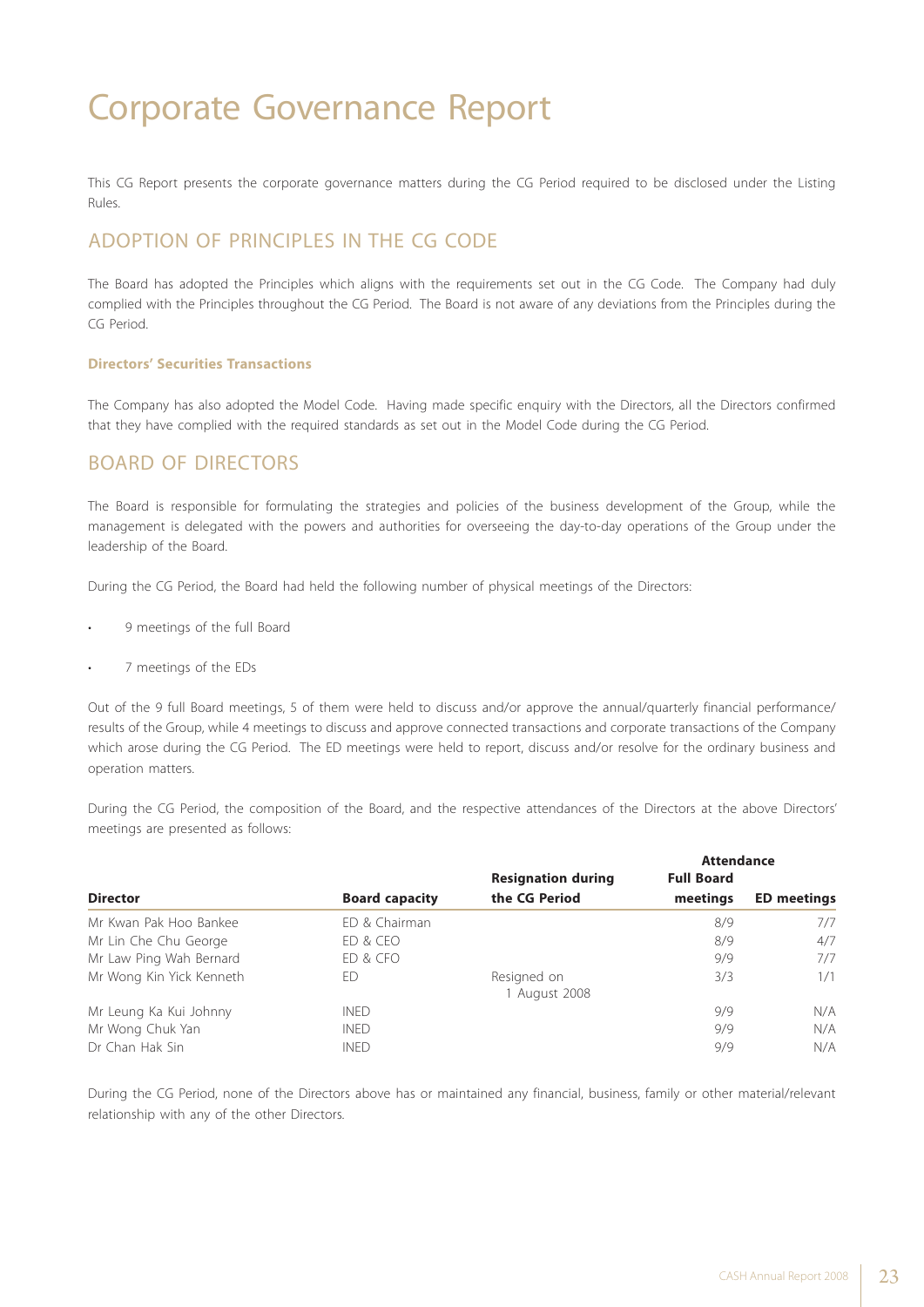The terms of the appointments of the EDs, the NEDs and the INEDs were governed by the respective employment or service contracts while the appointments of the directorship were subject to, as to EDs, retirement, rotation and re-election at least once every 3 financial years and, as to NEDs and INEDs, retirement and re-election every year, all at annual general meetings of the Company.

#### REMUNERATION COMMITTEE

Throughout the CG Period, the Company had maintained a Remuneration Committee. The role and function of the Remuneration Committee includes:

- recommendation to the Board on the remuneration policy and structure for all remuneration of the Directors and senior management and on the establishment of a formal and transparent procedure for developing policy on such remuneration;
- determination of the specific remuneration packages of all EDs and senior management based on delegated responsibility, including benefits in kind, pension rights and compensation payments, including any compensation payable for loss or termination of their office or appointment, and recommendations to the Board of the remuneration of NEDs;
- review and approve of performance-based remuneration by reference to corporate goals and objectives resolved by the Board from time to time;
- review and approve of the compensation payable to EDs and senior management in connection with any loss or termination of their office or appointment to ensure that such compensation is determined in accordance with relevant contractual terms and that such compensation is otherwise fair and not excessive for the Company;
- review and approve of compensation arrangements relating to dismissal or removal of Directors for misconduct to ensure that such arrangements are determined in accordance with relevant contractual terms and that any compensation payment is otherwise reasonable and appropriate; and
- ensure that no Director or any of his associates is involved in deciding his own remuneration.

Terms of reference of the Remuneration Committee had been compiled since the establishment of the Remuneration Committee and each version was endorsed and adopted by the Remuneration Committee. A revised version of the terms of reference was adopted on 1 January 2009 and has been posted onto the corporate website of the Company.

During the CG Period, the Remuneration Committee had held 2 physical meetings for the purpose of considering the remuneration of the Directors, and a written resolution for the adoption of the revised terms of reference of the Remuneration Committee was passed by the full Board on 1 January 2009.

The composition of the Remuneration Committee, and the respective attendances of the committee members are presented as follows:

| Member                 | <b>Board capacity</b> | <b>Attendance</b> |
|------------------------|-----------------------|-------------------|
| Mr Leung Ka Kui Johnny | <b>INFD</b>           | 272               |
| Mr Wong Chuk Yan       | <b>INFD</b>           | 2/2               |
| Mr Kwan Pak Hoo Bankee | Chairman of the Board | 2/2               |

The chairman of the Remuneration Committee since its establishment has been Mr Leung Ka Kui Johnny.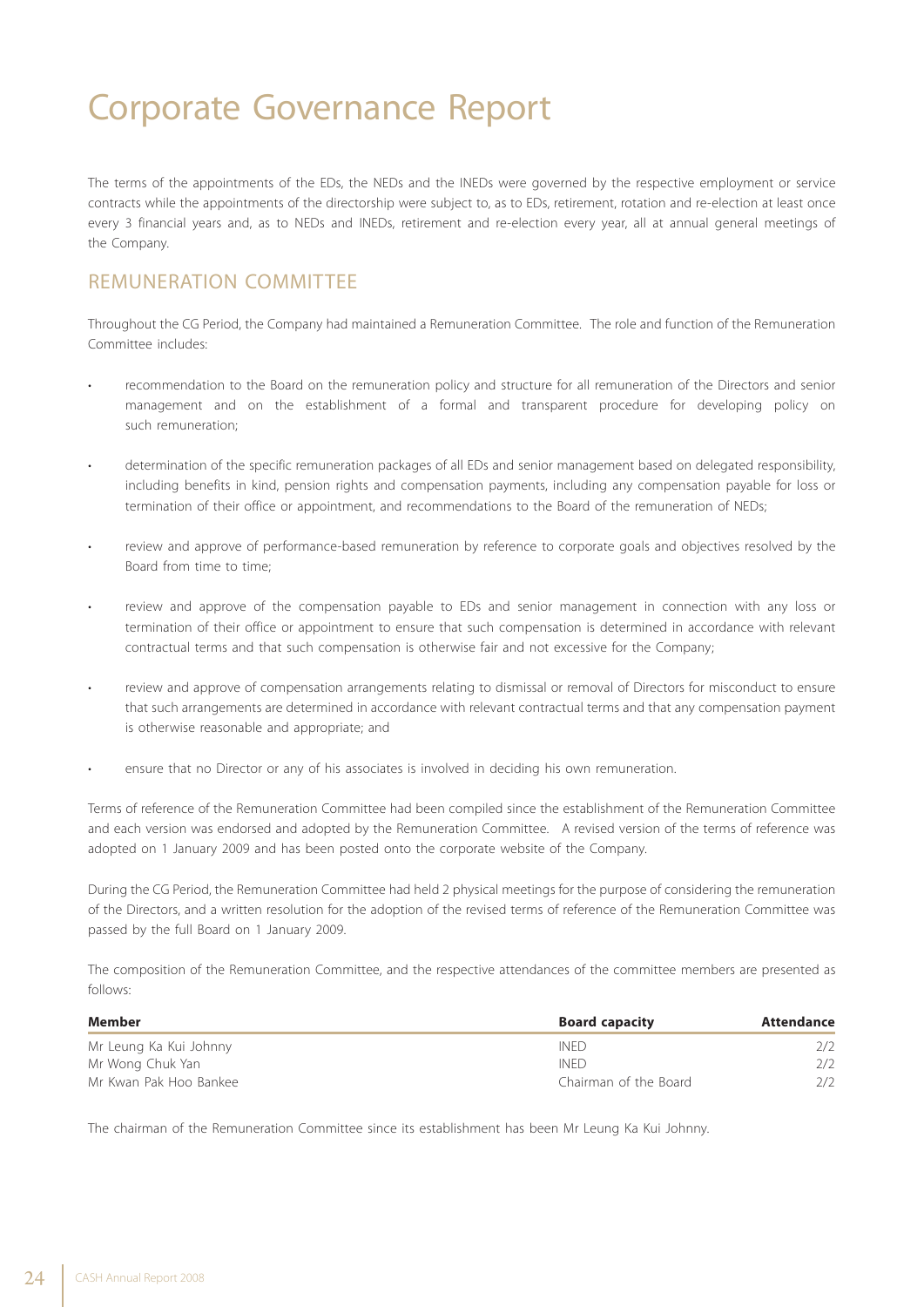The summary of the work performed by the Remuneration Committee for the financial period under review included:

- endorsement to the remuneration policy and structure for the Directors and senior management;
- review and approval of the specific remuneration package of each Director and senior management including benefits in kind, pension rights and compensation payments.

#### REMUNERATION POLICY FOR DIRECTORS

The Company adopted a remuneration policy providing guideline for Directors' remuneration.

Under the remuneration policy, Directors' remuneration should be based on internal equity factors and external market conditions and will be reviewed from time to time.

The remuneration of EDs generally consists of:

- fixed monthly salary/allowance which is set in accordance with the Director's duties, responsibilities, skills, experiences and market influences;
- pension which is based on the local Mandatory Provident Fund Contribution Scheme;
- short term variable incentive which may include discretionary cash bonus depending on the achievement of short-term corporate objectives and/or personal targets;
- long term variable incentive which may include share options designed to encourage long-term commitment.

The remuneration of NEDs and INEDs will be a lump sum of Directors' remuneration made annually.

#### **Directors' Remuneration**

The remuneration paid to and/or entitled by each of the Directors for the financial period under review is set out in note 11 to the consolidated financial statements in the annual report.

The share options granted to and/or entitled by the Directors during the financial period under review are set out in the section headed "Directors' Interests in Securities" of the Directors' Report of this annual report.

#### NOMINATION OF DIRECTORS

The Board shall be composed of members with mixed skills and experience with appropriate weights necessary to accomplish the Group's business development, strategies, operation, challenges and opportunities. Each member of the Board shall possess, be recognised for and be able to exhibit high and professional standard of a set of core criteria of competence.

The Company had adopted a nomination policy for the criteria, procedures, and process of the appointment and removal of Directors.

Under the nomination policy, the Board of EDs has been delegated the full power to the administration of the nomination policy and the appointment and the termination of Directors, where the full Board remains to have the full and overriding power and absolute right thereover.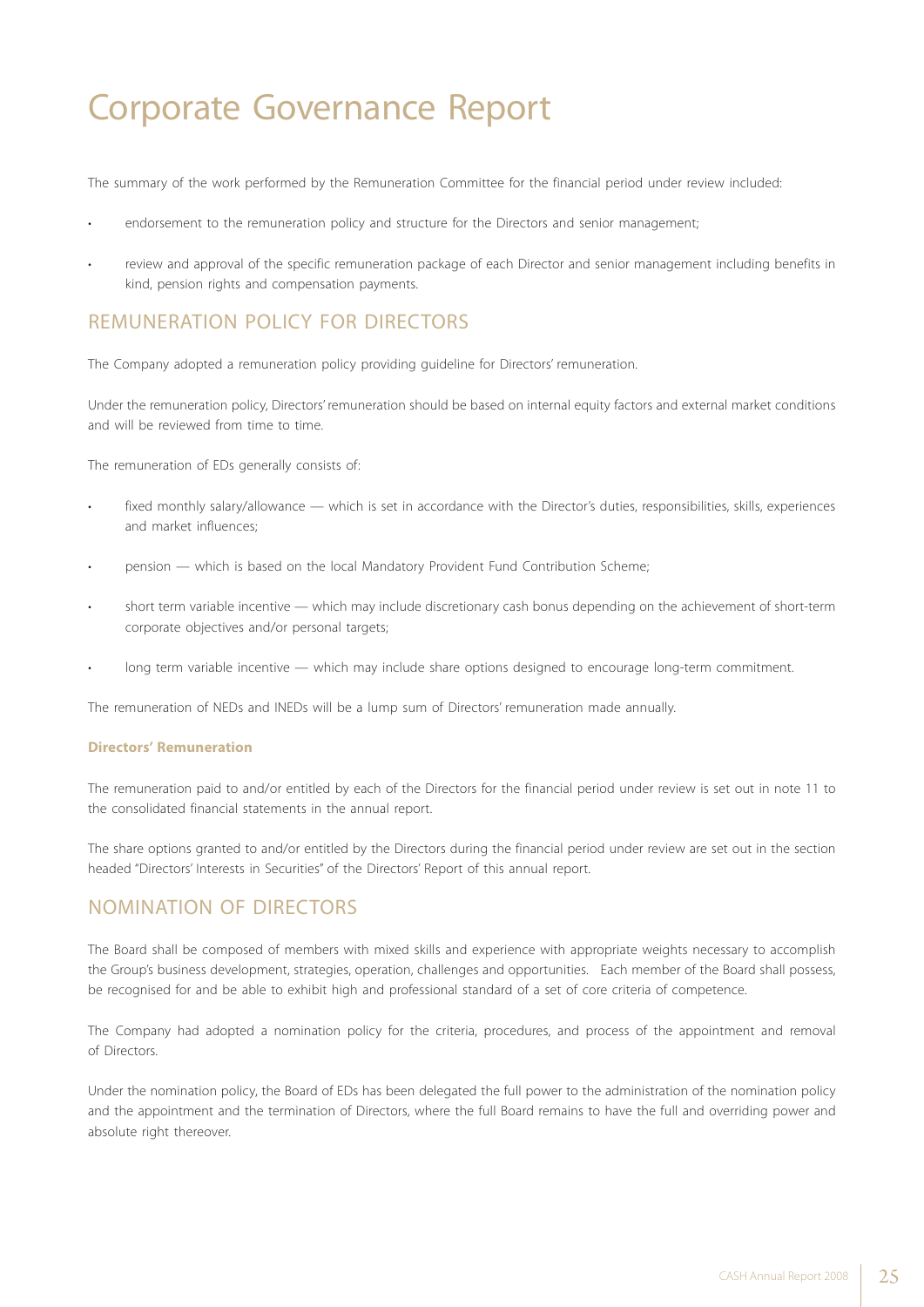During the CG Period, 1 meeting was held by the EDs in resolving for the resignation of Director. The attendances of the EDs were as follows:

| <b>Director</b>                                      | Attendance |
|------------------------------------------------------|------------|
| Mr Kwan Pak Hoo Bankee                               | 1/1        |
| Mr Lin Che Chu George                                | 1/1        |
| Mr Law Ping Wah Bernard                              | 1/1        |
| Mr Wong Kin Yick Kenneth (resigned on 1 August 2008) | 0/0        |

#### AUDIT COMMITTEE

Throughout the CG Period, the Company had maintained an Audit Committee. The major role and function of the Audit Committee include:

- monitoring the integrity of the financial statements, annual report and half-yearly report of the Group;
- providing independent review and supervision of the effectiveness of the financial controls, internal control and risk management systems of the Group;
- reviewing the adequacy of the external audits;
- reviewing the compliance issues with the Listing Rules and other compliance requirements in relation to financial reporting;
- providing independent views on connected transactions and transactions involving materially conflicted interest; and
- considering and reviewing the appointment, reappointment and removal of the auditor, the audit fee and terms of engagement of the auditor.

Terms of reference of the Audit Committee had been compiled since the establishment of the Audit Committee and each version was endorsed and adopted by the Audit Committee. A revised version of the terms of reference was adopted on 1 January 2009 and has been posted onto the corporate website of the Company.

During the CG Period, the Audit Committee had held 5 physical meetings for discussing and/or approving the periodic financial results of the Group, and a written resolution for the adoption of the revised terms of reference of the Audit Committee was passed by the full Board on 1 January 2009.

The composition of the Audit Committee, and the respective attendances of the committee members are presented as follows:

| Member                 | <b>Board capacity</b> | Attendance |
|------------------------|-----------------------|------------|
| Mr Leung Ka Kui Johnny | <b>INFD</b>           | 5/5        |
| Mr Wong Chuk Yan       | <b>INFD</b>           | 5/5        |
| Dr Chan Hak Sin        | <b>INFD</b>           | 5/5        |

The chairman of the Audit Committee has been Mr Leung Ka Kui Johnny during the CG Period.

The report of the work performed by the Audit Committee for the financial period under review is set out in the section headed "Audit Committee Report" of this annual report.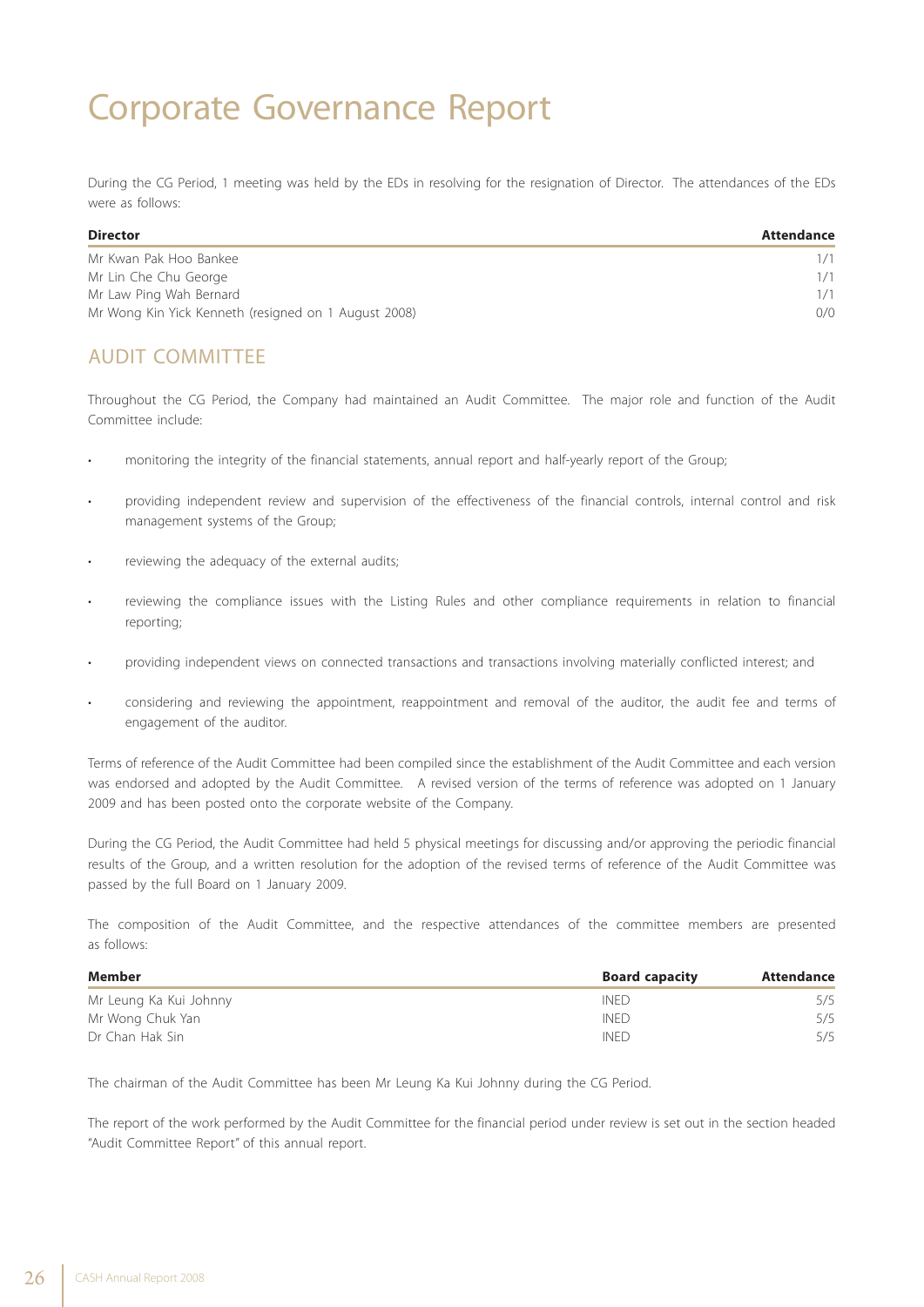#### AUDITOR'S REMUNERATION

The analysis of the auditor's remuneration for the financial period under review is presented as follows:

|                    | Fee amount |
|--------------------|------------|
|                    | HK\$       |
| Audit service      | 3,300      |
| Non-audit services | 110        |
| Total              | 3,410      |

The audit services include the audit for the annual accounts of the Group. The non-audit services included the preparation of reports for agreed upon procedures on the results announcement and the continuing connected transaction of the Group.

#### ACKNOWLEDGEMENT OF RESPONSIBILITY FOR THE FINANCIAL STATEMENTS

The Directors acknowledged their responsibilities for preparing the accounts of the Group. In preparing the accounts for the financial period under review, the Directors have:

- based on a going concern basis;
- selected suitable accounting policies and applied them consistently;
- made judgments and estimates that were prudent, fair and reasonable.

#### REVIEW OF INTERNAL CONTROL

During the financial period under review, the Directors had arranged to conduct a review over the effectiveness of the internal control system of the Group including functions of financial, operation, compliance and risk management, and also over the adequacy of resources, qualifications and experience of employees who are responsible for the accounting and financial reporting functions of the Group, and their training programmes and budget. These reviews showed a satisfactory control system. The review had been reported to the Audit Committee. The Directors had also initiated necessary improvement and reinforcement to the internal control system during the year under review.

On behalf of the Board **Bankee P Kwan** *Chairman*

Hong Kong, 17 April 2009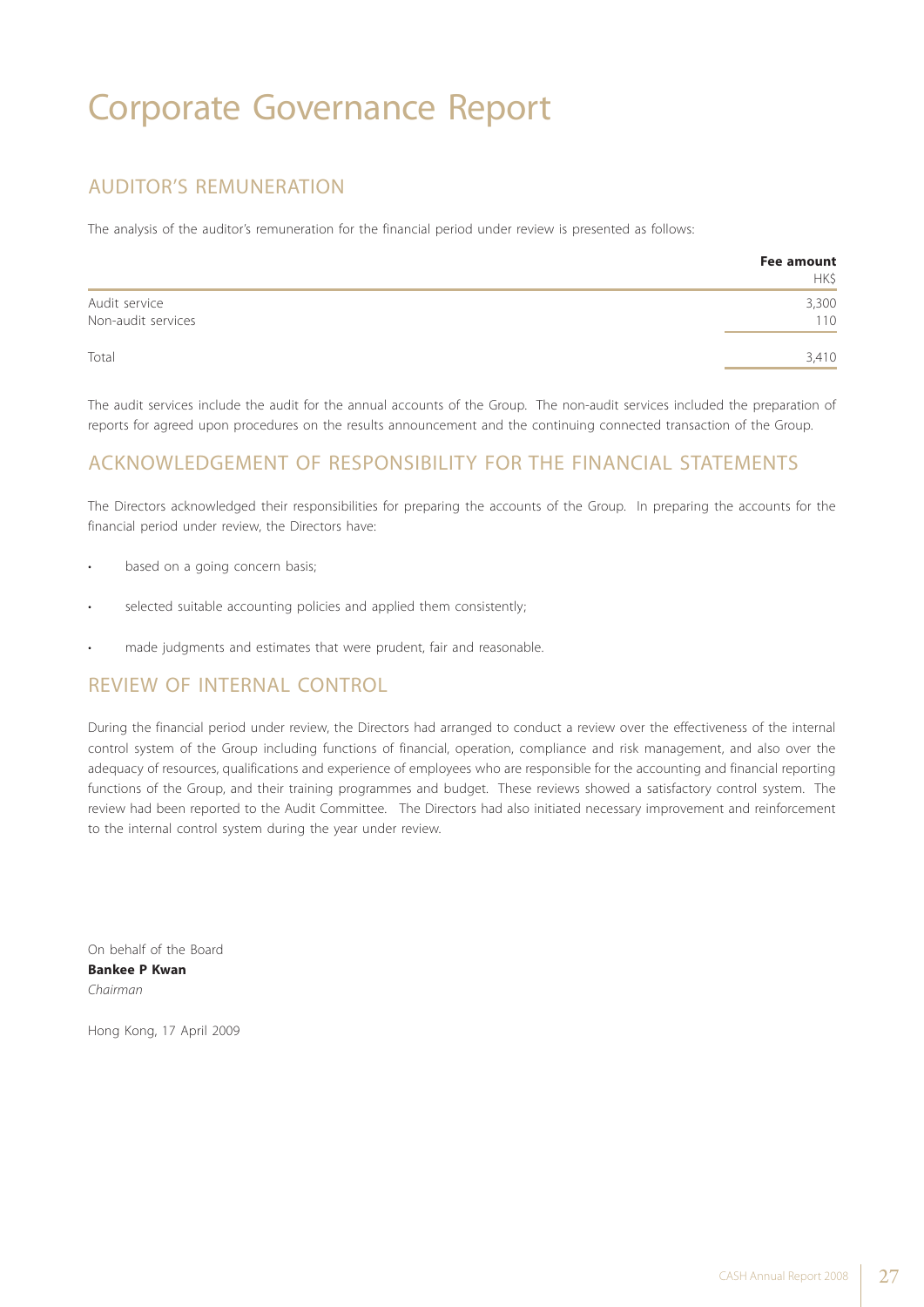# Audit Committee Report

The Audit Committee of the Company was established on 28 June 1999. Its composition shall be a minimum of 3 members of NEDs with a majority being INEDs. For the financial period under review, the Audit Committee comprised all the INEDs of the Company at all times.

For the financial period under review, the Audit Committee had performed the following duties:

- reviewed and commented on the financial report of each of the half-yearly and the full year of the Group of the financial period under review before submission to the Board for adoption and publication;
- endorsed the policy on the engagement of external auditor for non-audit services;
- met with the auditor to discuss the financial matters of the Group that arose during the course of the audit process, and reviewed the findings, recommendations and representations of the auditor;
- reviewed and approved the remuneration and the terms of engagement of the auditor for both audit service and nonaudit services for the financial period under review;
- reviewed the Company's financial controls, internal control and risk management systems; and
- reviewed the Company's statement on internal control systems including adequacy of resources, qualifications and experience of staff of the Company's accounting and financial reporting function, and their training programmes and budget.

Based on the reviews and discussions performed by the Audit Committee, the Audit Committee had:

- recommended to the Board for the approval of the unaudited half-yearly financial statements before the announcement of the interim results;
- recommended to the Board for the approval of the audited financial statements of the financial period under review together with the auditor's report there attached, before the announcement of the annual results; and
- recommended to the Board for the proposal for the re-appointment of Deloitte Touche Tohmatsu as the auditor of the Company for the ensuing year in the forthcoming annual general meeting of the Company.

Audit Committee Members: LEUNG Ka Kui Johnny *(committee chairman)* WONG Chuk Yan CHAN Hak Sin

Hong Kong, 17 April 2009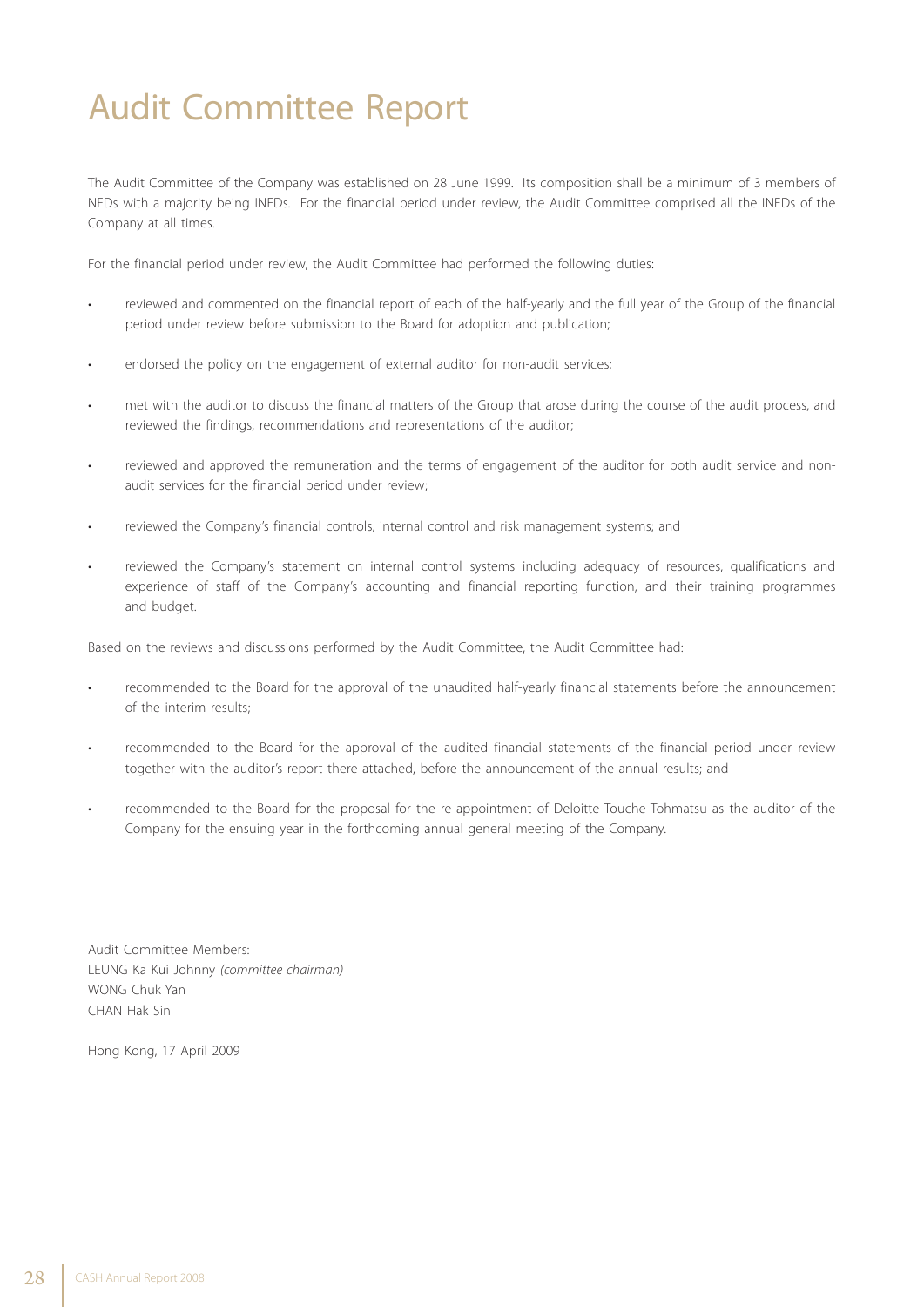The Directors are pleased to present their report and the audited consolidated financial statements of the Group for the year ended 31 December 2008.

#### PRINCIPAL ACTIVITIES

The principal activity of the Company is investment holding. The principal activities of the Group during the year consisted of (a) financial services provided via CFSG including online and traditional brokerage of securities, options, futures and leveraged foreign exchange contracts as well as mutual funds and insurance-linked investment products, margin financing, money lending and corporate finance; (b) retailing of furniture and household items; (c) provision of online game services, sales of online game auxiliary products and licensing services; and (d) investment holding.

#### RESULTS AND DIVIDENDS

The results of the Group for the year ended 31 December 2008 are set out in the consolidated income statement on page 38 of this annual report.

The Board does not recommend the payment of a final dividend.

#### FIVE-YEAR FINANCIAL SUMMARY

A summary of the audited results and the assets and liabilities of the Group for the last five financial years ended 31 December 2008 is set out on page 113 of this annual report.

#### PROPERTY AND EQUIPMENT

Details of movements during the year in the property and equipment of the Group are set out in note 16 to the consolidated financial statements.

#### SUBSIDIARIES

Particulars of the Company's principal subsidiaries are set out in note 46 to the consolidated financial statements.

#### SHARE CAPITAL

Details of movements in the share capital of the Company during the year are set out in note 35 to the consolidated financial statements.

#### RESERVES AND DISTRIBUTABLE RESERVES

Details of movements in the reserves of the Group during the year are set out in the "Consolidated Statement of Changes in Equity" of the consolidated financial statements.

As at 31 December 2008, the reserves of the Company available for distribution to Shareholders were approximately HK\$211,645,000, comprising contributed surplus of HK\$199,719,000 and accumulated profit of HK\$11,926,000, and the Company's share premium available for distribution in the form of fully paid bonus shares was HK\$317,255,000.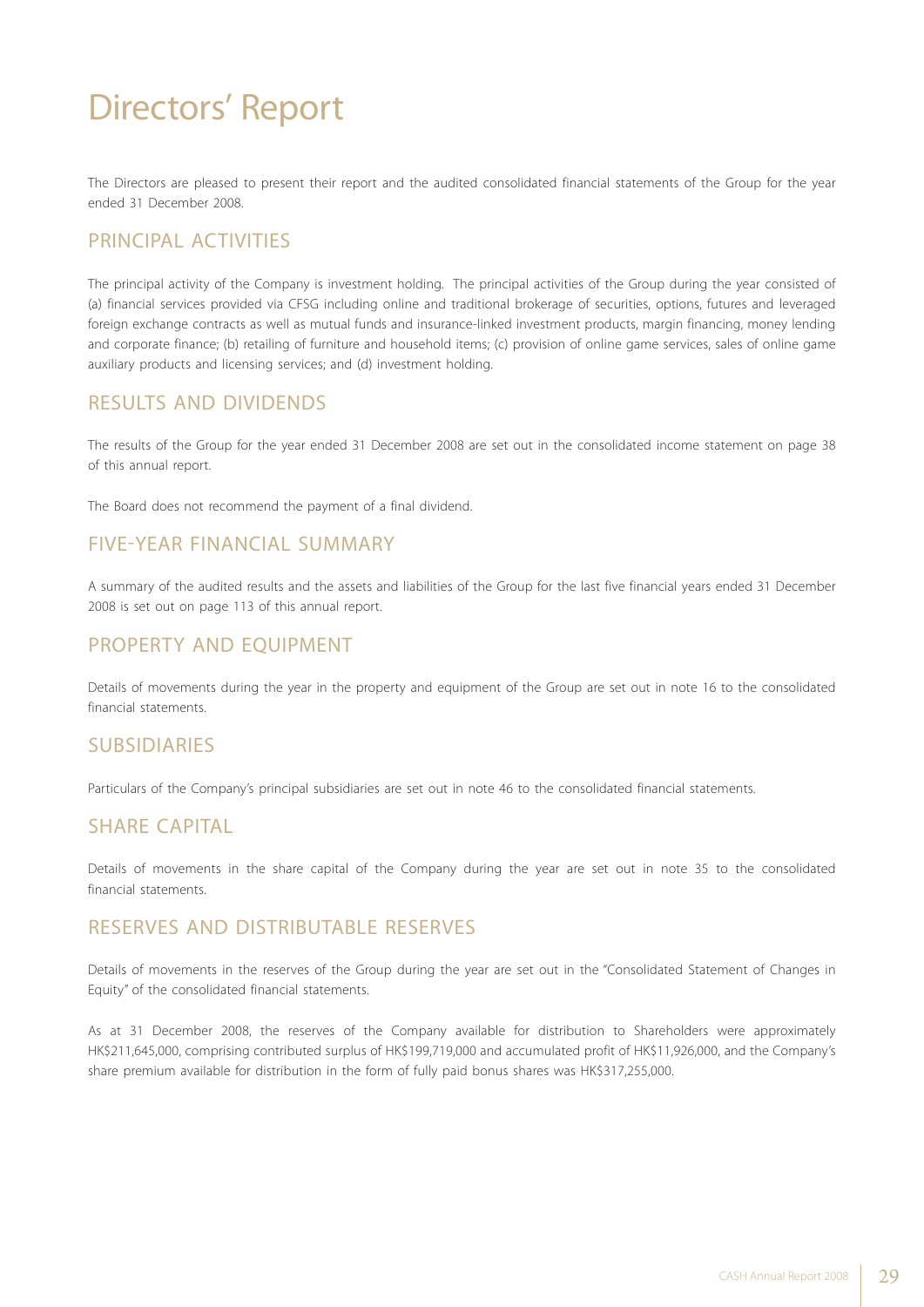#### PRE-EMPTIVE RIGHTS

There are no provisions for pre-emptive rights under the Company's bye-laws or the laws of Bermuda which would oblige the Company to offer new shares on a pro rata basis to existing Shareholders.

#### CONNECTED TRANSACTIONS AND CONTINUING CONNECTED TRANSACTIONS

#### **(1) Connected transactions**

#### **(a) Acquisition of the properties in Hong Kong and the PRC and issue of convertible note to controlling Shareholder**

As disclosed in the Company's announcement dated 11 November 2008 and the circular dated 21 January 2009, the Group entered into a convertible note agreement and sale and purchase agreement with Mr Kwan Pak Hoo Bankee (an executive Director and a controlling Shareholder) on 11 November 2008 to acquire the entire equity shareholding interest of Excelbright Enterprises Limited ("Sale Shares") and the shareholder's loan advanced by Mr Kwan to Excelbright Enterprises Limited ("Sale Debt"), at the consideration of approximately HK\$42.8 million (subject to adjustment). The consideration would be subject to adjustment in accordance with the actual amount of the net asset value of the Sale Shares and the Sale Debt as at the date of completion in accordance with the management accounts of Excelbright Enterprises Limited as at the date of completion. Excelbright Enterprises Limited is holding three properties in Hong Kong and the PRC. The consideration would be fully settled by the issue of the convertible note of the Company in the same principal amount of the consideration. The transactions were completed on 17 February 2009 and the final consideration was fixed at HK\$43,243,000. A convertible note in the principal amount of HK\$43,243,000 was issued by the Company to Cash Guardian (controlling Shareholder, a company controlled by Mr Kwan and an associate of Mr Kwan) on 17 February 2009. Mr Kwan is a controlling Shareholder and an executive Director and beneficially owns the entire interest in Excelbright Enterprises Limited before the completion of the aforesaid transactions and hence is a connected person of the Company. The entering into of the convertible note agreement and the sale and purchase agreement constituted connected transactions of the Company under the Listing Rules.

#### **(b) Acquisition of CFT from connected persons**

As disclosed in the Company's announcement dated 18 February 2009, CFS (a non-wholly-owned subsidiary of the Company and a wholly-owned subsidiary of CFSG) entered into a letter of agreement with each of Mr Wong Tat Tung Dennis and Ms Kam Chi Wan Sandy (both are director and/or substantial shareholders of CFT (a non-whollyowned subsidiary of the Company and a 70%-owned subsidiary of CFSG as at the date of transaction) and hence connected persons of the Company within the meaning of the Listing Rules) as vendors respectively on the same date. Pursuant to the agreements, CFS has agreed, inter alia, to purchase from the vendors an aggregate of 300,000 shares (representing 30% of the issued share capital) in CFT at a total consideration of HK\$1,400,000 to be fully settled in cash. The consideration is equivalent to about 30% of the unaudited net asset value of CFT of HK\$4.7 million as at 31 December 2008. The acquisition constituted a connected transaction exempt from independent shareholders' approval requirement for the Company under the Listing Rules. There is no conditions precedent to the completion of the agreements and completion took place on 20 February 2009. Since then, CFT remained as a non-wholly-owned subsidiary of the Company via CFSG but became a wholly-owned subsidiary of CFSG.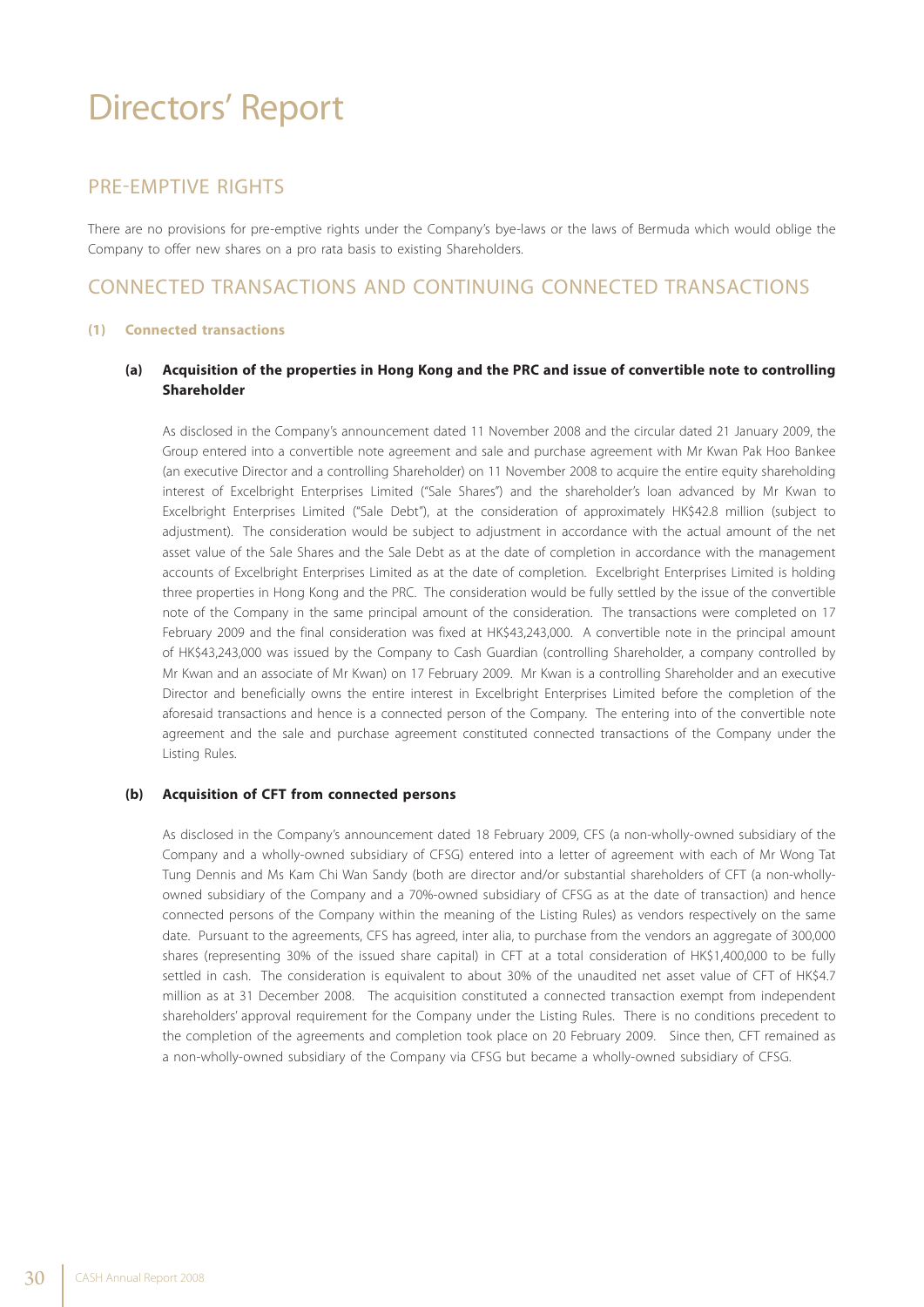#### **(2) Continuing connected transactions**

#### **Margin Financing Arrangement**

Pursuant to the resolution passed by the independent Shareholders at a special general meeting held on 19 March 2007, the Margin Financing Arrangement was approved and CFSG entered into written margin financing agreements with each of the Connected Clients, under which CFSG would extend margin financing facilities to the Connected Clients for trading in securities, at an annual cap of up to HK\$4 billion to ARTAR and of up to HK\$30 million to each of the other Connected Clients for each of the three financial years ending on 31 December 2009 and are on terms and rates which are similar as those offered by CFSG to its other margin financing clients. The Connected Clients (save as Kawoo Finance Limited and Libra Capital Management (HK) Limited (formerly E-Tailer Holding Limited)) were all substantial Shareholders and/or directors of the Group and/or their respective associates as at the date of transaction, and hence connected persons of the Company within the meaning of the Listing Rules. The margin financing facilities are repayable on demand and secured by listed securities held by the respective Connected Clients. Details of the Margin Financing Arrangement were disclosed in the Company's announcement dated 9 February 2007 and the circular dated 1 March 2007.

Details of the maximum amounts of the margin financing facilities granted to the Connected Clients during the year under review are set out in note 27 to the consolidated financial statements. The commission and interest income received from the Connected Clients during the year under review are disclosed in notes 44(a) to (c) to the consolidated financial statements.

Pursuant to rule 14A.38 of the Listing Rules, the Board engaged the auditor of the Company to perform certain agreed upon procedures in respect of the Margin Financing Arrangement. The auditor has reported the factual findings on these procedures to the Board. The INEDs have reviewed the Margin Financing Arrangement and the report of the auditor and confirmed that the Margin Financing Arrangement has been entered into (a) in the ordinary and usual course of business of the Group; (b) either on normal commercial terms or on terms no less favourable to the Group than terms available to or from independent third parties; and (c) in accordance with terms of the relevant agreement governing them on terms that are fair and reasonable and in the interests of the Shareholders as a whole.

Based on the work performed, the auditor of the Company has also confirmed that the Margin Financing Arrangement (a) has received the approval of the Board; (b) has been entered into in accordance with the pricing policies of the Company with reference to similar transactions with independent third parties; (c) has been entered into in accordance with the terms of the relevant agreements governing such transactions; and (d) has not exceeded the relevant cap amount for the financial year ended 31 December 2008 as set out in the circular of the Company dated 1 March 2007.

The above transaction (2) is also disclosed as related party transactions of the Group in notes 27 and 44 to the consolidated financial statements. The Company has complied with the disclosure requirements in accordance with Chapter 14A of the Listing Rules in relation to the above connected and continuing connected transactions during the year ended 31 December 2008 and up to the date of this report.

#### MAJOR CUSTOMERS AND SUPPLIERS

In the year under review, the Group's turnover attributable to the five largest customers accounted for less than 30% of the Group's total turnover.

None of the Directors or any of their associates or any shareholders (which, to the best knowledge of the Directors, own more than 5% of the Company's issued share capital) had any beneficial interest in the Group's five largest customers.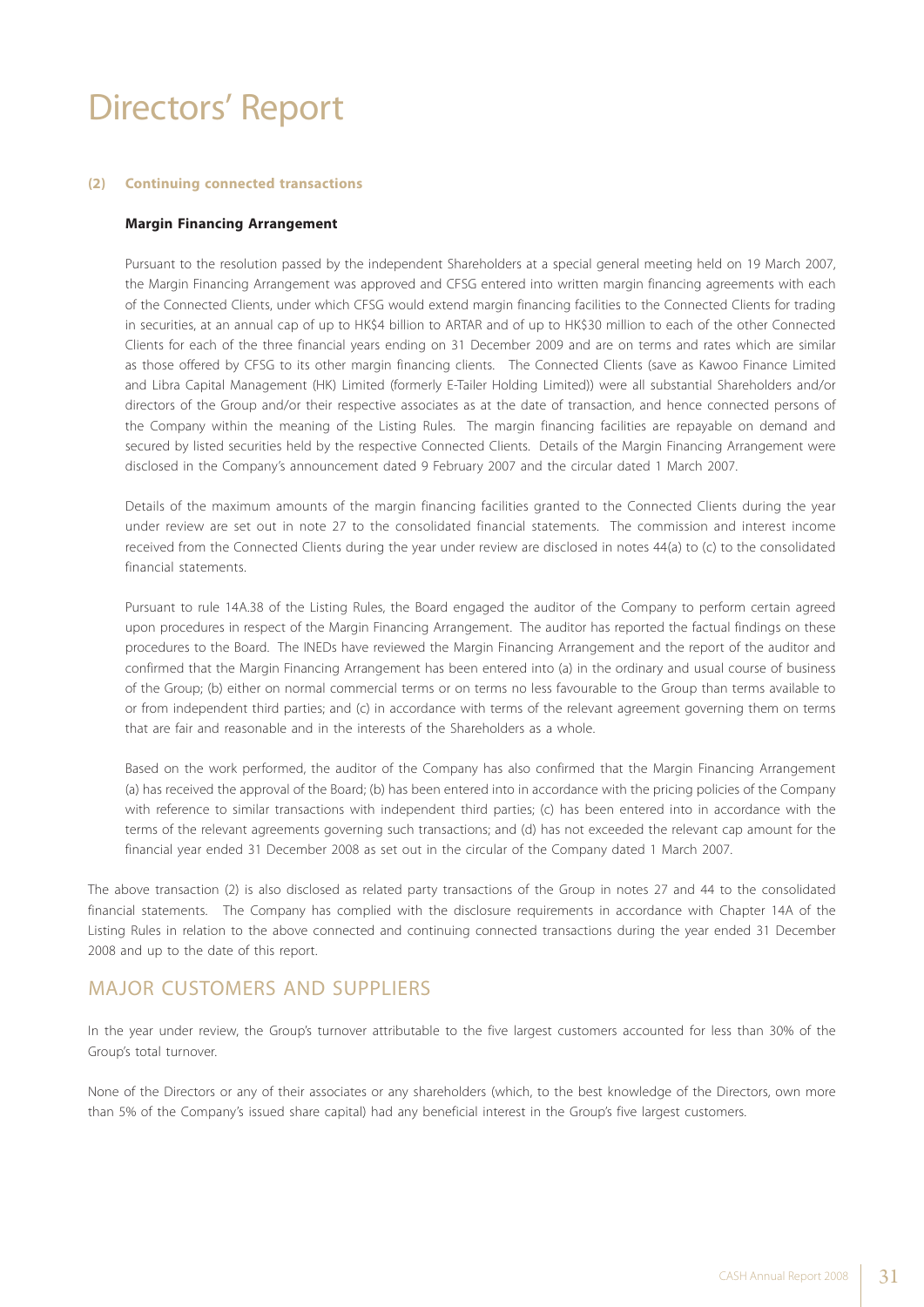#### **DIRECTORS**

The Directors of the Company during the year and up to the date of this annual report were as follows:

#### **Executive Directors:**

Kwan Pak Hoo Bankee Lin Che Chu George Law Ping Wah Bernard Wong Kin Yick Kenneth (resigned on 1 August 2008)

#### **Independent Non-executive Directors:**

Leung Ka Kui Johnny Wong Chuk Yan Chan Hak Sin

The following Directors shall retire and, being eligible, offer themselves for re-election at the forthcoming annual general meeting of the Company:

- (i) Mr Lin Che Chu George shall retire at least once in every three financial years at the annual general meeting of the Company in accordance with the bye-laws of the Company and the CG Code; and
- (ii) Mr Leung Ka Kui Johnny, Mr Wong Chuk Yan and Dr Chan Hak Sin, all being INEDs, shall retire at the annual general meeting of the Company in each year in accordance with their terms of office of directorship.

#### DIRECTORS' SERVICE CONTRACTS

None of the Directors proposed for re-election at the forthcoming annual general meeting has a service contract which is not determinable by the Company within one year without payment of compensation, other than statutory obligation.

#### DIRECTORS' INTERESTS IN CONTRACTS

Save as the convertible note agreement and the sale and purchase agreement both dated 11 November 2008 and the Margin Financing Arrangement as disclosed in sub-headings (1)(a) and (2) under the heading "Connected transactions and continuing connected transactions" in this section above, no Director had a material interest in any significant contract to the business of the Group to which the Company and its subsidiaries was a party during the year or as at the end of the year under review.

#### RETIREMENT BENEFITS SCHEMES

Details of the Group's retirement benefits schemes are set out in note 42 to the consolidated financial statements.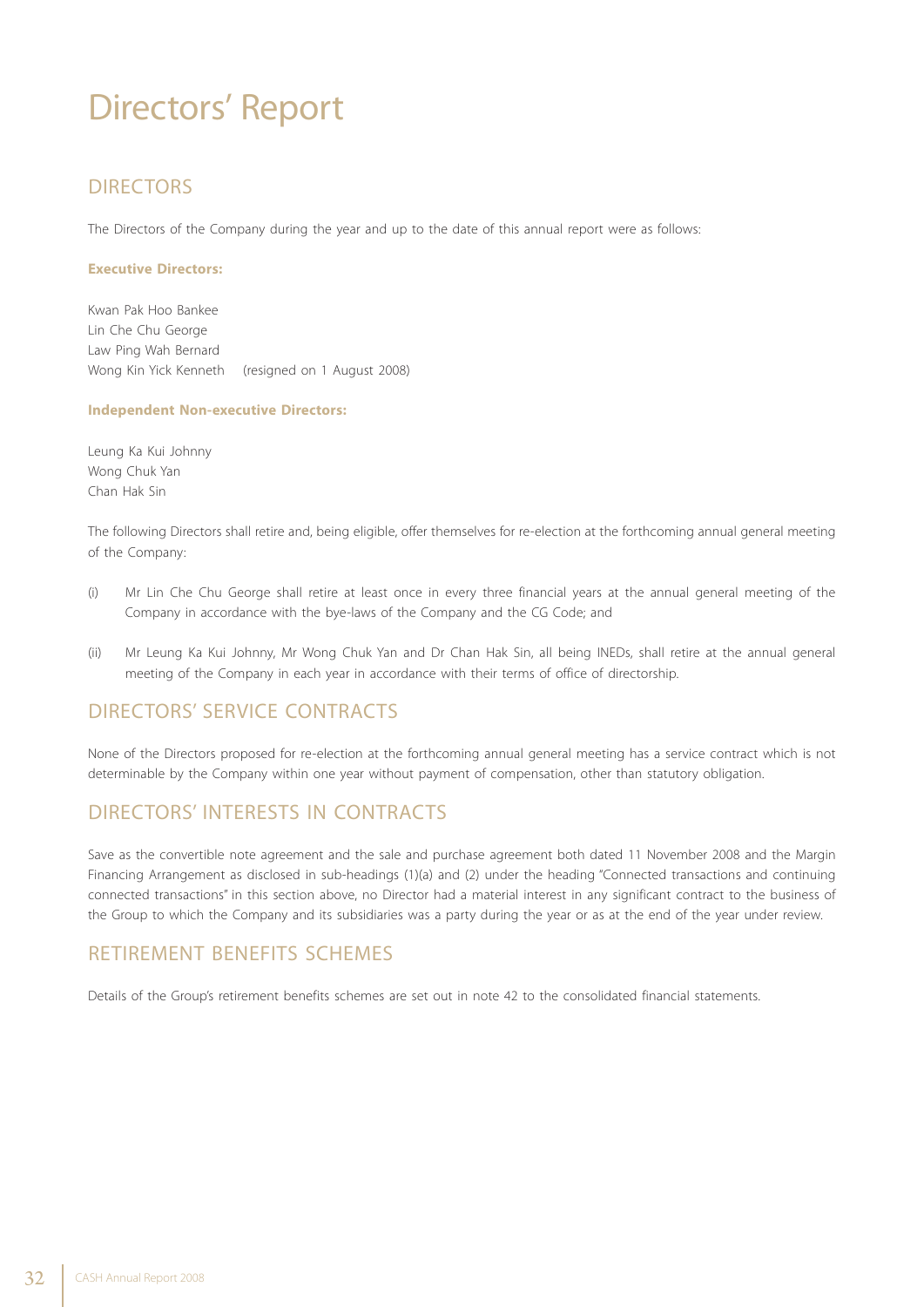#### DIRECTORS' INTERESTS IN SECURITIES

As at 31 December 2008, the interests and short positions of the Directors and chief executive of the Company in the Shares, underlying shares and debentures of the Company or any of its associated corporations (within the meaning of Part XV of the SFO) which (a) were required to be notified to the Company and the Stock Exchange pursuant to Divisions 7 and 8 of Part XV of the SFO (including interests and short positions which they were taken or deemed to have under such provisions of the SFO), or (b) were recorded in the register required to be kept under section 352 of the SFO, or (c) were otherwise notified to the Company and the Stock Exchange pursuant to the Model Code were as follows:

#### **A. The Company**

#### **1. Long positions in the Shares**

|                                                                   |                                                                          | <b>Number of Shares</b> |                                      |                       |
|-------------------------------------------------------------------|--------------------------------------------------------------------------|-------------------------|--------------------------------------|-----------------------|
| <b>Name</b>                                                       | <b>Capacity</b>                                                          |                         | Personal Other interest Shareholding | (% )                  |
| Kwan Pak Hoo Bankee<br>Lin Che Chu George<br>Law Ping Wah Bernard | Founder of a discretionary trust<br>Beneficial owner<br>Beneficial owner | 5,230,000<br>6.784.060  | 66,398,512*                          | 36.78<br>2.90<br>3.76 |
|                                                                   |                                                                          | 12.014.060              | 66,398,512                           | 43.44                 |

The Shares were held by Cash Guardian. Mr Kwan Pak Hoo Bankee was deemed to be interested in all these Shares as a result of his interests in Cash Guardian as disclosed in the "Substantial Shareholders" below.

#### **2. Long positions in the underlying shares — options under share option schemes**

|                       |               |                        |                                                                                                                                 |                                             | <b>Number of options</b>                   |                                                               |                                             | Percentage to                                         |           |      |
|-----------------------|---------------|------------------------|---------------------------------------------------------------------------------------------------------------------------------|---------------------------------------------|--------------------------------------------|---------------------------------------------------------------|---------------------------------------------|-------------------------------------------------------|-----------|------|
| Name                  | Date of grant | <b>Exercise period</b> | outstanding<br><b>Exercise</b><br>as at<br>price per<br>1 January<br>share<br>2008<br>(Note (2))<br>(HK <sub>5</sub> )<br>Notes | adjusted<br>on 6 June<br>2008<br>(Note (2)) | lapsed<br>during<br>the year<br>(Note (3)) | reallocated<br>upon<br>change of<br>directorate<br>(Note (4)) | outstanding<br>as at<br>31 December<br>2008 | issued shares<br>as at<br>31 December<br>2008<br>(96) |           |      |
| Kwan Pak Hoo Bankee   | 13/11/2006    | 13/11/2006-12/11/2008  | 1.615                                                                                                                           | (1)                                         | 4.000.000                                  | (3,200,000)                                                   | (800,000)                                   |                                                       |           |      |
|                       | 6/6/2007      | 6/6/2007-31/5/2009     | 2.450                                                                                                                           | (1)                                         | 2,500,000                                  | (2,000,000)                                                   |                                             |                                                       | 500,000   | 0.28 |
| Lin Che Chu George    | 13/11/2006    | 13/11/2006-12/11/2008  | 1.615                                                                                                                           |                                             | 4,000,000                                  | (3,200,000)                                                   | (800,000)                                   |                                                       |           |      |
|                       | 6/6/2007      | 6/6/2007-31/5/2009     | 2.450                                                                                                                           |                                             | 2,500,000                                  | (2,000,000)                                                   |                                             | $\qquad \qquad$                                       | 500.000   | 0.28 |
| Law Ping Wah Bernard  | 13/11/2006    | 13/11/2006-12/11/2008  | 1.615                                                                                                                           |                                             | 4,000,000                                  | (3,200,000)                                                   | (800,000)                                   |                                                       |           |      |
|                       | 6/6/2007      | 6/6/2007-31/5/2009     | 2.450                                                                                                                           |                                             | 2,500,000                                  | (2,000,000)                                                   |                                             |                                                       | 500,000   | 0.28 |
| Wong Kin Yick Kenneth | 13/11/2006    | 13/11/2006-12/11/2008  | 1.615                                                                                                                           | (4)                                         | 4.000.000                                  | (3,200,000)                                                   | (800,000)                                   |                                                       |           |      |
|                       | 6/6/2007      | 6/6/2007-31/5/2009     | 2.450                                                                                                                           | (4)                                         | 2,500,000                                  | (2,000,000)                                                   |                                             | (500,000)                                             | N/A       | N/A  |
|                       |               |                        |                                                                                                                                 |                                             | 26,000,000                                 | (20,800,000)                                                  | (3,200,000)                                 | (500,000)                                             | 1,500,000 | 0.84 |

#### Notes:

- (1) Mr Kwan Pak Hoo Bankee is also the substantial Shareholder of the Company.
- (2) The number and the exercise price of share options which remained outstanding on 6 June 2008 have been adjusted due to the share consolidation of the Company for every 5 existing shares into 1 share with effect from 4:00 pm on 6 June 2008. The exercise prices per share were adjusted from HK\$0.323 to HK\$1.615 and from HK\$0.490 to HK\$2.450.
- (3) The lapsed options were due to expiry or cessation of directorship or employment of participants with the Group.
- (4) Mr Wong Kin Yick Kenneth resigned as Director of the Company on 1 August 2008.
- (5) No option was granted, exercised or cancelled during the year.
- (6) The options are held by the Directors in the capacity of beneficial owners.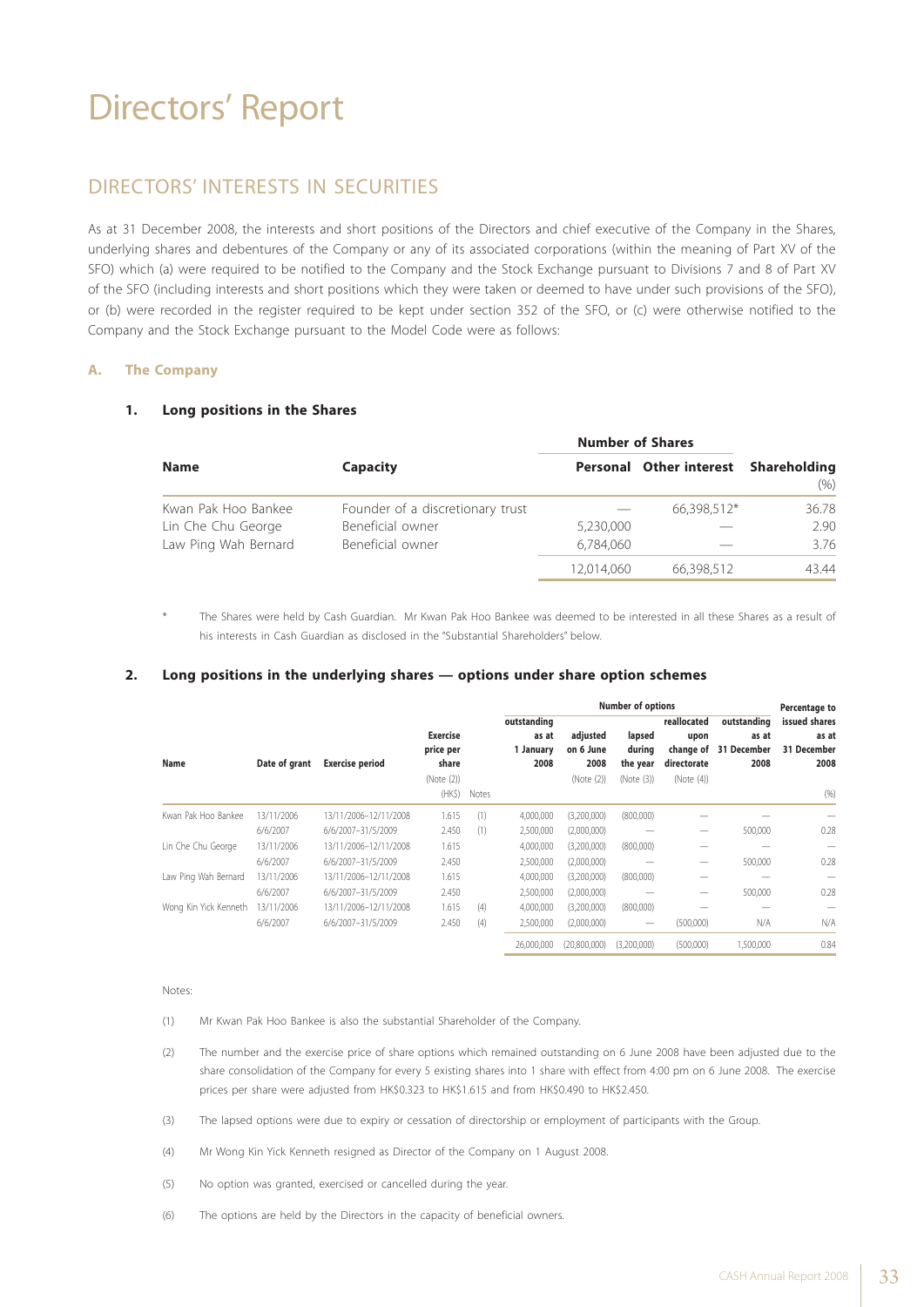#### **B. Associated corporations (within the meaning of SFO)**

#### **(i) CFSG**

 *Long positions in the shares*

|                      |                                                          | <b>Number of shares</b> |                         |                      |
|----------------------|----------------------------------------------------------|-------------------------|-------------------------|----------------------|
| <b>Name</b>          | <b>Capacity</b>                                          |                         | Personal Other interest | Shareholding<br>(% ) |
| Kwan Pak Hoo Bankee  | Beneficial owner and founder of<br>a discretionary trust | 1,988,000               | 210,080,799*            | 51.55                |
| Lin Che Chu George   | Beneficial owner                                         | 3.942.400               |                         | 0.96                 |
| Law Ping Wah Bernard | Beneficial owner                                         | 6,513,920               |                         | 1.58                 |
|                      |                                                          | 12.444.320              | 210.080.799             | 54.09                |

The shares were held as to 198,771,039 shares by CIGL, a wholly-owned subsidiary of Praise Joy Limited (which was 100% beneficially owned by the Company), and as to 11,309,760 shares by Cash Guardian. Mr Kwan Pak Hoo Bankee was deemed to be interested in all these shares as a result of his interests in the Company through Cash Guardian as disclosed in the "Substantial Shareholders" below.

#### **(ii) Netfield (BVI)**

#### *Long positions in the underlying shares*

On 9 January 2007 (as amended on 22 January 2007), Mr Lin Che Chu George, an executive Director, was granted of an option to acquire from the Group such number of shares in Netfield (BVI) (a subsidiary of the Group) as representing 10% of the issued share capital in Netfield (BVI) for a cash consideration of HK\$12 million. The option is exercisable during the 12-month period immediately before and after the securities of Netfield (BVI) or its holding company become listed on any recognised stock exchange, in whole or in part by Mr Lin.

Save as disclosed above, as at 31 December 2008, none of the Directors, chief executive or their associates had any interests and short positions in the Shares, underlying shares or debentures of the Company or any of its associated corporations (within the meaning of Part XV of the SFO) which (a) were required to be notified to the Company and the Stock Exchange pursuant to Divisions 7 and 8 of Part XV of the SFO (including interests and short positions which they were taken or deemed to have under such provisions of the SFO), or (b) were recorded in the register required to be kept under section 352 of the SFO, or (c) were otherwise notified to the Company and the Stock Exchange pursuant to the Model Code.

#### SHARE OPTION SCHEMES

#### **(A) The Company**

Particulars of the terms of the Company's share option scheme and details of movements in the share options to subscribe for Shares granted under the share option scheme during the year are set out in note 41(A) to the consolidated financial statements.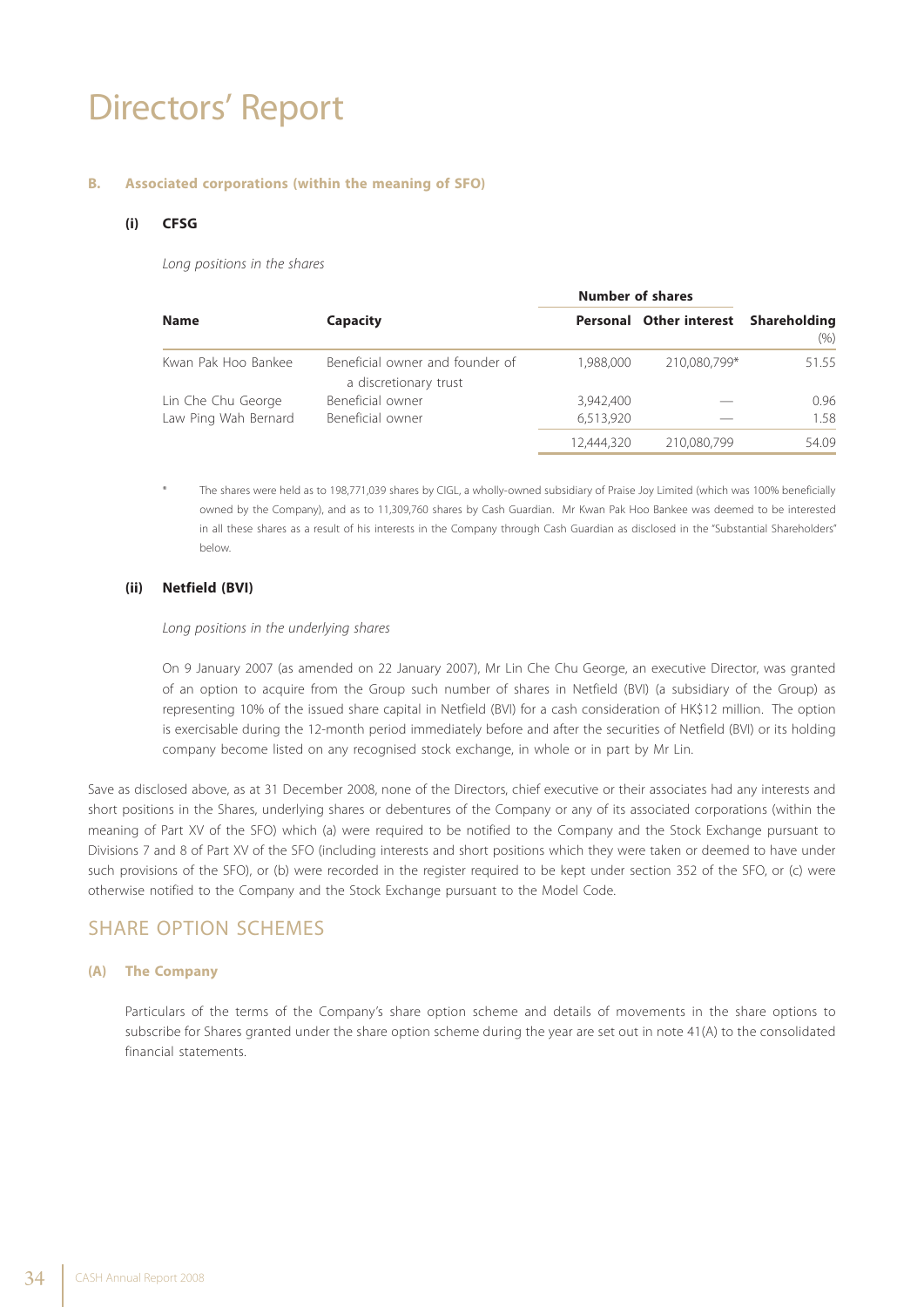#### **(B) The subsidiaries**

#### **(i) CFSG**

During the period from 1 January 2008 up to 2 March 2008, CFSG's share option scheme was the CFSG Option Scheme. On 22 February 2008, CFSG has adopted the CFSG New Option Scheme to replace the CFSG Option Scheme with effect from 3 March 2008 due to migration of CFSG's listing from GEM to Main Board.

Particulars of the terms of the CFSG New Option Scheme and the CFSG Option Scheme, and the details of movements in the share options to subscribe for shares of HK\$0.10 each in CFSG granted under the CFSG Option Scheme during the year are set out in note 41(B) to the consolidated financial statements. No option has been granted under the CFSG New Option Scheme as at the date of this report.

#### **(ii) Netfield (Bermuda)**

Particulars of the terms of the share option scheme of Netfield (Bermuda) are set out in note 41(C) to the consolidated financial statements. No option has been granted under the share option scheme of Netfield (Bermuda) since the adoption of the scheme.

#### SUBSTANTIAL SHAREHOLDERS

As at 31 December 2008, so far as is known to the Directors and chief executive of the Company, the persons/companies, other than a Director or chief executive of the Company, who had interests or short positions in the Shares and underlying shares of the Company which would fall to be disclosed to the Company under the provisions of Divisions 2 and 3 of Part XV of the SFO, or, who was, directly or indirectly, interested in 10% or more of the nominal value of any class of share capital carrying rights to vote in all circumstances at general meetings of any other member of the Group and any options in respect of such capital, or were otherwise notified to the Company and recorded in the register required to be kept under section 336 of the SFO were as follows:

| <b>Name</b>          | <b>Capacity</b>                      | <b>Number of Shares</b> | <b>Shareholding</b> |  |
|----------------------|--------------------------------------|-------------------------|---------------------|--|
|                      |                                      |                         | (% )                |  |
| Jeffnet Inc (Note)   | Trustee of a discretionary trust     | 66,398,512              | 36.78               |  |
| Cash Guardian (Note) | Interest in a controlled corporation | 66.398.512              | 36.78               |  |

Note: This refers to the same number of Shares held by Cash Guardian (which is 100% beneficially owned by Jeffnet Inc). Jeffnet Inc held these Shares as trustee of The Jeffnet Unit Trust, units of which were held by a discretionary trust established for the benefit of the family members of Mr Kwan Pak Hoo Bankee. Pursuant to the SFO, Mr Kwan Pak Hoo Bankee (a Director whose interests are not shown in the above table) and Jeffnet Inc were deemed to be interested in the Shares held by Cash Guardian. The above interest has already been disclosed as other interest of Mr Kwan Pak Hoo Bankee in the section headed "Directors' Interests in Securities" above.

Save as disclosed above, as at 31 December 2008, so far as is known to the Directors and chief executive of the Company, no other parties (other than a Director or chief executive of the Company) who had interests or short positions in the Shares and underlying shares of the Company which would fall to be disclosed to the Company under the provisions of Divisions 2 and 3 of Part XV of the SFO, or, who was, directly or indirectly, interested in 10% or more of the nominal value of any class of share capital carrying rights to vote in all circumstances at general meetings of any other member of the Group and any options in respect of such capital, or were otherwise notified to the Company and recorded in the register required to be kept under section 336 of the SFO.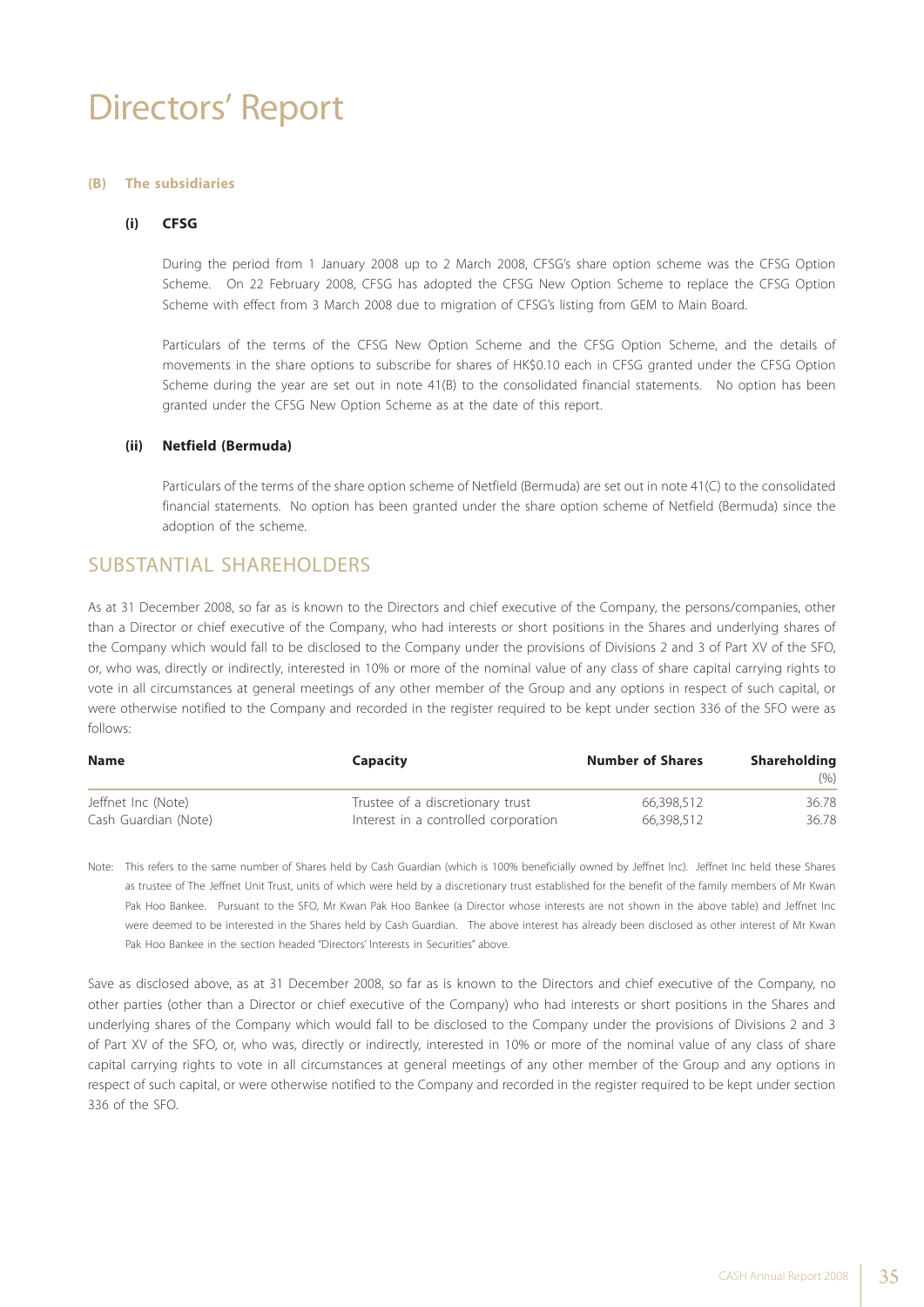## Directors' Report

### PURCHASE, REDEMPTION OR SALE OF LISTED SECURITIES

During the year ended 31 December 2008, neither the Company nor any of its subsidiaries purchased, sold or redeemed any of the Company listed securities.

### SUFFICIENCY OF PUBLIC FLOAT

Based on information that is publicly available to the Company and within the knowledge of the Directors, the Company has maintained sufficient public float of not less than 25% of its Shares in the hands of the public in accordance with the Listing Rules as at the latest practicable date prior to the issue of this annual report.

### DONATIONS

During the year, the Group made charitable donations amounted to approximately HK\$5,450,000.

### POST BALANCE SHEET EVENTS

Details of the significant post balance sheet events of the Group are set out in note 45 to the consolidated financial statements.

### CONFIRMATION OF INDEPENDENCE

The Company has received a written confirmation in respect of independence from each of the INEDs in compliance with rule 3.13 of the Listing Rules, and the Company still considers that each of them to be independent.

### AUDITOR

The consolidated financial statements of the Company for the year was audited by Messrs Deloitte Touche Tohmatsu. A resolution will be submitted to the forthcoming annual general meeting of the Company to re-appoint Messrs Deloitte Touche Tohmatsu as auditor of the Company.

On behalf of the Board **Bankee P Kwan** *Chairman*

Hong Kong, 17 April 2009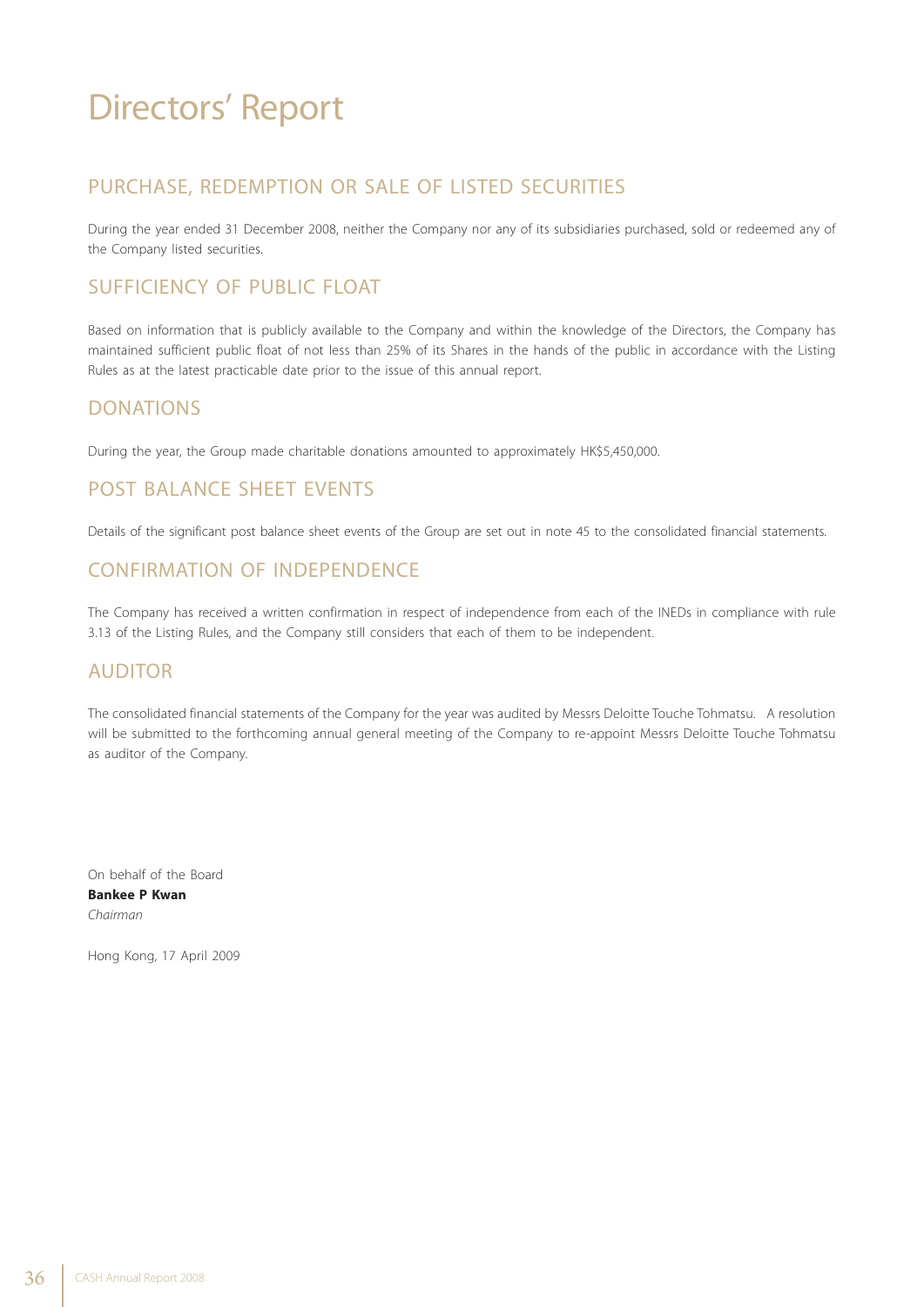## Independent Auditor's Report



#### **TO THE MEMBERS OF CELESTIAL ASIA SECURITIES HOLDINGS LIMITED**

*(incorporated in Bermuda with limited liability)*

We have audited the consolidated financial statements of Celestial Asia Securities Holdings Limited ("Company") and its subsidiaries (collectively referred to as the "Group") set out on pages 38 to 112, which comprise the consolidated balance sheet as at 31 December 2008, and the consolidated income statement, the consolidated statement of changes in equity and the consolidated cash flow statement for the year then ended, and a summary of significant accounting policies and other explanatory notes.

#### **Directors' responsibility for the consolidated financial statements**

The Directors of the Company are responsible for the preparation and the true and fair presentation of these consolidated financial statements in accordance with Hong Kong Financial Reporting Standards issued by the Hong Kong Institute of Certified Public Accountants and the disclosure requirements of the Hong Kong Companies Ordinance. This responsibility includes designing, implementing and maintaining internal controls relevant to the preparation and the true and fair presentation of the consolidated financial statements that are free from material misstatement, whether due to fraud or error; selecting and applying appropriate accounting policies; and making accounting estimates that are reasonable in the circumstances.

#### **Auditor's responsibility**

Our responsibility is to express an opinion on these consolidated financial statements based on our audit and to report our opinion solely to you, as a body, in accordance with section 90 of the Companies Act 1981 of Bermuda, and for no other purpose. We do not assume responsibility towards or accept liability to any other person for the contents of this report. We conducted our audit in accordance with Hong Kong Standards on Auditing issued by the Hong Kong Institute of Certified Public Accountants. Those standards require that we comply with ethical requirements and plan and perform the audit to obtain reasonable assurance as to whether the consolidated financial statements are free from material misstatement.

An audit involves performing procedures to obtain audit evidence about the amounts and disclosures in the consolidated financial statements. The procedures selected depend on the auditor's judgment, including the assessment of the risks of material misstatement of the consolidated financial statements, whether due to fraud or error. In making those risk assessments, the auditor considers internal controls relevant to the entity's preparation and true and fair presentation of the consolidated financial statements in order to design audit procedures that are appropriate in the circumstances, but not for the purpose of expressing an opinion on the effectiveness of the Group's internal controls. An audit also includes evaluating the appropriateness of accounting policies used and the reasonableness of accounting estimates made by the Directors, as well as evaluating the overall presentation of the consolidated financial statements.

We believe that the audit evidence we have obtained is sufficient and appropriate to provide a basis for our audit opinion.

#### **Opinion**

In our opinion, the consolidated financial statements give a true and fair view of the state of affairs of the Group as at 31 December 2008 and of the Group's loss and cash flows for the year then ended in accordance with Hong Kong Financial Reporting Standards and have been properly prepared in accordance with the disclosure requirements of the Hong Kong Companies Ordinance.

#### **Deloitte Touche Tohmatsu**

*Certified Public Accountants* Hong Kong

17 April 2009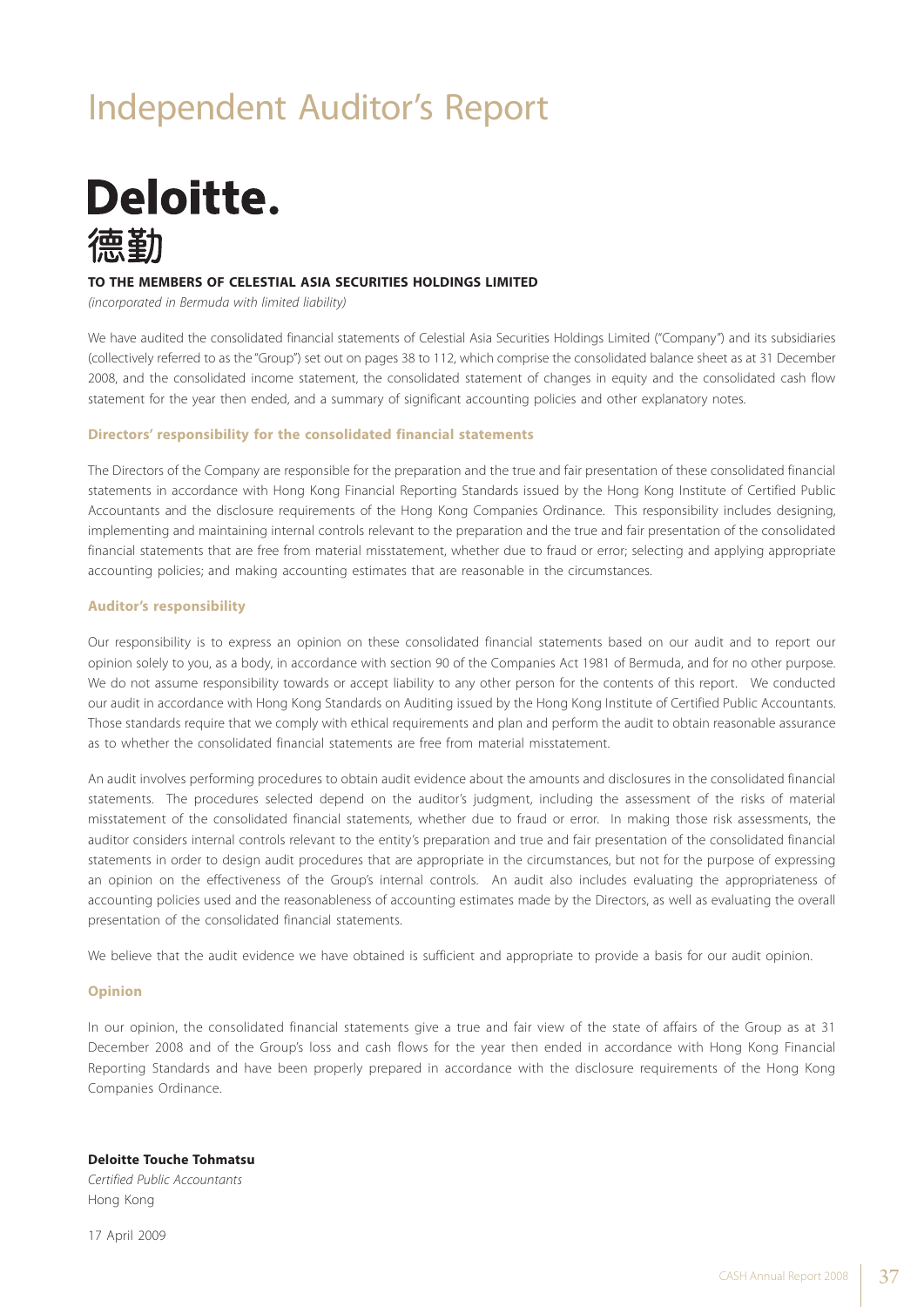# Consolidated Income Statement

|                                                                 |              | 2008            | 2007       |
|-----------------------------------------------------------------|--------------|-----------------|------------|
|                                                                 | <b>NOTES</b> | <b>HK\$'000</b> | HK\$'000   |
| Revenue                                                         | 6            | 1,312,746       | 1,665,452  |
| Other income                                                    |              | 10,645          | 5,828      |
| Cost of sales for retailing business                            |              | (498, 173)      | (485, 890) |
| Cost of sales and services for online game business             |              | (59, 077)       | (83, 800)  |
| Salaries, allowances and commission                             | 8            | (319, 664)      | (400, 799) |
| Other operating, administrative and selling expenses            |              | (476, 913)      | (420, 659) |
| Depreciation of property and equipment                          |              | (46, 607)       | (39,708)   |
| Finance costs                                                   | 9            | (30, 453)       | (104, 690) |
| Net (loss) gain on financial assets at fair value               |              |                 |            |
| through profit or loss                                          | 10           | (239, 721)      | 52,106     |
| Realised gain on disposal of available-for-sale investments     |              |                 | 456        |
| Fair value change on derivative financial instruments           |              | 235             | (12, 683)  |
| Bad debt recovered                                              |              | 1,802           | 4,540      |
| Reversal of (Allowance for) bad and doubtful debts              |              | 176             | (673)      |
| Loss on disposal of property and equipment                      |              | (4, 241)        |            |
| Loss on disposal of subsidiaries                                | 36           | (3, 292)        |            |
| Gain (Loss) on dilution of shareholding in subsidiaries         | 20           | 41,655          | (5,623)    |
| Discount on acquisition of additional interests in subsidiaries |              |                 | 708        |
| Share of profit (loss) of associates                            | 21           | 39,096          | (3, 370)   |
| Impairment loss recognised on goodwill                          |              | (84, 687)       |            |
| Impairment loss recognised on intangible assets                 |              | (5,420)         |            |
| Impairment loss recognised on accounts and other receivables    |              | (22, 319)       |            |
| Impairment loss recognised in respect of property and equipment |              | (2,869)         | (1, 472)   |
|                                                                 |              |                 |            |
| (Loss) Profit before taxation                                   |              | (387,081)       | 169,723    |
| Taxation charge                                                 | 12           | (9, 425)        | (30,079)   |
|                                                                 |              |                 |            |
| (Loss) Profit for the year                                      | 13           | (396, 506)      | 139,644    |
|                                                                 |              |                 |            |
| Attributable to:                                                |              |                 |            |
| Equity holders of the Company                                   |              | (358, 113)      | 51,902     |
| Minority interests                                              |              | (38, 393)       | 87,742     |
|                                                                 |              | (396, 506)      | 139,644    |
|                                                                 |              |                 |            |
| Dividend:                                                       |              |                 |            |
| Proposed final dividend - 31 December 2008: Nil;                |              |                 |            |
| 31 December 2007: HK\$0.04 per ordinary share                   | 15           |                 | 36,101     |
|                                                                 |              |                 |            |
| (Loss) Earnings per share                                       | 14           |                 |            |
| — Basic                                                         |              | HK\$(1.98)      | HK\$0.34   |
| - Diluted                                                       |              | N/A             | HK\$0.32   |
|                                                                 |              |                 |            |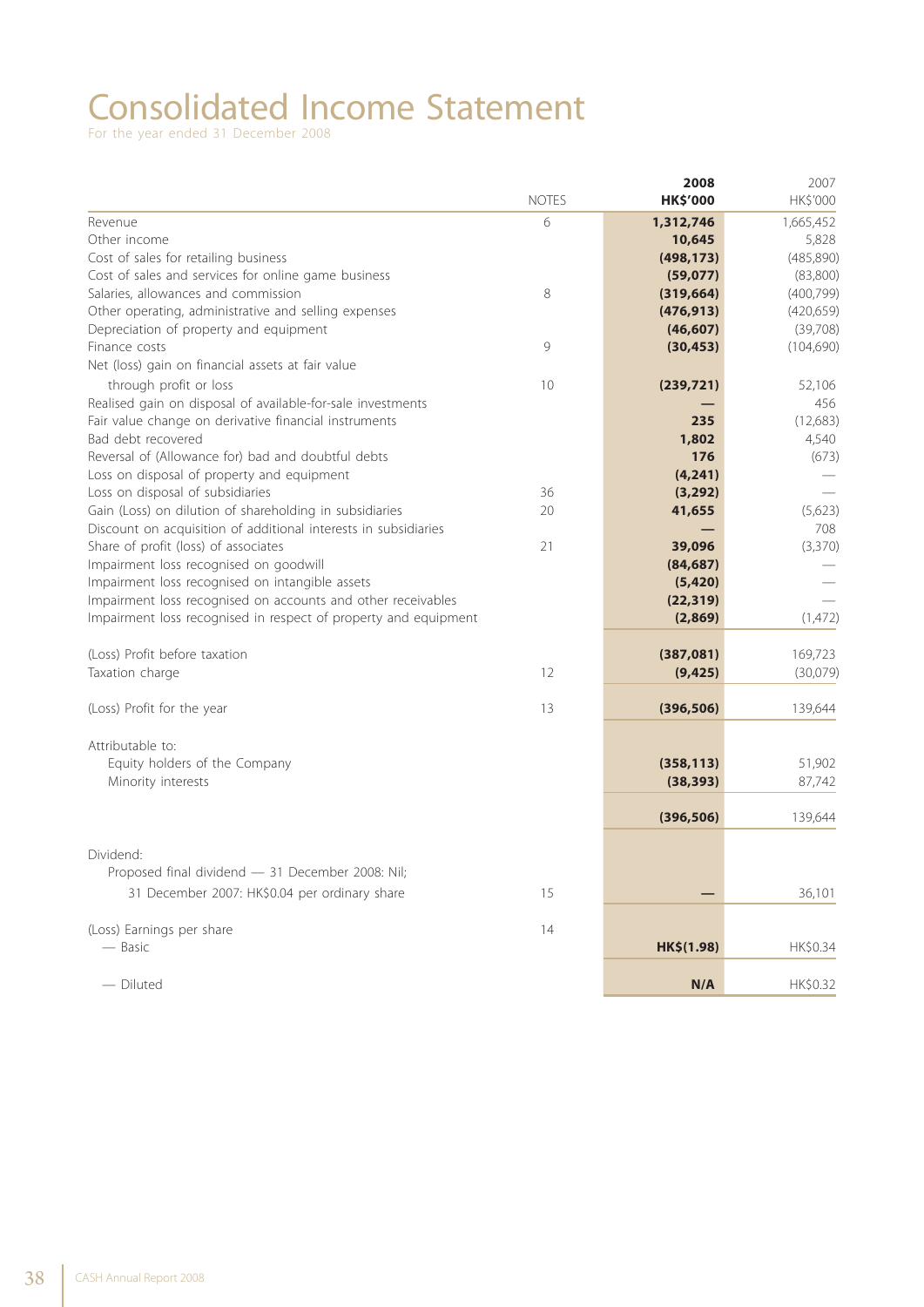# Consolidated Balance Sheet

|                                                               | <b>NOTES</b> | 2008<br><b>HK\$'000</b> | 2007<br>HK\$'000 |
|---------------------------------------------------------------|--------------|-------------------------|------------------|
| Non-current assets                                            |              |                         |                  |
| Property and equipment                                        | 16           | 172,019                 | 109,252          |
| Prepaid lease payments                                        | 17           | 15,548                  | 15,963           |
| Investment property                                           | 18           |                         | 5,000            |
| Available-for-sale investments                                | 19           |                         |                  |
| Goodwill                                                      | 20           | 192,547                 | 233,115          |
| Interests in associates                                       | 21           | 111,684                 | 65,778           |
| Loan to an associate                                          | 21           | 10,296                  | 10,296           |
| Intangible assets                                             | 22           | 55,929                  | 68,255           |
| Other assets                                                  | 24           | 9,447                   | 9,136            |
| Deposits paid for purchase of property and equipment          |              | 63,271                  | 16,136           |
| Loan receivables                                              | 25           | 671                     | 692              |
|                                                               |              | 631,412                 | 533,623          |
| Current assets                                                |              |                         |                  |
| Inventories                                                   | 26           | 39,263                  | 42,028           |
| Accounts receivable                                           | 27           | 305,923                 | 938,998          |
| Loan receivables                                              | 25           | 13,677                  | 28,915           |
| Prepayments, deposits and other receivables                   | 27           | 73,045                  | 91,126           |
| Tax recoverable                                               |              | 1,230                   |                  |
| Amounts due from associates                                   |              | 260                     | 260              |
| Investments held for trading                                  | 28           | 79,155                  | 60,254           |
| Deposits with brokers                                         | 29           | 2,730                   | 131,751          |
| Bank deposits under conditions                                | 29           | 101,719                 | 90,183           |
| Bank balances - trust and segregated accounts                 | 29           | 542,079                 | 928,527          |
| Bank balances (general accounts) and cash                     | 29           | 327,480                 | 329,501          |
|                                                               |              | 1,486,561               | 2,641,543        |
| Current liabilities                                           |              |                         |                  |
| Accounts payable                                              | 30           | 823,593                 | 1,511,664        |
| Deferred revenue                                              |              | 5,981                   | 4,059            |
| Accrued liabilities and other payables                        |              | 85,714                  | 121,520          |
| Taxation payable                                              |              | 24,072                  | 23,149           |
| Obligations under finance leases - amount due within one year | 31           | 127                     | 487              |
| Borrowings — amount due within one year                       | 32           | 383,071                 | 324,792          |
| Derivative financial instruments                              | 33           | 3,067                   | 12,683           |
| Loan from a minority shareholder                              | 34           | 27,437                  | 27,437           |
|                                                               |              | 1,353,062               | 2,025,791        |
| Net current assets                                            |              | 133,499                 | 615,752          |
|                                                               |              | 764,911                 | 1,149,375        |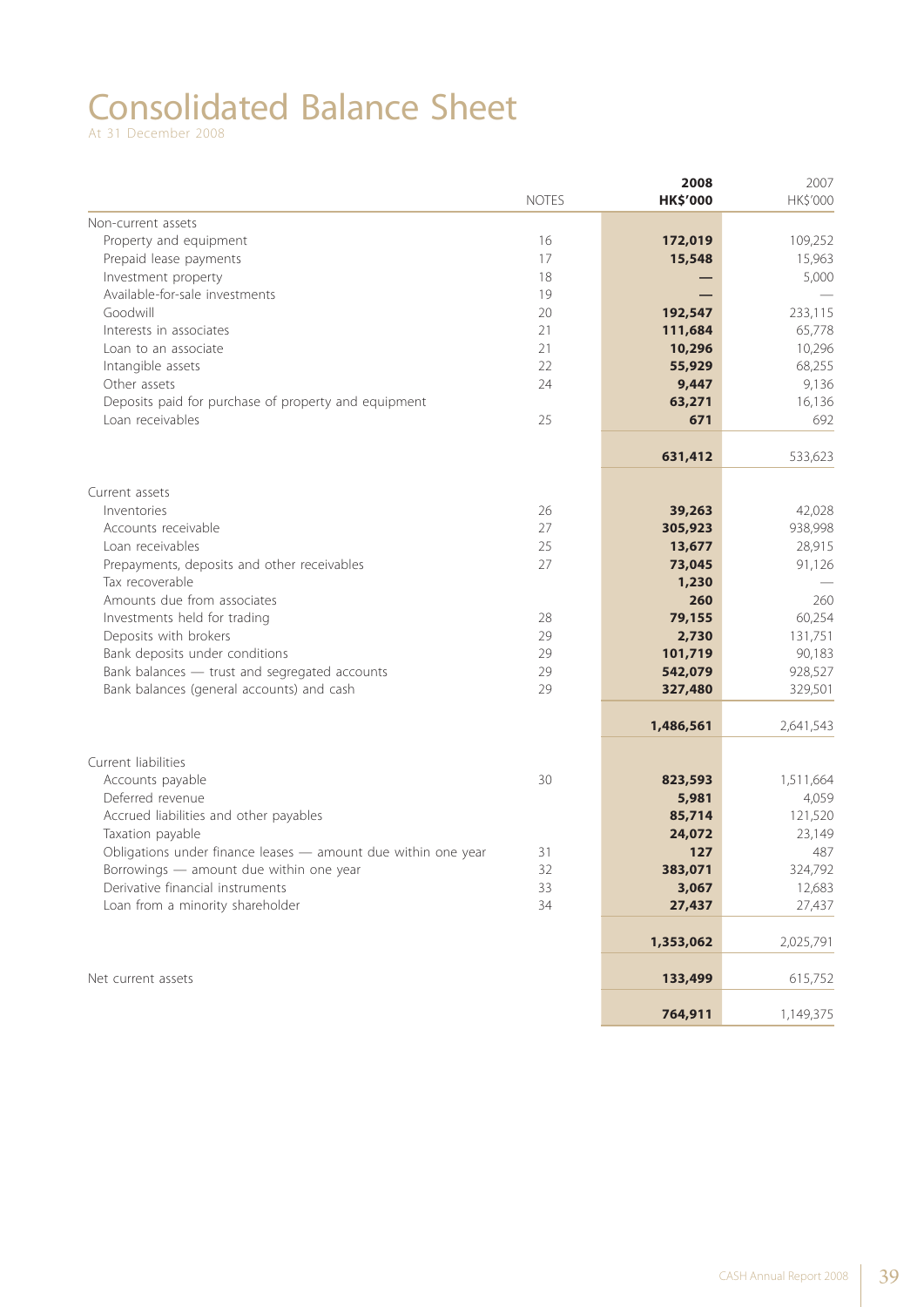# Consolidated Balance Sheet

|                                                              |              | 2008            | 2007      |
|--------------------------------------------------------------|--------------|-----------------|-----------|
|                                                              | <b>NOTES</b> | <b>HK\$'000</b> | HK\$'000  |
| Capital and reserves                                         |              |                 |           |
| Share capital                                                | 35           | 18,051          | 90,253    |
| Reserves                                                     |              | 240,344         | 557,748   |
| Equity attributable to equity holders of the Company         |              | 258,395         | 648,001   |
| Share option reserve of a listed subsidiary                  |              |                 | 88        |
| Minority interests                                           |              | 370,324         | 492,118   |
| Total equity                                                 |              | 628,719         | 1,140,207 |
|                                                              |              |                 |           |
| Non-current liabilities                                      |              |                 |           |
| Deferred tax liabilities                                     | 12           | 7,606           | 7,879     |
| Obligations under finance leases - amount due after one year | 31           | 315             | 40        |
| Borrowings — amount due after one year                       | 32           | 128,271         | 1,249     |
|                                                              |              |                 |           |
|                                                              |              | 136,192         | 9,168     |
|                                                              |              | 764,911         | 1,149,375 |

The financial statements on pages 38 to 112 were approved and authorised for issue by the Board of Directors on 17 April 2009 and are signed on its behalf by:

*DIRECTOR DIRECTOR*

**KWAN PAK HOO BANKEE LAW PING WAH BERNARD**<br>DIRECTOR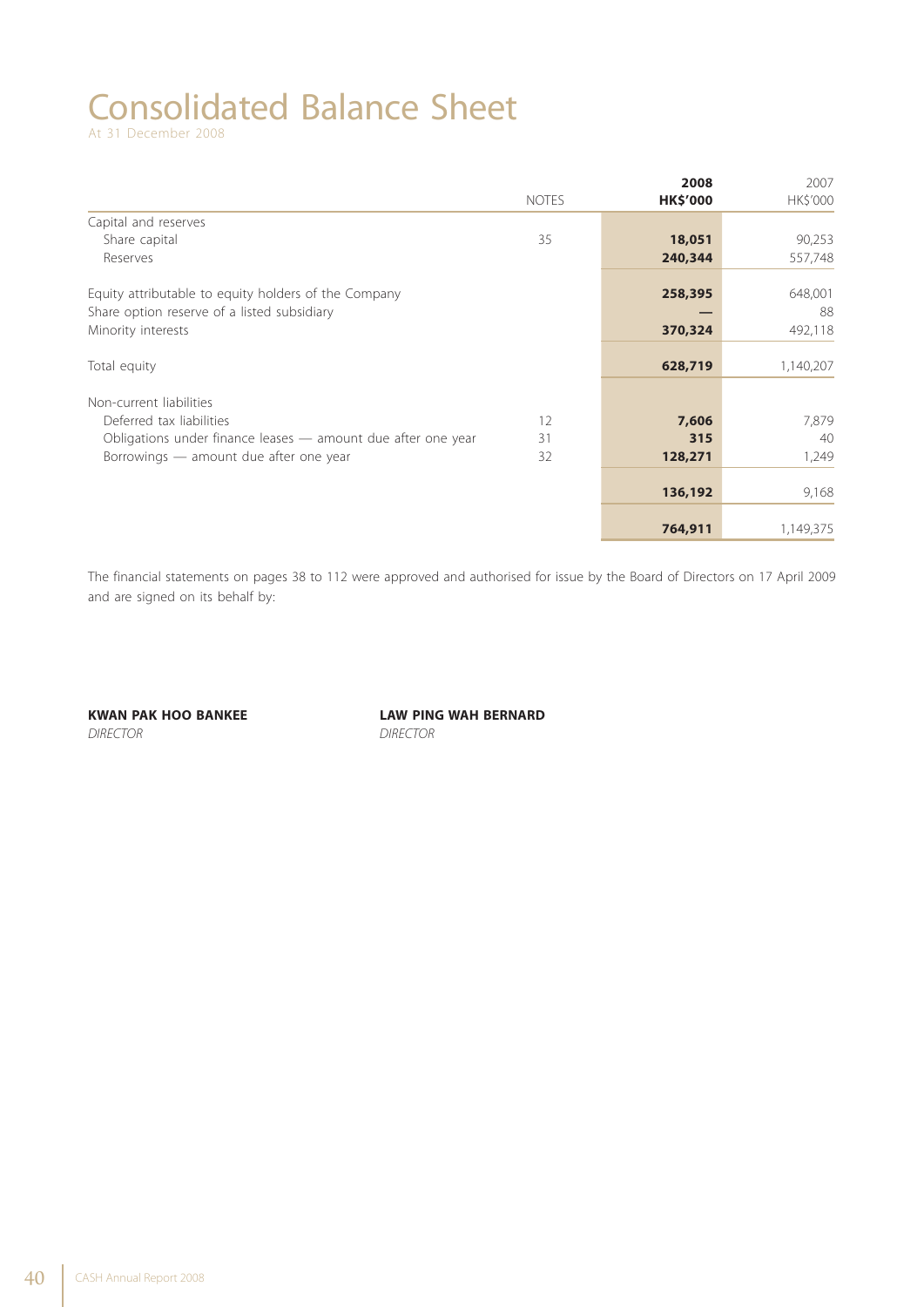# Consolidated Statement of Changes in Equity

|                                                                                                                                                                |       |                                     |                     |                                          |                                |                     | Attributable to equity holders of the Company |                                        |                                    |                                                |                 | Share                                                                   |                                          |                          |
|----------------------------------------------------------------------------------------------------------------------------------------------------------------|-------|-------------------------------------|---------------------|------------------------------------------|--------------------------------|---------------------|-----------------------------------------------|----------------------------------------|------------------------------------|------------------------------------------------|-----------------|-------------------------------------------------------------------------|------------------------------------------|--------------------------|
|                                                                                                                                                                | Notes | <b>Share</b><br>capital<br>HK\$'000 | premium<br>HK\$'000 | Share Contributed<br>surplus<br>HK\$'000 | General<br>reserve<br>HK\$'000 | reserve<br>HK\$'000 | Other Translation<br>reserve<br>HK\$'000      | Share<br>option<br>reserve<br>HK\$'000 | Revaluation<br>reserve<br>HK\$'000 | Accumulated<br>profits<br>(losses)<br>HK\$'000 | HK\$'000        | option<br>reserve of<br>a listed<br><b>Total subsidiary</b><br>HK\$'000 | <b>Minority</b><br>interests<br>HK\$'000 | <b>Total</b><br>HK\$'000 |
|                                                                                                                                                                |       |                                     | (Note (a))          | (Notes<br>$(b)$ & $(c)$                  |                                | (Note (d))          |                                               |                                        | (Note (k))                         |                                                |                 |                                                                         |                                          |                          |
| At 1 January 2007                                                                                                                                              |       | 65,623                              | 137,398             | 16,724                                   | 1,160                          | 12,314              | (288)                                         | 422                                    | 29,659                             | 41,943                                         | 304,955         | 2,496                                                                   | 259,880                                  | 567,331                  |
| Exchange difference arising<br>from translation of foreign<br>operations<br>Fair value changes on available-<br>for-sale investments<br>recognised directly in |       |                                     |                     |                                          |                                |                     | (755)                                         |                                        |                                    |                                                | (755)           |                                                                         |                                          | (755)                    |
| equity                                                                                                                                                         |       |                                     |                     |                                          |                                |                     |                                               |                                        | (13, 639)                          |                                                | (13,639)        |                                                                         |                                          | (13, 639)                |
| Share of translation reserve<br>of associates                                                                                                                  |       |                                     |                     |                                          |                                |                     | 855                                           |                                        |                                    |                                                | 855             |                                                                         | 460                                      | 1,315                    |
| Total income and<br>expense recognised directly<br>in equity                                                                                                   |       |                                     |                     |                                          |                                |                     | 100                                           |                                        | (13, 639)                          |                                                | (13,539)        |                                                                         | 460                                      | (13,079)                 |
| Transfer to profit or loss<br>on disposal of available-for-<br>sale investments<br>Profit for the year                                                         |       |                                     |                     |                                          |                                |                     |                                               |                                        | (456)<br>$\qquad \qquad -$         | 51,902                                         | (456)<br>51,902 |                                                                         | 87,742                                   | (456)<br>139,644         |
| Total recognised income and<br>expense for the year                                                                                                            |       |                                     |                     |                                          |                                |                     |                                               |                                        | (456)                              | 51,902                                         | 51,446          |                                                                         | 87,742                                   | 139,188                  |
| Recognition of employee share<br>option benefits                                                                                                               |       |                                     |                     |                                          |                                |                     |                                               | 1,129                                  |                                    |                                                | 1,129           |                                                                         |                                          | 1,129                    |
| 2007 dividend paid by<br>subsidiary                                                                                                                            |       |                                     |                     |                                          |                                |                     |                                               |                                        |                                    |                                                |                 |                                                                         | (30, 474)                                | (30, 474)                |
| Issue of new shares due to the<br>exercise of share options                                                                                                    | (e)   | 1,600                               | 4,196               |                                          |                                |                     |                                               |                                        |                                    |                                                | 5,796           |                                                                         |                                          | 5,796                    |
| Issue of new shares                                                                                                                                            | (f)   | 23,030                              | 292,176             |                                          |                                |                     |                                               |                                        |                                    |                                                | 315,206         |                                                                         |                                          | 315,206                  |
| Issue of new shares by<br>subsidiary                                                                                                                           | (g)   |                                     |                     |                                          |                                |                     |                                               |                                        |                                    |                                                |                 | (1,525)                                                                 | 165,443                                  | 163,918                  |
| Acquisition of additional<br>interest in a subsidiary                                                                                                          |       |                                     |                     |                                          |                                |                     |                                               |                                        |                                    |                                                |                 |                                                                         | (12,757)                                 | (12,757)                 |
| Amount transferred to<br>accumulated profits as a<br>result of expiration of a<br>subsidiary's share options                                                   |       |                                     |                     |                                          |                                |                     |                                               |                                        |                                    |                                                |                 | (883)                                                                   |                                          | (883)                    |
| Transfer upon exercise of share<br>options                                                                                                                     |       |                                     | 477                 |                                          |                                |                     |                                               | (477)                                  |                                    |                                                |                 |                                                                         |                                          |                          |
| Arising from acquisition of<br>subsidiaries from CFSG                                                                                                          |       |                                     |                     |                                          |                                |                     |                                               |                                        |                                    |                                                |                 |                                                                         | 21,824                                   | 21,824                   |
| Transaction costs attributable to<br>issue of new shares                                                                                                       |       | -                                   | (16,992)            |                                          |                                |                     |                                               | -                                      |                                    | -                                              | (16,992)        |                                                                         |                                          | (16,992)                 |
| At 31 December 2007                                                                                                                                            |       | 90,253                              | 417,255             | 16,724                                   | 1,160                          | 12,314              | (188)                                         | 1,074                                  | 15,564                             | 93,845                                         | 648,001         | 88                                                                      |                                          | 492,118 1,140,207        |
| Exchange difference arising<br>from translation of foreign                                                                                                     |       |                                     |                     |                                          |                                |                     |                                               |                                        |                                    |                                                |                 |                                                                         |                                          |                          |
| operations<br>Share of translation reserve of                                                                                                                  |       |                                     |                     |                                          |                                |                     | 183                                           |                                        |                                    |                                                | 183             |                                                                         |                                          | 183                      |
| associate                                                                                                                                                      |       |                                     |                     |                                          |                                |                     | 4,425                                         |                                        |                                    |                                                | 4,425           |                                                                         | 2,384                                    | 6,809                    |
| Loss for the year                                                                                                                                              |       |                                     |                     |                                          |                                |                     | $\qquad \qquad -$                             |                                        |                                    | (358, 113)                                     | (358, 113)      |                                                                         | (38, 393)                                | (396, 506)               |
| Total recognised income and<br>expense for the year                                                                                                            |       |                                     |                     |                                          |                                |                     | 4,608                                         |                                        |                                    | (358, 113)                                     | (353,505)       |                                                                         |                                          | $(36,009)$ $(389,514)$   |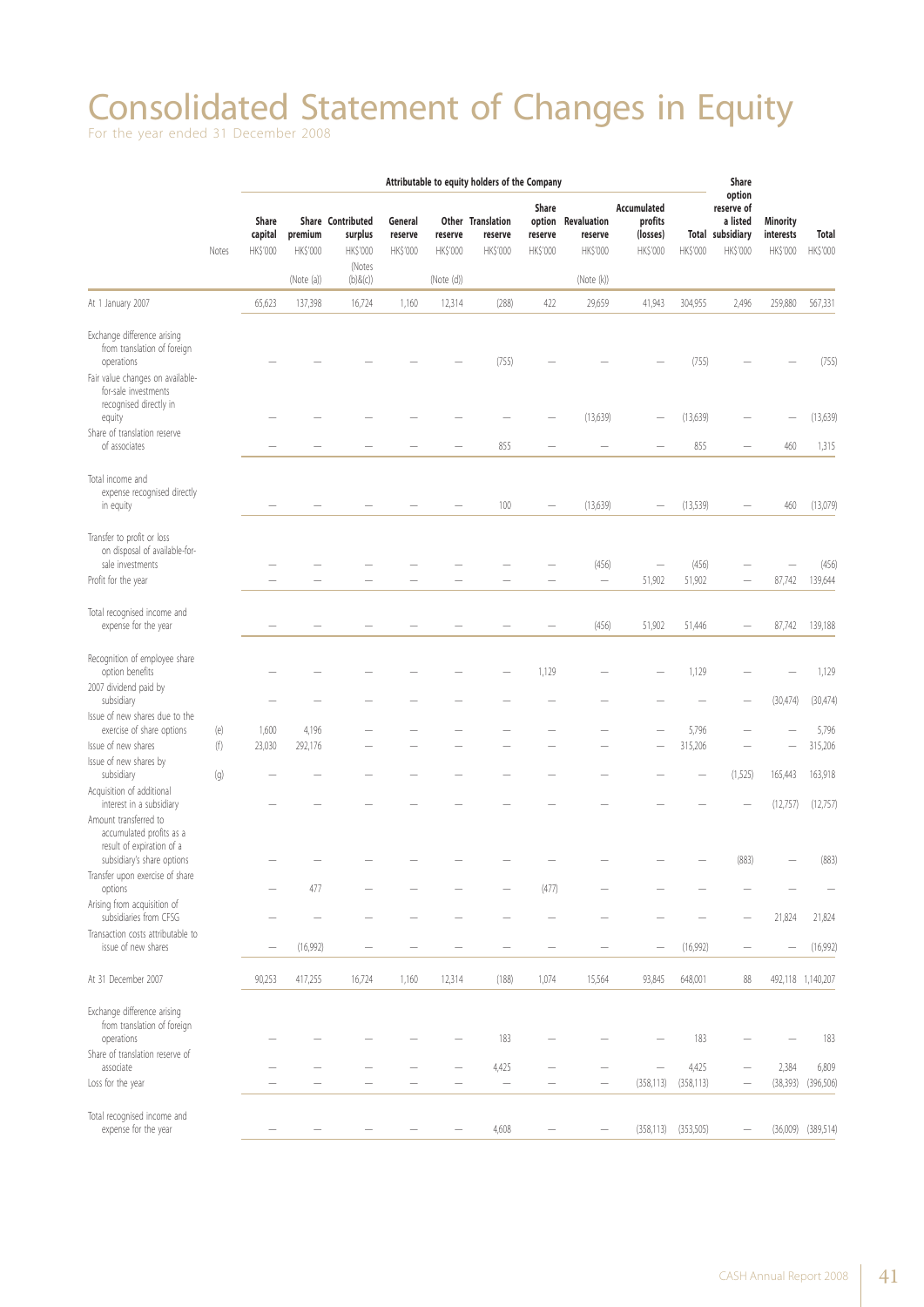## Consolidated Statement of Changes in Equity

For the year ended 31 December 2008

|                                                                                                             |       | Attributable to equity holders of the Company |                                         |                                                                            |                                |                                          |                                                       |                                    |                                                         |                                                |                 | Share                                                                          |                                          |                          |
|-------------------------------------------------------------------------------------------------------------|-------|-----------------------------------------------|-----------------------------------------|----------------------------------------------------------------------------|--------------------------------|------------------------------------------|-------------------------------------------------------|------------------------------------|---------------------------------------------------------|------------------------------------------------|-----------------|--------------------------------------------------------------------------------|------------------------------------------|--------------------------|
|                                                                                                             | Notes | Share<br>capital<br>HK\$'000                  | premium<br><b>HKS'000</b><br>(Note (a)) | Share Contributed<br>surplus<br><b>HK\$'000</b><br>(Notes<br>$(b)$ & $(c)$ | General<br>reserve<br>HK\$'000 | reserve<br><b>HK\$'000</b><br>(Note (d)) | <b>Other Translation</b><br>reserve<br><b>HKS'000</b> | Share<br>reserve<br><b>HKS'000</b> | option Revaluation<br>reserve<br>HK\$'000<br>(Note (k)) | Accumulated<br>profits<br>(losses)<br>HK\$'000 | <b>HK\$'000</b> | option<br>reserve of<br>a listed<br><b>Total subsidiary</b><br><b>HK\$'000</b> | <b>Minority</b><br>interests<br>HK\$'000 | <b>Total</b><br>HK\$'000 |
| 2008 dividend paid by                                                                                       |       |                                               |                                         |                                                                            |                                |                                          |                                                       |                                    |                                                         |                                                |                 |                                                                                |                                          |                          |
| subsidiary                                                                                                  |       |                                               |                                         |                                                                            |                                |                                          |                                                       |                                    |                                                         |                                                |                 |                                                                                | (54,950)                                 | (54,950)                 |
| Reduction of shares due to<br>share consolidation and<br>reduction                                          | (h)   | (72,202)                                      |                                         | 72,202                                                                     |                                |                                          |                                                       |                                    |                                                         |                                                |                 |                                                                                |                                          |                          |
| Amount transferred from<br>share premium to<br>contributed surplus                                          | (i)   | -                                             | (100,000)                               | 100,000                                                                    |                                |                                          |                                                       |                                    |                                                         |                                                |                 |                                                                                |                                          |                          |
| Amount transferred to set<br>off accumulated losses                                                         | (j)   |                                               |                                         | (50,000)                                                                   |                                |                                          |                                                       |                                    |                                                         | 50,000                                         |                 |                                                                                |                                          |                          |
| Amount transferred to<br>accumulated losses as<br>a result of expiration of<br>a subsidiary's share options |       |                                               |                                         |                                                                            |                                |                                          |                                                       |                                    |                                                         |                                                |                 | (88)                                                                           |                                          | (88)                     |
| Transfer upon lapsed of share<br>options                                                                    |       |                                               |                                         |                                                                            |                                |                                          |                                                       | (422)                              |                                                         | 422                                            |                 |                                                                                |                                          |                          |
| Acquisition of additional<br>interest in a subsidiary                                                       |       |                                               |                                         |                                                                            |                                |                                          |                                                       |                                    |                                                         |                                                |                 |                                                                                | (31, 436)                                | (31, 436)                |
| Issue of new shares by a<br>subsidiary                                                                      |       |                                               |                                         |                                                                            |                                |                                          |                                                       |                                    |                                                         |                                                |                 |                                                                                | 601                                      | 601                      |
| 2008 dividend paid                                                                                          |       |                                               |                                         |                                                                            |                                |                                          |                                                       |                                    |                                                         | (36, 101)                                      | (36, 101)       |                                                                                |                                          | (36, 101)                |
| At 31 December 2008                                                                                         |       | 18,051                                        | 317,255                                 | 138,926                                                                    | 1,160                          | 12,314                                   | 4,420                                                 | 652                                | 15,564                                                  | (249, 947)                                     | 258,395         |                                                                                | 370,324                                  | 628,719                  |

Notes:

- (a) Under the Companies Act 1981 of Bermuda, the share premium of the Company can be used in paying up unissued shares of the Company to be issued to members of the Company as fully paid bonus shares.
- (b) Under the Companies Act 1981 of Bermuda, contributed surplus is available for distribution to shareholders. However, a company cannot declare or pay a dividend, or make a distribution out of contribution surplus, if:
	- (i) the company is, or would after the payment be, unable to pay its liabilities as they become due; or
	- (ii) the realisable value of the company's assets would thereby less than the aggregate of its liabilities and its issued share capital and share premium accounts.
- (c) The contributed surplus of the Group represents the difference between the nominal value of the share capital of the subsidiaries acquired pursuant to the group reorganisation in 1994 and the nominal value of the issued share capital of the Company issued in exchange thereof, and the net amount arising from the reduction of share premium account, capital reduction and the amounts transferred to set-off accumulated losses.
- (d) The other reserve of the Group represents the reserve arising from the distribution of shares of CASH on-line Limited (now renamed as CASH Financial Services Group Limited ("CFSG")) in year 2000.
- (e) In July 2007, 12,000,000 and 4,000,000 share options of the Company were exercised at an exercise price of HK\$0.323 and HK\$0.480 respectively per share, resulting in issue of 16,000,000 shares of HK\$0.10 each.
- (f ) On 23 July 2007, 100,000,000 shares of HK\$0.10 each were issued by subscription at a price of HK\$0.52 per share. On 6 August 2007, 130,300,000 shares of HK\$0.10 each were issued at a price of HK\$2.02 per share. These shares rank pari passu in all respect with other shares in issue.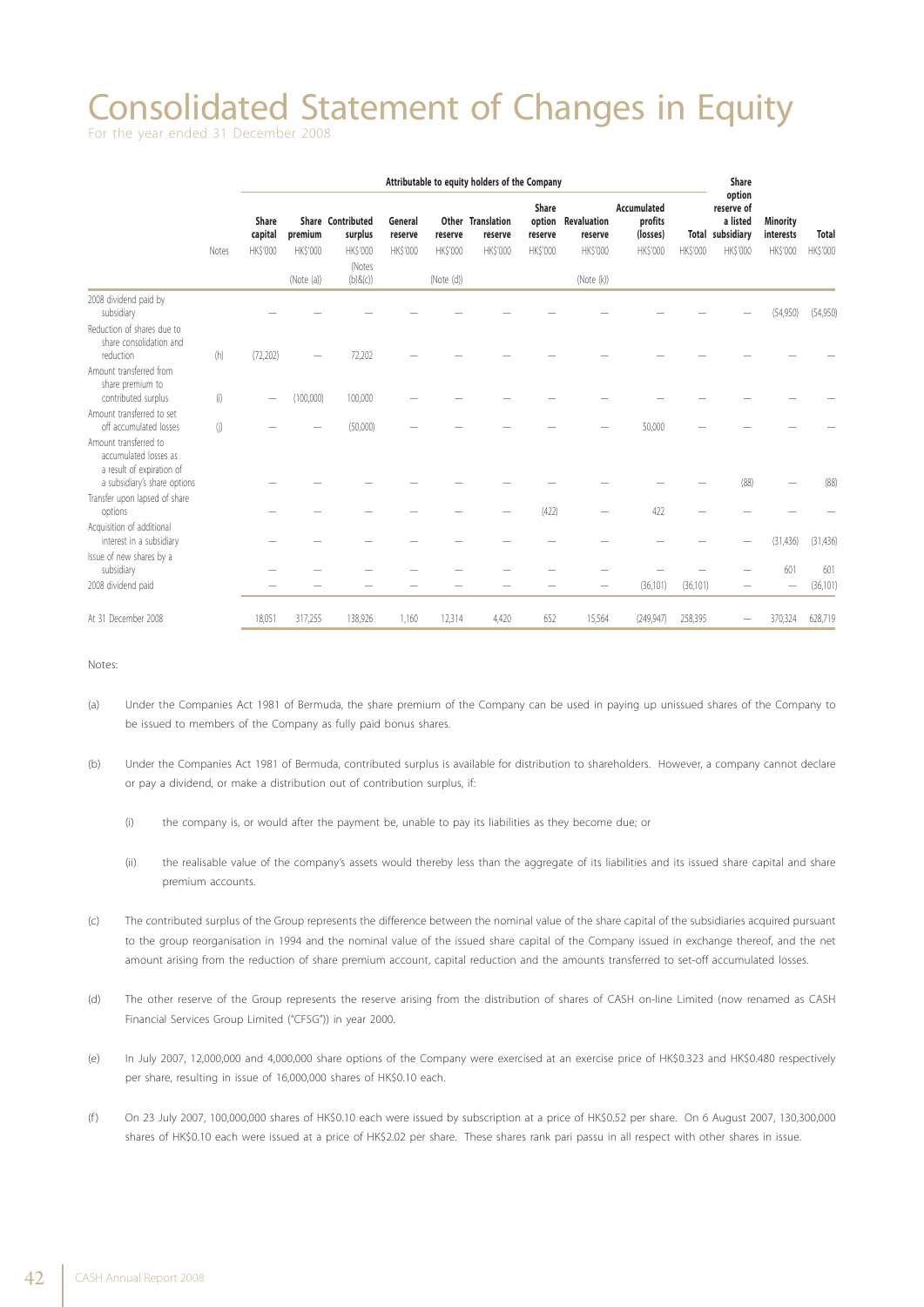## Consolidated Statement of Changes in Equity

For the year ended 31 December 2008

- (g) (i) In April 2007, 1,000,000 share options of CFSG were exercised at an exercise price of HK\$0.296 per a CFSG's share, resulting in the issue of 1,000,000 CFSG's shares of HK\$0.10 each.
	- (ii) In July 2007, 62,700,000 share options of CFSG were exercised at an exercise price of HK\$0.296 per a CFSG's share, resulting in the issue of 62,700,000 CFSG's shares of HK\$0.10 each.
	- (iii) In August 2007, 37,800,000 share options of CFSG were exercised at an exercise price of HK\$0.296 per a CSFG's share, resulting in the issue of 37,800,000 CFSG's shares of HK\$0.10 each.
	- (iv) On 21 November 2007, 593,420,579 CFSG's shares of HK\$0.10 each were issued by way of rights issue at a subscription price of HK\$0.40 per share.
- (h) Pursuant to a special resolution passed by the shareholders at the annual general meeting of the Company held on 6 June 2008, the Company:
	- (i) consolidated every 5 issued shares of HK\$0.10 each in the issued share capital of the Company to 1 share of HK\$0.50 each ("Consolidated Share");
	- (ii) reduced the issued share capital by cancelling paid up capital to the extent of HK\$0.40 on each of the Consolidated Share in issue ("Capital Reduction"); and
	- (iii) transferred the amount of paid up capital cancelled arising from the Capital Reduction of approximately HK\$72,202,000 to the contributed surplus account.
- (i) Pursuant to a resolution of an annual general meeting held on 6 June 2008, an amount of HK\$100,000,000 was transferred from the share premium account to contributed surplus account where it may be utilised in accordance with the bye-laws of the Company and all the applicable laws.
- (j) Pursuant to a resolution of a board of directors' meeting held on 13 June 2008, an amount of HK\$50,000,000 was transferred from contributed surplus account to set off against the accumulated losses of the Company.
- (k) The balance of revaluation reserve represents fair value adjustment attributable to the Group's interest in an associate before the acquisition of additional interests in that associate (which became a subsidiary after the acquisition of additional interest).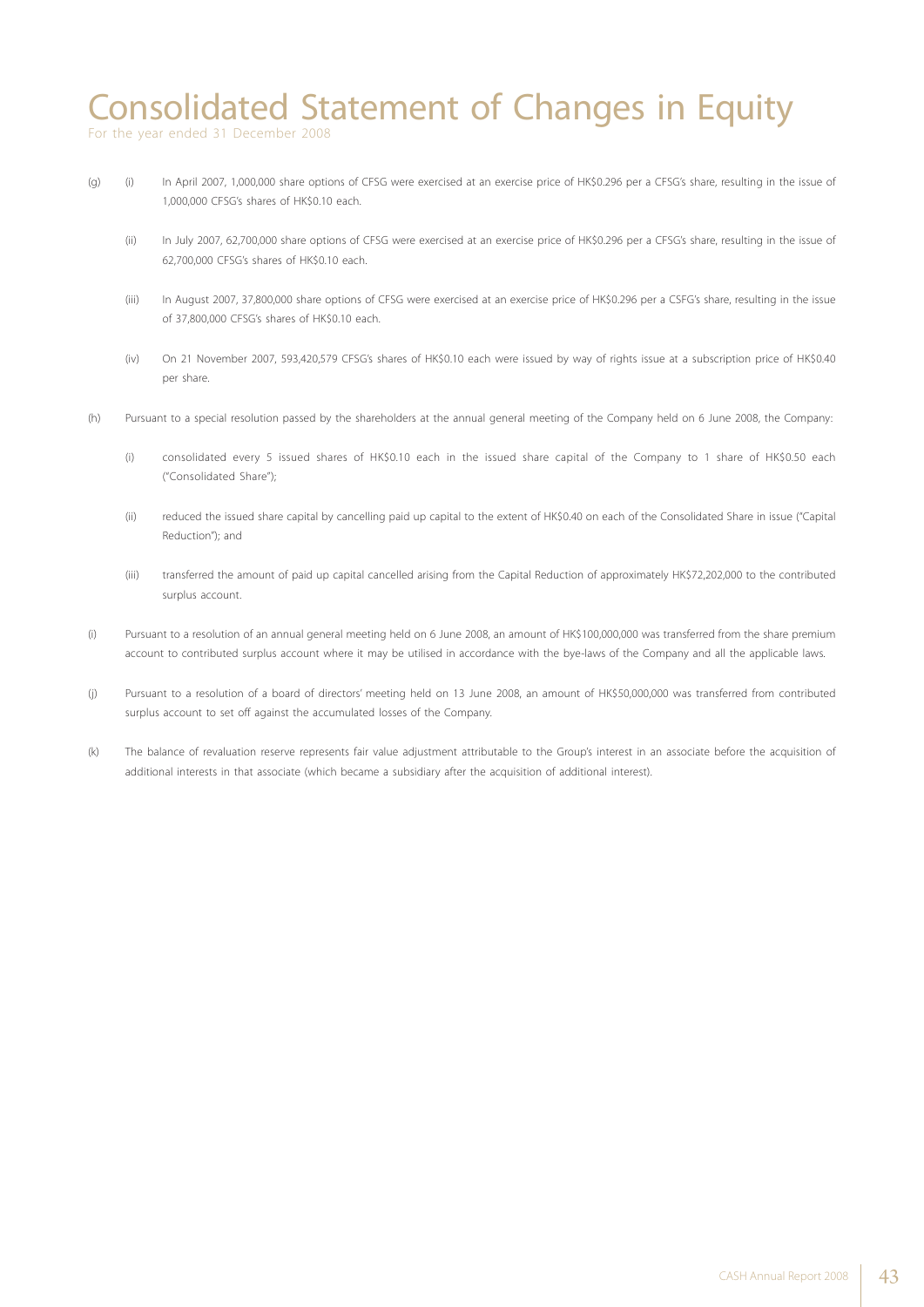# Consolidated Cash Flow Statement

|                                                                    |             | 2008            | 2007       |
|--------------------------------------------------------------------|-------------|-----------------|------------|
|                                                                    | <b>NOTE</b> | <b>HK\$'000</b> | HK\$'000   |
| Operating activities                                               |             |                 |            |
| (Loss) Profit before taxation                                      |             | (387,081)       | 169,723    |
| Adjustments for:                                                   |             |                 |            |
| Advertising and telecommunication services expenses                | 38(a)       |                 | 2,233      |
| (Reversal of) Allowance for bad and doubtful debts                 |             | (176)           | 673        |
| Amortisation of intangible assets                                  |             | 6,906           | 4,119      |
| Amortisation of prepaid lease payments                             |             | 415             | 415        |
| Depreciation of property and equipment                             |             | 46,607          | 39,708     |
|                                                                    |             |                 |            |
| Employee share option benefits                                     |             |                 | 1,129      |
| Gain on disposal of intangible assets                              |             |                 | (9)        |
| (Reversal of) Allowance for inventory obsolescence                 |             |                 |            |
| and write-off of inventories                                       |             | (3, 171)        | 8,829      |
| Dividends from investments                                         |             | (5,890)         | (1,617)    |
| Gain (Loss) on dilution of shareholding in subsidiaries            |             | (41, 655)       | 5,623      |
| Discount on acquisition of additional interests in subsidiaries    |             |                 | (708)      |
| Fair value change on investment property                           |             | (823)           |            |
| Impairment loss recognised in respect of property and              |             |                 |            |
| equipment                                                          |             | 2,869           | 1,472      |
| Revaluation deficit on buildings                                   |             | 1,388           |            |
| Realised gain on disposal of available-for-sale investments        |             |                 | (456)      |
| Interest expense                                                   |             | 30,453          | 104,690    |
| Loss on disposal of property and equipment                         |             | 4,241           |            |
| Change in fair value of derivative financial instruments           |             | (235)           | 12,683     |
| Share of (profit) loss of associates                               |             | (39,096)        | 3,370      |
| Loss on disposal of subsidiaries                                   |             | 3,292           |            |
| Impairment loss on amount due from an associate                    |             |                 | 4,075      |
| Impairment loss recognised on goodwill                             |             | 84,687          |            |
| Impairment loss recognised on intangible assets                    |             | 5,420           |            |
| Impairment loss recognised on accounts and other receivables       |             | 22,319          |            |
|                                                                    |             |                 |            |
| Operating cashflow before movements in working capital             |             | (269, 530)      | 355,952    |
| Decrease (Increase) in inventories                                 |             | 5,832           | (1,233)    |
| Decrease (Increase) in accounts receivable                         |             | 623,479         |            |
|                                                                    |             |                 | (158,085)  |
| Decrease (Increase) in loan receivables                            |             | 14,359          | (9, 974)   |
| Decrease (Increase) in prepayments, deposits and other receivables |             | 1,367           | (33, 739)  |
| Increase in amounts due from associates                            |             |                 | (4, 519)   |
| Increase in investments held for trading and derivative financial  |             |                 |            |
| instruments                                                        |             | (28, 282)       | (10, 929)  |
| Decrease (Increase) in deposits with brokers                       |             | 129,021         | (131, 751) |
| Decrease (Increase) in bank balances - trust and segregated        |             |                 |            |
| accounts                                                           |             | 386,448         | (353,950)  |
| (Decrease) Increase in accounts payable                            |             | (681, 689)      | 439,834    |
| Increase (Decrease) in deferred revenue                            |             | 1,737           | (3,968)    |
| (Decrease) Increase in accrued liabilities and other payables      |             | (30, 168)       | 12,053     |
|                                                                    |             |                 |            |
| Net cash from operations                                           |             | 152,574         | 99,691     |
| Income taxes paid                                                  |             | (10,005)        | (10, 839)  |
| Dividends received                                                 |             | 5,890           | 1,617      |
| Net cash from operating activities                                 |             | 148,459         | 90,469     |
|                                                                    |             |                 |            |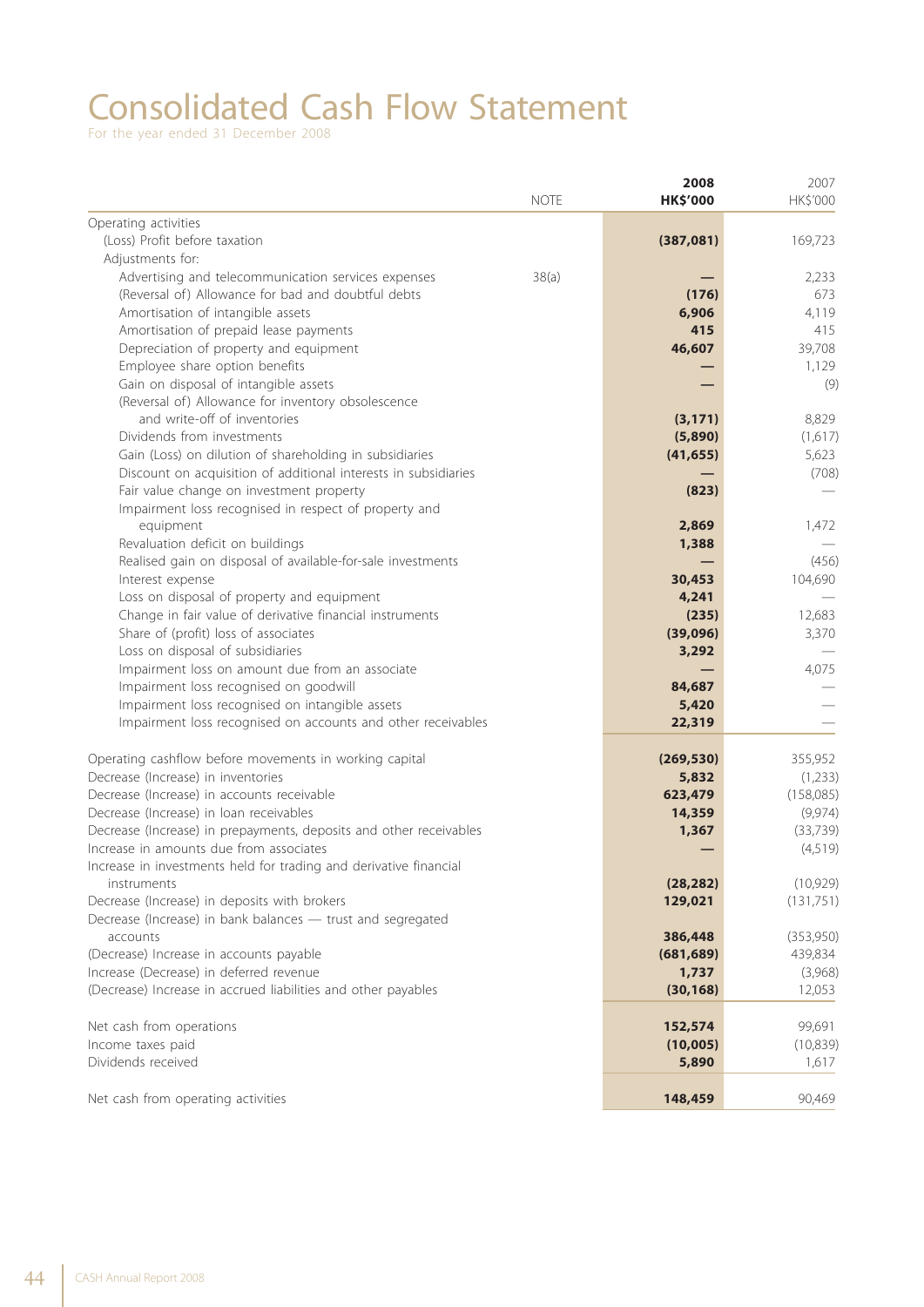# Consolidated Cash Flow Statement

|                                                          |             | 2008            | 2007       |
|----------------------------------------------------------|-------------|-----------------|------------|
|                                                          | <b>NOTE</b> | <b>HK\$'000</b> | HK\$'000   |
| Investing activities                                     |             |                 |            |
| Loan to an associate                                     |             |                 | (10, 296)  |
| Increase in investment in associate                      |             |                 | (67, 833)  |
| Proceeds from disposal of available-for-sale investments |             |                 | 19,753     |
| Disposal of subsidiaries                                 | 36          | (867)           |            |
| Acquisition of subsidiaries                              |             |                 | (24, 403)  |
| Acquisition of assets and liabilities                    | 37          |                 | 37         |
| Acquisition of additional interest in subsidiaries       |             | (69, 723)       | (12, 456)  |
| Increase in bank deposits under conditions               |             | (11, 536)       | (12, 108)  |
| Proceeds from disposal of property and equipment         |             | 1,280           |            |
| Proceeds from disposal of investment property            |             | 5,823           |            |
| Purchase of property and equipment                       |             | (126, 983)      | (50,708)   |
| Deposits paid for purchases of property and equipment    |             | (47, 135)       | (16, 136)  |
| Statutory and other deposits (paid) refunded             |             | (311)           | 7,105      |
| Expenditure on intangible assets                         |             |                 | (5,422)    |
| Proceeds from disposal of intangible assets              |             |                 | 1,769      |
|                                                          |             |                 |            |
| Net cash used in investing activities                    |             | (249, 452)      | (170, 698) |
|                                                          |             |                 |            |
| Financing activities                                     |             |                 |            |
| Loan from a minority shareholder                         |             |                 | 27,437     |
| Increase in borrowings                                   |             | 284,050         | 263,828    |
| Repayment of borrowings                                  |             | (111, 924)      | (287, 972) |
| Increase (Decrease) in bank overdrafts                   |             | 12,415          | (87, 281)  |
| Repayments of obligations under finance leases           |             | (630)           | (770)      |
| Proceeds on issue of shares                              |             |                 | 321,002    |
| Proceeds on issue of shares to minority interests        |             | 47,368          | 159,948    |
| Dividends paid to minority shareholders by CFSG          |             | (54, 950)       | (30, 474)  |
| Dividends paid by the Company                            |             | (36, 101)       |            |
| Interest paid on obligations under finance leases        |             | (74)            | (108)      |
| Payment of repurchase of shares by CFSG                  |             | (10, 904)       |            |
| Share issue expenses                                     |             |                 | (16,992)   |
| Share issue expenses paid by CFSG                        |             | (40)            | (467)      |
| Interest paid on bank and other loans                    |             | (30, 379)       | (104, 582) |
|                                                          |             |                 |            |
| Net cash from financing activities                       |             | 98,831          | 243,569    |
|                                                          |             |                 |            |
| Net (decrease) increase in cash and cash equivalents     |             | (2, 162)        | 163,340    |
| Cash and cash equivalents at beginning of year           |             | 329,501         | 168,569    |
| Effect of foreign exchange rate changes                  |             | 141             | (2,408)    |
| Cash and cash equivalents at end of year                 |             | 327,480         | 329,501    |
|                                                          |             |                 |            |
| Being:<br>Bank balances (general accounts) and cash      |             | 327,480         | 329,501    |
|                                                          |             |                 |            |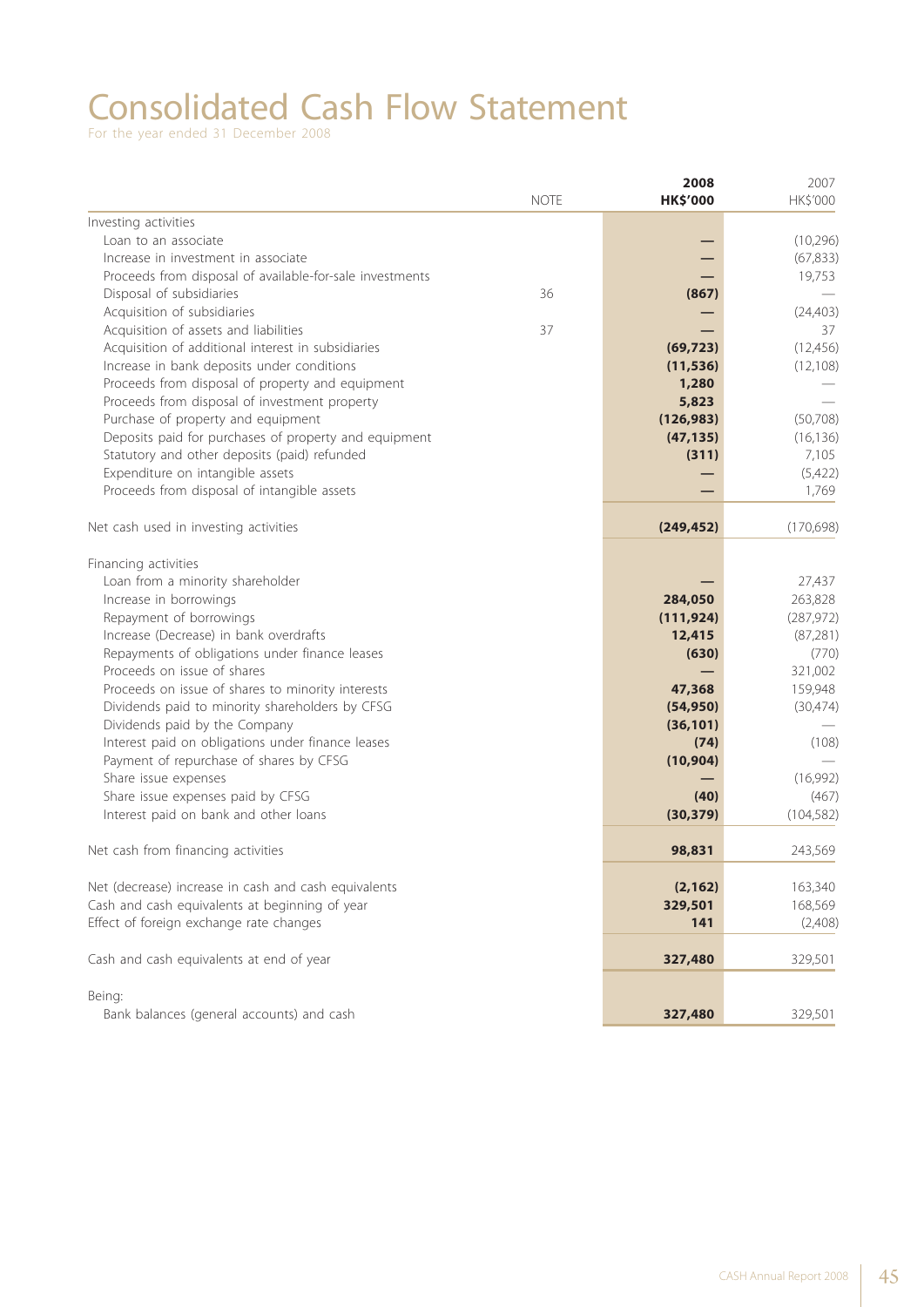For the year ended 31 December 2008

### 1. GENERAL

The Company is incorporated in Bermuda as an exempted company with limited liability under the Companies Act 1981 of Bermuda (as amended) and its shares are listed on The Stock Exchange of Hong Kong Limited ("Stock Exchange"). The address of the registered office and principal place of business of the Company are disclosed in the Corporate Information of this annual report.

The consolidated financial statements are presented in Hong Kong dollars, which is the same as the functional currency of the Company.

The Company is an investment holding company. The activities of its principal subsidiaries are set out in note 46.

### 2. APPLICATION OF NEW AND REVISED HONG KONG FINANCIAL REPORTING STANDARDS ("HKFRSs")

In the current year, the Group has applied, for the first time, a number of new standard, amendments and interpretations ("New HKFRSs") issued by the Hong Kong Institute of Certified Public Accountants ("HKICPA") that are effective for accounting periods beginning on or after 1 January 2008.

| HKAS 39 & HKFRS 7 (Amendments) | Reclassification of financial assets                              |
|--------------------------------|-------------------------------------------------------------------|
| $HK(IFRIC)$ — INT 11           | $HKFRS$ 2 $-$ Group and treasury share transactions               |
| $HK(IFRIC)$ — INT 12           | Service concession arrangements                                   |
| $HK(IFRIC)$ — INT 14           | HKAS 19 $-$ The limit on a defined benefit asset, minimum funding |
|                                | requirements and their interaction                                |

The application of the New HKFRSs had no material effect on how the Group's results and financial position for the current or prior accounting periods have been prepared and presented. Accordingly, no prior period adjustment has been required.

The Group has not early applied the following new and revised standards, amendments or interpretations that have been issued but are not yet effective.

| HKFRSs (Amendments)            | Improvements to HKFRSs <sup>1</sup>                                                        |
|--------------------------------|--------------------------------------------------------------------------------------------|
| HKAS 1 (Revised)               | Presentation of financial statements <sup>2</sup>                                          |
| HKAS 23 (Revised)              | Borrowing costs <sup>2</sup>                                                               |
| HKAS 27 (Revised)              | Consolidated and separate financial statements <sup>3</sup>                                |
| HKAS 32 & 1 (Amendments)       | Puttable financial instruments and obligations arising on liquidation <sup>2</sup>         |
| HKAS 39 (Amendment)            | Eligible hedged items <sup>3</sup>                                                         |
| HKFRS 1                        | First-time adoption of financial reporting standards 3                                     |
| HKFRS 1 & HKAS 27 (Amendments) | Cost of an investment in a subsidiary, jointly controlled entity or associate <sup>2</sup> |
| HKFRS 2 (Amendment)            | Vesting conditions and cancellations <sup>2</sup>                                          |
| HKFRS 3 (Revised)              | Business combinations <sup>3</sup>                                                         |
| HKFRS 7 (Amendment)            | Improving disclosures about financial instruments <sup>2</sup>                             |
| <b>HKFRS 8</b>                 | Operating segments <sup>2</sup>                                                            |
| HK(IFRIC) — INT 9 & HKAS 39    | Embedded derivatives <sup>4</sup>                                                          |
| (Amendments)                   |                                                                                            |
| HK(IFRIC) — INT 13             | Customer loyalty programmes <sup>5</sup>                                                   |
| HK(IFRIC) — INT 15             | Agreements for the construction of real estate $2$                                         |
| HK(IFRIC) — INT 16             | Hedges of a net investment in a foreign operation <sup>6</sup>                             |
| HK(IFRIC) — INT 17             | Distribution of non-cash assets to owners <sup>3</sup>                                     |
| HK(IFRIC) — INT 18             | Transfer of assets from customers <sup>7</sup>                                             |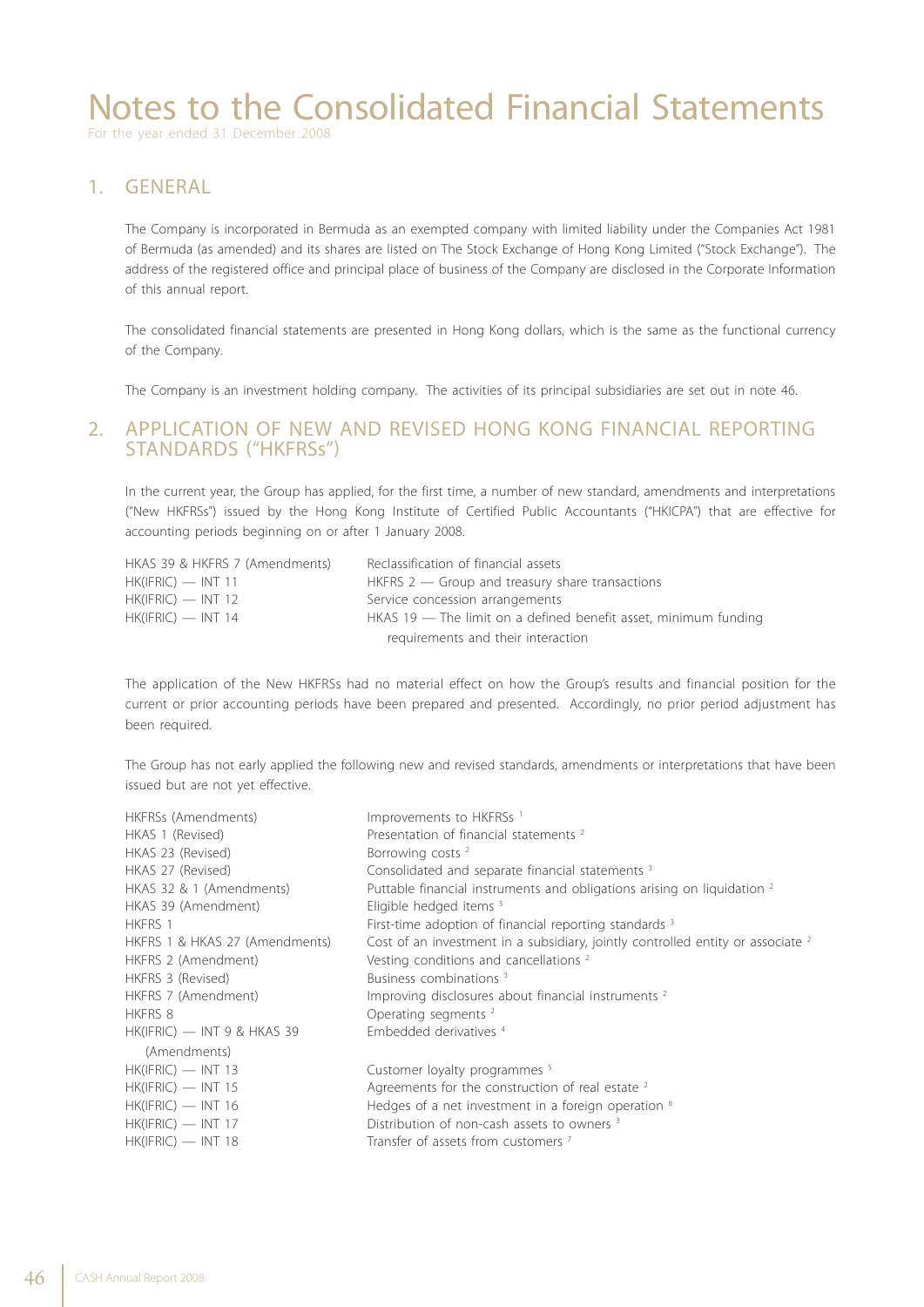For the year ended 31 December 2008

### 2. APPLICATION OF NEW AND REVISED HONG KONG FINANCIAL REPORTING STANDARDS ("HKFRSs") (continued)

- 1 Effective for annual periods beginning on or after 1 January 2009 except the amendments to HKFRS 5, effective for annual periods beginning on or after 1 July 2009.
- 2 Effective for annual periods beginning on or after 1 January 2009.
- 3 Effective for annual periods beginning on or after 1 July 2009.
- 4 Effective for annual periods ending on or after 30 June 2009.
- 5 Effective for annual periods beginning on or after 1 July 2008.
- 6 Effective for annual periods beginning on or after 1 October 2008.
- 7 Effective for transfers on or after 1 July 2009.

The application of HKFRS 3 (Revised) may affect the Group's accounting for business combination for which the acquisition date is on or after 1 January 2010. HKAS 27 (Revised) will affect the accounting treatment for changes in the Group's ownership interest in a subsidiary. The Directors of the Company anticipate that the application of the other new and revised standards, amendments or interpretations will have no material impact on the results and the financial position of the Group.

### 3. SIGNIFICANT ACCOUNTING POLICIES

The consolidated financial statements have been prepared on the historical cost basis except for certain properties and financial instruments, which are measured at fair values, as explained in the accounting policies set out below.

The consolidated financial statements have been prepared in accordance with HKFRSs issued by the HKICPA. In addition, the consolidated financial statements include applicable disclosures required by the Rules Governing the Listing of Securities on the Stock Exchange and by the Hong Kong Companies Ordinance.

#### **Basis of consolidation**

The consolidated financial statements incorporate the financial statements of the Company and entities controlled by the Company (its subsidiaries). Control is achieved where the Company has the power to govern the financial and operating policies of an entity so as to obtain benefits from its activities.

The results of subsidiaries acquired or disposed of during the year are included in the consolidated income statement from the effective date of acquisition or up to the effective date of disposal, as appropriate.

Where necessary, adjustments are made to the financial statements of subsidiaries to bring their accounting policies into line with those used by the Group.

All intra-group transactions, balances, income and expenses are eliminated on consolidation.

Minority interests in the net assets of consolidated subsidiaries are presented separately from the Group's equity therein. Minority interests in the net assets consist of the amount of those interests at the date of the original business combination and the minority's share of changes in equity since the date of the combination. Losses applicable to the minority in excess of the minority's interest in the subsidiary's equity are allocated against the interests of the Group except to the extent that the minority has a binding obligation and is able to make an additional investment to cover the losses.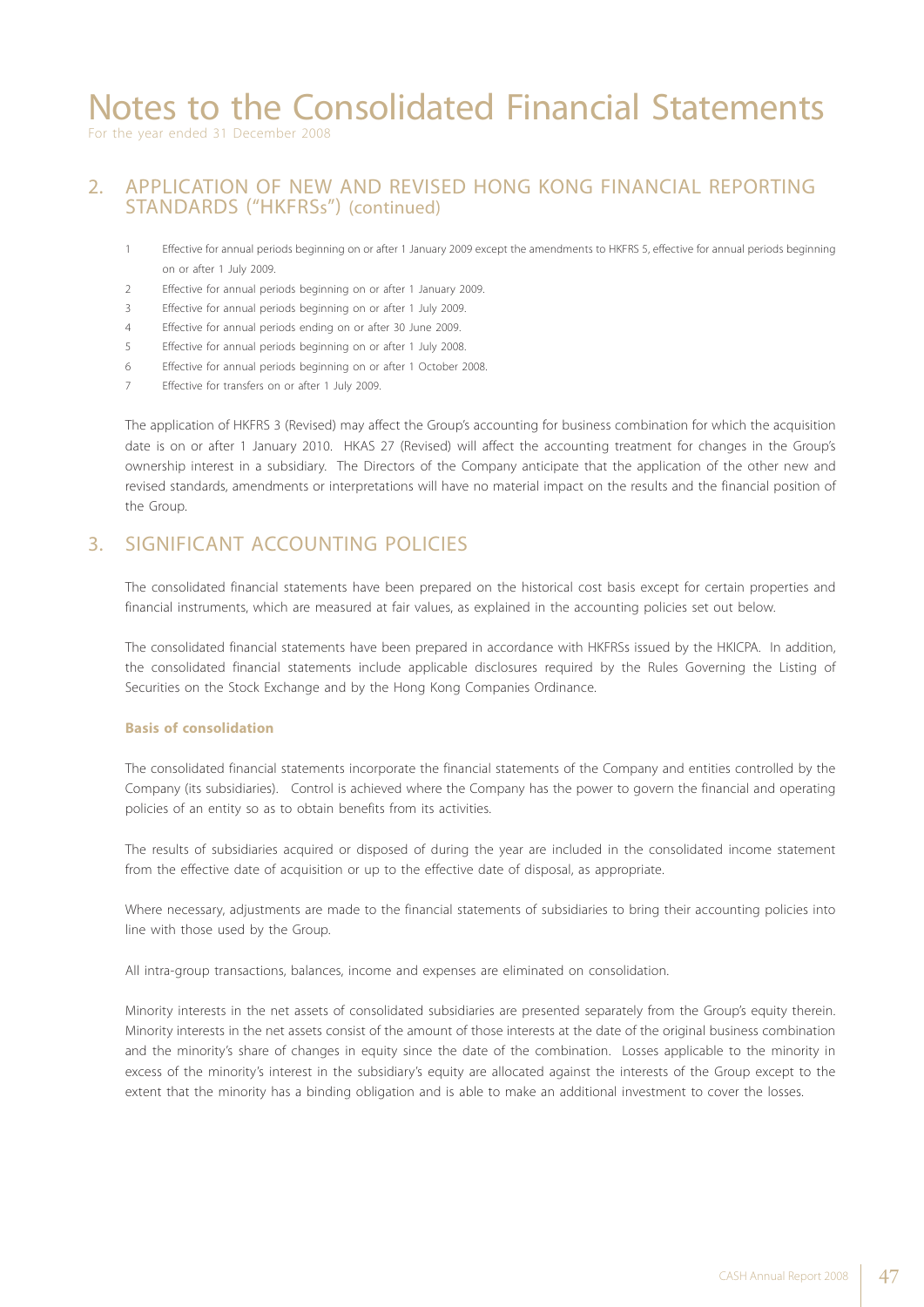For the year ended 31 December 2008

## 3. SIGNIFICANT ACCOUNTING POLICIES (continued)

#### **Business combinations**

The acquisition of businesses is accounted for using the purchase method. The cost of the acquisition is measured at the aggregate of the fair values, at the date of exchange, of assets given, liabilities incurred or assumed, and equity instruments issued by the Group in exchange for control of the acquiree, plus any costs directly attributable to the business combination. The acquiree's identifiable assets, liabilities and contingent liabilities that meet the conditions for recognition under HKFRS 3 "Business combinations" are recognised at their fair values at the acquisition date.

When a business combination involves more than one exchange transaction, each exchange transaction shall be treated separately by the acquirer, using the cost of the transaction and fair value information at the date of each exchange transaction to determine the amount of any goodwill associated with the transaction. Any adjustment to those fair values relating to previously held interests of the Group is credited to the revaluation reserve.

Goodwill arising on acquisition is recognised as an asset and initially measured at cost, being the excess of the cost of the business combination over the Group's interest in the net fair value of the identifiable assets, liabilities and contingent liabilities recognised. If, after reassessment, the Group's interest in the net fair value of the acquiree's identifiable assets, liabilities and contingent liabilities exceeds the cost of the business combination, the excess is recognised immediately in profit or loss.

The interest of minority shareholders in the acquiree is initially measured at the minority's proportion of the net fair value of the assets, liabilities and contingent liabilities recognised.

#### **Goodwill**

#### **Goodwill arising on acquisition prior to 1 January 2005**

Goodwill arising on acquisition of net assets and operation of another entity for which the agreement date is before 1 January 2005 represents the excess of the cost of acquisition over the Group's interest in the fair values of the identifiable assets and liabilities of the relevant acquiree at the date of acquisition.

For previously capitalised goodwill, the Group has discontinued amortisation from 1 January 2005 onwards, and such goodwill is tested for impairment annually, and whenever there is an indication that the cash generating unit to which the goodwill relates may be impaired.

#### **Goodwill arising on acquisition on or after 1 January 2005**

Goodwill arising on acquisition of businesses for which the agreement date is on or after 1 January 2005 represents the excess of the cost of acquisition over the Group's interest in the fair values of the identifiable assets, liabilities and contingent liabilities of the relevant businesses at the date of acquisition. Such goodwill is carried at cost less any accumulated impairment losses.

Capitalised goodwill arising on acquisition of businesses is presented separately in the consolidated balance sheet.

On acquisition of additional interest in a subsidiary, goodwill is calculated as the difference between the consideration paid for the additional interest and the carrying amount of the net assets of the businesses attributable to the additional interest acquired. If the Group's additional interest in the net assets of the subsidiaries exceeds the consideration paid for the additional interest, the excess is recognised as income in the consolidated income statement.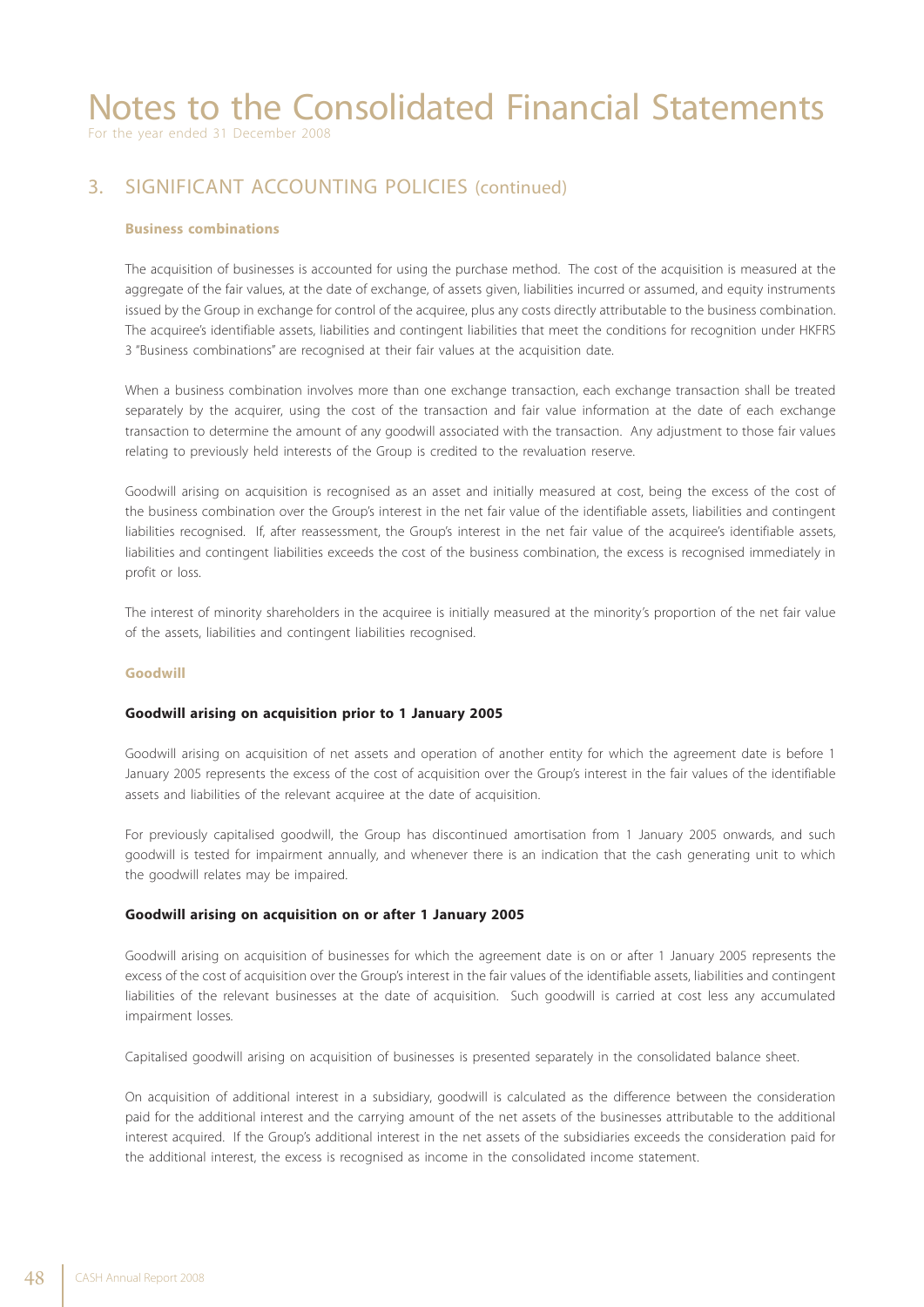For the year ended 31 December 2008

## 3. SIGNIFICANT ACCOUNTING POLICIES (continued)

#### **Goodwill (continued)**

For the purposes of impairment testing, goodwill arising from an acquisition is allocated to each of the relevant cashgenerating units, or groups of cash-generating units, that are expected to benefit from the synergies of the acquisition. A cash-generating unit to which goodwill has been allocated is tested for impairment annually, and whenever there is an indication that the unit may be impaired. For goodwill arising on an acquisition in a financial year, the cash-generating unit to which goodwill has been allocated is tested for impairment before the end of that financial year. When the recoverable amount of the cash-generating unit is less than the carrying amount of the unit, the impairment loss is allocated to reduce the carrying amount of any goodwill allocated to the unit first, and then to the other assets of the unit pro rata on the basis of the carrying amount of each asset in the unit. Any impairment loss for goodwill is recognised directly in the consolidated income statement. An impairment loss for goodwill is not reversed in subsequent periods.

On subsequent disposal of the relevant cash-generating unit, the attributable amount of goodwill capitalised is included in the determination of the amount of profit or loss on disposal.

#### **Investment in associates**

An associate is an entity over which the investor has significant influence and that is neither a subsidiary nor an interest in a joint venture.

The results and assets and liabilities of associates are incorporated in these consolidated financial statements using the equity method of accounting. Under the equity method, investment in an associate is carried in the consolidated balance sheet at cost as adjusted for post-acquisition changes in the Group's share of the net assets of the associates, less any identified impairment loss. When the Group's share of losses of an associate equals or exceeds its interest in that associate (which includes any long-term interests that, in substance, form part of the Group's net investment in the associate), the Group discontinues recognising its share of further losses. An additional share of losses is provided for and a liability is recognised only to the extent that the Group has incurred legal or constructive obligations or made payments on behalf of that associate.

Any excess of the Group's share of the net fair value of the identifiable assets, liabilities and contingent liabilities over the cost of acquisition, after reassessment, is recognised immediately in profit or loss.

Where a group entity transacts with an associate of the Group, profits and losses are eliminated to the extent of the Group's interest in the relevant associate.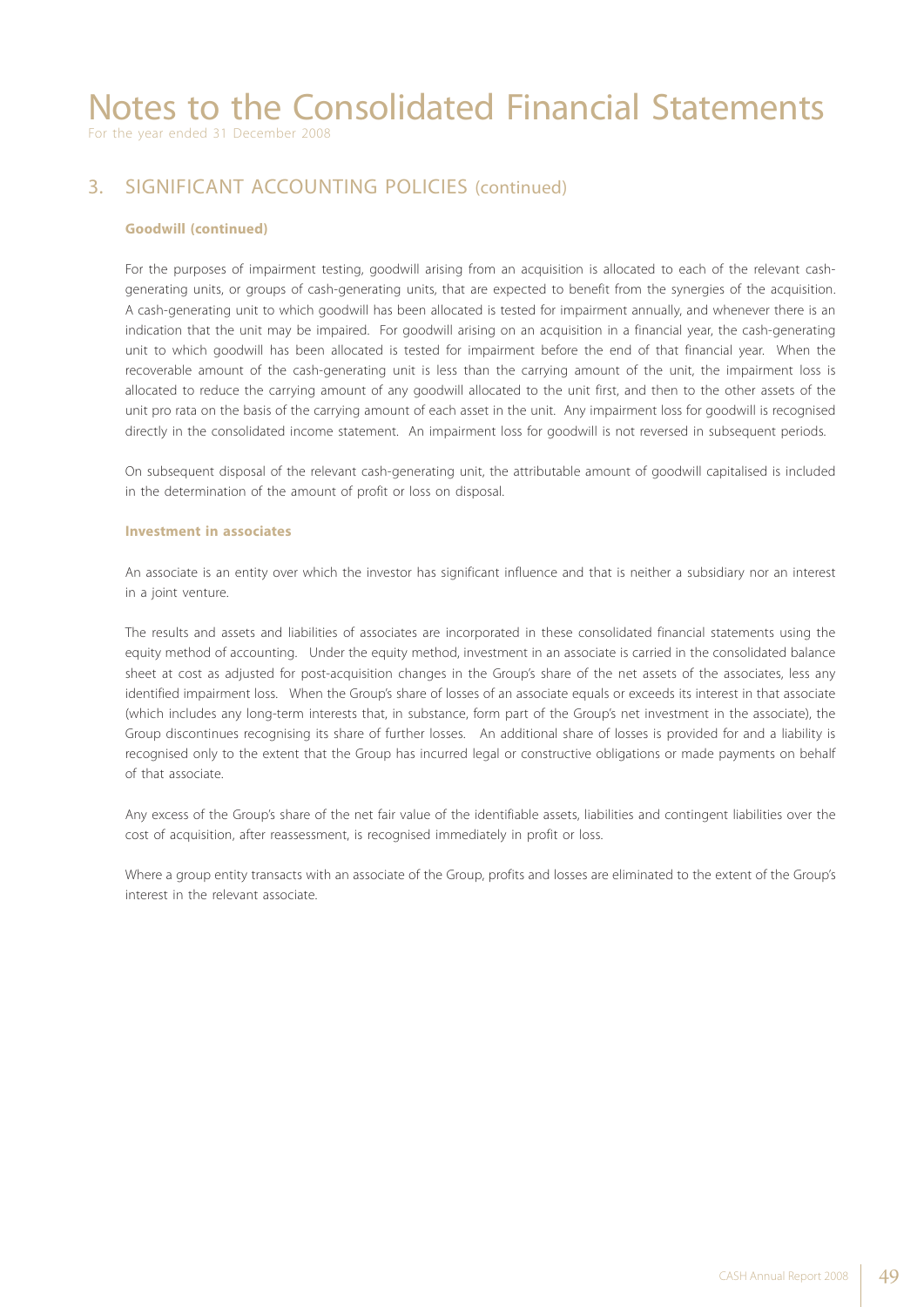For the year ended 31 December 2008

## 3. SIGNIFICANT ACCOUNTING POLICIES (continued)

#### **Revenue recognition**

Revenue is measured at the fair value of the consideration received or receivable and represents amounts receivable for goods sold and services provided in the normal course of business, net of discounts and sales related taxes.

Sales of goods are recognised when goods are delivered and title has passed.

Revenue arising from financial services are recognised on the following basis:

- The net increase or decrease in fair value of trading investments are recognised directly in net profit or loss;
- Commission income for broking business is recorded as income on a trade date basis;
- Underwriting commission income, sub-underwriting income, placing commission and sub-placing commission are recognised as income in accordance with the terms of the underlying agreement or deal mandate when relevant significant act has been completed;
- Advisory and other fee income are recognised when the relevant transactions have been arranged or the relevant services have been rendered; and
- Interest income from clients are recognised on a time proportion basis, taking into account the principal amounts outstanding and the effective interest rates applicable.

Revenue arising from the online game services are recognised on the following basis:

- Online game subscription income is recognised when the in-game premium features is consumed or points for in-game premium features is expired. Payments received from the sales of points for in-game premium features, that have not been consumed, are recorded as deferred revenue;
- Sales of online game auxiliary products are recognised when products are delivered and title has passed; and
- Licensing fee income is recognised on a straight-line basis over the licensing period.

Other interest income from a financial asset is accrued on a time basis, by reference to the principal outstanding and at the effective interest rate applicable, which is the rate that exactly discounts the estimated future cash receipts through the expected life of the financial asset to that asset's net carrying amount.

Dividend income from investments is recognised when the shareholders' rights to receive payment have been established.

#### **Property and equipment**

Property and equipment are stated at cost or revaluation less subsequent accumulated depreciation and accumulated impairment losses.

Buildings held for use in the production or supply of goods or services, or for administrative purposes, are stated in the consolidated balance sheet at their revalued amounts, being the fair value at the date of revaluation less any subsequent accumulated depreciation and any subsequent accumulated impairment losses. Revaluations are performed with sufficient regularity such that the carrying amount does not differ materially from that which would be determined using fair values at the balance sheet date.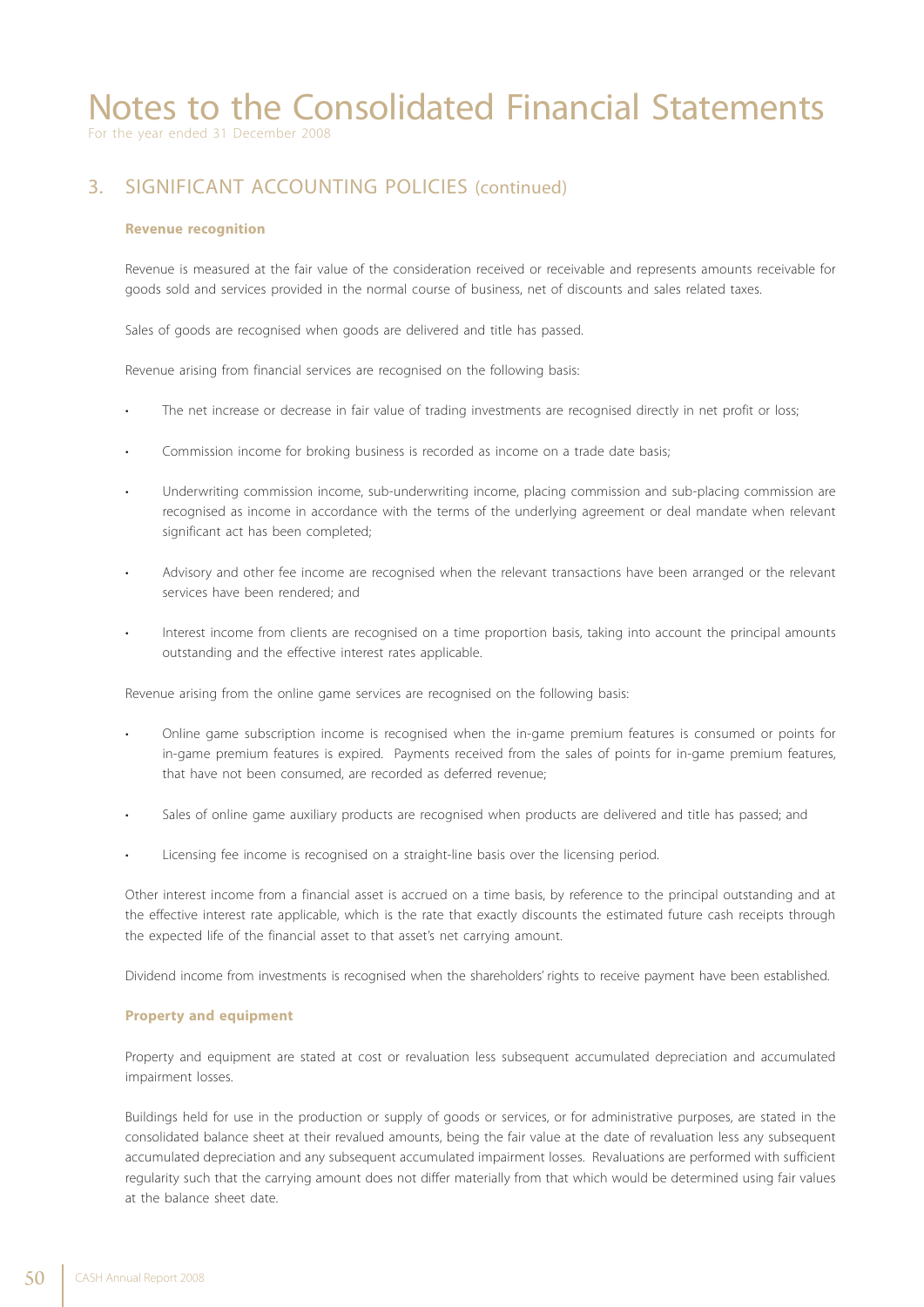For the year ended 31 December 2008

### 3. SIGNIFICANT ACCOUNTING POLICIES (continued)

#### **Property and equipment (continued)**

Any revaluation increase arising on revaluation of buildings is credited to the revaluation reserve, except to the extent that it reverses a revaluation decrease of the same asset previously recognised as an expense, in which case the increase is credited to the consolidated income statement to the extent of the decrease previously charged. A decrease in net carrying amount arising on revaluation of an asset is dealt with as an expense to the extent that exceeds the balance, if any, on the revaluation reserve relating to a previous revaluation of that asset. On the subsequent sale or retirement of a revalued asset, the attributable revaluation surplus is transferred to accumulated profits.

Depreciation is provided to write off the cost or revaluation of items of property and equipment over their estimated useful lives and after taking into account of their estimated residual value, using the straight-line method.

Assets held under finance leases are depreciated over their expected useful lives on the same basis as owned assets or, where shorter, the term of the relevant lease.

An item of property and equipment is derecognised upon disposal or when no future economic benefits are expected to arise from the continued use of the asset. Any gain or loss arising on derecognition of the asset (calculated as the difference between the net disposal proceeds and the carrying amount of the item) is included in the consolidated income statement in the year in which the item is derecognised.

#### **Investment property**

Investment property is property held to earn rentals and/or for capital appreciation.

On initial recognition, investment property is measured at cost, including any directly attributable expenditure. Subsequent to initial recognition, investment property is measured using the fair value model. Gains or losses arising from changes in the fair value of investment property are included in consolidated income statement for the period in which they arise.

An investment property is derecognised upon disposal or when the investment property is permanently withdrawn from use or no future economic benefits are expected from its disposal. Any gain or loss arising on derecognition of the asset (calculated as the difference between the net disposal proceeds and the carrying amount of the asset) is included in the consolidated income statement in the year in which the item is derecognised.

#### **Leasing**

Leases are classified as finance leases whenever the terms of the lease transfer substantially all the risks and rewards of ownership to the lessee. All other leases are classified as operating leases.

#### **The Group as lessee**

Assets held under finance leases are recognised as assets of the Group at their fair value at the inception of the lease or, if lower, at the present value of the minimum lease payments. The corresponding liability to the lessor is included in the balance sheet as a finance lease obligation. Lease payments are apportioned between finance charges and reduction of the lease obligation so as to achieve a constant rate of interest on the remaining balance of the liability. Finance charges are charged directly to profit or loss.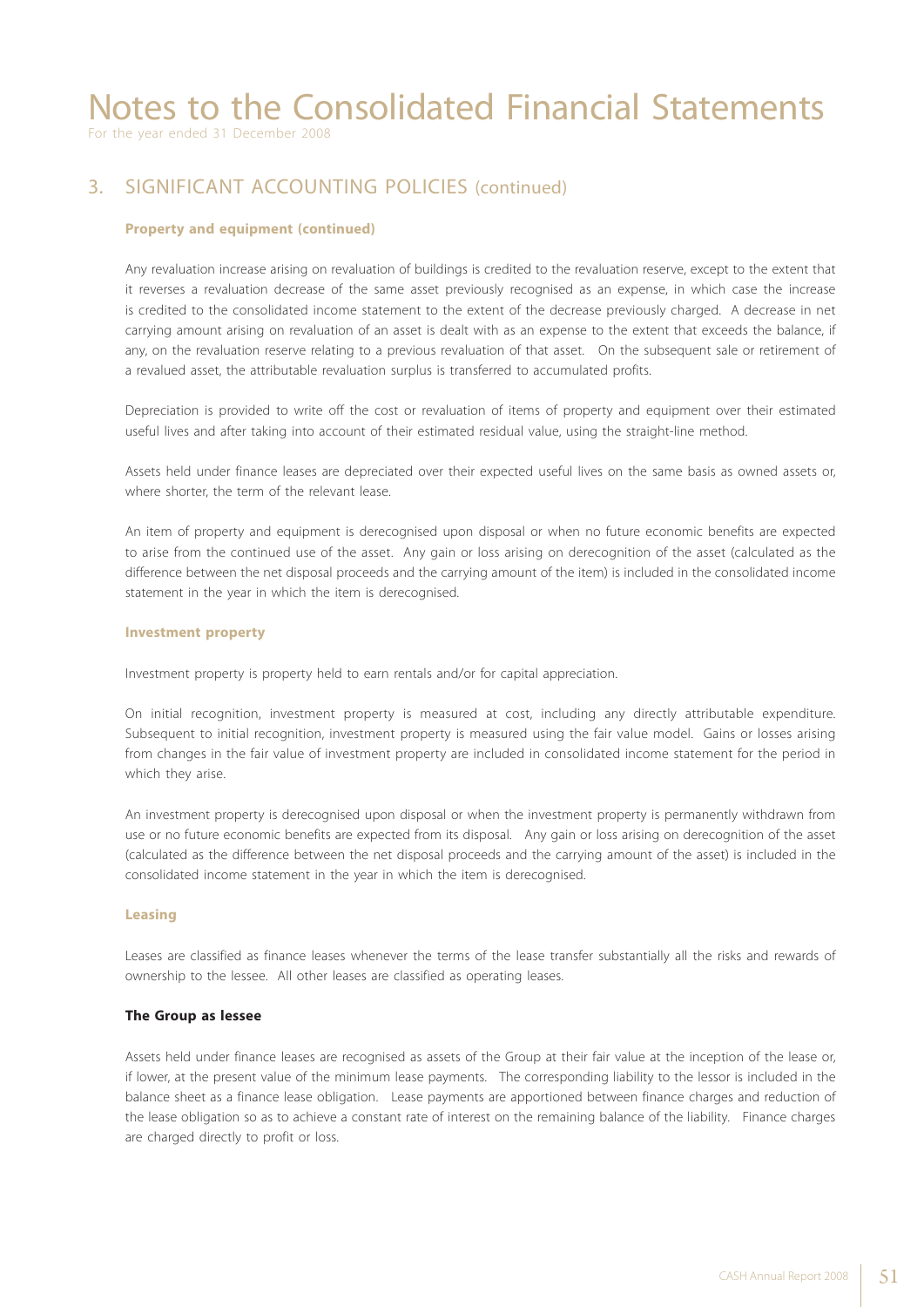For the year ended 31 December 2008

### 3. SIGNIFICANT ACCOUNTING POLICIES (continued)

#### **Leasing (continued)**

#### **The Group as lessee (continued)**

Rentals payable under operating leases are charged to profit or loss on a straight-line basis over the term of the relevant lease. Benefits received and receivable as an incentive to enter into an operating lease are recognised as a reduction of rental expense over the lease term on a straight-line basis. Contingent rents is determined with reference to the turnover generated by respective shops using the predetermined formulae and is recognised in the consolidated income statement when relevant turnover is recognised.

#### **Foreign currencies**

In preparing the financial statements of each individual group entity, transactions in currencies other than the functional currency of that entity (foreign currencies) are recorded in the respective functional currency (i.e. the currency of the primary economic environment in which the entity operates) at the rates of exchanges prevailing on the dates of the transactions. At each balance sheet date, monetary items denominated in foreign currencies are retranslated at the rates prevailing on the balance sheet date. Non-monetary items carried at fair value that are denominated in foreign currencies are retranslated at the rates prevailing on the date when the fair value was determined. Non-monetary items that are measured in terms of historical cost in a foreign currency are not retranslated.

Exchange differences arising on the settlement of monetary items, and on the translation of monetary items, are recognised in profit or loss in the period in which they arise. Exchange differences arising on the retranslation of non-monetary items carried at fair value are included in profit or loss for the period except for exchange differences arising on the retranslation of non-monetary items in respect of which gains and losses are recognised directly in equity, in which cases, the exchange differences are also recognised directly in equity.

For the purposes of presenting the consolidated financial statements, the assets and liabilities of the Group's foreign operations are translated into the presentation currency of the Company (i.e. Hong Kong dollars) at the rate of exchange prevailing at the balance sheet date, and their income and expenses are translated at the average exchange rates for the year, unless exchange rates fluctuate significantly during the period, in which case, the exchange rates prevailing at the dates of transactions are used. Exchange differences arising, if any, are recognised as a separate component of equity (the translation reserve). Such exchange differences are recognised in profit or loss in the period in which the foreign operation is disposed of.

Goodwill and fair value adjustments on identifiable assets acquired arising on an acquisition of a foreign operation on or after 1 January 2005 are treated as assets and liabilities of that foreign operation and translated at the rate of exchange prevailing at the balance sheet date. Exchange differences arising are recognised in the translation reserve.

#### **Retirement benefit costs**

Payments to defined contribution retirement benefit plan/state-managed retirement benefit schemes/the Mandatory Provident Fund Scheme are charged as an expenses when employees have rendered service entitling them to the contributions.

#### **Borrowing costs**

All borrowing costs are recognised as and included in finance costs in the consolidated income statement in the period in which they are incurred.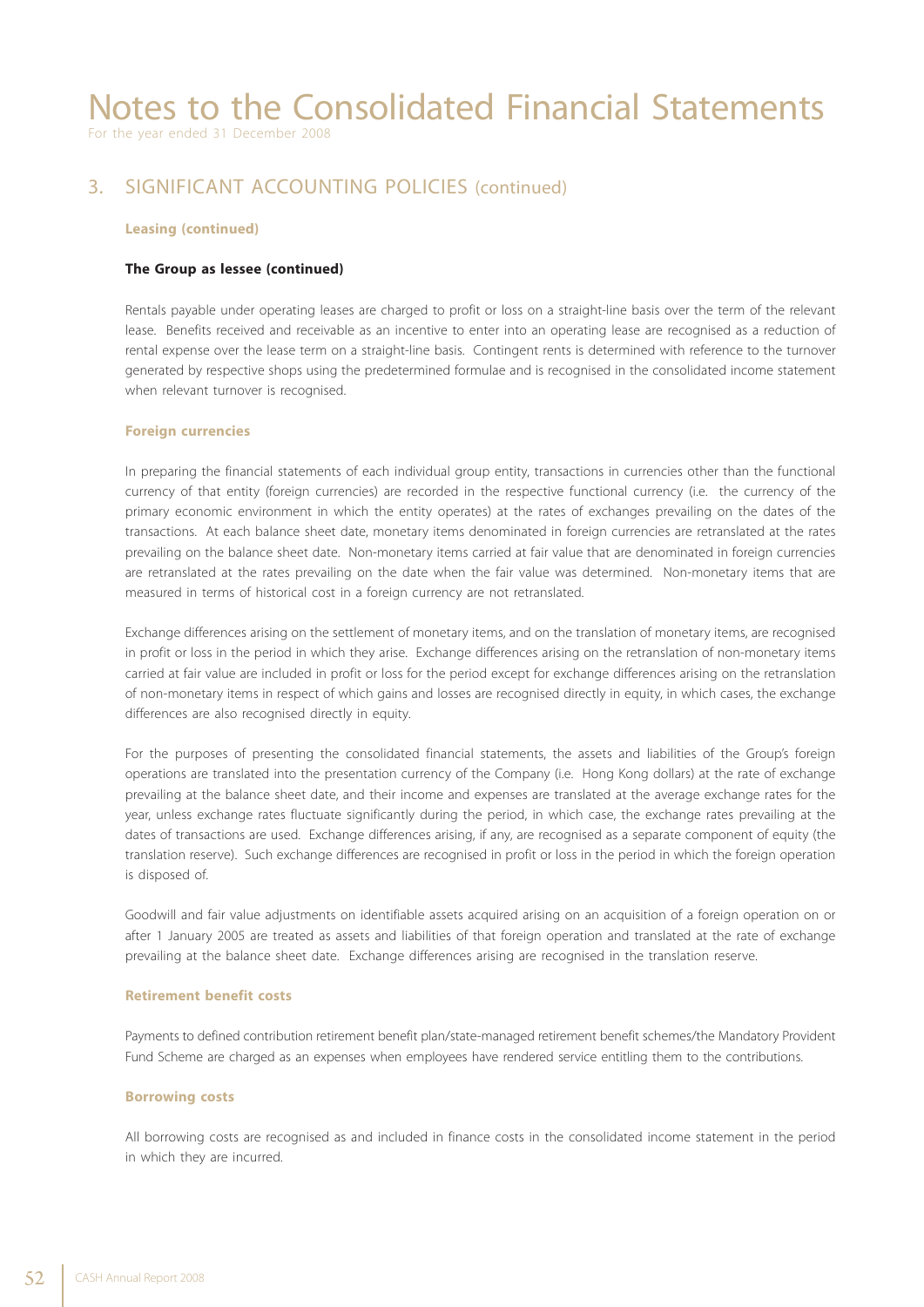For the year ended 31 December 2008

## 3. SIGNIFICANT ACCOUNTING POLICIES (continued)

#### **Taxation**

Income tax expense represents the sum of the tax currently payable and deferred tax.

The tax currently payable is based on taxable profit for the year. Taxable profit differs from profit as reported in the consolidated income statement because it excludes items of income or expense that are taxable or deductible in other years and it further excludes items that are never taxable or deductible. The Group's liability for current tax is calculated using tax rates that have been enacted or substantively enacted by the balance sheet date.

Deferred tax is recognised on differences between the carrying amounts of assets and liabilities in the consolidated financial statements and the corresponding tax base used in the computation of taxable profit, and is accounted for using the balance sheet liability method. Deferred tax liabilities are generally recognised for all taxable temporary differences and deferred tax assets are recognised to the extent that it is probable that taxable profits will be available against which deductible temporary differences can be utilised. Such assets and liabilities are not recognised if the temporary difference arises from goodwill or from the initial recognition (other than in a business combination) of other assets and liabilities in a transaction that affects neither the taxable profit nor the accounting profit.

Deferred tax liabilities are recognised for taxable temporary differences arising on investments in subsidiaries and associates, except where the Group is able to control the reversal of the temporary difference and it is probable that the temporary difference will not reverse in the foreseeable future.

The carrying amount of deferred tax assets is reviewed at each balance sheet date and reduced to the extent that it is no longer probable that sufficient taxable profits will be available to allow all or part of the asset to be recovered.

Deferred tax is calculated at the tax rates that are expected to apply in the period when the liability is settled or the asset is realised. Deferred tax is charged or credited to profit or loss, except when it relates to items charged or credited directly to equity, in which case the deferred tax is also dealt with in equity.

#### **Intangible assets**

#### **Intangible assets acquired separately**

Intangible assets acquired separately and with finite useful lives are carried at costs less accumulated amortisation and any accumulated impairment losses. Amortisation for intangible assets with finite useful lives is provided on a straightline basis over their estimated useful lives. Alternatively, intangible assets with indefinite useful lives are carried at cost less any subsequent accumulated impairment losses.

Gains or losses arising from derecognition of an intangible asset are measured at the difference between the net disposal proceeds and the carrying amount of the asset and are recognised in the consolidated income statement when the asset is derecognised.

#### **Intangible assets acquired in a business combination**

Intangible assets acquired in a business combination are identified and recognised separately from goodwill where they satisfy the definition of an intangible asset and their fair values can be measured reliably. The cost of such intangible assets is their fair value at the acquisition date.

Subsequent to initial recognition, intangible assets with finite useful lives are carried at costs less accumulated amortisation and any accumulated impairment losses. Amortisation for intangible assets with finite useful lives is provided on a straightline basis over their estimated useful lives.

Alternatively, intangible assets with indefinite useful lives are carried at cost less any subsequent accumulated impairment losses.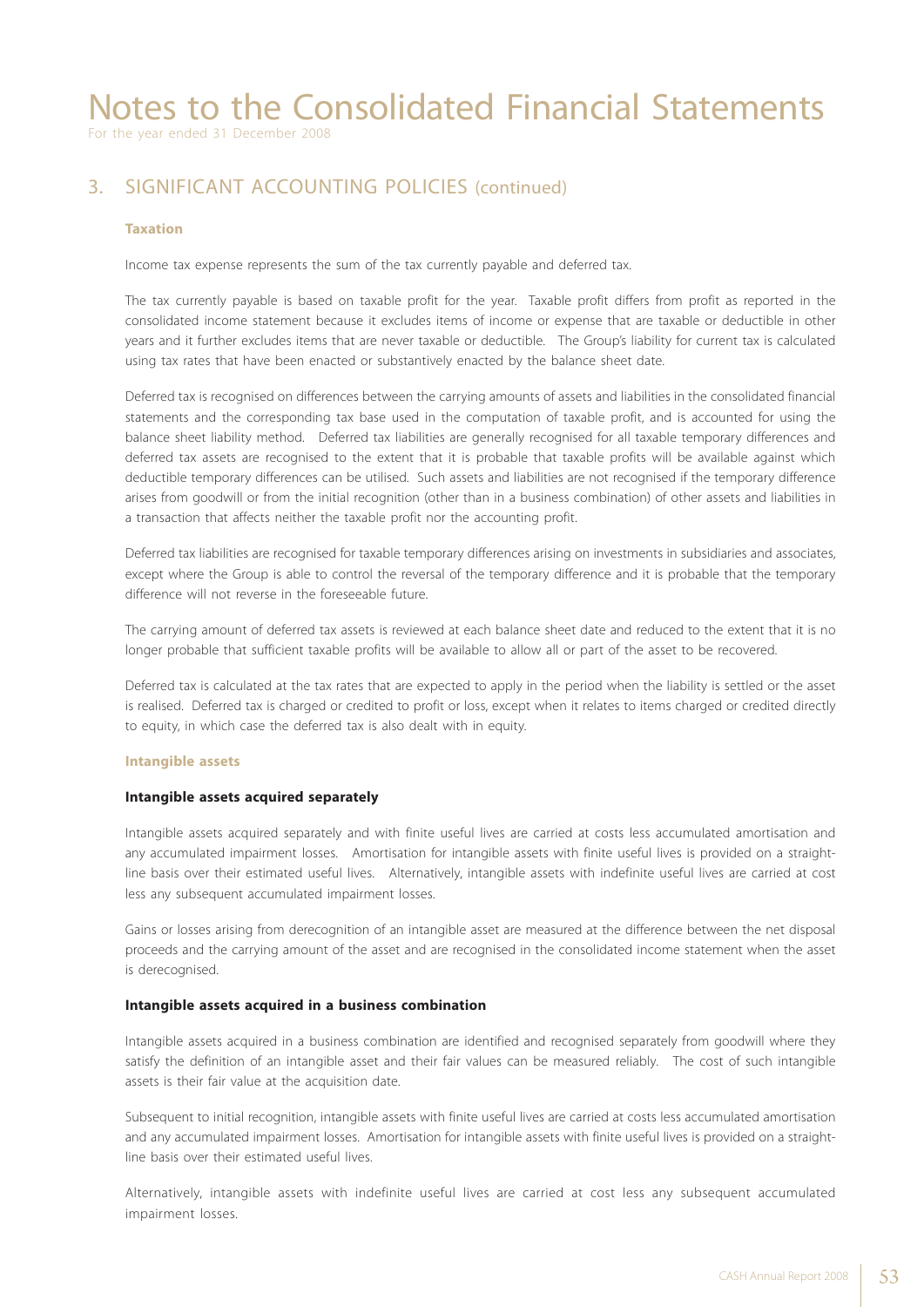For the year ended 31 December 2008

## 3. SIGNIFICANT ACCOUNTING POLICIES (continued)

#### **Intangible assets (continued)**

#### **Research and development expenditures**

Expenditure on research activities is recognised as an expense in the period in which it is incurred.

An internally-generated intangible asset arising from development expenditure is recognised only if it is anticipated that the development costs incurred on a clearly-defined project will be recovered through future commercial activity. The resultant asset is amortised on a straight-line basis over its useful life, and carried at cost less subsequent accumulated amortisation and any accumulated impairment losses.

The amount initially recognised for internally-generated intangible asset is the sum of the expenditure incurred from the date when the intangible asset first meets the recognition criteria. Where no internally-generated intangible asset can be recognised, development expenditure is charged to profit or loss in the period in which it is incurred.

Subsequent to initial recognition, internally-generated intangible asset is reported at cost less accumulated amortisation and accumulated impairment losses, on the same basis as intangible assets acquired separately.

#### **Inventories**

Inventories are stated at the lower of cost and net realisable value. Cost is calculated using the weighted average method.

#### **Impairment losses on tangible and intangible assets other than goodwill**

At each balance sheet date, the Group reviews the carrying amounts of its tangible and intangible assets to determine whether there is any indication that those assets have suffered an impairment loss. In addition, intangible assets with indefinite useful lives and intangible assets not yet available for use are tested for impairment annually, and whenever there is an indication that they may be impaired. If the recoverable amount of an asset is estimated to be less than its carrying amount, the carrying amount of the asset is reduced to its recoverable amount. An impairment loss is recognised as an expense immediately.

Where an impairment loss subsequently reverses, the carrying amount of the asset is increased to the revised estimate of its recoverable amount, such that the increased carrying amount does not exceed the carrying amount that would have been determined had no impairment loss been recognised for the asset in prior years. A reversal of an impairment loss is recognised as income immediately, unless the relevant asset is carried at a revalued amount under another standard, in which case the reversal of the impairment loss is treated as a revaluation increase under that standard.

#### **Financial instruments**

Financial assets and financial liabilities are recognised on the consolidated balance sheet when a group entity becomes a party to the contractual provisions of the instrument. Financial assets and financial liabilities are initially measured at fair value. Transaction costs that are directly attributable to the acquisition or issue of financial assets and financial liabilities (other than financial assets and financial liabilities at fair value through profit or loss) are added to or deducted from the fair value of the financial assets or financial liabilities, as appropriate, on initial recognition. Transaction costs directly attributable to the acquisition of financial assets or financial liabilities at fair value through profit or loss are recognised immediately in profit or loss.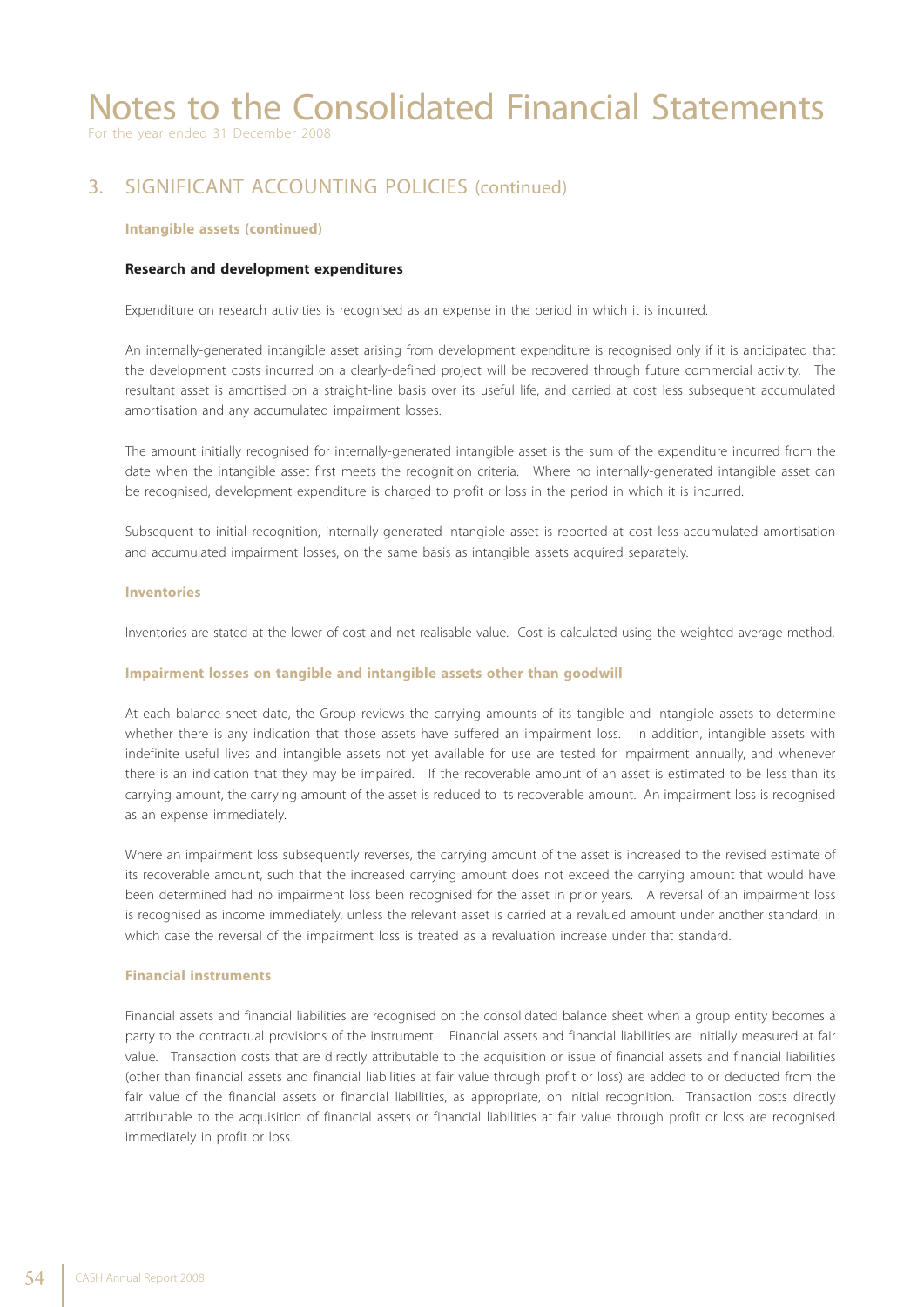For the year ended 31 December 2008

## 3. SIGNIFICANT ACCOUNTING POLICIES (continued)

#### **Financial instruments (continued)**

#### **Financial assets**

The Group's financial assets are classified into one of the three categories, including financial assets at fair value through profit or loss, loans and receivables and available-for-sale financial assets. All regular way purchases or sales of financial assets are recognised and derecognised on a trade date basis. Regular way purchases or sales are purchases or sales of financial assets that require delivery of assets within the time frame established by regulation or convention in the marketplace.

#### *Effective interest method*

The effective interest method is a method of calculating the amortised cost of a financial asset and of allocating interest income over the relevant period. The effective interest rate is the rate that exactly discounts estimated future cash receipts (including all fees on points paid or received that form an integral part of the effective interest rate, transaction costs and other premiums or discounts) through the expected life of the financial asset, or, where appropriate, a shorter period. Income is recognised on an effective interest basis for debt instruments.

#### *Financial assets at fair value through profit or loss*

Financial assets at fair value through profit or loss has two subcategories, including financial assets held for trading and those designated at fair value through profit or loss on initial recognition.

A financial asset is classified as held for trading if:

- it has been acquired principally for the purpose of selling in the near future; or
- it is a part of an identified portfolio of financial instruments that the Group manages together and has a recent actual pattern of short-term profit-taking; or
- it is a derivative that is not designated and effective as a hedging instrument.

A financial asset other than a financial asset held for trading may be designated as at fair value through profit or loss upon initial recognition if:

- such designation eliminates or significantly reduces a measurement or recognition inconsistency that would otherwise arise; or
- the financial asset forms part of a group of financial assets or financial liabilities or both, which is managed and its performance is evaluated on a fair value basis, in accordance with the Group's documented risk management or investment strategy, and information about the grouping is provided internally on that basis; or
- it forms part of a contract containing one or more embedded derivatives, and HKAS 39 permits the entire combined contract (asset or liability) to be designated as at fair value through profit or loss.

At each balance sheet date subsequent to initial recognition, financial assets at fair value through profit or loss are measured at fair value, with changes in fair value recognised directly in profit or loss in the period in which they arise. The net gain or loss recognised in profit or loss excludes any dividend or interest earned on the financial assets.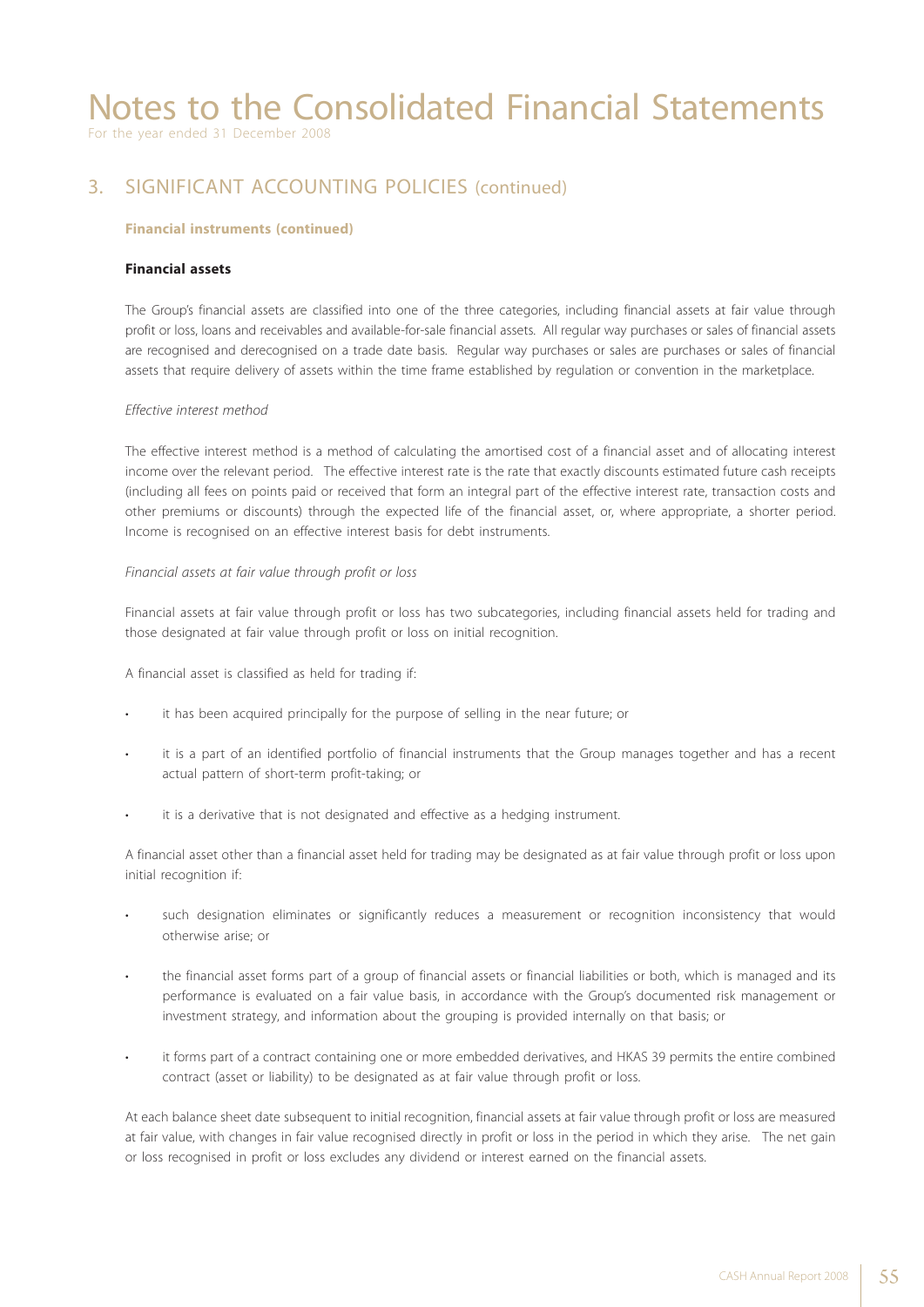For the year ended 31 December 2008

## 3. SIGNIFICANT ACCOUNTING POLICIES (continued)

#### **Financial instruments (continued)**

#### **Financial assets (continued)**

#### *Loans and receivables*

Loans and receivables are non-derivative financial assets with fixed or determinable payments that are not quoted in an active market. At each balance sheet date subsequent to initial recognition, loans and receivables (including accounts receivable, loan receivables, loan to an associate, deposits and other receivables, deposits with brokers, bank deposits and bank balances) are carried at amortised cost using the effective interest method, less any identified impairment losses (see accounting policy on impairment loss on financial assets below).

#### *Available-for-sale financial assets*

Available-for-sale financial assets are non-derivatives that are either designated as such or not classified as loans and receivables, financial assets at fair value through profit or loss and held-to-maturity investments. At each balance sheet date subsequent to initial recognition, available-for-sale financial assets are measured at fair value. Changes in fair value are recognised in equity, until the financial asset is disposed of or is determined to be impaired, at which time, the cumulative gain or loss previously recognised in equity is removed from equity and recognised in profit or loss (see accounting policy on impairment loss on financial assets below).

For available-for-sale equity investments that do not have a quoted market price in an active market and whose fair value cannot be reliably measured, they are measured at cost less any identified impairment losses at each balance sheet date subsequent to initial recognition (see accounting policy on impairment loss on financial assets below).

#### **Impairment of financial assets**

Financial assets, other than these at fair value through profit or loss, are assessed for indicators of impairment at each balance sheet date. Financial assets are impaired where there is objective evidence that, as a result of one or more events that occurred after the initial recognition of the financial assets, the estimated future cash flows of the financial assets have been impacted.

For an available-for sale equity investment, a significant or prolonged decline in the fair value of that investment below its cost is considered to be objective evidence of impairment.

For loans and receivables, objective evidence of impairment could include:

- significant financial difficulty of the issuer or counterparty; or
- default or delinquency in interest or principal payments; or
- it becoming probable that the borrower will enter bankruptcy or financial re-organisation.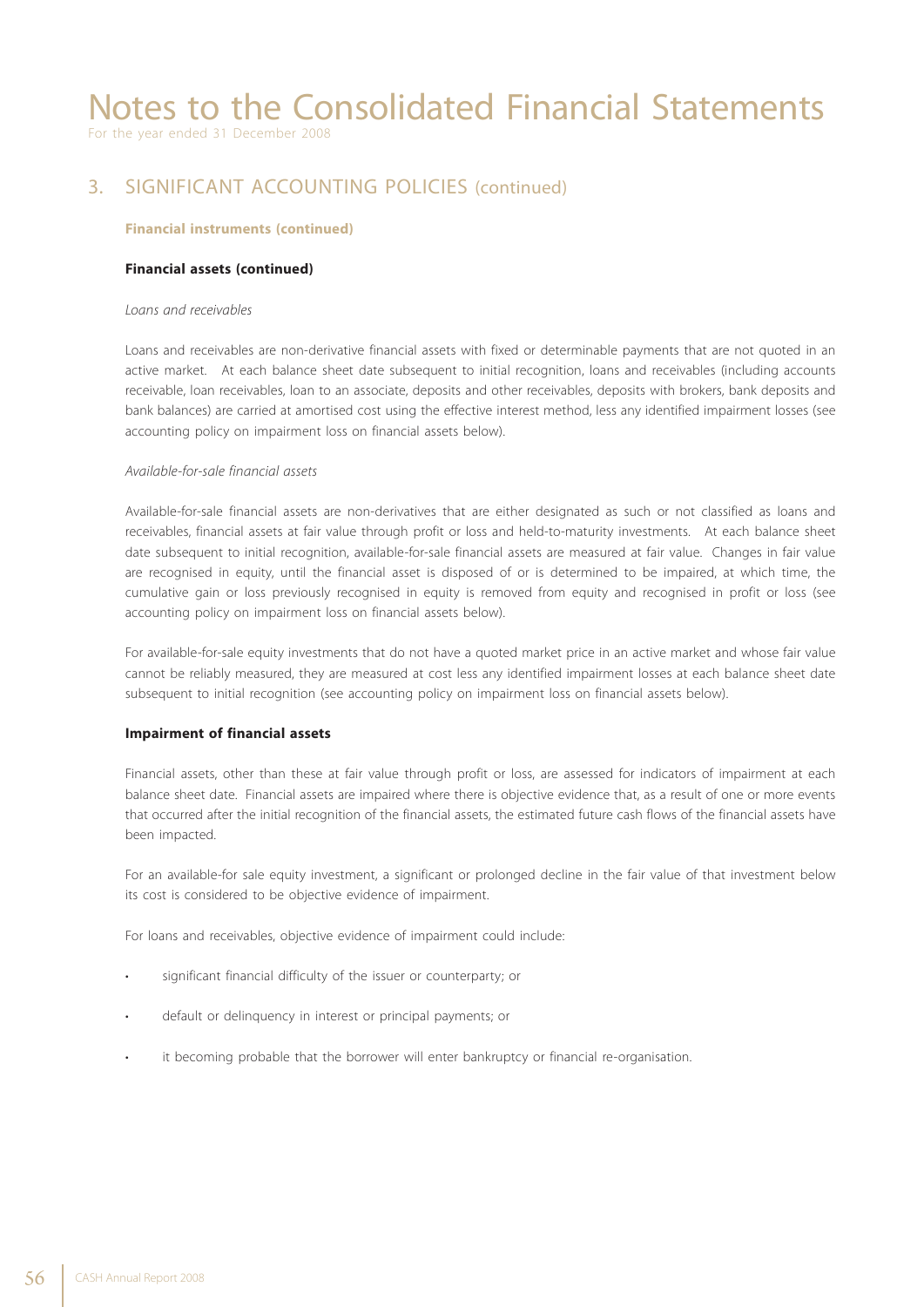For the year ended 31 December 2008

## 3. SIGNIFICANT ACCOUNTING POLICIES (continued)

#### **Financial instruments (continued)**

#### **Impairment of financial assets (continued)**

For certain categories of financial assets, such as loan receivables and accounts receivable, assets that are assessed not to be impaired individually are subsequently assessed for impairment on a collective basis. Objective evidence of impairment for a portfolio of receivables could include Group's past experience of collecting payments and observable changes in national or local economic conditions that correlate with default on receivables.

For financial assets carried at amortised cost, an impairment loss is recognised in profit or loss when there is objective evidence that the asset is impaired, and is measured as the difference between the asset's carrying amount and the present value of the estimated future cash flows discounted at the original effective interest rate.

The carrying amount of the financial asset is reduced by the impairment loss directly for all financial assets with the exception of accounts receivable and loan receivables where the carrying amount is reduced through the use of an allowance account. Changes in the carrying amount of the allowance account are recognised in profit or loss. When the accounts receivable and loan receivables are considered uncollectible, it is written off against the allowance account. Subsequent recoveries of amounts previously written off are credited to profit or loss.

For financial assets measured at amortised cost, if, in a subsequent period, the amount of impairment loss decreases and the decrease can be related objectively to an event occurring after the impairment loss was recognised, the previously recognised impairment loss is reversed through profit or loss to the extent that the carrying amount of the asset at the date the impairment is reversed does not exceed what the amortised cost would have been had the impairment not been recognised.

Impairment losses on available-for-sale equity investments will not be reversed in profit or loss in subsequent periods. Any increase in fair value subsequent to impairment loss is recognised directly in equity.

#### **Financial liabilities and equity**

Financial liabilities and equity instruments issued by a group entity are classified according to the substance of the contractual arrangements entered into and the definitions of a financial liability and an equity instrument.

An equity instrument is any contract that evidences a residual interest in the assets of the Group after deducting all of its liabilities.

#### *Effective interest method*

The effective interest method is a method of calculating the amortised cost of a financial liability and of allocating interest expense over the relevant period. The effective interest rate is the rate that exactly discounts estimated future cash payments through the expected life of the financial liability, or, where appropriate, a shorter period. Interest expense is recognised on an effective interest basis.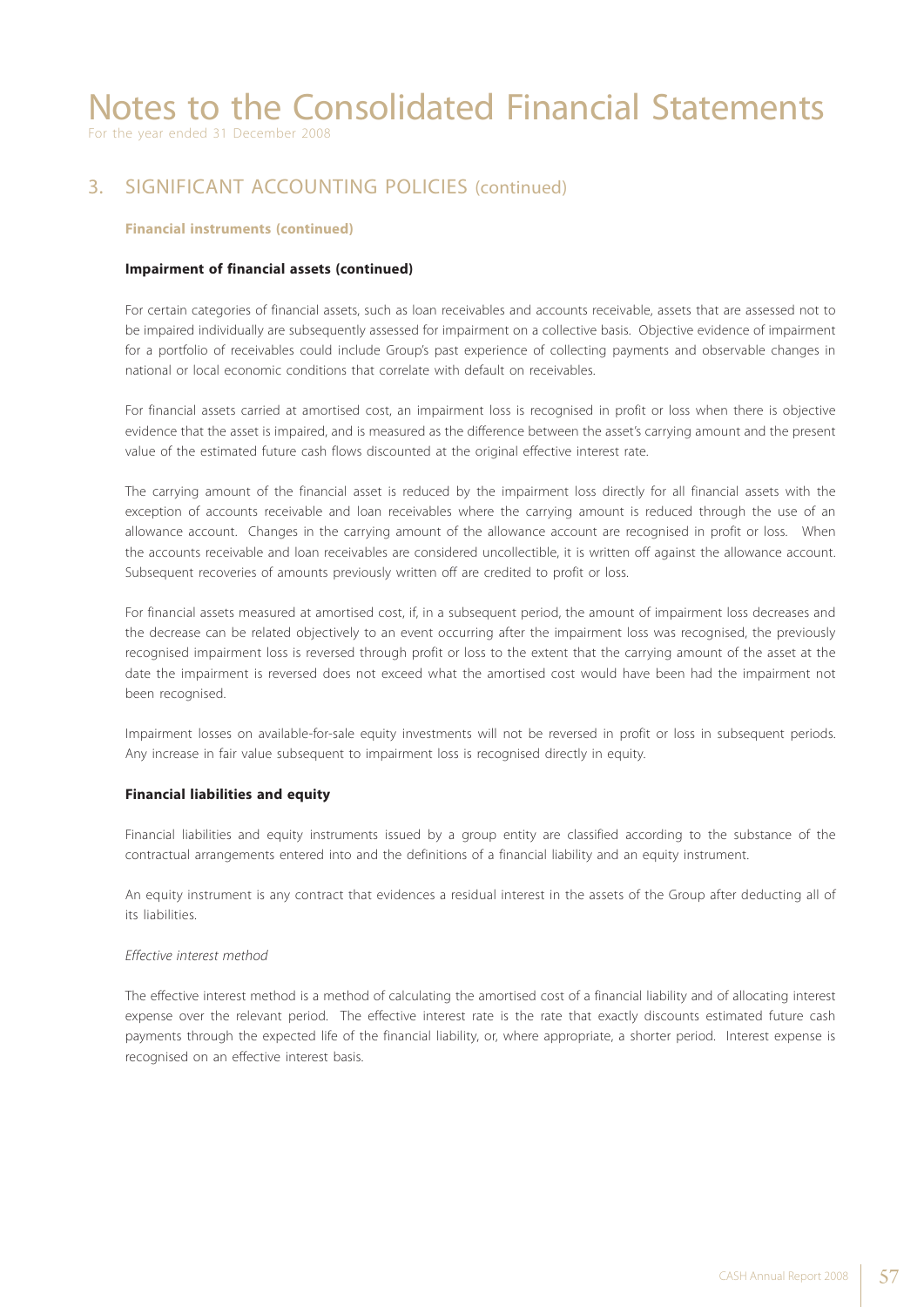For the year ended 31 December 2008

## 3. SIGNIFICANT ACCOUNTING POLICIES (continued)

#### **Financial instruments (continued)**

#### **Financial liabilities and equity (continued)**

#### *Financial liabilities*

Other financial liabilities including accounts payable, other payables, borrowings and loan from a minority shareholder are subsequently measured at amortised cost, using the effective interest method.

#### *Equity instruments*

Equity instruments issued by the Company are recorded at the proceeds received, net of direct issue costs.

#### *Derivative financial instruments*

Derivatives are initially recognised at fair value at the date a derivative contract is entered into and are subsequently remeasured to their fair value at each balance sheet date. The resulting gain or loss is recognised in profit or loss immediately.

#### *Embedded derivatives*

Derivatives embedded in non-derivative host contracts are treated as separate derivatives when their risks and characteristics are not closely related to those of the host contracts and the host contracts are not measured at fair value with changes in fair value recognised in profit or loss.

#### **Derecognition**

Financial assets are derecognised when the rights to receive cash flows from the assets expire or, the financial assets are transferred and the Group has transferred substantially all the risks and rewards of ownership of the financial assets. On derecognition of a financial asset, the difference between the asset's carrying amount and the sum of the consideration received and the cumulative gain or loss that had been recognised directly in equity is recognised in profit or loss.

Financial liabilities are derecognised when the obligation specified in the relevant contract is discharged, cancelled or expires. The difference between the carrying amount of the financial liability derecognised and the consideration paid and payable is recognised in profit or loss.

#### **Equity-settled share-based payment transactions (share options granted to employees of the Group)**

The fair value of services received determined by reference to the fair value of share options granted at the grant date is expensed on a straight-line basis over the vesting period or recognised as an expense in full at the grant date when the share options granted vest immediately, with a corresponding increase in equity (share option reserve).

At each balance sheet date, the Group revises its estimates of the number of options that are expected to ultimately vest. The effect of change in estimates, if any, is recognised in profit or loss with a corresponding adjustment to share option reserve.

At the time when the share options are exercised, the amount previously recognised in share option reserve will be transferred to share premium. When the share options are forfeited after the vesting date or are still not exercised at the expiry date, the amount previously recognised in share option reserve will be transferred to accumulated losses/profits.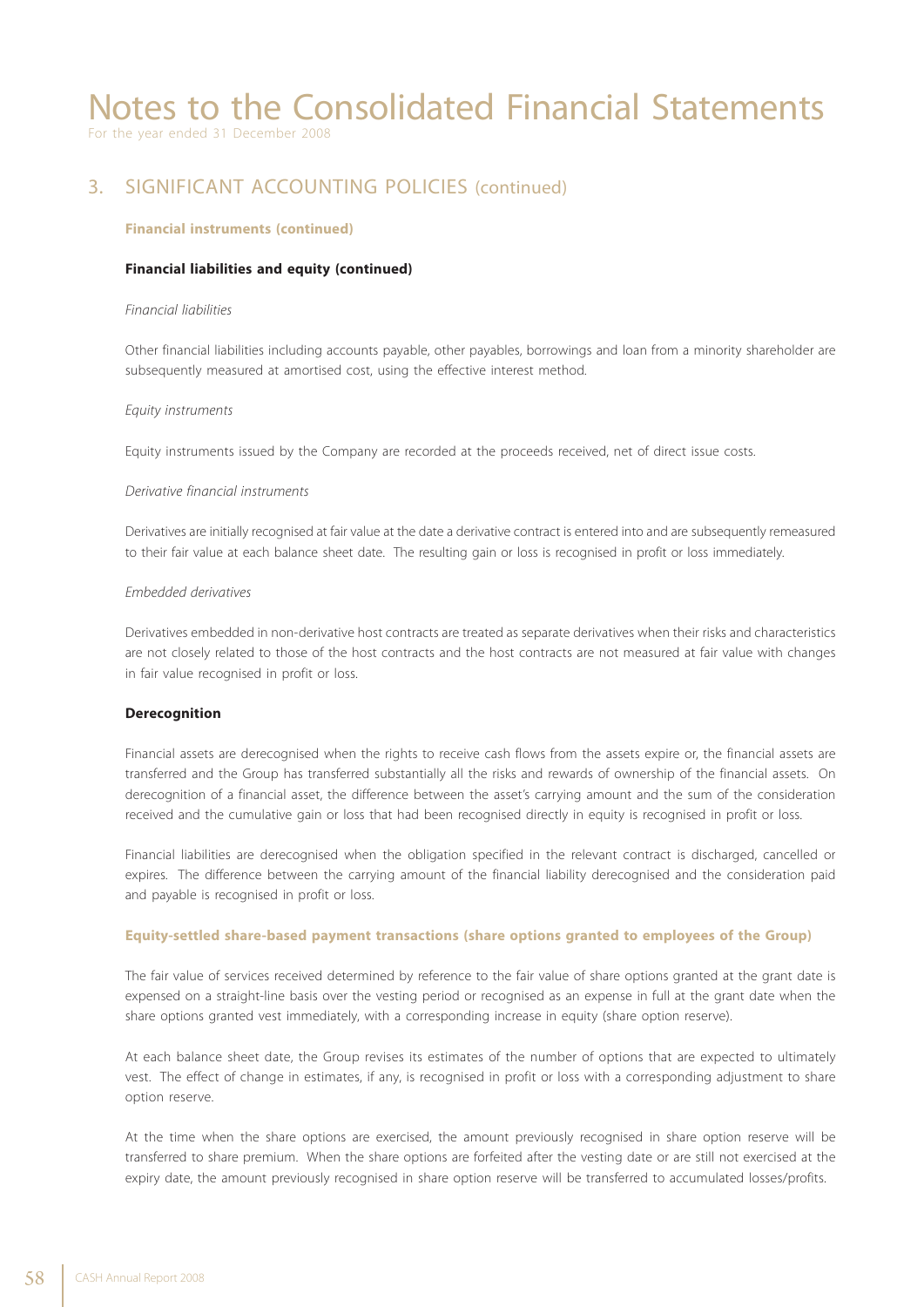For the year ended 31 December 2008

### 4. KEY SOURCES OF ESTIMATION UNCERTAINTY

The following are the key assumptions concerning the future, and other key sources of estimation uncertainty at the balance sheet date, that have a significant risk of causing a material adjustment to the carrying amounts of assets and liabilities within the next financial year.

#### **Income taxes**

No deferred tax asset was recognised in the Group's consolidated balance sheet in relation to the remaining estimated unused tax losses of approximately HK\$891,964,000 (2007: HK\$452,234,000). The realisability of the deferred tax asset mainly depends on whether sufficient future profits or taxable temporary differences will be available in the future. In case where the actual future profits generated are more than expected, further recognition of deferred tax asset in relation to unutilised tax losses may arise, which would be recognised in the income statement for the period in which such a recognition takes place.

#### **Allowance for bad and doubtful debts**

The policy for allowance for bad and doubtful debts of the Group is based on the evaluation of collectability and aging analysis of accounts and on management's judgment. A considerable amount of judgment is required in assessing the ultimate realisation of these receivables, including the current creditworthiness and the past collection history of each client. If the financial conditions of debtors and their ability to make payments worsen, additional allowance may be required. As at 31 December 2008, the aggregate carrying amount of accounts and loan receivables and loan to an associate is HK\$330,567,000 (2007: HK\$978,901,000) (net of allowance for bad and doubtful debts).

#### **Estimated impairment of goodwill and intangible assets**

Determining whether goodwill and trading rights allocating to the cash generating units ("CGUs") of financial services are impaired requires an estimation of the value in use of the financial services CGUs. The value in use calculation requires the Group to estimate the future cash flows expected to arise from the CGUs and a suitable discount rate in order to calculate the present value. The discount rate represents rate that reflects current market assessments of time value of money and the risks specific to the asset for which the future cash flow estimates have not been adjusted. Where the actual future cash flows are less than expected, a material impairment loss may arise. As at 31 December 2008, the carrying amounts of goodwill and trading rights allocating to financial services CGUs are approximately HK\$23,667,000 (2007: HK\$15,827,000) and HK\$9,092,000 (2007: HK\$9,092,000) respectively. Details of the recoverable amount calculation are disclosed in note 23.

Determining whether goodwill and online game related intellectual property allocating to CGUs are impaired requires an estimation of the value in use of the online game services CGUs. The value in use calculation requires the Group to estimate the future cash flows expected to arise from the CGUs, a suitable discount rate in order to calculate the present value. The discount rate represents rate that reflects current market assessments of time value of money and the risks specific to the asset for which the future cash flow estimates have not been adjusted. Where the actual future cash flows are less than expected, a material impairment loss may arise. During the year, an impairment loss of HK\$84,687,000 (2007: nil) and HK\$2,690,000 (2007: nil) was recognised in the goodwill and online game related intellectual property respectively. As at 31 December 2008, the carrying amounts of goodwill and online game related intellectual property are approximately HK\$83,361,000 (2007: HK\$131,769,000) and HK\$4,096,000 (2007: HK\$8,194,000) respectively. Details of the recoverable amount calculation are disclosed in note 23.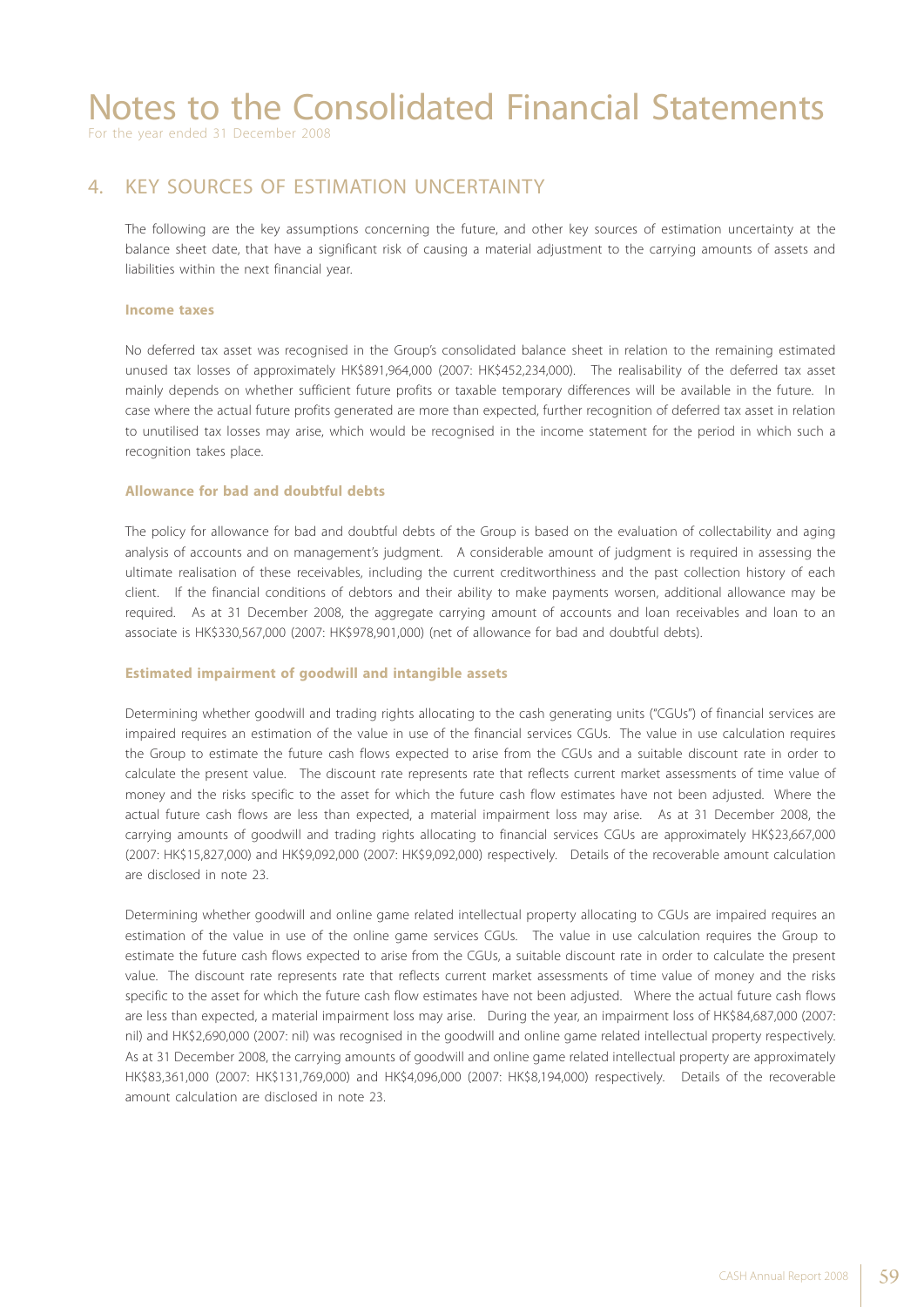For the year ended 31 December 2008

### 4. KEY SOURCES OF ESTIMATION UNCERTAINTY (continued)

#### **Estimated impairment of goodwill and intangible assets (continued)**

Determining whether intangible asset relating to domain name is impaired requires an estimation of the fair value less costs to sell. The fair value less costs to sell is arrived at by market approach, which is to determine the desirability of the domain name through recent sales or offering of similar domain name currently on the market in order to arrive at an indication of the most probable selling price for the domain name. Where the actual future cash flows are less than expected, a material impairment loss may arise. During the year, an impairment loss of HK\$2,730,000 (2007: nil) was recognised on the domain name. As at 31 December 2008, the carrying amount of the domain name is approximately HK\$2,730,000 (2007: HK\$5,460,000). Details of the recoverable amount calculation are disclosed in note 22.

Determining whether goodwill and trademarks allocating to CGUs of retailing business are impaired requires an estimation of the value in use of the retailing business CGUs. The value in use calculation requires the Group to estimate the future cash flows expected to arise from the CGUs and trademarks and a suitable discount rate in order to calculate the present value. The discount rate represents rate that reflects current market assessments of time value of money and the risks specific to the asset for which the future cash flow estimates have not been adjusted. Where the actual future cash flows are less than expected, a material impairment loss may arise. As at 31 December 2008, the carrying amounts of goodwill and trademarks allocating to CGUs of retailing business are approximately HK\$85,519,000 (2007: HK\$85,519,000) and HK\$38,000,000 (2007: HK\$38,000,000) respectively. Details of the recoverable amount calculation are disclosed in note 23.

### 5. FINANCIAL INSTRUMENTS

#### **Capital risk management**

The Group manages its capital to ensure that entities in the Group will be able to continue as a going concern while maximising the return to shareholders through the optimisation of the debt and equity balance. The capital structure of the Group consists of debts, which include the borrowings disclosed in note 32, and equity attributable to equity holders of the Company, comprising issued share capital disclosed in note 35, reserves and accumulated losses/profits as disclosed in consolidated statement of changes in equity. The management reviews the capital structure by considering the cost of capital and the risks associated with each class of capital. In view of this, the Group will balance its overall capital structure through the payment of dividends, new share issues as well as the issue of new debt or the redemption of existing debt. The Group's overall strategy remains unchanged throughout the year.

Certain group entities are regulated by the Hong Kong Securities and Futures Commission ("SFC") and are required to comply with certain minimum capital requirements according to the Securities and Futures Ordinance. Management monitors, on a daily basis, the entities' liquid capital to ensure they meet the minimum liquid capital requirement in accordance with the Hong Kong Securities and Futures (Financial Resources) Rules.

**2008** 2007

|                                                             | <b>HK\$'000</b> | <b>HKS'000</b> |
|-------------------------------------------------------------|-----------------|----------------|
| Financial assets                                            |                 |                |
| Available-for-sale investments                              |                 |                |
| Investments held for trading                                | 79,155          | 60.254         |
| Loans and receivables (including cash and cash equivalents) | 1,339,850       | 2,502,986      |
| Financial liabilities                                       |                 |                |
| Amortised cost                                              | 1,399,760       | 1,884,432      |
| Derivative financial liabilities                            | 3,067           | 12,683         |

#### **Categories of financial instruments**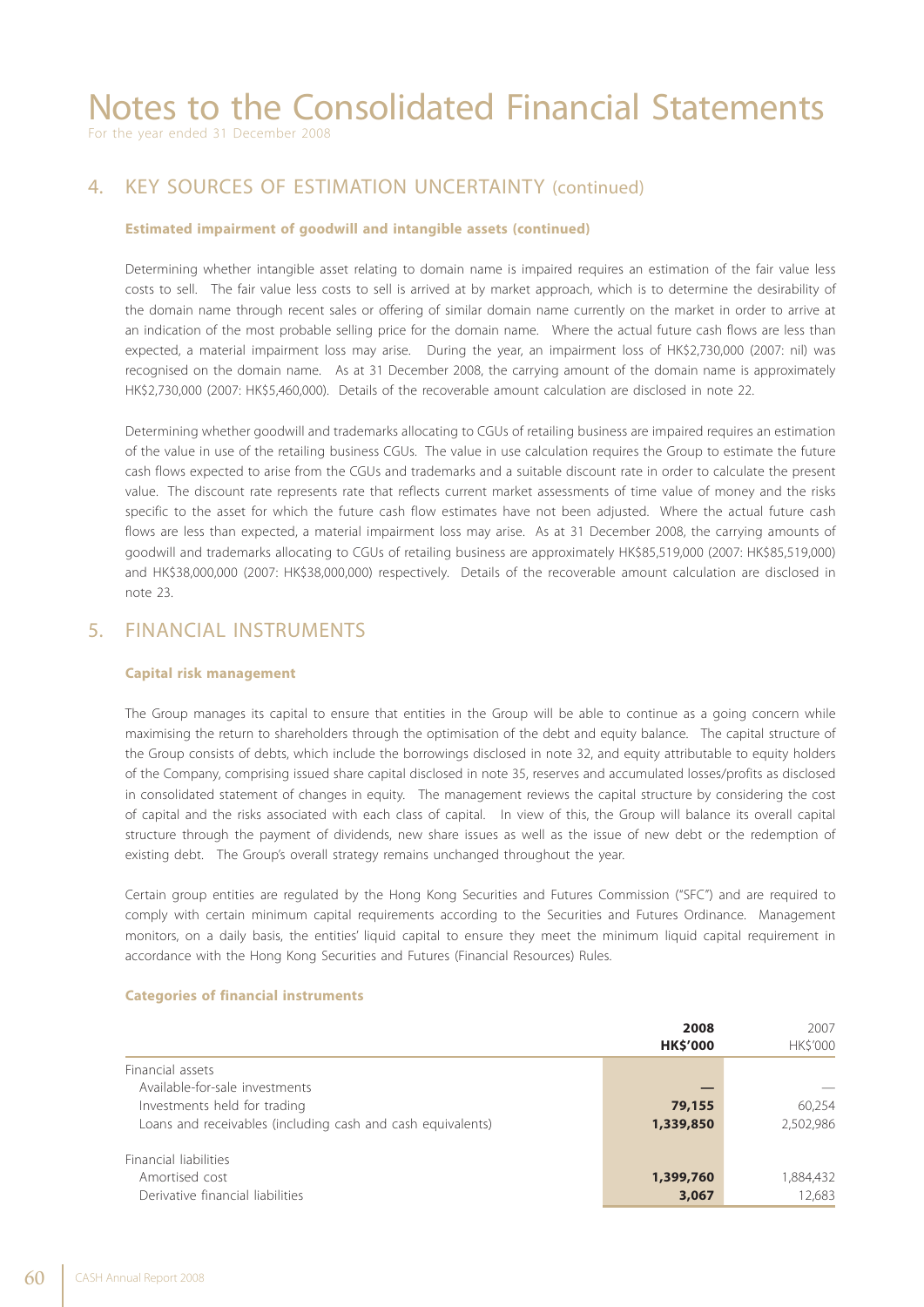For the year ended 31 December 2008

### 5. FINANCIAL INSTRUMENTS (continued)

#### **Financial risk management objectives and policies**

The Group's major financial instruments include equity investments, statutory and other deposits, bank balances and cash, deposits with brokers, borrowings, accounts receivable, other receivables, loan receivables, loan to an associate, accounts payable, other payables, derivative financial instruments and loan from a minority shareholder. Details of these financial instruments are disclosed in respective notes. The risks associated with these financial instruments and the policies on how to mitigate these risks are set out below. The management manages and monitors these exposures to ensure appropriate measures are implemented on a timely and effective manner.

#### **Market risk**

#### *Equity price risk*

The Group is exposed to equity price risk as a result of changes in fair value of its investments in equity securities and derivative financial instruments. The Directors of the Company manage the exposure by closely monitoring the portfolio of equity investments and derivative financial instrument (see note 33).

#### *Equity price sensitivity*

The sensitivity analyses below have been determined based on the exposure to equity price risk at the reporting date. The analysis is prepared assuming the financial instruments outstanding at the balance sheet date were outstanding for the whole year. As a result of the volatility of the financial market in 2008, the management adjusted the sensitivity rate from 10% for 2007 to 30% for 2008 for the purpose of assessing equity price risk. A 30 percent change is used when reporting equity price risk internally to key management personnel and represents management's assessment of the reasonably possible change in equity price.

As at 31 December 2008, if the market bid prices of the Group's listed equity investments had been 30 percent higher/ lower, the Group's loss would decrease/increase by HK\$23,747,000 (2007: the Group's profit would increase/decrease by HK\$6,025,000). This is mainly attributable to the changes in fair values of the listed investments held for trading.

For derivative financial instruments, the Group has obligations to take up equity securities based on the relevant contract. In addition, since these contracts are mark-to-market at reporting date, the Group will have profit and loss exposure in these contracts. No sensitivity analysis is prepared as the impact for the remaining contracts are expected to be insignificant (see note 33 for loss on settlement subsequent to 31 December 2008).

In management's opinion, the sensitivity analysis is unrepresentative of the inherent equity price risk as the year end exposure does not reflect the exposure during the year. An unexpected decrease in market bid price may result in the Group suffering significant loss due to the leverage feature.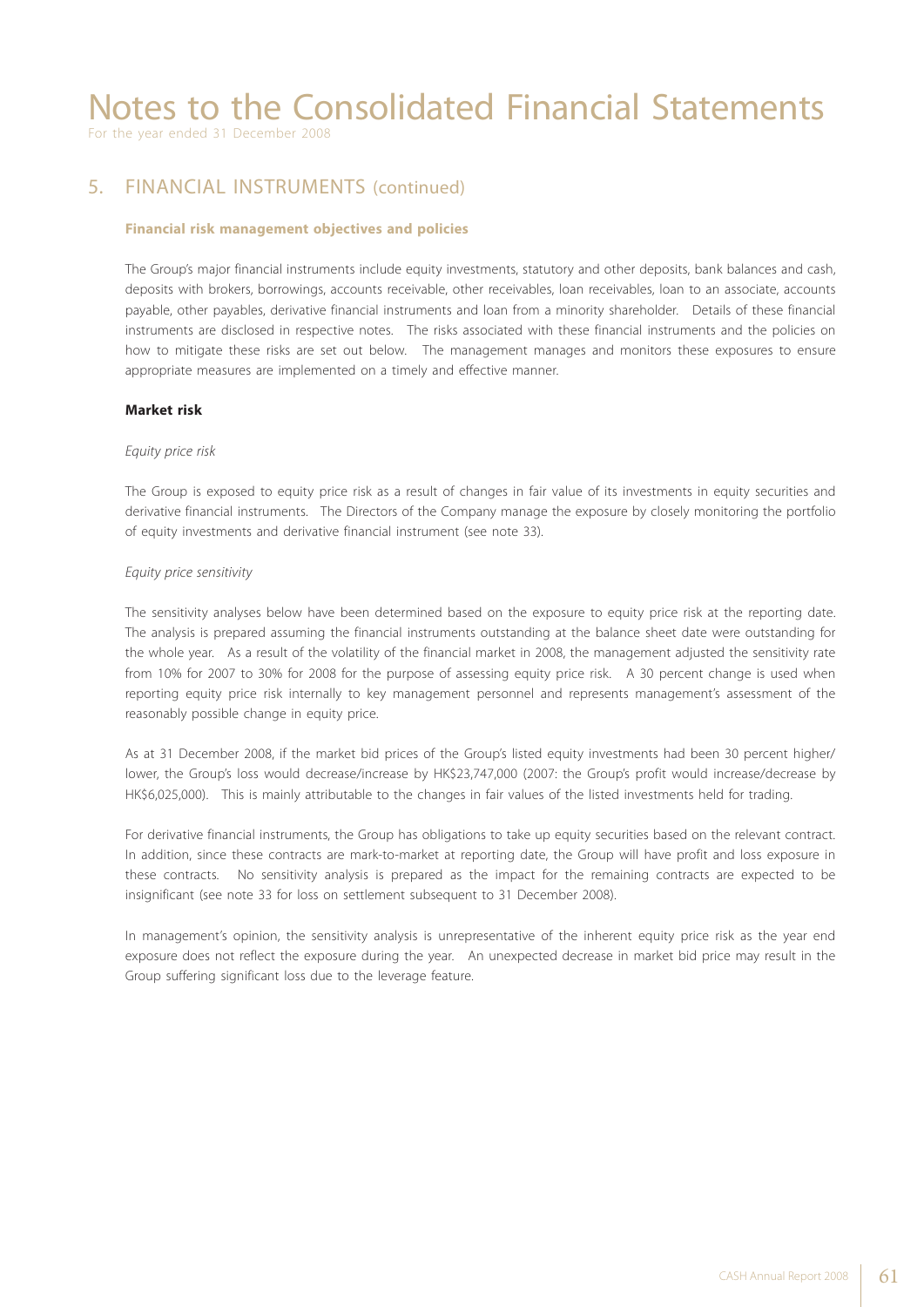For the year ended 31 December 2008

### 5. FINANCIAL INSTRUMENTS (continued)

#### **Financial risk management objectives and policies (continued)**

#### **Market risk (continued)**

#### *Interest rate risk*

The Group is exposed to fair value interest rate risk in relation to fixed-rate bank balances, fixed-rate loan receivables and deposits with brokers. The Group currently does not have a fair value hedging policy.

The Group is also exposed to cash flow interest rate risk in relation to variable-rate bank borrowings, loan receivables and loans to margin clients. The Group currently does not have a cash flow interest rate hedging policy. However, management is closely monitoring its exposure arising from margin financing and other lending activities undertaken by allowing an appropriate margin on the interest received and paid by the Group. A 100 basis point change is used when reporting cash flow interest rate risk internally to key management personnel and represents management's assessment of the reasonably possible change in interest rates.

The Group's exposures to interest rates on financial assets and financial liabilities are detailed in the liquidity risk management section of this note. The Group's cash flow interest rate risk is mainly concentrated on the fluctuation of Hong Kong Prime Rate and Hong Kong Interbank Offered Rate ("HIBOR") arising from the Group's variable interest rate instruments.

The sensitivity analysis is prepared assuming the financial instruments outstanding at the balance sheet date were outstanding for the whole year. As at 31 December 2008, if the interest rate of borrowings, loan receivables and loans to margin clients had been 100 basis point higher/lower, the Group's loss would increase/decrease by HK\$3,638,000 (2007: the Group's profit would increase/decrease by HK\$5,028,000). This is mainly attributable to the bank interest expense under finance costs or interest income under revenue.

#### *Foreign currency risk*

Foreign exchange risk is the risk of loss due to adverse movements in foreign exchange rate relating to foreign currency denominated accounts receivable with foreign brokers and bank balances. The management monitors foreign exchange exposure and will consider hedging significant foreign exposure should the need arise.

More than 90% of financial assets and financial liabilities of the Group are denominated in United States Dollar ("US\$") or Hong Kong Dollars ("HK\$"), while US\$ is not the functional currency of the group entity. As HK\$ is pegged to US\$, the Group does not expect any significant movements in the US\$/HK\$ exchange rates. No foreign currency sensitivity is disclosed as in the opinion of Directors of the Company, the foreign currency sensitivity does not give additional value in view of insignificant movement in the US\$/HK\$ exchange rates and insignificant exposure of other foreign currencies as at the balance sheet date.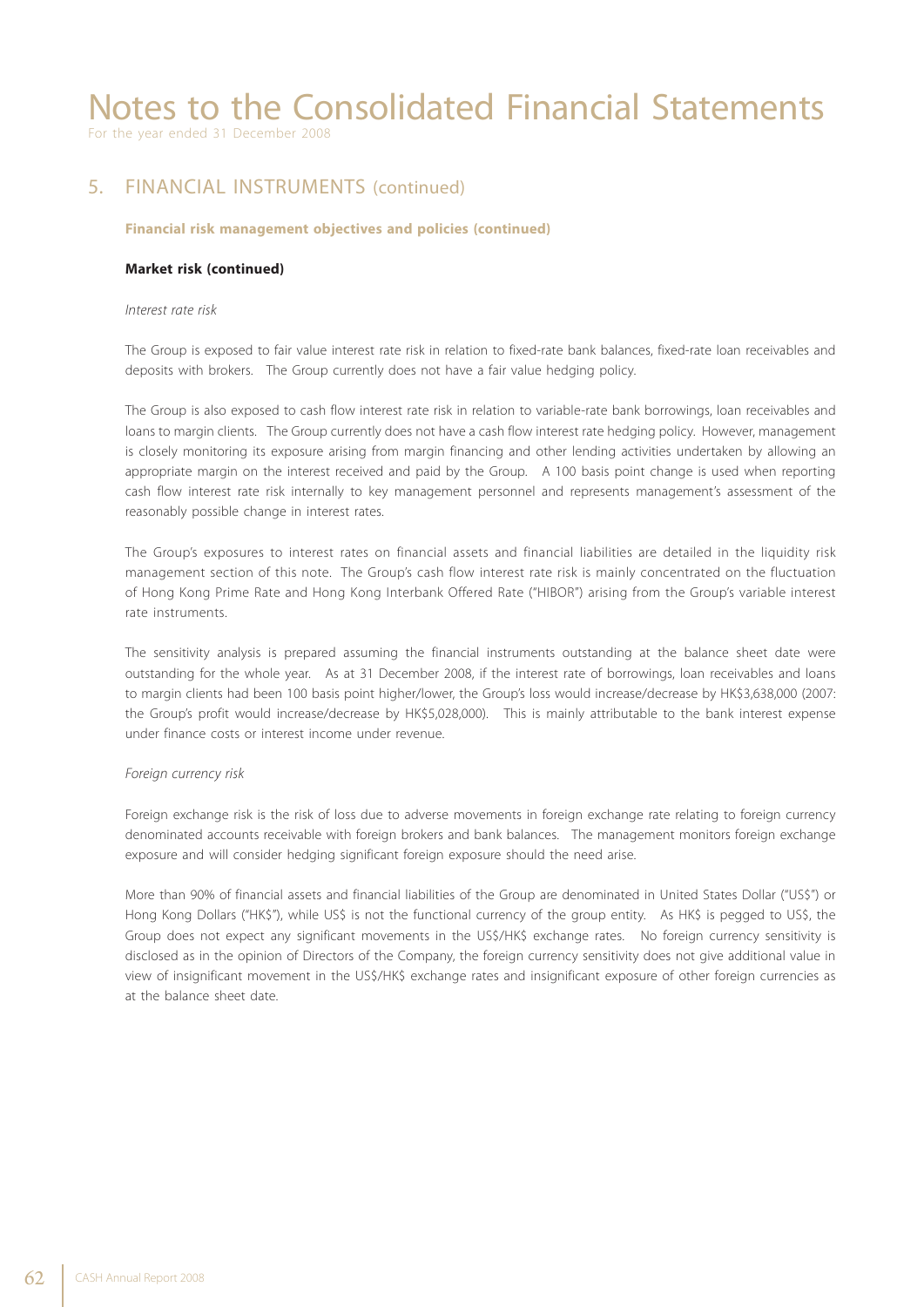For the year ended 31 December 2008

### 5. FINANCIAL INSTRUMENTS (continued)

#### **Financial risk management objectives and policies (continued)**

#### **Credit risk**

The Group's maximum exposure to credit risk which will cause a financial loss to the Group in the event of the counterparties' failure to perform their obligations as at the balance sheet date in relation to each class of recognised financial assets is the carrying amount of those assets as stated in the consolidated balance sheet.

In order to minimise the credit risk on brokerage and financing operations, the Credit and Risk Management Committee is set up to compile the credit and risk management policies, to approve credit limits and to determine any debt recovery action on those delinquent receivables. With regard to provision of online game services, the Group has delegated a team responsible for determination of credit limits and other monitoring procedures to ensure that follow-up action is taken to recover overdue debts. In addition, the Group reviews the recoverable amount of each individual trade debt at each balance sheet date to ensure that adequate impairment losses are made for irrecoverable amounts. In this regard, the Directors of the Company consider that the Group's credit risk is significantly reduced.

Other than concentration of credit risk on loan to an associate, the Group has no significant concentration of credit risk, as the exposure spread over a number of counterparties and customers.

Bank balances and deposits are placed in various authorised institutions and the Directors of the Company consider the credit risk of such authorised institutions is low.

#### **Liquidity risk**

As part of ordinary broking activities, the Group is exposed to liquidity risk arising from (1) timing difference between settlement with clearing houses or brokers and customers and (2) derivative financial instruments (trading as accumulator) if it has difficulties in fulfilling its obligation to purchase the agreed amount of equity securities at any agreed point as set out in the contract. Securities market bid price and the associated volatility will affect the Group's future cash flows and profit and loss. To address the risk, treasury team works closely with the settlement division on monitoring the liquidity gap. In addition, for contingency purposes, clean loan facilities are put in place.

For retailing and online game services activities, the Group monitors and maintains a level of cash and cash equivalents deemed adequate by the management to finance the operations and mitigate the effects of fluctuations in cash flows. The management monitors the utilisation of borrowings and ensures compliance with loan covenants.

#### *Liquidity and interest risk tables*

For derivative financial liabilities, which are to be settled on gross basis, the Group has approximately HK\$7.2 million (2007: HK\$222.6 million) contractual cash outflow in return for listed securities within 2 months (2007: 9 months) from 31 December 2008. The expected cash outflow is calculated with reference to the number of listed securities to be received on the assumption that market price of the underlying securities as at year end remained constant until expiry.

For non-derivative financial liabilities, the following tables detail the Group's remaining contractual maturity for its financial liabilities. The tables have been drawn up based on the undiscounted cash flows of financial liabilities based on the earliest date on which the Group can be required to pay. The tables include both interest and principal cash flows. The difference between the "Total undiscounted cash flows" column and the "Carrying amount at balance sheet date" column represents the possible future cash flows attributable to the instrument included in the maturity analysis which are not included in the carrying amount of the financial liability on the consolidated balance sheet.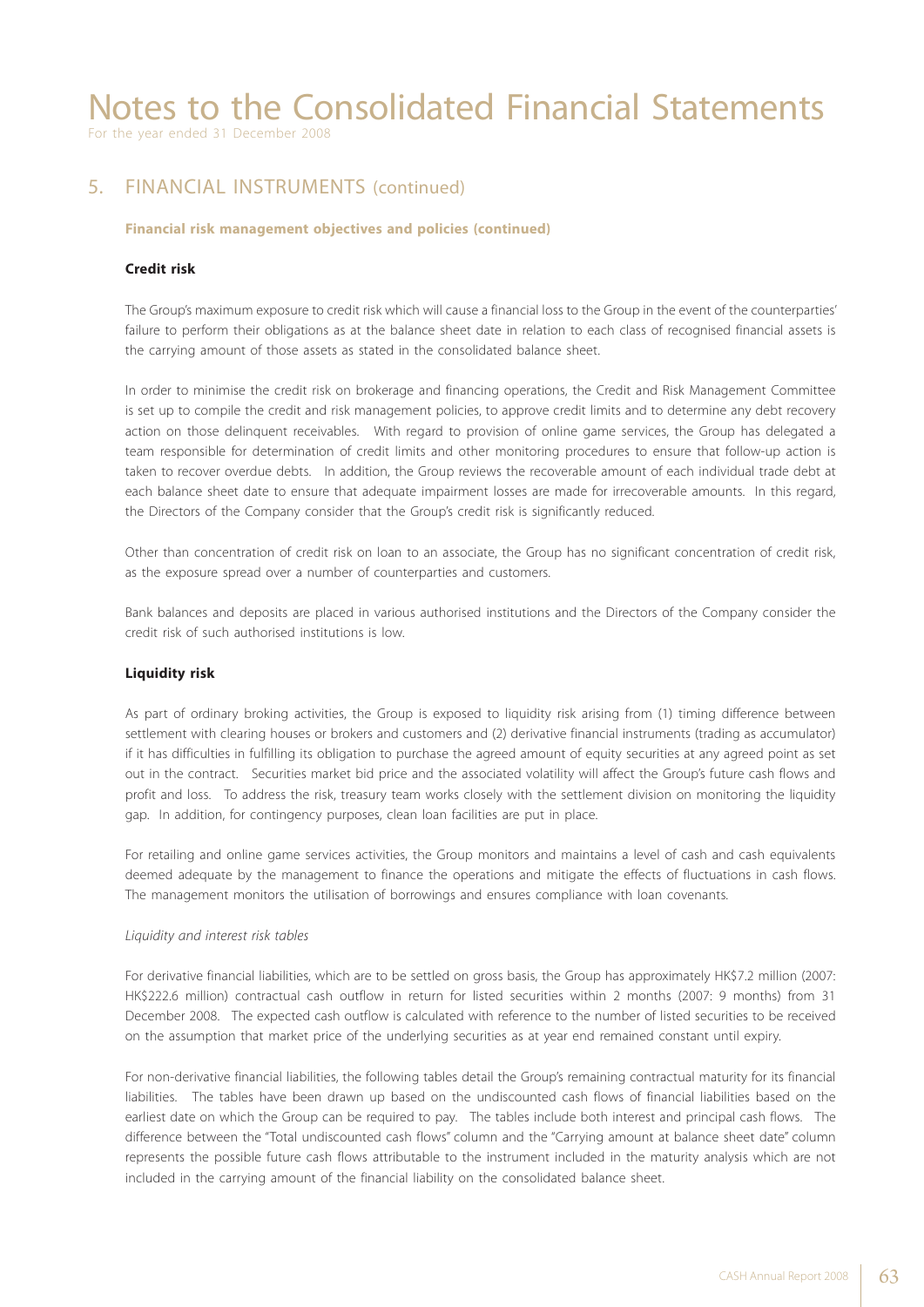### 5. FINANCIAL INSTRUMENTS (continued)

#### **Financial risk management objectives and policies (continued)**

#### **Liquidity risk (continued)**

 *Liquidity and interest risk tables (continued)*

|                                     | Weighted<br>average<br>interest<br>rate<br>% | effective Repayable<br>on<br>demand<br>HK\$'000 | Less than<br>1 month<br><b>HK\$'000</b> | <b>Between</b><br>1 to<br>3 months<br><b>HK\$'000</b> | <b>Between</b><br>3 months<br>to 1 year<br><b>HK\$'000</b> | <b>Between</b><br>1 to<br>2 years<br><b>HK\$'000</b> | <b>Between</b><br>2 <sub>to</sub><br>5 years<br><b>HK\$'000</b> | 5 years<br><b>HK\$'000</b> | <b>Total</b><br>Over undiscounted<br>cash flows<br><b>HK\$'000</b> | Carrying<br>amount at<br>balance<br>sheet date<br>HK\$'000 |
|-------------------------------------|----------------------------------------------|-------------------------------------------------|-----------------------------------------|-------------------------------------------------------|------------------------------------------------------------|------------------------------------------------------|-----------------------------------------------------------------|----------------------------|--------------------------------------------------------------------|------------------------------------------------------------|
| At 31 December 2008                 |                                              |                                                 |                                         |                                                       |                                                            |                                                      |                                                                 |                            |                                                                    |                                                            |
| Accounts payable                    | N/A                                          | 542,079                                         | 192,698                                 | 88,816                                                |                                                            |                                                      |                                                                 |                            | 823,593                                                            | 823,593                                                    |
| Other payables                      | N/A                                          |                                                 | 24,253                                  | 2,539                                                 | 10,154                                                     |                                                      |                                                                 |                            | 36,946                                                             | 36,946                                                     |
| <b>Borrowings</b>                   | Note                                         | $\hspace{0.1mm}-\hspace{0.1mm}$                 | 39,516                                  | 56,218                                                | 298,780                                                    | 96,927                                               | 4,756                                                           | 42,416                     | 538,613                                                            | 511,342                                                    |
| Loan from a minority<br>shareholder | N/A                                          |                                                 | 27,437                                  |                                                       |                                                            |                                                      |                                                                 |                            | 27,437                                                             | 27,437                                                     |
| Obligations under finance<br>leases | 6%                                           |                                                 | 10                                      | 21                                                    | 100                                                        | 147                                                  | 218                                                             |                            | 496                                                                | 442                                                        |
|                                     |                                              | 542,079                                         | 283,914                                 | 147,594                                               | 309,034                                                    | 97,074                                               | 4,974                                                           | 42,416                     | 1,427,085                                                          | 1,399,760                                                  |
| At 31 December 2007                 |                                              |                                                 |                                         |                                                       |                                                            |                                                      |                                                                 |                            |                                                                    |                                                            |
| Accounts payable                    | N/A                                          | 928,527                                         | 485,882                                 | 97,255                                                |                                                            |                                                      |                                                                 | -                          | 1,511,664                                                          | 1,511,664                                                  |
| Other payables                      | N/A                                          | -                                               | 16,212                                  | 510                                                   | 2,041                                                      |                                                      |                                                                 | -                          | 18,763                                                             | 18,763                                                     |
| <b>Borrowings</b>                   | Note                                         | $\hspace{0.1mm}-\hspace{0.1mm}$                 | 23,222                                  | 52,438                                                | 259,648                                                    | 1,286                                                |                                                                 |                            | 336,594                                                            | 326,041                                                    |
| Loan from a minority<br>shareholder | N/A                                          |                                                 | 27,437                                  |                                                       |                                                            |                                                      |                                                                 |                            | 27,437                                                             | 27,437                                                     |
| Obligations under finance           |                                              |                                                 |                                         |                                                       |                                                            |                                                      |                                                                 |                            |                                                                    |                                                            |
| leases                              | 4%                                           |                                                 | $\overline{2}$                          | $\overline{4}$                                        | 502                                                        | 42                                                   |                                                                 |                            | 550                                                                | 527                                                        |
|                                     |                                              | 928,527                                         | 552,755                                 | 150,207                                               | 262,191                                                    | 1,328                                                |                                                                 |                            | 1,895,008                                                          | 1,884,432                                                  |

Note: Variable-rate borrowings carry interest at HIBOR plus a spread or Hong Kong Prime Rate. The prevailing market rate at the balance sheet date is used in the maturity analysis.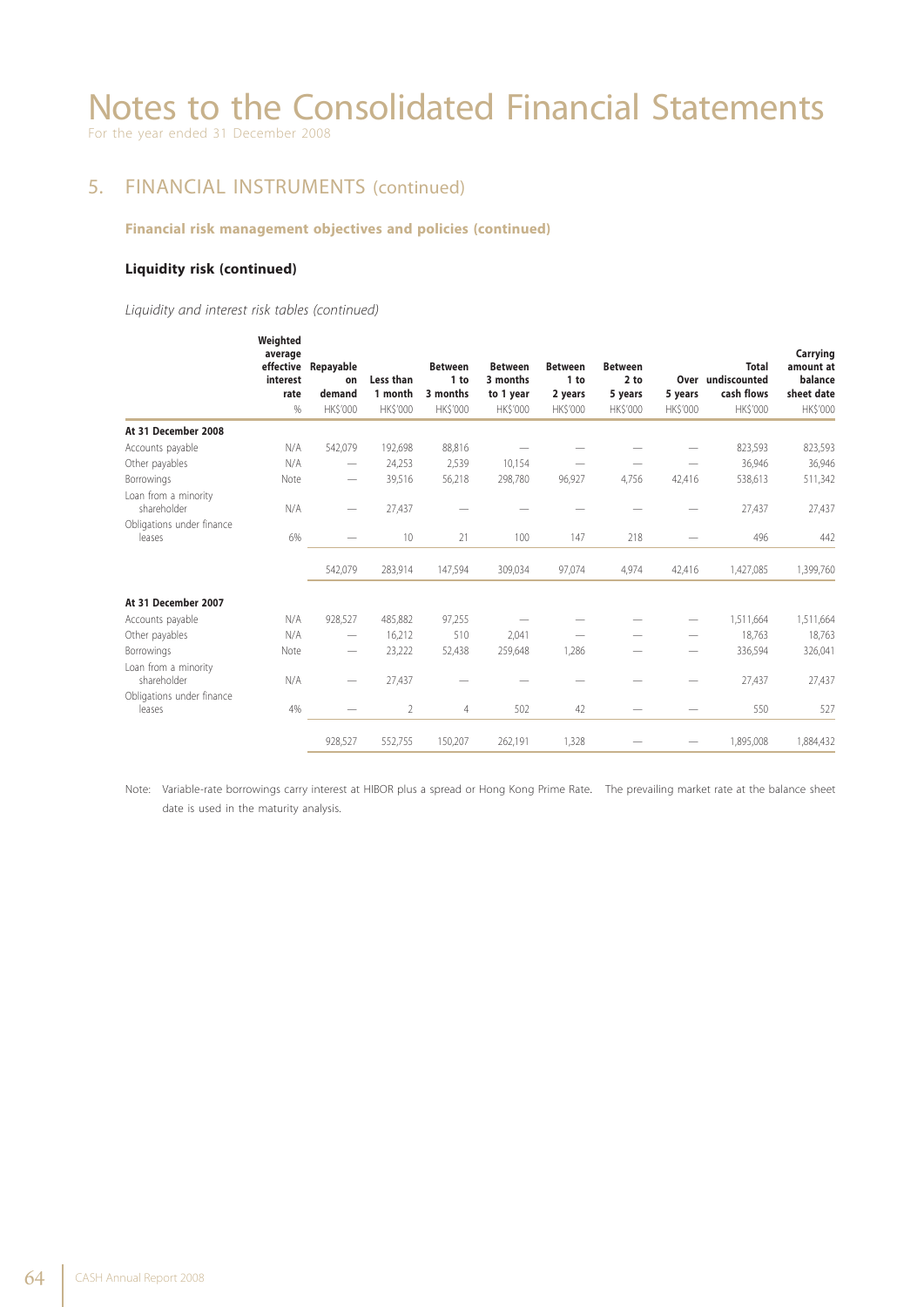For the year ended 31 December 2008

### 5. FINANCIAL INSTRUMENTS (continued)

#### **Financial risk management objectives and policies (continued)**

#### **Liquidity risk (continued)**

#### *Liquidity and interest risk tables (continued)*

The following table details the Group's expected maturity for its financial assets. The tables below have been drawn up based on the undiscounted contractual maturities of the financial assets including interest that will be earned on those assets except where the Group anticipates that the cash flow will occur in a different period. The difference between the "Total undiscounted cash flows" column and the "Carrying amount at balance sheet date" column represents the possible future cash flows attributable to the instrument included in the maturity analysis which are not included in the carrying amount of the financial asset on the consolidated balance sheet.

|                                              | Weighted<br>average<br>effective<br>interest rate<br>% | Repayable<br>on demand<br>HK\$'000 | Less than<br>1 month<br>HK\$'000 | <b>Between</b><br>1 to 3 month<br>HK\$'000 | <b>Between</b><br>3 months<br>to 1 year<br>HK\$'000 | <b>Between</b><br>1 to 2 years<br>HK\$'000 | Over 2 years<br>HK\$'000 | <b>Undated</b><br>HK\$'000<br>(Note (1)) | Total<br>undiscounted<br>cash flows<br>HK\$'000 | Carrying<br>amount at<br>balance sheet<br>date<br>HK\$'000 |
|----------------------------------------------|--------------------------------------------------------|------------------------------------|----------------------------------|--------------------------------------------|-----------------------------------------------------|--------------------------------------------|--------------------------|------------------------------------------|-------------------------------------------------|------------------------------------------------------------|
| At 31 December 2008                          |                                                        |                                    |                                  |                                            |                                                     |                                            |                          |                                          |                                                 |                                                            |
| Investments held for trading                 | N/A                                                    |                                    | 79,155                           |                                            |                                                     |                                            |                          |                                          | 79,155                                          | 79.155                                                     |
| Accounts receivable                          | Hong Kong<br>Prime Rate<br>plus spread                 |                                    |                                  |                                            |                                                     |                                            |                          |                                          |                                                 |                                                            |
|                                              | (Note (2))                                             | 97,858                             | 208,750                          |                                            |                                                     |                                            |                          | $\overline{\phantom{0}}$                 | 306,608                                         | 305,923                                                    |
| Loan to an associate<br>Loan receivables     | N/A<br>Hong Kong<br>Prime Rate<br>plus spread          |                                    |                                  |                                            |                                                     |                                            |                          | 10,296                                   | 10,296                                          | 10,296                                                     |
|                                              | (Note (2))                                             |                                    | $\overline{\phantom{0}}$         | 10,083                                     | 3,792                                               | 250                                        | 440                      |                                          | 14,565                                          | 14,348                                                     |
| Other receivables                            | N/A                                                    |                                    | 2,594                            | L.                                         | 32,421                                              | L,                                         |                          |                                          | 35,015                                          | 35,015                                                     |
| Amounts due from associates                  | N/A                                                    | $\overline{\phantom{a}}$           | 260                              | $\overline{\phantom{a}}$                   |                                                     | -                                          |                          | $\overline{\phantom{0}}$                 | 260                                             | 260                                                        |
| Deposits with brokers                        | 0.5%                                                   |                                    | 2,731                            |                                            |                                                     |                                            |                          |                                          | 2,731                                           | 2,730                                                      |
| Bank balances with fixed<br>interest rate    | $0.01\% - 1\%$                                         |                                    | 49,472                           | 82,062                                     | 159,130                                             |                                            |                          |                                          | 290,664                                         | 290,402                                                    |
| Bank balances with variable<br>interest rate | $0.01\% - 1\%$                                         |                                    | 216,674                          |                                            |                                                     |                                            |                          |                                          | 216,674                                         | 216,604                                                    |
| Bank balances without<br>interest-bearing    | N/A                                                    | 464.272                            |                                  |                                            |                                                     |                                            |                          |                                          | 464,272                                         | 464,272                                                    |
|                                              |                                                        | 562,130                            | 559,636                          | 92,145                                     | 195,343                                             | 250                                        | 440                      | 10,296                                   | 1,420,240                                       | 1,419,005                                                  |
| At 31 December 2007                          |                                                        |                                    |                                  |                                            |                                                     |                                            |                          |                                          |                                                 |                                                            |
| Investments held for trading                 | N/A                                                    |                                    | 60,254                           |                                            |                                                     |                                            |                          |                                          | 60,254                                          | 60,254                                                     |
| Accounts receivable                          | Hong Kong<br>Prime Rate<br>plus spread                 |                                    |                                  |                                            |                                                     |                                            |                          |                                          |                                                 |                                                            |
|                                              | (Note (2))                                             | 452,624                            | 489,890                          |                                            |                                                     |                                            | $\overline{\phantom{0}}$ |                                          | 942,514                                         | 938,998                                                    |
| Loan receivables                             | (Note (3))                                             | $\overline{\phantom{0}}$           | 28,931                           |                                            | 210                                                 | 179                                        | 546                      | $\overline{\phantom{0}}$                 | 29,866                                          | 29,607                                                     |
| Loan to an associate                         | N/A                                                    | $\overline{\phantom{0}}$           | $\equiv$                         | $\overline{\phantom{0}}$                   | $\frac{1}{2}$                                       | ÷                                          | $\overline{\phantom{0}}$ | 10,296                                   | 10,296                                          | 10,296                                                     |
| Other receivables                            | N/A                                                    | $\overline{\phantom{0}}$           | 10,168                           |                                            | 33,695                                              | -                                          |                          | ÷.                                       | 43,863                                          | 43,863                                                     |
| Amounts due from associates                  | N/A                                                    | $\overline{\phantom{0}}$           | 260                              |                                            |                                                     |                                            |                          | -                                        | 260                                             | 260                                                        |
| Deposits with brokers                        | 1.5%                                                   | $\overline{\phantom{0}}$           | 131,916                          |                                            | $\overline{\phantom{a}}$                            | -                                          |                          | -                                        | 131,916                                         | 131,751                                                    |
| Bank balances with fixed<br>interest rate    | 1.5%-3.5%                                              | $\overline{\phantom{0}}$           | 301,376                          | 346,854                                    | 90,446                                              |                                            |                          | ÷                                        | 738,676                                         | 731,872                                                    |
| Bank balances with variable<br>interest rate | 1.5%-3.5%                                              |                                    | 135,754                          |                                            |                                                     |                                            |                          |                                          | 135,754                                         | 135,088                                                    |
| Bank balances without<br>interest-bearing    | N/A                                                    | 481,251                            |                                  |                                            |                                                     |                                            |                          |                                          | 481,251                                         | 481,251                                                    |
|                                              |                                                        |                                    |                                  |                                            |                                                     |                                            |                          |                                          |                                                 |                                                            |
|                                              |                                                        | 933,875                            | 1,158,549                        | 346,854                                    | 124,351                                             | 179                                        | 546                      | 10,296                                   | 2,574,650                                       | 2,563,240                                                  |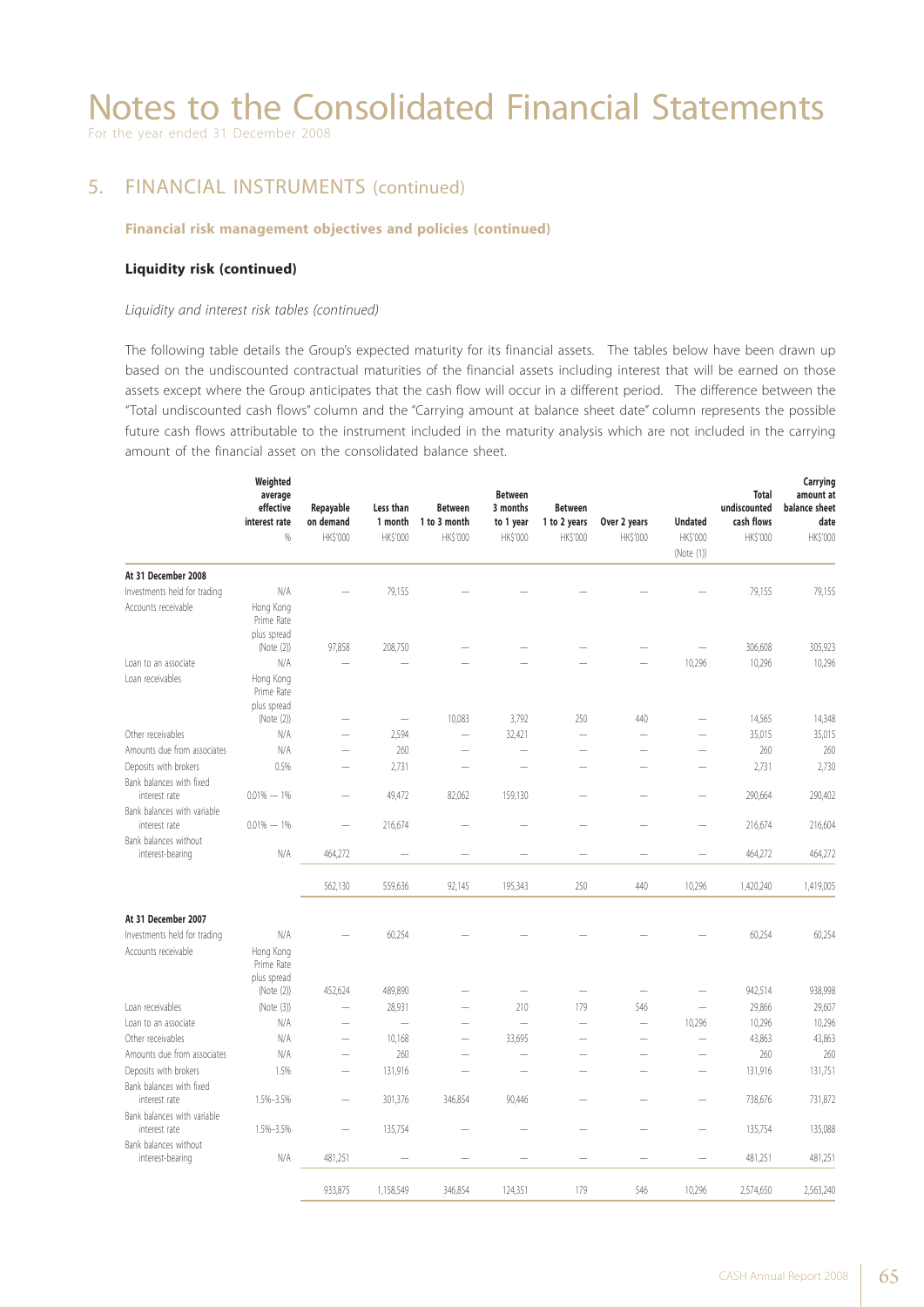For the year ended 31 December 2008

### 5. FINANCIAL INSTRUMENTS (continued)

#### **Financial risk management objectives and policies (continued)**

#### **Liquidity risk (continued)**

 *Liquidity and interest risk tables (continued)*

Notes:

- (1) The loan to the associate has no fixed repayment terms and is expected to be recovered after 1 year.
- (2) The prevailing market rate at the balance sheet date is used in the maturity analysis.
- (3) For the fixed rate instrument, the interest rate ranged from 5% to 32.6%, and for those variable rate instrument, the interest rate is Hong Kong Prime Rate plus spread. The prevailing market rate at the balance sheet date is used in the maturity analysis.

#### **Fair values**

The fair values of financial assets and financial liabilities are determined as follows:

- the fair values of financial assets with standard terms and conditions and traded on active liquid markets are determined with reference to quoted market bid prices;
- the fair values of other financial assets and financial liabilities (excluding derivative instruments) are determined in accordance with generally accepted pricing models based on discounted cash flow analysis using prices or rates from observable current market transactions as input; and
- the fair values of derivative instruments are determined based on valuation techniques that incorporate market observable date such as share market price, risk-free and dividend yield.

The Directors of the Company consider that the carrying amounts of financial assets and financial liabilities recorded at amortised cost in the consolidated balance sheet approximate their fair values.

### 6. REVENUE

|                                                           | 2008<br><b>HK\$'000</b> | 2007<br>HK\$'000 |
|-----------------------------------------------------------|-------------------------|------------------|
| Fees and commission income                                | 278,464                 | 511,881          |
| Interest income                                           | 38,605                  | 159,560          |
| Online game subscription income                           | 82,893                  | 121,613          |
| Sales of online game auxiliary products                   | 27,020                  | 41,669           |
| Licensing income                                          | 6,724                   | 6.379            |
| Sales of furniture and household goods and trendy digital |                         |                  |
| products, net of discounts and returns                    | 879,040                 | 824,350          |
|                                                           | 1,312,746               | 1.665.452        |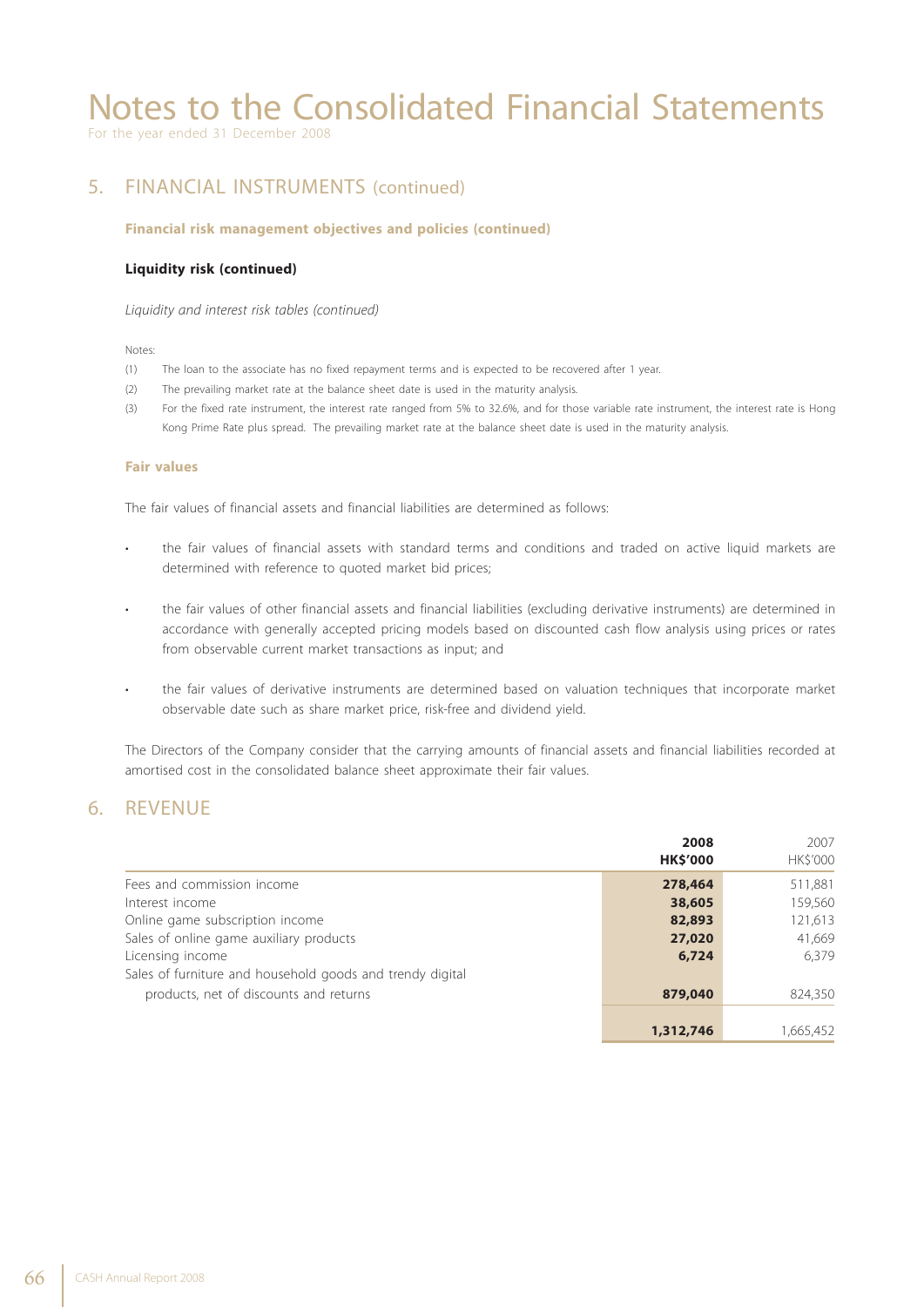For the year ended 31 December 2008

### 7. BUSINESS AND GEOGRAPHICAL SEGMENTS

#### **Business segments**

For management purposes, the Group is currently organised into three main operating divisions, namely, financial services, online game services and retailing. These divisions are the basis on which the Group reports its primary segment information.

Principal activities are as follows:

| Financial services   | Broking, financing, corporate finance services and securities trading |
|----------------------|-----------------------------------------------------------------------|
| Online game services | Provision of online game services, sales of online game auxiliary     |
|                      | products and licensing services                                       |
| Retailing            | Sales of furniture and household goods and trendy digital products    |

Segment information about these businesses is presented as follows:

#### **Consolidated income statement for the year ended 31 December 2008**

|                                  | <b>Financial</b> | <b>Online game</b>   |                  |                     |
|----------------------------------|------------------|----------------------|------------------|---------------------|
|                                  | services         | services             | <b>Retailing</b> | <b>Consolidated</b> |
|                                  | HK\$'000         | HK\$'000             | HK\$'000         | HK\$'000            |
| Revenue                          | 317,069          | 116,637              | 879,040          | 1,312,746           |
| Segment loss                     | (211,984)        | $(191,697)^{(Note)}$ | (4,483)          | (408, 164)          |
| Share of profit of associates    |                  |                      |                  | 39,096              |
| Gain on dilution of shareholding |                  |                      |                  |                     |
| in subsidiaries                  |                  |                      |                  | 41,655              |
| Unallocated corporate income     |                  |                      |                  | 1,802               |
| Unallocated corporate expenses   |                  |                      |                  | (61, 470)           |
| Loss before taxation             |                  |                      |                  | (387,081)           |
| Taxation charge                  |                  |                      |                  | (9,425)             |
| Loss for the year                |                  |                      |                  | (396, 506)          |

Note: Segment loss of online game services represented an operating loss of HK\$107.0 million and impairment loss recognised on goodwill of HK\$84.7 million.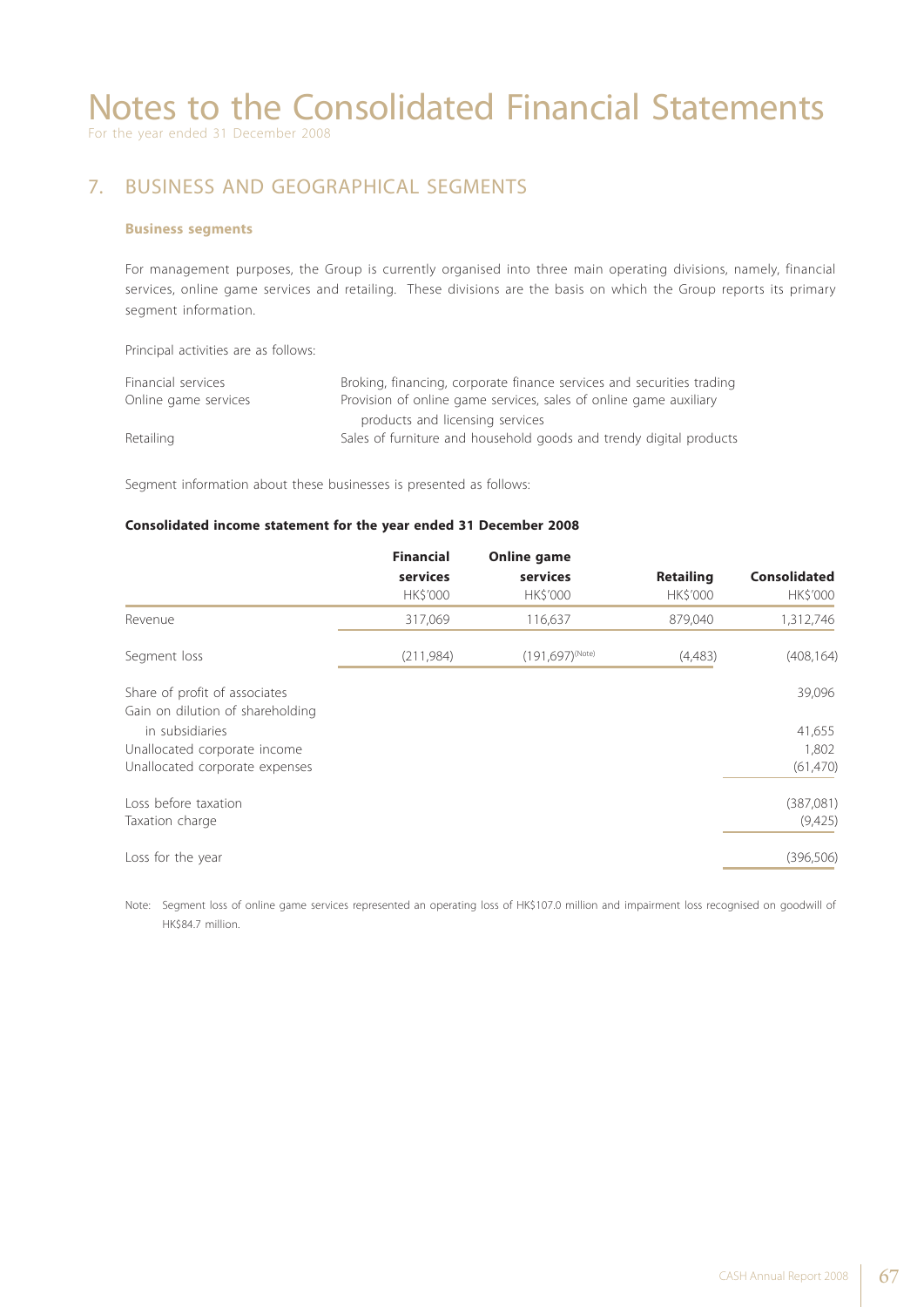## 7. BUSINESS AND GEOGRAPHICAL SEGMENTS (continued)

#### **Business segments (continued)**

#### **Consolidated balance sheet as at 31 December 2008**

|                                   | <b>Financial</b> |          |                        | Online           |                     |  |
|-----------------------------------|------------------|----------|------------------------|------------------|---------------------|--|
|                                   |                  |          | services game services | <b>Retailing</b> | <b>Consolidated</b> |  |
|                                   | HK\$'000         | HK\$'000 | HK\$'000               | HK\$'000         |                     |  |
| <b>ASSETS</b>                     |                  |          |                        |                  |                     |  |
| Segment assets                    | 1,456,846        | 136,125  | 316,175                | 1,909,146        |                     |  |
| Interests in associates           |                  |          |                        | 111,684          |                     |  |
| Unallocated corporate assets      |                  |          |                        | 97,143           |                     |  |
| Consolidated total assets         |                  |          |                        | 2,117,973        |                     |  |
| <b>LIABILITIES</b>                |                  |          |                        |                  |                     |  |
| Segment liabilities               | 998,689          | 30,654   | 242,330                | 1,271,673        |                     |  |
| Unallocated corporate liabilities |                  |          |                        | 217,581          |                     |  |
| Consolidated total liabilities    |                  |          |                        | 1,489,254        |                     |  |

#### **Other information for the year ended 31 December 2008**

|                               | <b>Financial</b><br>services | Online        |                  |                    |                     |
|-------------------------------|------------------------------|---------------|------------------|--------------------|---------------------|
|                               |                              | game services | <b>Retailing</b> | <b>Unallocated</b> | <b>Consolidated</b> |
|                               | HK\$'000                     | HK\$'000      | HK\$'000         | HK\$'000           | HK\$'000            |
| Additions to property and     |                              |               |                  |                    |                     |
| equipment                     | 98,799                       | 8,823         | 18,074           | 1,832              | 127,528             |
| Allowance for (Reversal of)   |                              |               |                  |                    |                     |
| bad and doubtful debts        | 900                          |               | (1,076)          |                    | (176)               |
| Impairment loss recognised    |                              |               |                  |                    |                     |
| on accounts and other         |                              |               |                  |                    |                     |
| receivables                   |                              | 22,319        |                  |                    | 22,319              |
| Impairment loss recognised    |                              |               |                  |                    |                     |
| on intangible assets          |                              | 5,420         |                  |                    | 5,420               |
| Impairment loss recognised    |                              |               |                  |                    |                     |
| on goodwill                   |                              | 84,687        |                  |                    | 84,687              |
| Depreciation of property      |                              |               |                  |                    |                     |
| and equipment                 | 15,655                       | 8,648         | 19,887           | 2,417              | 46,607              |
| Amortisation of prepaid       |                              |               |                  |                    |                     |
| lease payments                |                              |               | 415              |                    | 415                 |
| (Gain) Loss on disposal of    |                              |               |                  |                    |                     |
| property and equipment        | (35)                         |               | 4,276            |                    | 4,241               |
| Impairment loss recognised in |                              |               |                  |                    |                     |
| respect of property and       |                              |               |                  |                    |                     |
| equipment                     |                              |               | 2,869            |                    | 2,869               |
| Net loss on financial assets  |                              |               |                  |                    |                     |
| at fair value through         |                              |               |                  |                    |                     |
| profit or loss                | 239,721                      |               |                  |                    | 239,721             |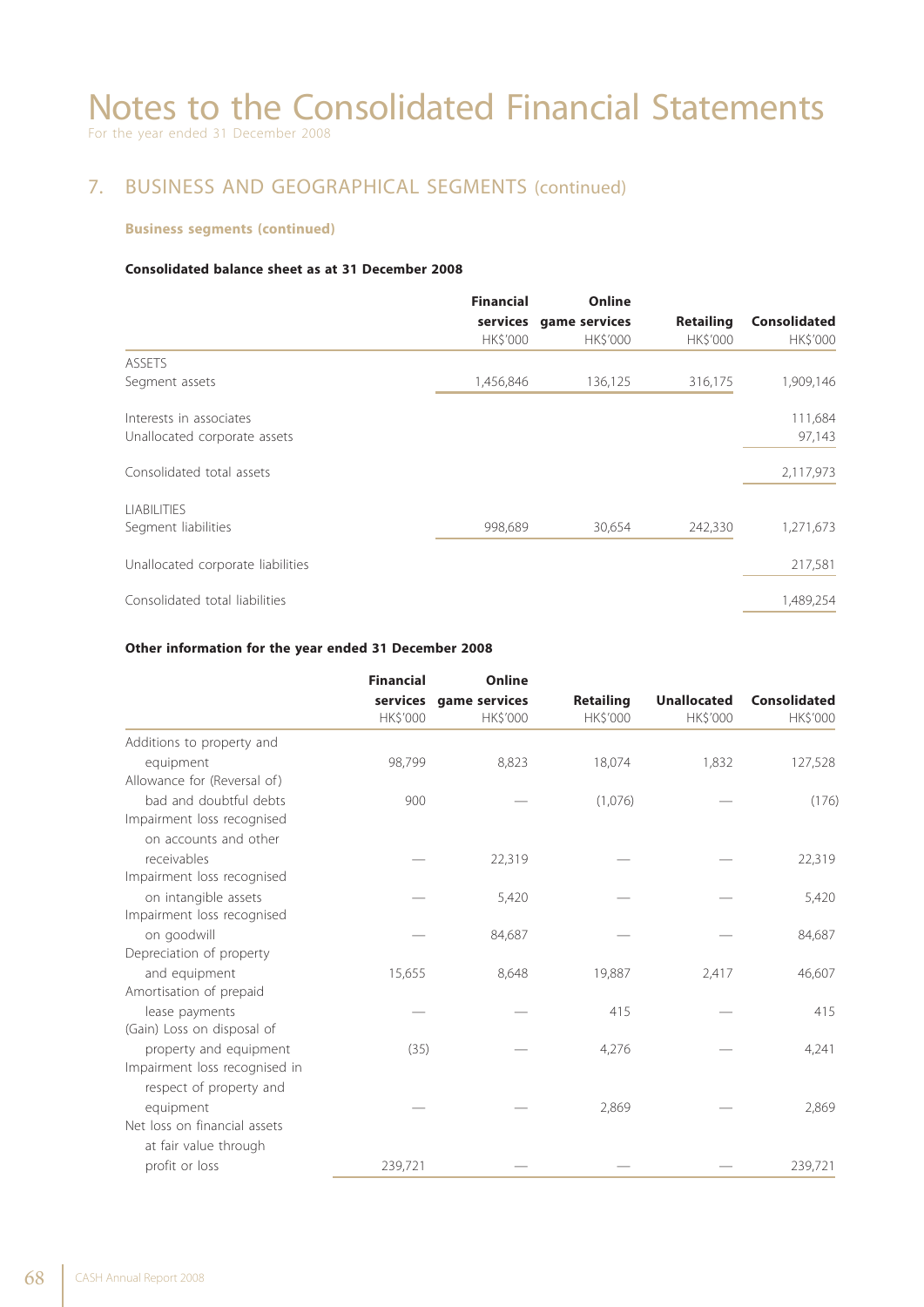## 7. BUSINESS AND GEOGRAPHICAL SEGMENTS (continued)

#### **Business segments (continued)**

#### **Consolidated income statement for the year ended 31 December 2007**

|                                                                                               | <b>Financial</b><br><b>HKS'000</b> | Online<br>services game services<br><b>HKS'000</b> | <b>Retailing</b><br><b>HKS'000</b> | <b>Consolidated</b><br>HK\$'000 |
|-----------------------------------------------------------------------------------------------|------------------------------------|----------------------------------------------------|------------------------------------|---------------------------------|
| Revenue                                                                                       | 671,441                            | 169,661                                            | 824,350                            | 1,665,452                       |
| Segment profit (loss)                                                                         | 237,875                            | 5,436                                              | (25,709)                           | 217,602                         |
| Share of loss of associates<br>Unallocated corporate income<br>Unallocated corporate expenses |                                    |                                                    |                                    | (3,370)<br>4,540<br>(49,049)    |
| Profit before taxation<br>Taxation charge                                                     |                                    |                                                    |                                    | 169,723<br>(30,079)             |
| Profit for the year                                                                           |                                    |                                                    |                                    | 139,644                         |

#### **Consolidated balance sheet as at 31 December 2007**

|                                   | <b>Financial</b> |          |                        | <b>Online</b>    |                     |  |
|-----------------------------------|------------------|----------|------------------------|------------------|---------------------|--|
|                                   |                  |          | services game services | <b>Retailing</b> | <b>Consolidated</b> |  |
|                                   | HK\$'000         | HK\$'000 | HK\$'000               | HK\$'000         |                     |  |
| <b>ASSETS</b>                     |                  |          |                        |                  |                     |  |
| Segment assets                    | 2,414,598        | 202,809  | 321,910                | 2,939,317        |                     |  |
| Interests in associates           |                  |          |                        | 65,778           |                     |  |
| Unallocated corporate assets      |                  |          |                        | 170,071          |                     |  |
| Consolidated total assets         |                  |          |                        | 3,175,166        |                     |  |
| <b>LIABILITIES</b>                |                  |          |                        |                  |                     |  |
| Segment liabilities               | 1,688,870        | 36,486   | 248,906                | 1,974,262        |                     |  |
| Unallocated corporate liabilities |                  |          |                        | 60,697           |                     |  |
| Consolidated total liabilities    |                  |          |                        | 2,034,959        |                     |  |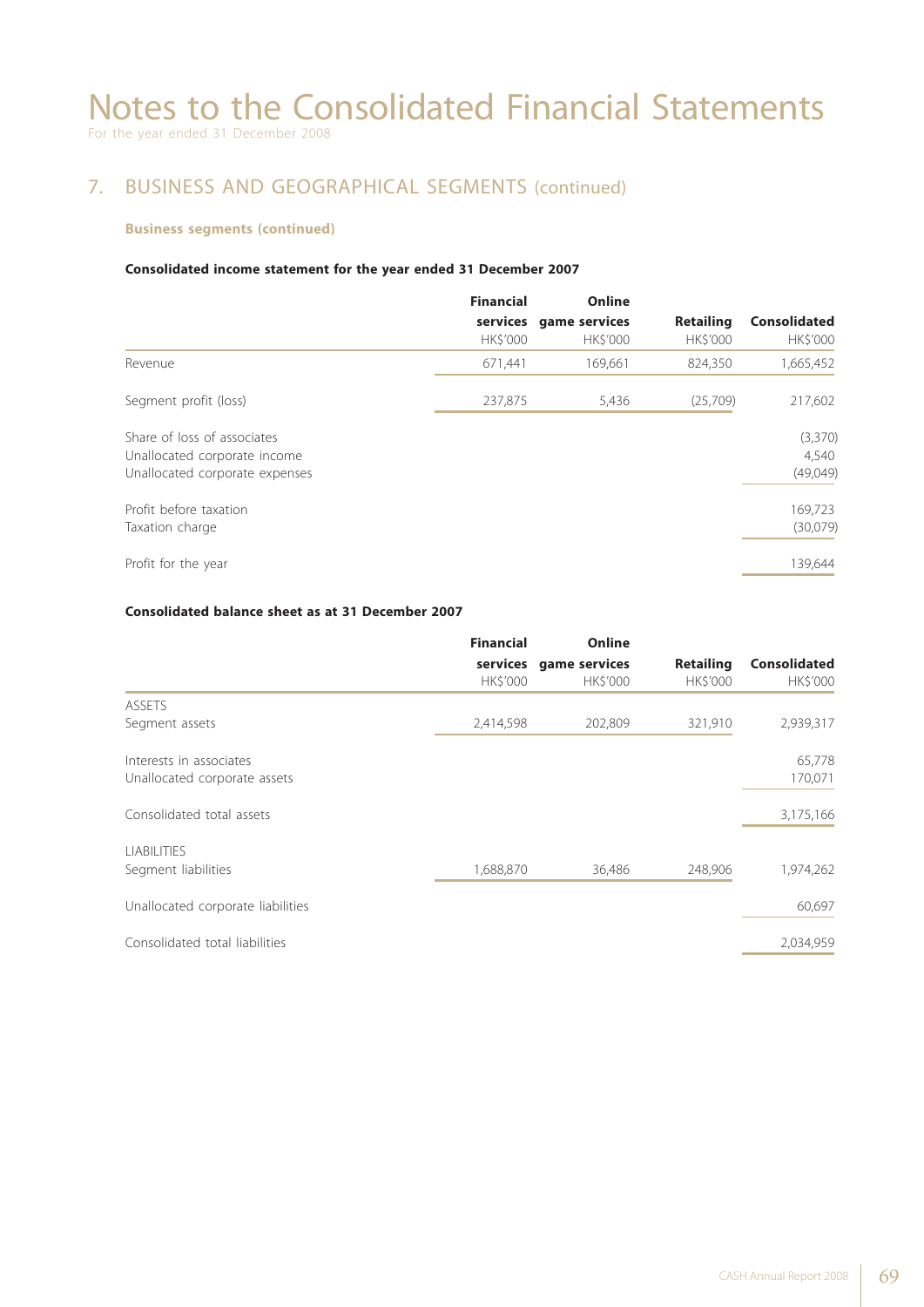For the year ended 31 December 2008

### 7. BUSINESS AND GEOGRAPHICAL SEGMENTS (continued)

#### **Business segments (continued)**

#### **Other information for the year ended 31 December 2007**

|                                  | <b>Financial</b> |                        | Online           |                    |                     |  |
|----------------------------------|------------------|------------------------|------------------|--------------------|---------------------|--|
|                                  |                  | services game services | <b>Retailing</b> | <b>Unallocated</b> | <b>Consolidated</b> |  |
|                                  | HK\$'000         | HK\$'000               | HK\$'000         | HK\$'000           | HK\$'000            |  |
| Additions to property and        |                  |                        |                  |                    |                     |  |
| equipment                        | 5,045            | 21,246                 | 22,086           | 2,331              | 50,708              |  |
| Addition to property and         |                  |                        |                  |                    |                     |  |
| equipment in acquisition         |                  |                        |                  |                    |                     |  |
| of subsidiaries                  | 247              |                        |                  |                    | 247                 |  |
| Allowance for (Reversal of) bad  |                  |                        |                  |                    |                     |  |
| and doubtful debts               | 1,566            |                        | (893)            |                    | 673                 |  |
| Bad debt recovered               |                  |                        |                  | 4,540              | 4,540               |  |
| Depreciation of property and     |                  |                        |                  |                    |                     |  |
| equipment                        | 7,403            | 7,540                  | 23,899           | 866                | 39,708              |  |
| Expenditure on intangible assets |                  | 5,422                  |                  |                    | 5,422               |  |
| Amortisation of prepaid          |                  |                        |                  |                    |                     |  |
| lease payments                   |                  |                        | 415              |                    | 415                 |  |
| Impairment loss recognised       |                  |                        |                  |                    |                     |  |
| in respect of property           |                  |                        |                  |                    |                     |  |
| and equipment                    |                  |                        | 1,472            |                    | 1,472               |  |
| Net gain on financial assets     |                  |                        |                  |                    |                     |  |
| at fair value through            |                  |                        |                  |                    |                     |  |
| profit or loss                   | (52, 106)        |                        |                  |                    | (52, 106)           |  |

#### **Geographical segments**

The Group's operations are located in Hong Kong, the People's Republic of China ("PRC") and Taiwan. For the activities of financial services and retailing, they are mainly based in Hong Kong and the revenue of these activities are substantially derived from Hong Kong. The online game business activities are mainly based in the PRC and Taiwan and the relevant revenue for both years are derived mainly from the PRC and Taiwan.

The following table provides an analysis of the Group's revenue by geographical location of its customers:

|               | 2008            | 2007      |
|---------------|-----------------|-----------|
|               | <b>HK\$'000</b> | HK\$'000  |
| Hong Kong     | 1,201,650       | 1,501,929 |
| <b>PRC</b>    | 79,786          | 105,394   |
| Taiwan (Note) | 31,310          | 58,129    |
|               | 1,312,746       | 1,665,452 |

Note: The revenue derived from Taiwan was contributed by the subsidiaries disposed of during the year ended 31 December 2008. Details of the disposal of subsidiaries are disclosed in note 36.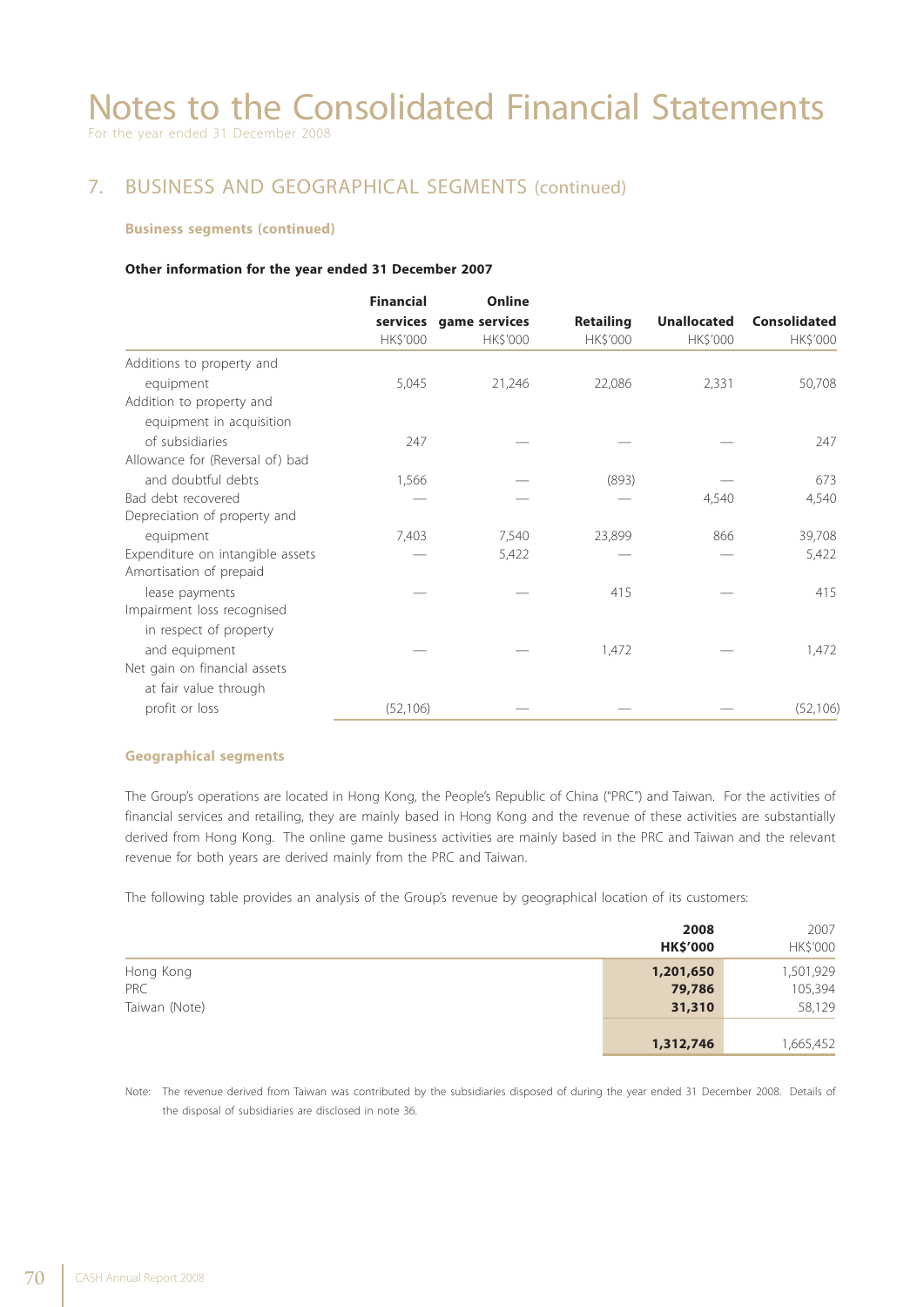For the year ended 31 December 2008

### 7. BUSINESS AND GEOGRAPHICAL SEGMENTS (continued)

#### **Geographical segments (continued)**

The following is an analysis of the carrying amount of segment assets and additions to property and equipment and expenditure on intangible assets, analysed by the geographical area in which the assets are located:

#### **Carrying amount of segment assets**

|                            | 2008<br><b>HK\$'000</b> | 2007<br>HK\$'000               |
|----------------------------|-------------------------|--------------------------------|
| Hong Kong<br>PRC<br>Taiwan | 1,733,537<br>175,609    | 2,724,104<br>168,685<br>46,528 |
|                            | 1,909,146               | 2,939,317                      |

#### **Additions to property and equipment and expenditure on intangible assets**

|                            | 2008<br><b>HK\$'000</b>    | 2007<br>HK\$'000           |
|----------------------------|----------------------------|----------------------------|
| Hong Kong<br>PRC<br>Taiwan | 114,036<br>10,499<br>2,993 | 32,441<br>11,444<br>12,492 |
|                            | 127,528                    | 56,377                     |

### 8. SALARIES, ALLOWANCES AND COMMISSION

|                                                                   | 2008<br><b>HK\$'000</b> | 2007<br>HK\$'000 |
|-------------------------------------------------------------------|-------------------------|------------------|
| Salaries, allowances and commission represent the amounts         |                         |                  |
| paid and payable to the Directors and employees and comprises of: |                         |                  |
| Salaries, allowances and commission                               | 305,980                 | 393,874          |
| Contributions to retirement benefits schemes                      | 13,684                  | 10.718           |
| Employee share option benefits                                    |                         | 1.129            |
| Less: Amount capitalised in online game development costs         |                         | (4,922)          |
|                                                                   |                         |                  |
|                                                                   | 319,664                 | 400.799          |

### 9. FINANCE COSTS

|                                                   | 2008<br><b>HK\$'000</b> | 2007<br>HK\$'000 |
|---------------------------------------------------|-------------------------|------------------|
| Interest on:                                      |                         |                  |
| Bank overdrafts, bank loans and other borrowings: |                         |                  |
| - repayable within five years                     | 29,748                  | 104,582          |
| - repayable more than five years                  | 631                     |                  |
| Finance leases                                    | 74                      | 108              |
|                                                   |                         |                  |
|                                                   | 30,453                  | 104.690          |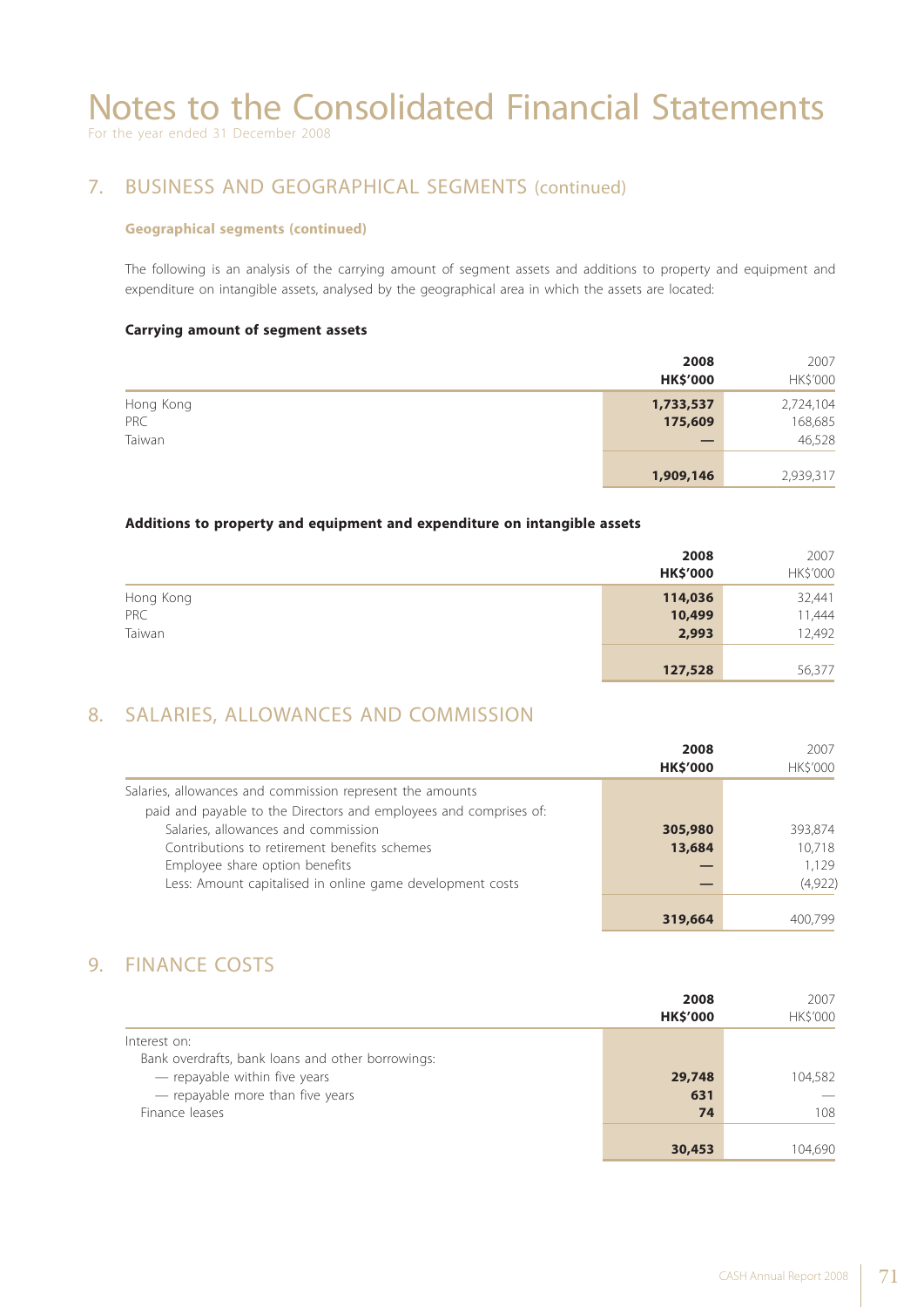#### 10. NET (LOSS) GAIN ON FINANCIAL ASSETS AT FAIR VALUE THROUGH PROFIT OR LOSS

|                                                 | 2008<br><b>HK\$'000</b> | 2007<br>HK\$'000 |
|-------------------------------------------------|-------------------------|------------------|
| Held-for-trading investments                    |                         |                  |
| - Equity securities listed in Hong Kong         | (232, 826)              | 51,893           |
| - Investment funds                              | (922)                   | 213              |
| Designated at fair value through profit or loss |                         |                  |
| - Equity-linked structured deposits (Note 33)   | (5, 973)                |                  |
|                                                 |                         |                  |
|                                                 | (239,721)               | 52,106           |

### 11. DIRECTORS' AND EMPLOYEES' REMUNERATION

#### **Directors' remuneration**

The remuneration paid or payable to each of the seven (2007: seven) Directors was as follows:

|                                                              | <b>Kwan</b><br><b>Pak Hoo</b><br><b>Bankee</b> | Lin<br><b>Che Chu</b><br>George | Law<br><b>Ping Wah</b><br><b>Bernard</b> | Wong<br><b>Kin Yick</b><br>Kenneth | Leung<br>Ka Kui<br>Johnny | Chan<br><b>Hak Sin</b> | Wong<br><b>Chuk Yan</b> | <b>Total</b> |
|--------------------------------------------------------------|------------------------------------------------|---------------------------------|------------------------------------------|------------------------------------|---------------------------|------------------------|-------------------------|--------------|
|                                                              | HK\$'000                                       | HK\$'000                        | HK\$'000                                 | HK\$'000                           | <b>HK\$'000</b>           | HK\$'000               | HK\$'000                | HK\$'000     |
| 2008                                                         |                                                |                                 |                                          |                                    |                           |                        |                         |              |
| Fees:                                                        |                                                |                                 |                                          |                                    |                           |                        |                         |              |
| <b>Executive Directors</b>                                   |                                                |                                 |                                          |                                    |                           |                        |                         |              |
| Independent<br>Non-executive                                 |                                                |                                 |                                          |                                    |                           |                        |                         |              |
| <b>Directors</b>                                             |                                                |                                 |                                          |                                    | 100                       | 100                    |                         | 200          |
| Other remuneration<br>paid to<br><b>Executive Directors:</b> |                                                |                                 |                                          |                                    |                           |                        |                         |              |
| Salaries, allowances<br>and benefits in                      |                                                |                                 |                                          |                                    |                           |                        |                         |              |
| kind                                                         | 5,340                                          | 600                             | 1,050                                    | 1,156                              |                           |                        |                         | 8,146        |
| Performance related<br>incentive payments                    | 2,000                                          | 2,000                           | 1,500                                    | 2,000                              |                           |                        |                         | 7,500        |
| Employee share<br>option benefits                            |                                                |                                 |                                          |                                    |                           |                        |                         |              |
| Contributions to<br>retirement benefit                       |                                                |                                 |                                          |                                    |                           |                        |                         |              |
| scheme                                                       | 69                                             |                                 | 52                                       | 58                                 |                           |                        |                         | 179          |
| Total remuneration                                           | 7,409                                          | 2,600                           | 2,602                                    | 3,214                              | 100                       | 100                    |                         | 16,025       |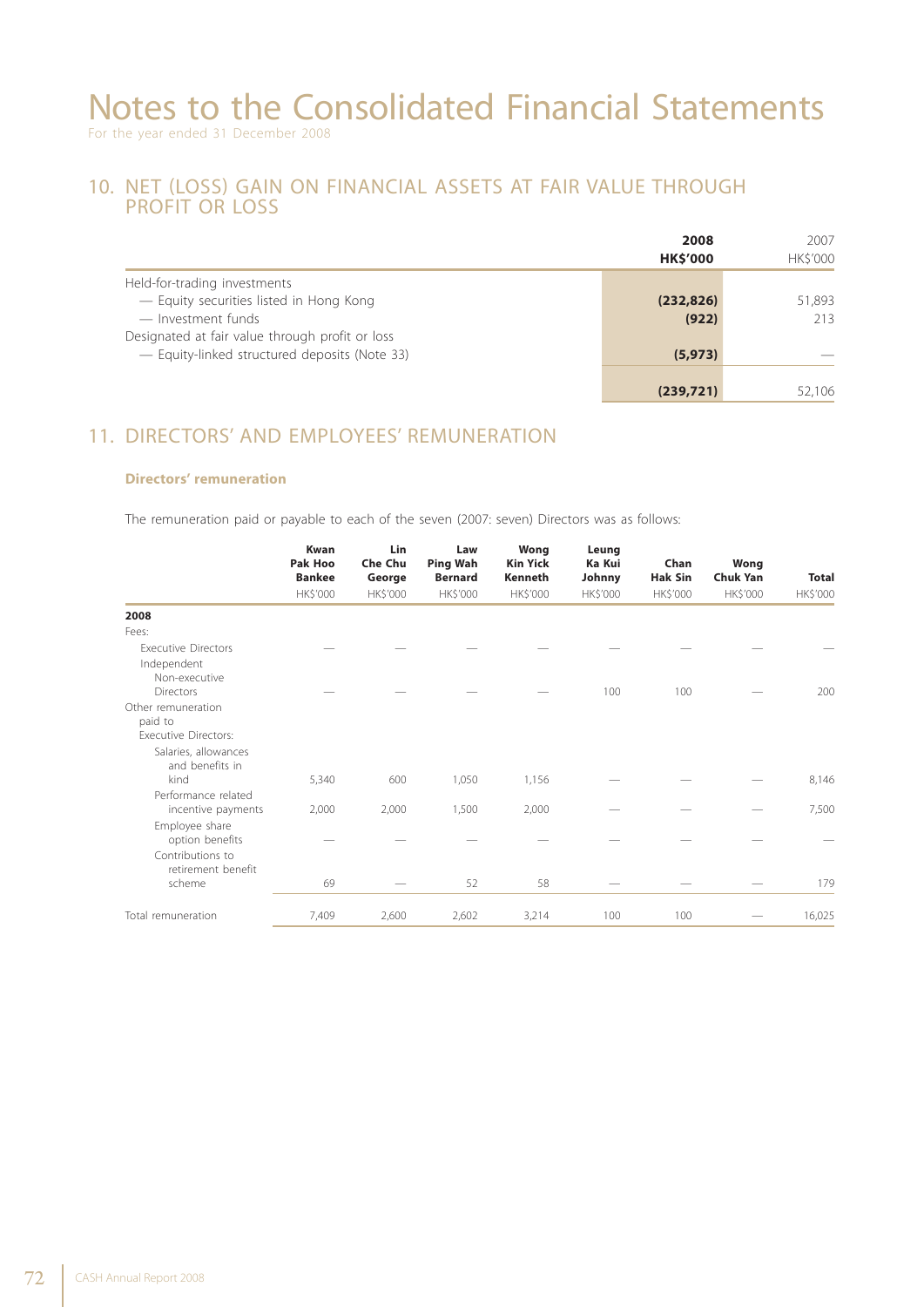### 11. DIRECTORS' AND EMPLOYEES' REMUNERATION (continued)

#### **Directors' remuneration (continued)**

|                                                           | <b>Kwan</b><br>Pak Hoo<br><b>Bankee</b><br>HK\$'000 | Lin<br><b>Che Chu</b><br>George<br>HK\$'000 | Law<br><b>Ping Wah</b><br><b>Bernard</b><br><b>HK\$'000</b> | Wong<br><b>Kin Yick</b><br>Kenneth<br><b>HK\$'000</b> | Leung<br>Ka Kui<br>Johnny<br>HK\$'000 | Chan<br><b>Hak Sin</b><br>HK\$'000 | Wong<br><b>Chuk Yan</b><br><b>HK\$'000</b> | <b>Total</b><br>HK\$'000 |
|-----------------------------------------------------------|-----------------------------------------------------|---------------------------------------------|-------------------------------------------------------------|-------------------------------------------------------|---------------------------------------|------------------------------------|--------------------------------------------|--------------------------|
| 2007                                                      |                                                     |                                             |                                                             |                                                       |                                       |                                    |                                            |                          |
| Fees:                                                     |                                                     |                                             |                                                             |                                                       |                                       |                                    |                                            |                          |
| <b>Executive Directors</b>                                |                                                     |                                             |                                                             |                                                       |                                       |                                    |                                            |                          |
| Independent Non-                                          |                                                     |                                             |                                                             |                                                       |                                       |                                    |                                            |                          |
| executive Directors                                       |                                                     |                                             |                                                             |                                                       | 150                                   | 150                                |                                            | 300                      |
| Other remuneration paid to<br><b>Executive Directors:</b> |                                                     |                                             |                                                             |                                                       |                                       |                                    |                                            |                          |
| Salaries, allowances<br>and benefits in                   |                                                     |                                             |                                                             |                                                       |                                       |                                    |                                            |                          |
| kind<br>Performance related                               | 540                                                 | 230                                         | 1,110                                                       | 1,850                                                 |                                       |                                    |                                            | 3,730                    |
| incentive payments<br>Employee share                      | 3,815                                               |                                             |                                                             |                                                       |                                       |                                    |                                            | 3,815                    |
| option benefits<br>Contributions to<br>retirement benefit | 51                                                  |                                             | 51                                                          | 51                                                    |                                       |                                    |                                            | 153                      |
| scheme                                                    | 23                                                  |                                             | 50                                                          | 77                                                    |                                       |                                    |                                            | 150                      |
| Total remuneration                                        | 4,429                                               | 230                                         | 1,211                                                       | 1,978                                                 | 150                                   | 150                                |                                            | 8,148                    |

During the year ended 31 December 2008, Mr Wong Kin Yick Kenneth resigned as an executive Director of the Company.

During both years, no remuneration was paid by the Group to the Directors as an inducement to join or upon joining the Group or as compensation for loss of office. None of the Directors has waived any remuneration during both years.

#### **Employees' remuneration**

Of the five individuals with the highest emoluments in the Group, four (2007: two) were Directors of the Company whose emoluments are included in the disclosures above. The emoluments of the remaining one (2007: three) individuals were as follows:

|                                                                                                                                   | 2008<br><b>HK\$'000</b> | 2007<br>HK\$'000       |
|-----------------------------------------------------------------------------------------------------------------------------------|-------------------------|------------------------|
| Salaries, allowances and benefits in kind<br>Contributions to retirement benefit scheme<br>Performance related incentive payments | 1,920<br>99<br>400      | 2,080<br>107<br>14.442 |
|                                                                                                                                   | 2,419                   | 16.629                 |

Their remuneration were within the following band:

|                                | 2008<br>Number of<br><b>Employees</b> | 2007<br>Number of<br>Employees |
|--------------------------------|---------------------------------------|--------------------------------|
| HK\$1,000,001 to HK\$1,500,000 |                                       |                                |
| HK\$1,500,001 to HK\$2,000,000 |                                       |                                |
| HK\$2,000,001 to HK\$2,500,000 |                                       |                                |
| HK\$3,500,001 to HK\$4,000,000 |                                       |                                |
| HK\$6,500,001 to HK\$7,000,000 |                                       |                                |
| HK\$7,500,001 to HK\$8,000,000 |                                       |                                |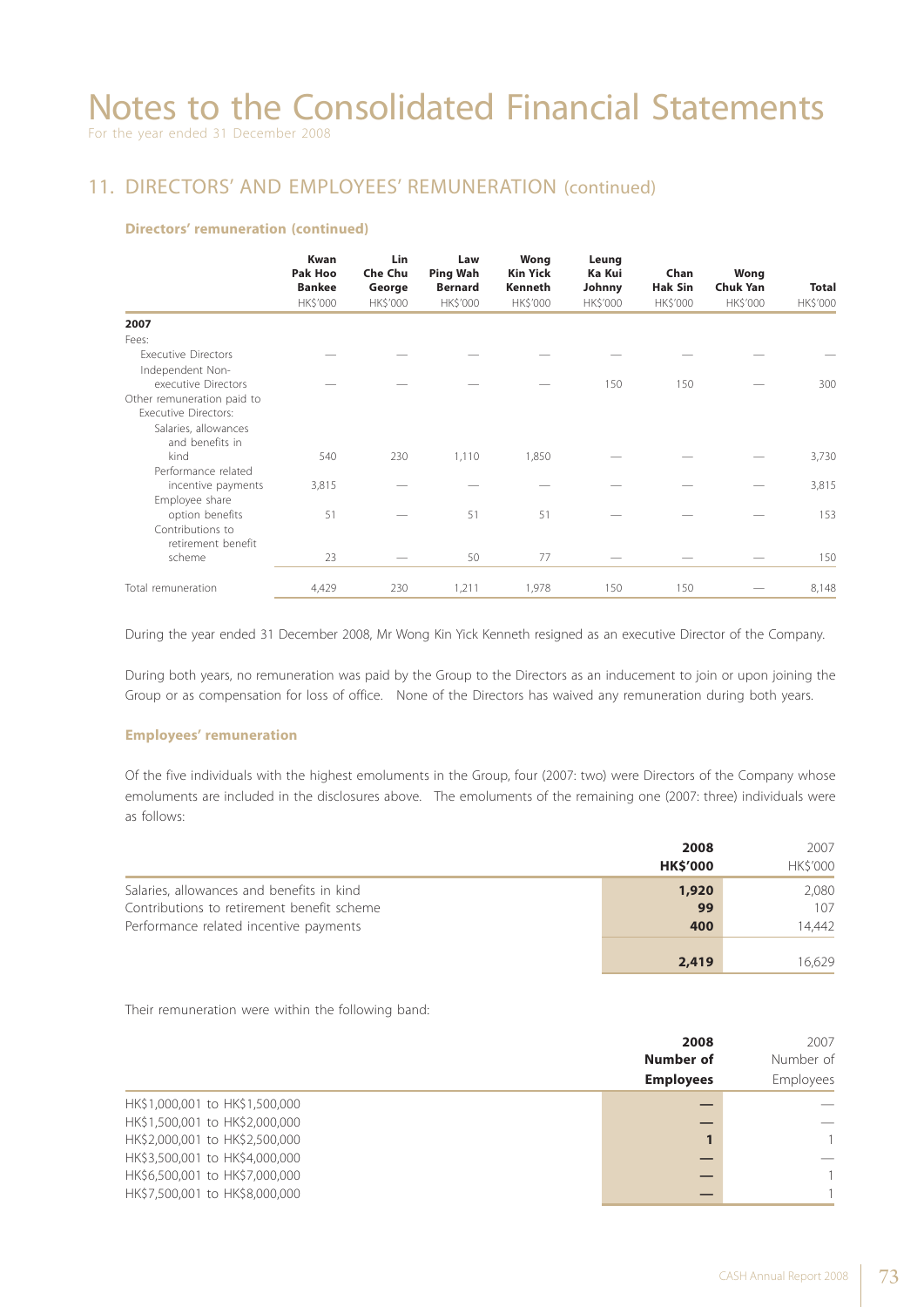For the year ended 31 December 2008

### 12. TAXATION CHARGE

|                                   | 2008            | 2007     |
|-----------------------------------|-----------------|----------|
|                                   | <b>HK\$'000</b> | HK\$'000 |
| The charge (credit) comprises:    |                 |          |
| Current tax:                      |                 |          |
| — Hong Kong                       | 9,055           | 29,047   |
| $-$ PRC                           | 845             | 457      |
|                                   | 9,900           | 29,504   |
| Overprovision in prior years      | (202)           | (385)    |
|                                   | 9,698           | 29,119   |
|                                   |                 |          |
| Deferred taxation (credit) charge | (273)           | 960      |
|                                   | 9,425           | 30,079   |

On 26 June 2008, the Hong Kong Legislative Council passed the Revenue Bill 2008 which reduced corporate tax rate from 17.5% to 16.5% effective from the year of assessment 2008/2009. Therefore, Hong Kong Profits Tax is calculated at 16.5% (2007: 17.5%) of the estimated assessable profits for the year.

No provision for taxation has been made for the subsidiary operating in Taiwan as no assessable profit is arisen during the year.

On 16 March 2007, the PRC promulgated the Law of the PRC on Enterprise Income Tax ("New Law") by Order No. 63 of the President of the PRC. On 6 December 2007, the State Council of the PRC issued Implementation Regulations of the New Law. Under the New Law and Implementation Regulations, the Enterprise Income Tax rate of certain Group's subsidiaries in the PRC was reduced from 33% to 25% from 1 January 2008 onwards. The relevant tax rate for Group's subsidiaries in the PRC is 25% (2007: 33%) and will affect the PRC subsidiaries of the Company from 1 January 2008, except for 摩力游(上海)信息科技有限公司 (MOLI China Information Technology Limited) as disclosed below. The Directors of the Company consider that the effect on deferred tax balance is insignificant.

Pursuant to relevant laws and regulations in the PRC, 摩力游(上海)信息科技有限公司 (MOLI China Information Technology Limited) is entitled to an exemption from PRC Enterprise Income Tax for the two years starting from their first profit making year, followed by a 50% tax relief for the next three years. No provision for PRC Enterprise Income Tax has made for 摩力游(上海)信息科技有限公司 (MOLI China Information Technology Limited) for two year ended 31 December 2008 as fiscal year ended 31 December 2007 was its first profit making year and the entity will continue to enjoy such tax exemption under the New Law.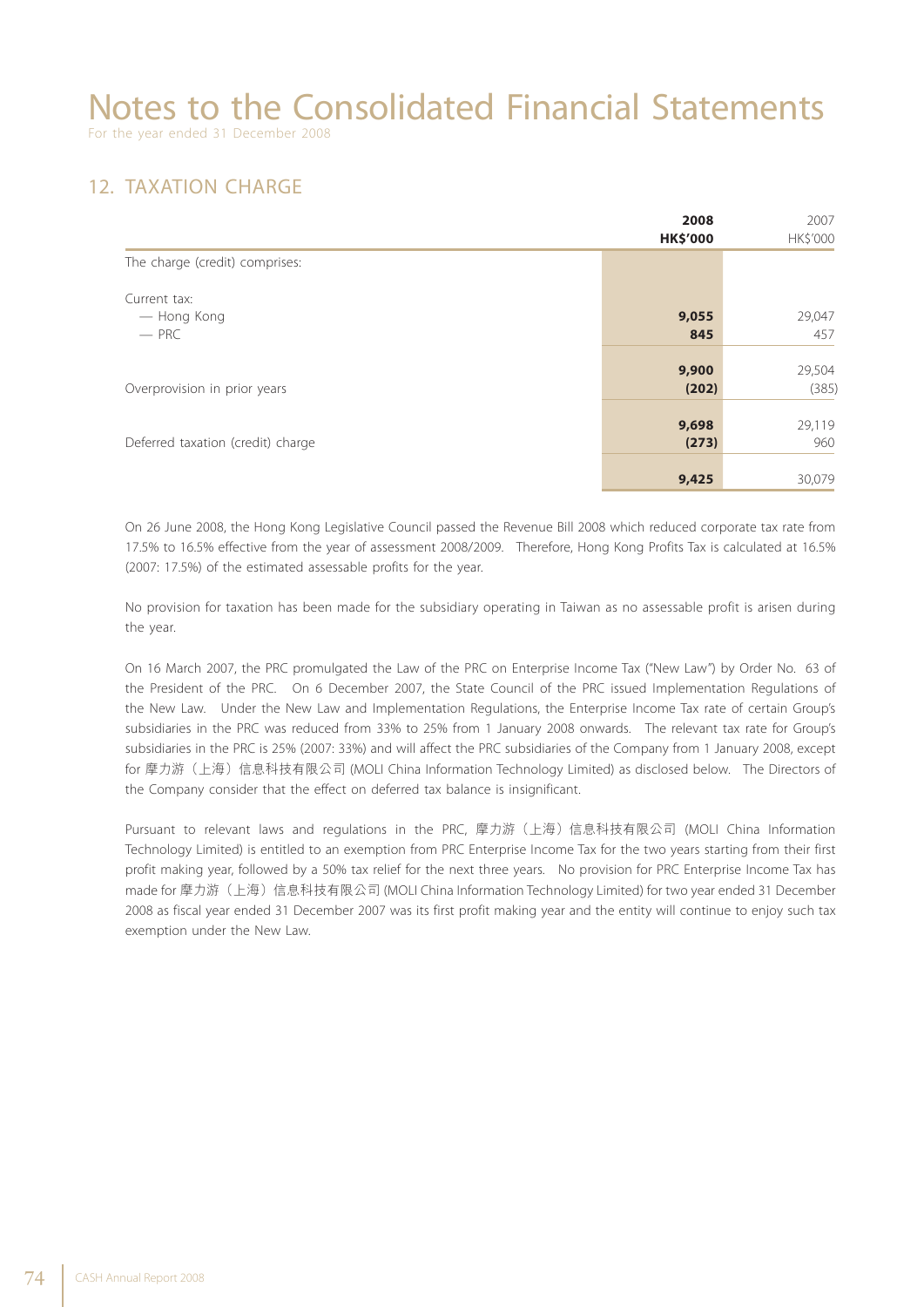### 12. TAXATION CHARGE (continued)

The taxation for the year can be reconciled to the (loss) profit before taxation per the consolidated income statement as follows:

|                                                                                | 2008            | 2007     |
|--------------------------------------------------------------------------------|-----------------|----------|
|                                                                                | <b>HK\$'000</b> | HK\$'000 |
| (Loss) Profit before taxation                                                  | (387,081)       | 169,723  |
|                                                                                |                 |          |
| Taxation (credit) charge at income tax rate of 16.5% (2007: 17.5%)             | (63,868)        | 29,702   |
| Overprovision in respect of prior years                                        | (202)           | (385)    |
| Tax effect of share of results of associates                                   | (6, 451)        | 590      |
| Tax effect of expenses not deductible for tax purpose                          | 17,028          | 5,744    |
| Tax effect of income not taxable for tax purpose                               | (12, 447)       | (4,617)  |
| Tax effect of estimated tax losses and deductible temporary                    |                 |          |
| difference not recognised                                                      | 80,593          | 20,898   |
| Tax effect of utilisation of estimated tax losses and deductible               |                 |          |
| temporary difference previously not recognised                                 | (6, 636)        | (19,399) |
| Effect of different tax rates of subsidiaries operating in other jurisdictions | 1,408           | 483      |
| Effect of tax exemption granted                                                |                 | (2,937)  |
|                                                                                |                 |          |
| Taxation charge                                                                | 9,425           | 30,079   |

The following are the major deferred tax (liabilities) recognised and the movements thereon during the current and the prior reporting years:

|                                                        | <b>Accelerated (tax)</b><br>accounting<br>depreciation<br>HK\$'000 | <b>Estimated tax</b><br>losses<br>HK\$'000 | <b>Fair value</b><br>adjustment<br>on intangible<br>assets under<br><b>business</b><br>combination<br>HK\$'000 | <b>Total</b><br>HK\$'000 |
|--------------------------------------------------------|--------------------------------------------------------------------|--------------------------------------------|----------------------------------------------------------------------------------------------------------------|--------------------------|
| At 1 January 2007                                      | 513                                                                | 1,062                                      | (8,494)                                                                                                        | (6,919)                  |
| (Charge) Credit to consolidated<br>income statement    | (513)                                                              | (1,062)                                    | 615                                                                                                            | (960)                    |
| At 31 December 2007<br>(Charge) Credit to consolidated |                                                                    |                                            | (7,879)                                                                                                        | (7,879)                  |
| income statement                                       | (342)                                                              |                                            | 615                                                                                                            | 273                      |
| At 31 December 2008                                    | (342)                                                              |                                            | (7,264)                                                                                                        | (7,606)                  |

At the balance sheet date, the Group had estimated unused tax losses of HK\$891,964,000 (2007: HK\$452,234,000) and deductible temporary difference in respect of accelerated accounting depreciation of HK\$29,402,000 (2007: HK\$20,908,000) available to offset against future profits. No deferred tax asset has been recognised due to the unpredictability of future profit streams.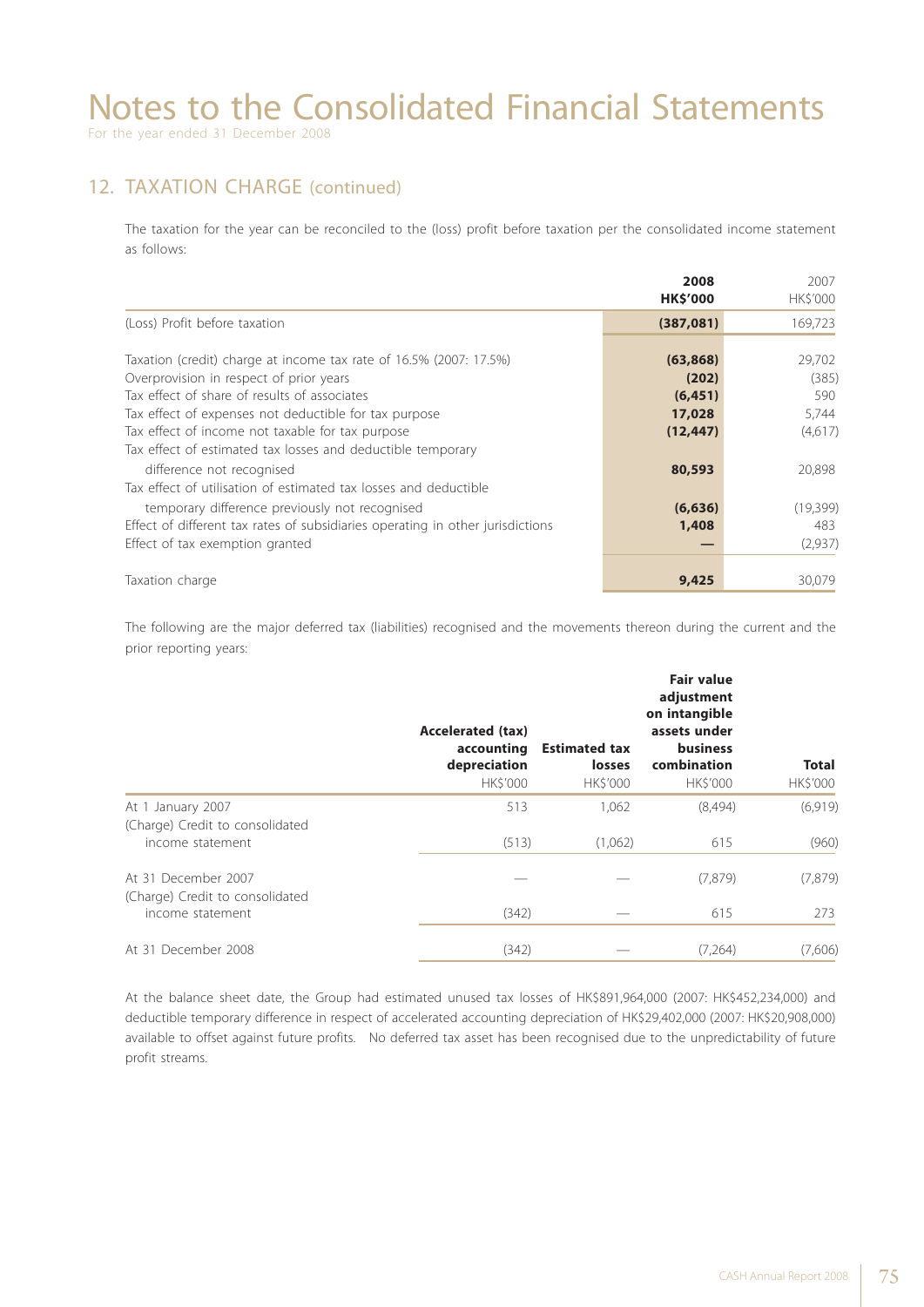### 13. (LOSS) PROFIT FOR THE YEAR

|                                                                            | 2008            | 2007     |
|----------------------------------------------------------------------------|-----------------|----------|
|                                                                            | <b>HK\$'000</b> | HK\$'000 |
| (Loss) Profit for the year has been arrived at after charging (crediting): |                 |          |
| Advertising and promotion expenses                                         | 92,109          | 57,453   |
| (Reversal of) Allowance for inventory obsolescence                         |                 |          |
| and write-off of inventories (Note (a))                                    | (3, 171)        | 8,829    |
| Amortisation of intangible assets                                          | 6,906           | 4,119    |
| Amortisation of prepaid lease payments                                     | 415             | 415      |
| Auditor's remuneration                                                     | 3,300           | 4,000    |
| Gain on disposal on intangible assets                                      |                 | (9)      |
| Consultancy fees                                                           | 5,396           | 7,800    |
| Impairment loss on amount due from an associate                            |                 | 4,075    |
| Cost of inventories recognised as an expense                               | 498,173         | 477,610  |
| Operating lease rentals in respect of land and buildings:                  |                 |          |
| Minimum lease payments                                                     | 170,022         | 136,262  |
| Contingent rents (Note (b))                                                | 5,429           | 3,455    |
| Less: Amount capitalised in online game development costs                  |                 | (500)    |
|                                                                            |                 |          |
|                                                                            | 175,451         | 139,217  |
| Net foreign exchange loss (gain)                                           | 250             | (2,213)  |
| Dividends from investments                                                 | (5,890)         | (1,617)  |

Notes:

(a) Certain obsolete inventories which made allowance in previous years were sold during the year. Thus, this resulted in a reversal of allowance for inventories.

(b) The contingent rents are determined based on certain percentage of the gross sales of the relevant shops when the sales meet certain specified level.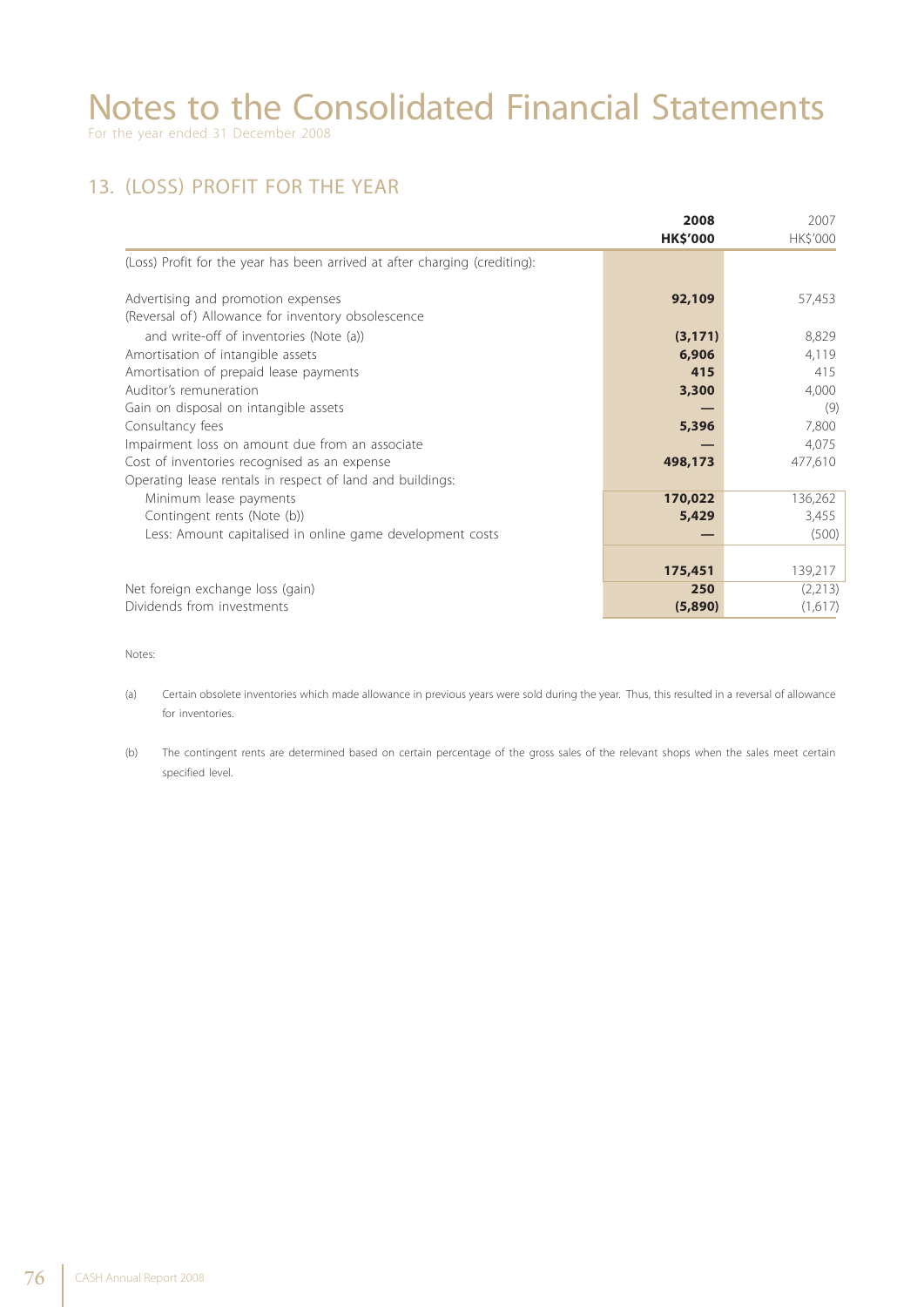For the year ended 31 December 2008

#### 14. (LOSS) EARNINGS PER SHARE

The calculation of basic and diluted (loss) earnings per share attributable to the equity holders of the Company for the year is based on the following data:

|                                                                                                                                                                                | 2008            | 2007               |
|--------------------------------------------------------------------------------------------------------------------------------------------------------------------------------|-----------------|--------------------|
|                                                                                                                                                                                | <b>HK\$'000</b> | <b>HKS'000</b>     |
| (Loss) Profit for the purpose of basic (loss) earnings per share<br>Effect of dilutive potential ordinary shares:<br>Decrease in share of profits in CFSG and loss on dilution | (358, 113)      | 51,902<br>(1, 379) |
| (Loss) Profit for the purpose of diluted (loss) earnings per share                                                                                                             | (358, 113)      | 50.523             |

|                                                                                                                                                                                                           | 2008        | 2007<br>(restated)       |
|-----------------------------------------------------------------------------------------------------------------------------------------------------------------------------------------------------------|-------------|--------------------------|
| Number of shares<br>Weighted average number of ordinary shares for the purpose<br>of basic (loss) earnings per share<br>Effect of dilutive potential ordinary shares assumed exercise<br>of share options | 180,505,148 | 152,231,669<br>5,029,505 |
| Weighted average number of ordinary shares for the purpose<br>of diluted (loss) earnings per share                                                                                                        | 180,505,148 | 157,261,174              |

Pursuant to a special resolution passed by the shareholders at the annual general meeting of the Company held on 6 June 2008, every 5 issued shares of the issued share capital of the Company have been consolidated to 1 share (details disclosed in note 35(d)). Accordingly, the weighted average number of ordinary shares for the purpose of basic and diluted (loss) earnings per share have been adjusted for the years ended 31 December 2008 and 2007.

No diluted loss per share information is presented for the year ended 31 December 2008 as the exercise of potential ordinary shares would decrease loss per share.

#### 15. DIVIDEND

|                                                      | 2008           | 2007           |
|------------------------------------------------------|----------------|----------------|
|                                                      | <b>HKS'000</b> | <b>HKS'000</b> |
| Dividend recognised as distribution during the year: |                |                |
| 2007 Final dividend paid - HK\$0.04 per share        | 36,101         | $-$            |

The Directors of the Company do not recommend the payment of a final dividend for the year ended 31 December 2008.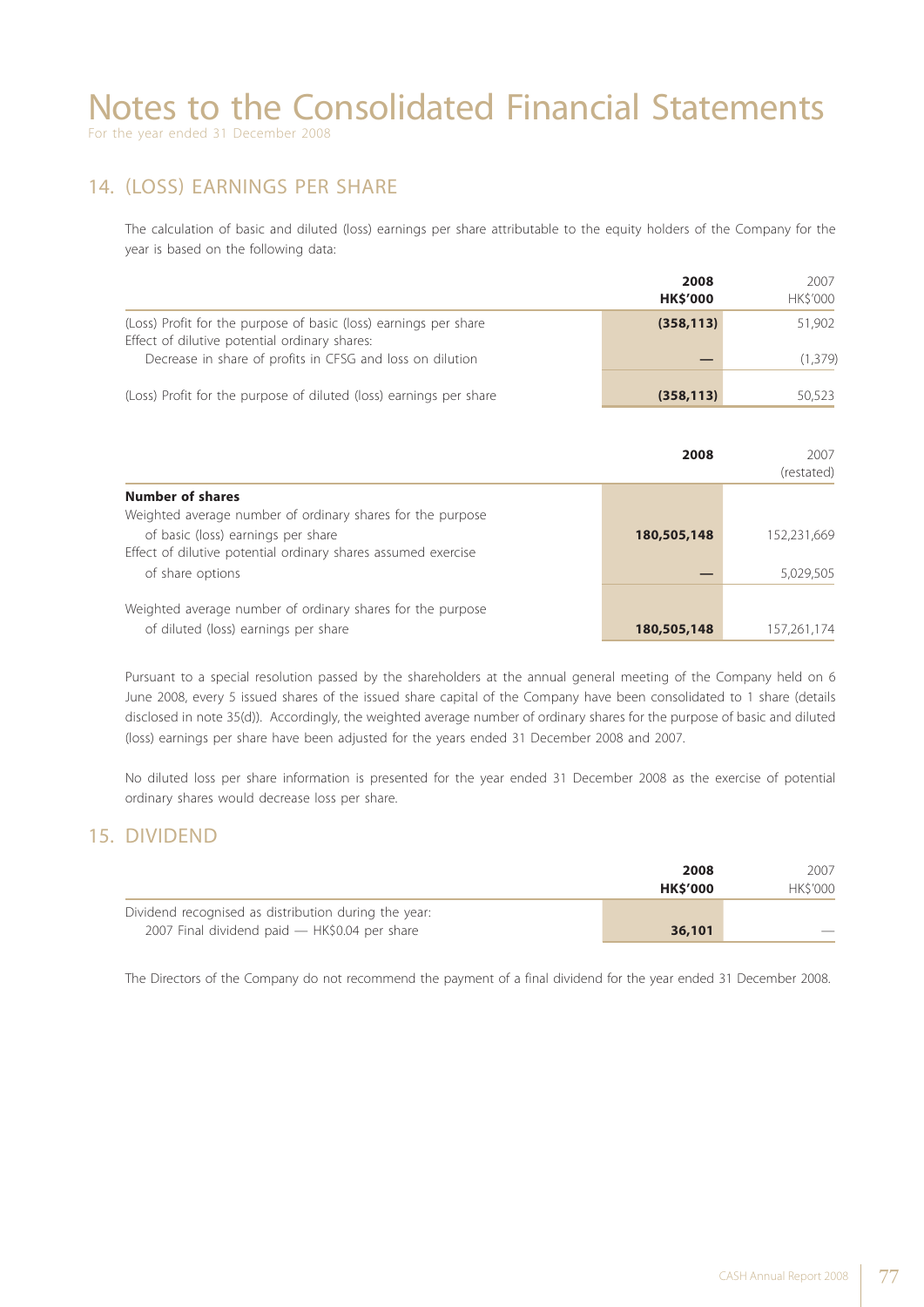### 16. PROPERTY AND EQUIPMENT

|                            |          |                               | Furniture,   |              |              |
|----------------------------|----------|-------------------------------|--------------|--------------|--------------|
|                            |          | Leasehold                     | fixtures and | <b>Motor</b> |              |
|                            |          | <b>Buildings improvements</b> | equipment    | vehicles     | <b>Total</b> |
|                            | HK\$'000 | HK\$'000                      | HK\$'000     | HK\$'000     | HK\$'000     |
| <b>THE GROUP</b>           |          |                               |              |              |              |
| COST OR VALUATION          |          |                               |              |              |              |
| At 1 January 2007          | 30,300   | 80,545                        | 101,311      | 3,856        | 216,012      |
| Additions                  |          | 21,123                        | 29,261       | 324          | 50,708       |
| Disposals/written off      |          | (4,254)                       | (7,037)      |              | (11,291)     |
| Arising on acquisition of  |          |                               |              |              |              |
| subsidiaries               |          | 137                           | 110          |              | 247          |
| Exchange differences       |          | 90                            | 659          |              | 749          |
| Deficit on valuation       | (1,400)  |                               |              |              | (1,400)      |
| At 31 December 2007        | 28,900   | 97,641                        | 124,304      | 4,180        | 255,025      |
| Additions                  | 1,688    | 63,848                        | 59,882       | 2,110        | 127,528      |
| Disposals                  |          | (28, 164)                     | (19, 722)    | (657)        | (48, 543)    |
| Eliminated on disposal of  |          |                               |              |              |              |
| subsidiaries               |          |                               | (15, 724)    | (170)        | (15,894)     |
| Exchange differences       |          | 535                           | 2,318        | 49           | 2,902        |
| Deficit on valuation       | (2,788)  |                               |              |              | (2,788)      |
| At 31 December 2008        | 27,800   | 133,860                       | 151,058      | 5,512        | 318,230      |
| ACCUMULATED DEPRECIATION   |          |                               |              |              |              |
| AND IMPAIRMENT             |          |                               |              |              |              |
| At 1 January 2007          |          | 56,125                        | 58,955       | 2,182        | 117,262      |
| Provided for the year      | 1,400    | 21,520                        | 15,964       | 824          | 39,708       |
| Eliminated on              |          |                               |              |              |              |
| disposals/written off      |          | (4,254)                       | (7,037)      |              | (11, 291)    |
| Impairment loss recognised |          | 1,456                         | 16           |              | 1,472        |
| Exchange differences       |          | 9                             | 12           | $\mathbf{1}$ | 22           |
| Eliminated on revaluation  | (1,400)  |                               |              |              | (1,400)      |
| At 31 December 2007        |          | 74,856                        | 67,910       | 3,007        | 145,773      |
| Provided for the year      | 1,400    | 20,688                        | 23,673       | 846          | 46,607       |
| Eliminated on disposals    |          | (23, 015)                     | (19,350)     | (657)        | (43, 022)    |
| Eliminated on disposal of  |          |                               |              |              |              |
| subsidiaries               |          |                               | (5,049)      | (62)         | (5, 111)     |
| Impairment loss recognised |          | 140                           | 2,729        |              | 2,869        |
| Exchange differences       |          | 138                           | 354          | 3            | 495          |
| Eliminated on revaluation  | (1,400)  |                               |              |              | (1,400)      |
| At 31 December 2008        |          | 72,807                        | 70,267       | 3,137        | 146,211      |
| NET BOOK VALUES            |          |                               |              |              |              |
| At 31 December 2008        | 27,800   | 61,053                        | 80,791       | 2,375        | 172,019      |
| At 31 December 2007        | 28,900   | 22,785                        | 56,394       | 1,173        | 109,252      |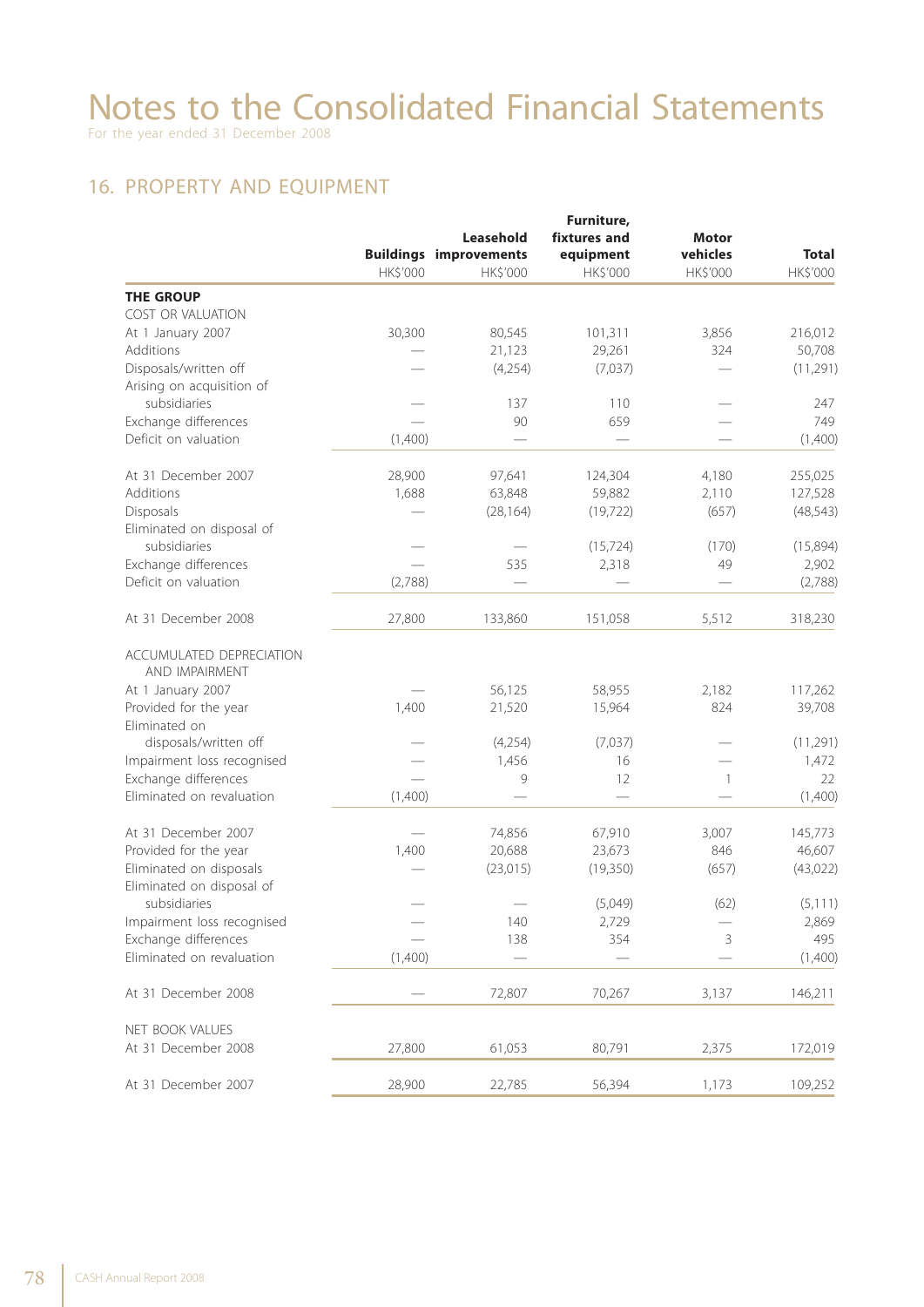For the year ended 31 December 2008

### 16. PROPERTY AND EQUIPMENT (continued)

The above property and equipment are depreciated on a straight-line basis at the following rates per annum:

| 20 years                                   |
|--------------------------------------------|
| The shorter of the lease terms and 5 years |
| 3 to 7 years                               |
| 3 to 5 years                               |
|                                            |

The buildings of the Group are situated in Hong Kong and situation on land under medium-term lease.

The buildings of the Group were valued on 31 December 2008 by Knight Frank Petty Limited, a firm of independent professional property valuers, on a market value basis. Knight Frank Petty Limited is not connected with the Group. The revaluation deficit on buildings of HK\$1,388,000 (2007: nil) has been charged to the consolidated income statement.

If the buildings had not been revalued, they would have been included in these consolidated financial statements at historical cost less accumulated depreciation of HK\$27,500,000 (2007: HK\$28,900,000).

The net book values of motor vehicles included an amount of HK\$407,000 (2007: HK\$661,000) in respect of assets held under finance leases.

During the year ended 31 December 2008, the Directors of the Company reassessed the recoverable amount of the property and equipment of certain shops of which continuous losses incurred and recognised an impairment loss of approximately HK\$2,869,000 (2007: HK\$1,472,000).

### 17. PREPAID LEASE PAYMENTS

|                                                                                                                                     | 2008<br><b>HK\$'000</b> | 2007<br><b>HKS'000</b> |
|-------------------------------------------------------------------------------------------------------------------------------------|-------------------------|------------------------|
| The Group's prepaid lease payments comprise:<br>Leasehold land in Hong Kong under medium-term lease                                 | 15,963                  | 16,378                 |
| Analysed for reporting purposes as:<br>Current asset (included in prepayments, deposits and other receivables)<br>Non-current asset | 415<br>15,548           | 415<br>15,963          |
|                                                                                                                                     | 15,963                  | 16,378                 |

The leasehold land is amortised on a straight-line basis over the remaining 30 years of leases.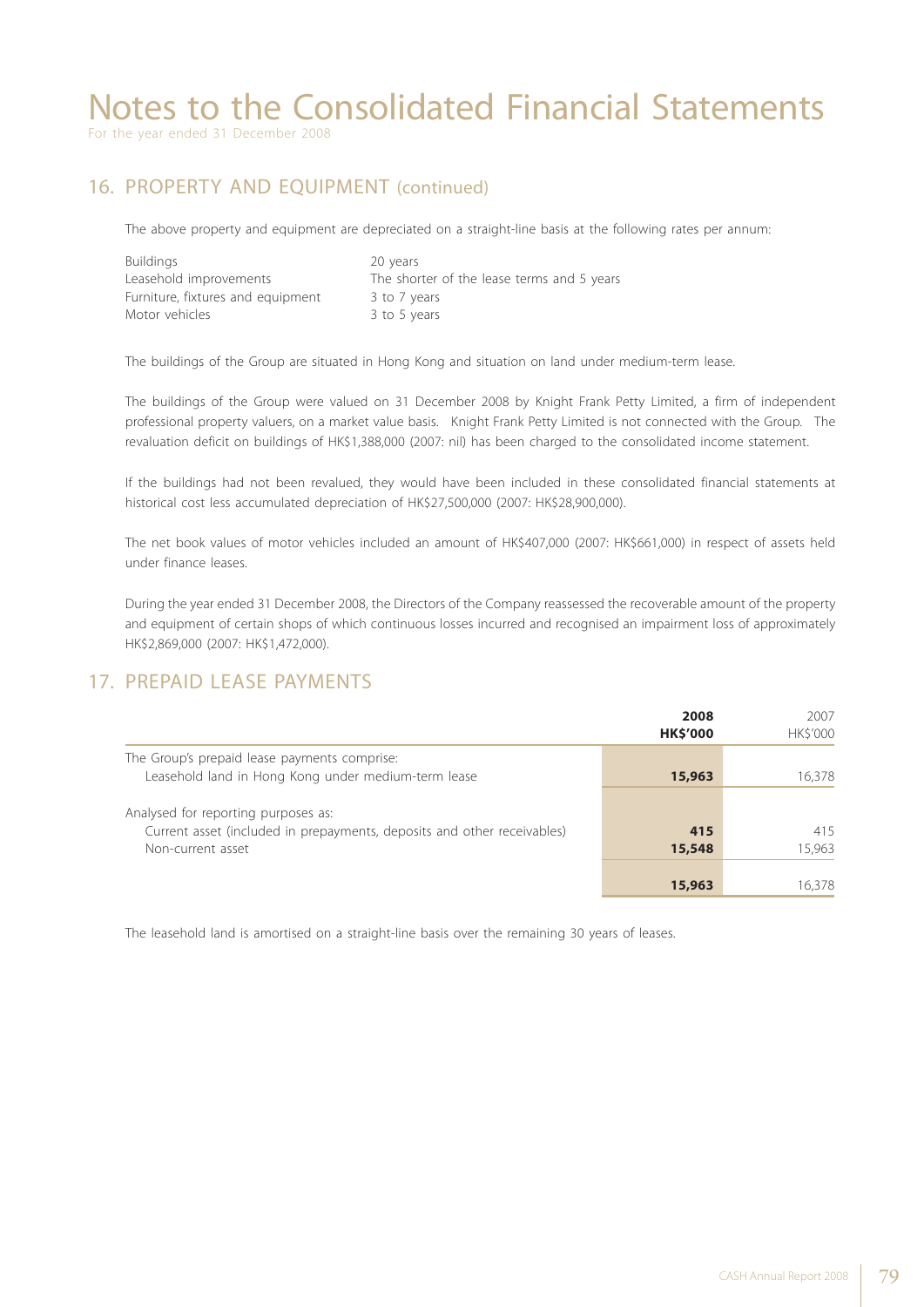For the year ended 31 December 2008

#### 18. INVESTMENT PROPERTY

|                                                                    | <b>HKS'000</b> |
|--------------------------------------------------------------------|----------------|
| <b>FAIR VALUE</b>                                                  |                |
| At 1 January 2007 and 31 December 2007                             | 5,000          |
| Increase in fair value recognised in consolidated income statement | 823            |
| Disposal                                                           | (5,823)        |
|                                                                    |                |
| At 31 December 2008                                                |                |

The Group's property interest held under operating leases to earn rentals or for capital appreciation purpose is measured using the fair value model and is classified and accounted for as investment property.

The fair value of the Group's investment property at 31 December 2007 has been arrived at on the basis of a valuation carried out at that date by Knight Frank Petty Limited, independent qualified professional valuer not connected with the Group. Knight Frank Petty Limited has appropriate qualifications and recent experiences in the valuation of similar properties in the relevant locations. The valuation was arrived at by reference to market evidence of transaction prices for similar properties.

The investment property shown above comprises land in Hong Kong with medium-term lease.

#### 19. AVAILABLE-FOR-SALE INVESTMENTS

Available-for-sale investments as at the balance sheet date comprise:

|                                  | 2008            | 2007      |  |
|----------------------------------|-----------------|-----------|--|
|                                  | <b>HK\$'000</b> | HK\$'000  |  |
| Unlisted investments:            |                 |           |  |
| Unlisted shares, at cost         | 10,800          | 10,800    |  |
| Less: Impairment loss recognised | (10, 800)       | (10, 800) |  |
|                                  |                 |           |  |
|                                  |                 |           |  |

The above unlisted investments represent investments in unlisted equity securities issued by private entities incorporated in Taiwan and the British Virgin Islands ("BVI"). They are measured at cost less impairment at each balance sheet date because the range of reasonable fair value estimates is significant that the Directors of the Company are of the opinion that their fair values cannot be measured reliably.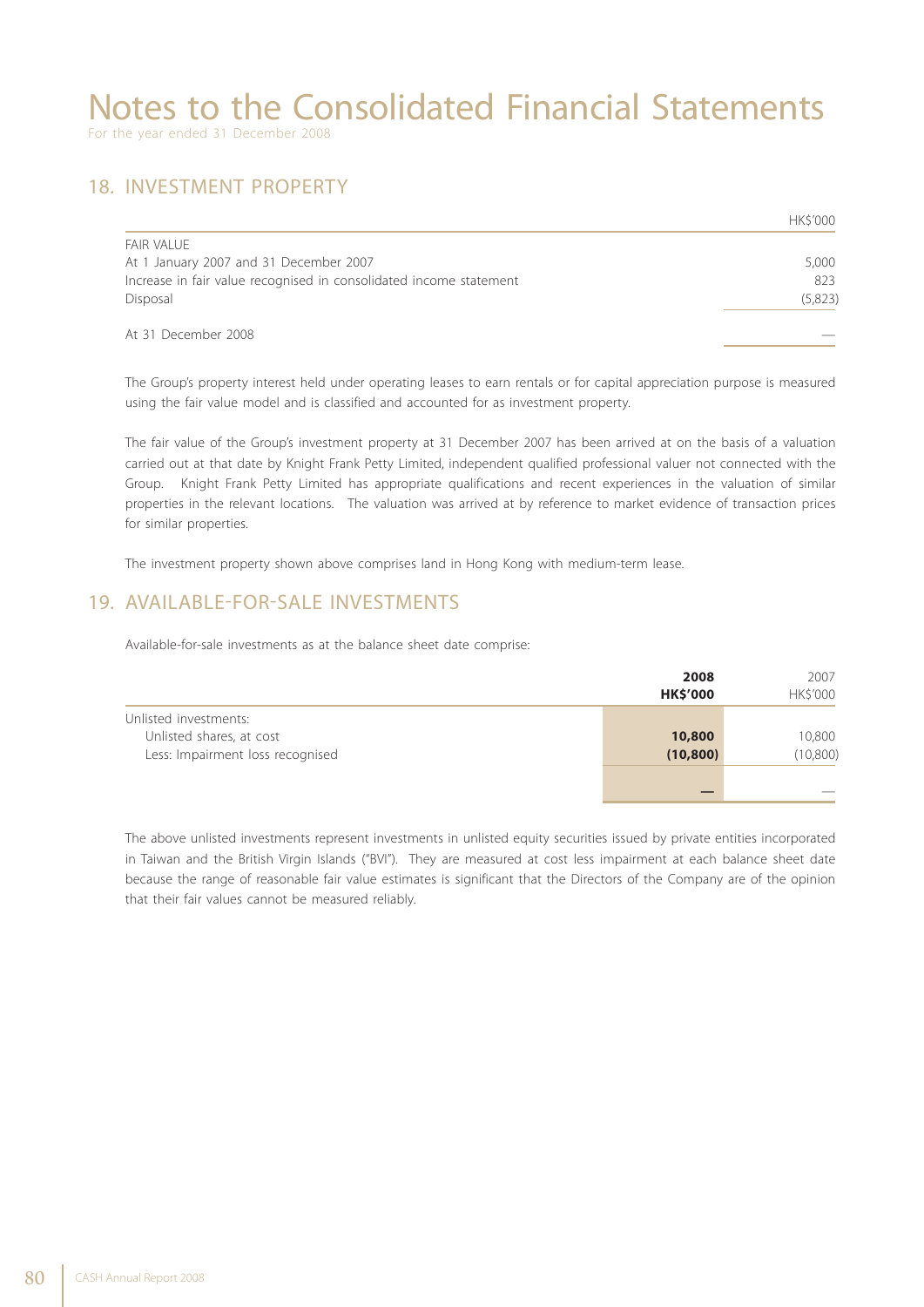For the year ended 31 December 2008

### 20. GOODWILL

|                                                    | HK\$'000 |
|----------------------------------------------------|----------|
| COST                                               |          |
| At 1 January 2007                                  | 212,027  |
| Acquisition of a subsidiary from CFSG (Note (i))   | 21,824   |
| Deemed disposal of CFSG                            | (736)    |
| At 31 December 2007                                | 233,115  |
| Deemed disposal of Netfield (BVI) (Note (ii))      | (4,544)  |
| Acquisition of additional interest in subsidiaries | 48,663   |
| At 31 December 2008                                | 277,234  |
| <b>IMPAIRMENT</b>                                  |          |
| At 1 January 2007 and 31 December 2007             |          |
| Impairment loss recognised (Note 23)               | 84,687   |
| At 31 December 2008                                | 84,687   |
| <b>CARRYING AMOUNTS</b>                            |          |
| At 31 December 2008                                | 192,547  |
| At 31 December 2007                                | 233,115  |
|                                                    |          |

Particulars regarding impairment testing on goodwill are disclosed in note 23.

Notes:

- (i) During the year ended 31 December 2007, the Group acquired the entire issued share capital of Netfield Technology Limited which was incorporated in BVI ("Netfield (BVI)") from CFSG, a non-wholly-owned subsidiary of the Company. After the acquisition, the Group's effective equity interest in Netfield (BVI) was increased from 45.27% to 100%.
- (ii) During the year ended 31 December 2008, Netfield (BVI) issued 60,000 shares by subscription to an independent third party at a consideration of US\$6,000,000 (equivalent to HK\$46,800,000). The Group's effective equity interest in Netfield (BVI) was then decreased from 100% to 96.6%, as a result, a gain on dilution of shareholding in subsidiaries of approximately HK\$41,655,000 was recognised in the consolidated income statement.

#### 21. INTERESTS IN ASSOCIATES

|                                          | 2008<br><b>HK\$'000</b> | 2007<br>HK\$'000 |
|------------------------------------------|-------------------------|------------------|
| Cost of investments in associates:       |                         |                  |
| Unlisted in Hong Kong                    | 67,833                  | 67,833           |
| Share of post-acquisition reserve        | 8,125                   | 1,315            |
| Share of post-acquisition profits (loss) | 35,726                  | (3,370)          |
|                                          | 111,684                 | 65,778           |
| Loan to an associate (Note)              | 10,296                  | 10,296           |

Note: Pursuant to the shareholders agreement entered into between a subsidiary, Marvel Champ Investments Limited, and other shareholders of the associate on 27 June 2007, the loan to the associate is unsecured, non-interest bearing and has no fixed repayment terms. In the opinion of the Directors of the Company, the loan will not be repaid within the next twelve months from 31 December 2008.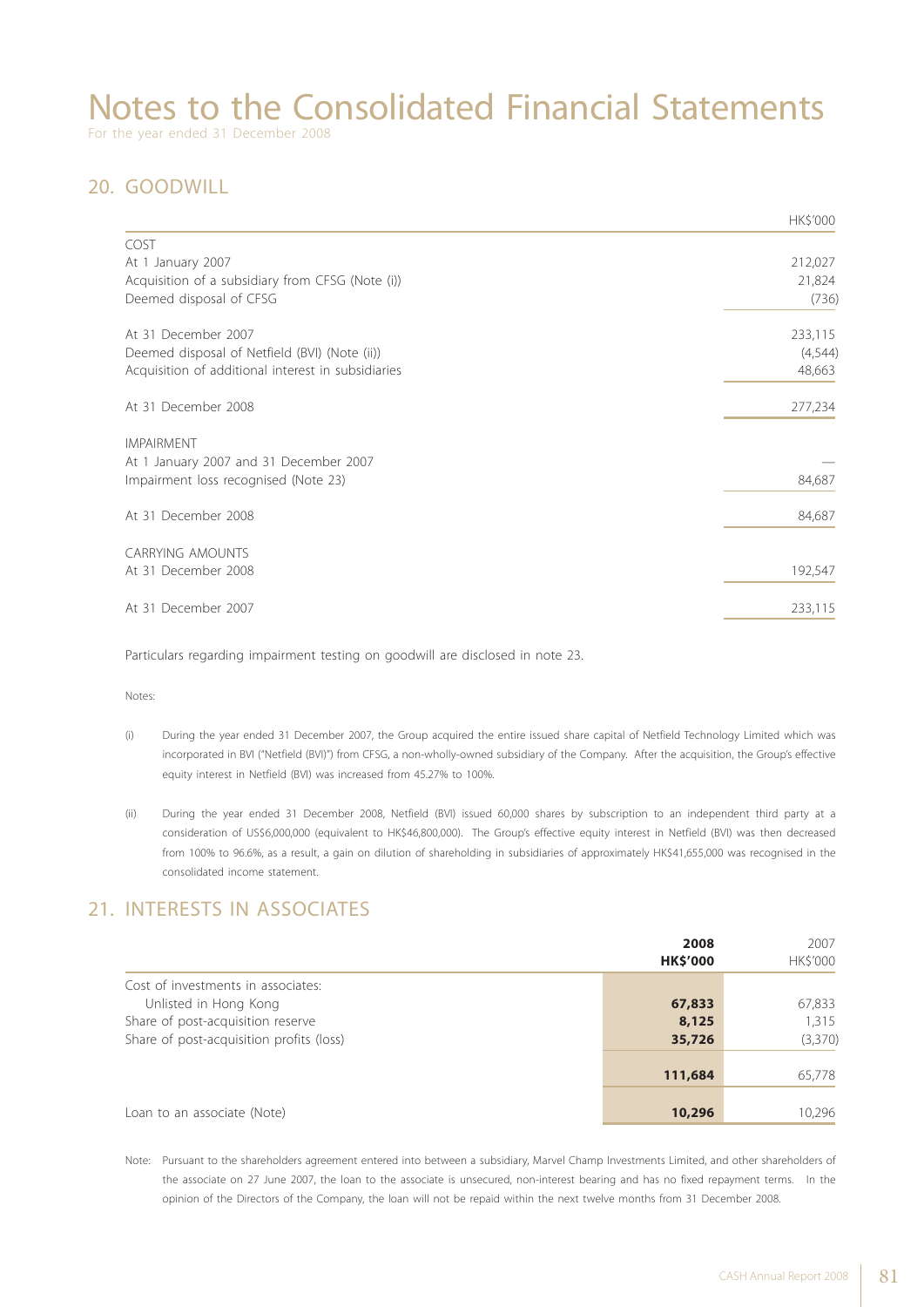For the year ended 31 December 2008

#### 21. INTERESTS IN ASSOCIATES (continued)

As at 31 December 2008 and 2007, the Group had interest in the following associates:

| <b>Name of entity</b>                       | <b>Form of business</b><br>structure | <b>Country of</b><br>incorporation/<br>date of<br>incorporation | Principal<br>place of<br>operation | Class of<br>share held | <b>Proportion of</b><br>nominal value<br>of issued<br>capital held<br>by the Group<br>Indirectly<br>$\%$ | <b>Proportion</b><br>of voting Principal<br>power held activity<br>$\%$ |                        |
|---------------------------------------------|--------------------------------------|-----------------------------------------------------------------|------------------------------------|------------------------|----------------------------------------------------------------------------------------------------------|-------------------------------------------------------------------------|------------------------|
| China Able Limited                          | Incorporated                         | <b>BVI</b><br>23 May 2007                                       | PRC                                | Ordinary               | 33.33                                                                                                    | 33.33                                                                   | Investment<br>holding  |
| Shanghai Property<br>(No. 1) Holding<br>SRL | Incorporated                         | <b>Barbados</b><br>11 August 2006                               | PRC.                               | Ordinary               | 33.33                                                                                                    | 33.33                                                                   | Investment<br>holding  |
| 昌裕(上海)房地產<br>經營有限公司                         | Incorporated                         | PRC.<br>11 December 2006                                        | PRC.                               | Ordinary               | 33.33                                                                                                    | 33.33                                                                   | Property<br>investment |

The summarised financial information in respect of the Group's associates is set out below:

|                                                     | 2008<br><b>HK\$'000</b> | 2007<br>HK\$'000      |
|-----------------------------------------------------|-------------------------|-----------------------|
| Total assets<br>Total liabilities                   | 704,248<br>(369, 197)   | 327,781<br>(130, 446) |
| Net assets                                          | 335,051                 | 197,335               |
| Group's share of net assets of associates           | 111,684                 | 65,778                |
| Revenue                                             | 22,231                  |                       |
| Profit (Loss) for the year                          | 117,288                 | (10, 111)             |
| Group's share of results of associates for the year | 39,096                  | (3,370)               |

Pursuant to the shareholders agreement entered into between a subsidiary, Marvel Champ investments Limited, and the other shareholders of the associate on 27 June 2007, the Group is required to make capital contribution to the associate amounting to HK\$153,200,000. During the year ended 31 December 2007, the associate has obtained banking facilities to finance its operations. Accordingly, both outstanding capital contribution from the Group and other shareholders were reduced. The outstanding capital contribution of the commitment by the Group was reduced from HK\$153,200,000 to HK\$84,388,000. In 2007, the Group has made payments of HK\$67,833,000 and HK\$10,296,000 in the form of capital injection and shareholders' loan respectively to the associate. During the year, the Group has not made any further contributions to the associate. At 31 December 2008, the remaining capital contribution committed by the Group amounted to HK\$6,259,000 (2007: HK\$6,259,000).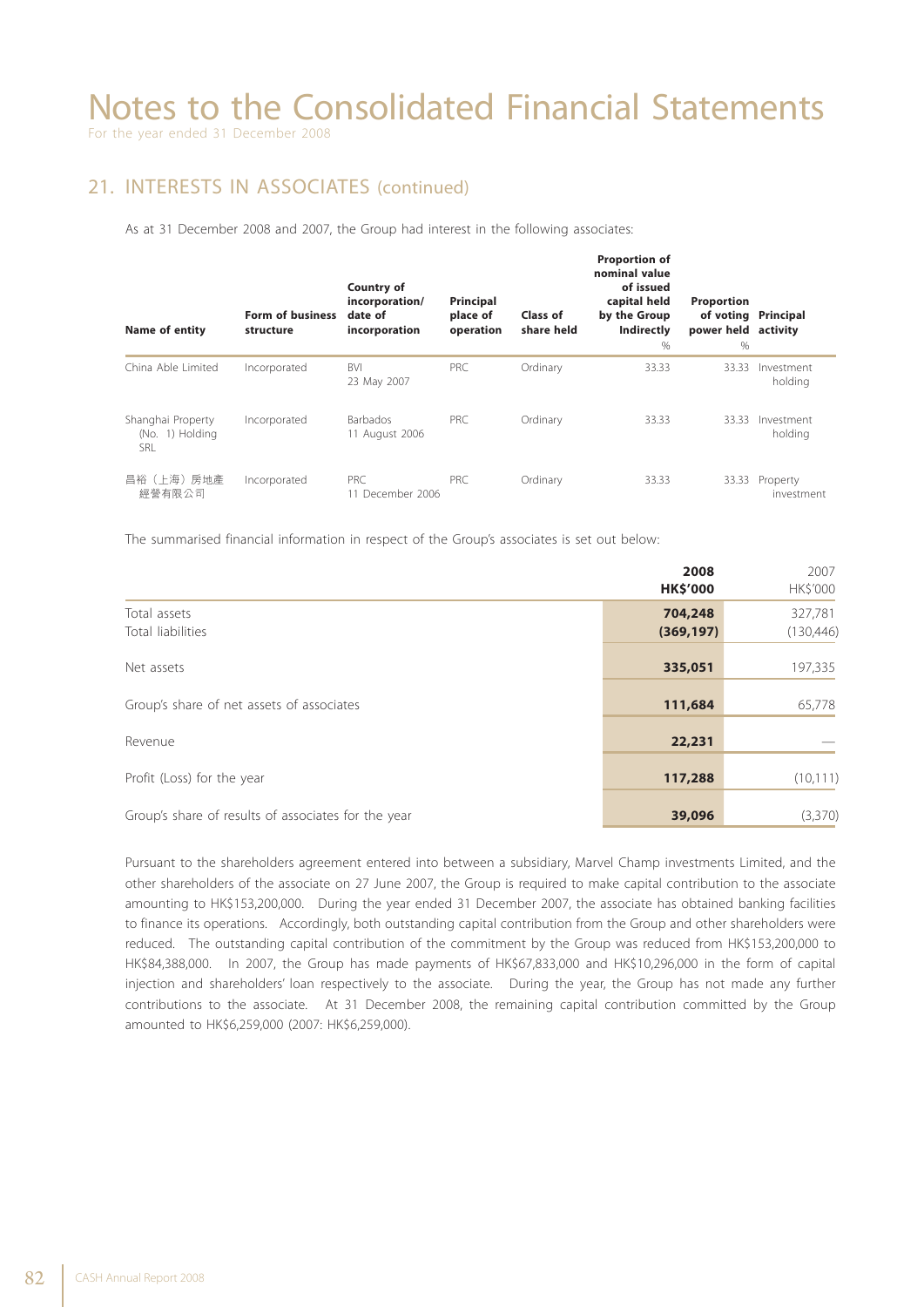For the year ended 31 December 2008

### 22. INTANGIBLE ASSETS

|                                       | <b>Trading rights</b> | Club<br>membership | Online<br>game related<br>intellectual<br>property | Online<br>game<br>development<br>costs | <b>Domain</b><br>name | <b>Trademarks</b> | <b>Total</b> |
|---------------------------------------|-----------------------|--------------------|----------------------------------------------------|----------------------------------------|-----------------------|-------------------|--------------|
|                                       | <b>HK\$'000</b>       | <b>HK\$'000</b>    | HK\$'000                                           | HK\$'000                               | HK\$'000              | HK\$'000          | HK\$'000     |
|                                       | (Note (a))            | (Note (b))         | (Note (c))                                         | (Note (d))                             | (Note (e))            | (Note (f))        |              |
| COST                                  |                       |                    |                                                    |                                        |                       |                   |              |
| At 1 January 2007                     | 9,092                 | 3,730              | 16,390                                             | 171                                    | 5,460                 | 38,000            | 72,843       |
| Additions                             |                       |                    |                                                    | 5,422                                  |                       |                   | 5,422        |
| Disposal                              |                       | (1,760)            |                                                    |                                        |                       |                   | (1,760)      |
| At 31 December 2007 and               |                       |                    |                                                    |                                        |                       |                   |              |
| 31 December 2008                      | 9,092                 | 1,970              | 16,390                                             | 5,593                                  | 5,460                 | 38,000            | 76,505       |
| AMORTISATION AND<br><b>IMPAIRMENT</b> |                       |                    |                                                    |                                        |                       |                   |              |
| At 1 January 2007                     |                       |                    | 4,098                                              | 33                                     |                       |                   | 4,131        |
| Charge for the year                   |                       |                    | 4,098                                              | 21                                     |                       |                   | 4,119        |
| At 31 December 2007                   |                       |                    | 8,196                                              | 54                                     |                       |                   | 8,250        |
| Charge for the year                   |                       |                    | 4,098                                              | 2,808                                  |                       |                   | 6,906        |
| Impairment loss recognised            |                       |                    |                                                    | 2,690                                  | 2,730                 | -                 | 5,420        |
| At 31 December 2008                   |                       |                    | 12,294                                             | 5,552                                  | 2,730                 |                   | 20,576       |
| NET BOOK VALUES                       |                       |                    |                                                    |                                        |                       |                   |              |
| At 31 December 2008                   | 9,092                 | 1,970              | 4,096                                              | 41                                     | 2,730                 | 38,000            | 55,929       |
| At 31 December 2007                   | 9,092                 | 1,970              | 8,194                                              | 5,539                                  | 5,460                 | 38,000            | 68,255       |

Notes:

- (a) Intangible assets with cost of HK\$9,092,000 (2007: HK\$9,092,000) represent trading rights that confer eligibility of the Group to trade on the Stock Exchange and the Hong Kong Futures Exchange. Particulars regarding impairment testing on the trading rights are disclosed in note 23.
- (b) For the purpose of impairment testing on club memberships, the recoverable amount has been determined based on fair value less costs to sell. The fair value less costs to sell is the second-hand market price less costs of disposal. Management of the Group determines that there is no impairment of the club memberships since the recoverable amounts of the club memberships exceed their carrying amounts.
- (c) At 31 December 2008, intangible assets of online game related intellectual property with carrying amounts of HK\$4,096,000 (2007: HK\$8,194,000) represented online game development costs and licensing fee, website development costs and software technology copyrights arising from acquisition of online game business in the PRC. These intangible assets have finite useful lives. Such intangible assets are amortised on a straight-line basis over four years. Particulars regarding impairment testing on online game related intellectual property are disclosed in note 23.
- (d) At 31 December 2008, intangible assets of online game development costs with carrying amounts of HK\$41,000 (2007: HK\$5,539,000) represented internally generated online game development costs. This intangible asset has definite useful life and is amortised on a straight-line basis over two years. During the year, the management of the Group reviewed the recoverable amounts of the online game development costs based on the value in use calculation and identified the actual future cashflows are less than expected and recognised an impairment loss of approximately HK\$2,690,000.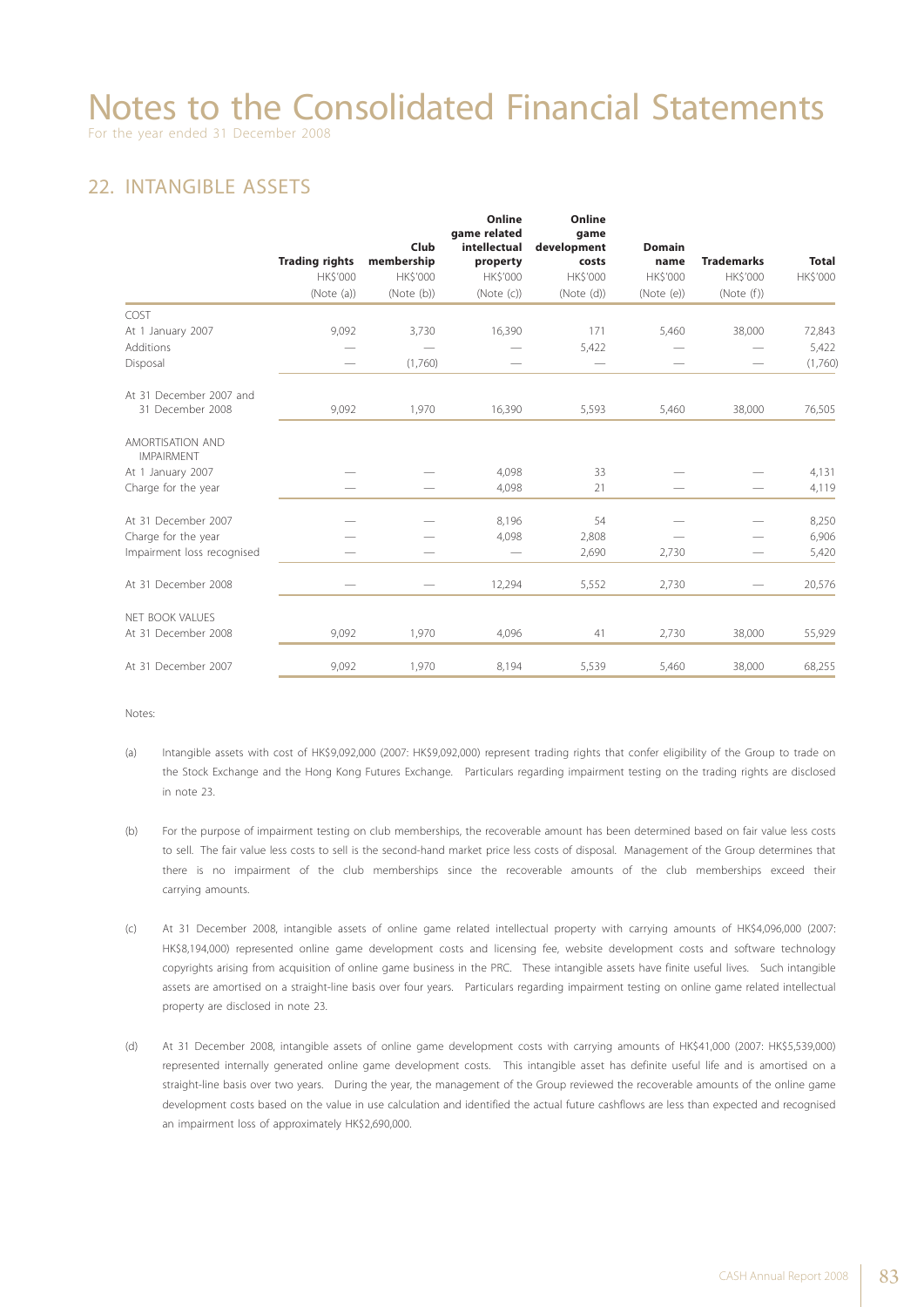For the year ended 31 December 2008

#### 22. INTANGIBLE ASSETS (continued)

(e) At 31 December 2008, intangible assets with carrying amounts of HK\$2,730,000 (2007: HK\$5,460,000) represent domain name. It represents the legal and beneficial ownership of domain name "www.shanghai.com" and has indefinite useful life.

The domain name is considered by management of the Group as having an indefinite useful life because it is expected to be used indefinitely. The domain name will not be amortised until its useful life is determined to be finite, instead it will be tested for impairment annually and whenever there is an indication that it may be impaired.

For the purpose of impairment testing on domain name, the recoverable amount has been determined based on fair value less costs to sell. The fair value less costs to sell is arrived at by market approach, which is to determine the desirability of the domain name through recent sales or offering of similar domain name currently on the market in order to arrive at an indication of the most probable selling price for the domain name. The fair value less costs to sell at 31 December 2008 was supported by a valuation carried out at that day by Norton Appraisals Limited, an independent qualified professional valuer not connected with the Group. Based on the valuation report, an impairment loss of HK\$2,730,000 (2007: nil) on domain name was recognised during the year since the carrying amounts of domain name exceed the recoverable amounts.

(f ) At 31 December 2008, intangible assets of trademarks amounting to HK\$38,000,000 (2007: HK\$38,000,000) represent the perpetual right for the use of the brand name "Pricerite" which takes the form of sign, symbol, name, logo design or any combination thereof arising from acquisition of retail business. These trademarks are considered by management of the Group as having an indefinite useful life. Particulars regarding impairment testing on trademarks are disclosed in note 23.

#### 23. IMPAIRMENT TESTINGS ON GOODWILL AND INTANGIBLE ASSETS

As explained in note 7, the Group uses business segments as its primary segment for reporting segment information. For the purposes of impairment testing, goodwill, trading rights, trademarks and online game related intellectual property set out in notes 20 and 22 have been allocated to the following CGUs respectively. The carrying amounts of goodwill, trading rights, trademarks and online game related intellectual property as at 31 December 2008 allocated to these units are as follows:

|                      |                 |                |                       |                          |                   |                | Online game related   |                 |
|----------------------|-----------------|----------------|-----------------------|--------------------------|-------------------|----------------|-----------------------|-----------------|
|                      | Goodwill        |                | <b>Trading rights</b> |                          | <b>Trademarks</b> |                | intellectual property |                 |
|                      | 2008            | 2007           | 2008                  | 2007                     | 2008              | 2007           | 2008                  | 2007            |
|                      | <b>HK\$'000</b> | <b>HKS'000</b> | <b>HK\$'000</b>       | <b>HKS'000</b>           | <b>HK\$'000</b>   | <b>HKS'000</b> | <b>HK\$'000</b>       | <b>HK\$'000</b> |
| Financial services   | 23,667          | 15.827         | 9,092                 | 9,092                    |                   |                |                       |                 |
| Online game services | 83,361          | 131,769        |                       |                          |                   |                | 4,096                 | 8.194           |
| Retailing business   | 85,519          | 85,519         |                       | $\overline{\phantom{a}}$ | 38,000            | 38,000         |                       |                 |
|                      | 192,547         | 233.115        | 9,092                 | 9,092                    | 38,000            | 38,000         | 4,096                 | 8,194           |

Management of the Group consider cashflow projections which were prepared based on financial budgets covering respective period of goodwill, trading rights, trademarks and online game related intellectual property to determine whether there was any impairment of its CGUs containing goodwill, trading rights, trademarks and online game related intellectual property as at 31 December 2008.

The recoverable amounts of the CGUs of financial services have been determined based on a value in use calculation. That calculation uses cash flow projections based on financial budgets approved by management covering a three-year period and discount rate of 8% (2007: 5%). A key assumption for the value in use calculation is the estimation of cash inflows/outflows, which are determined based on past performance and management's expectations for the market development. Management believes that any reasonably possible change in any of the assumptions would not cause the aggregate carrying amount of the above CGUs to exceed the aggregate recoverable amount of the above CGUs.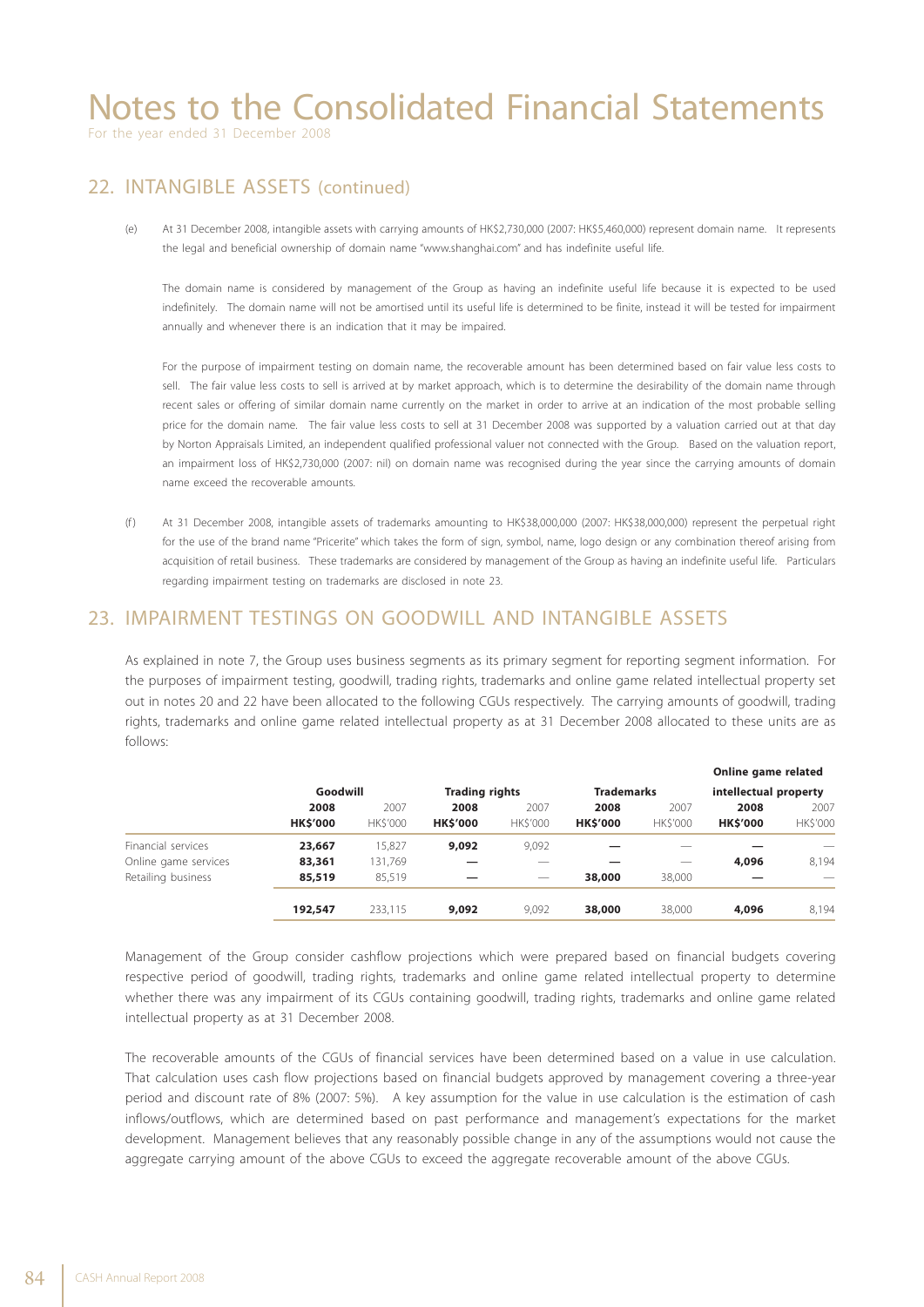For the year ended 31 December 2008

#### 23. IMPAIRMENT TESTINGS ON GOODWILL AND INTANGIBLE ASSETS (continued)

The recoverable amount of the CGU of online game services has been determined based on a value in use calculation. That calculation uses cash flow projections based on financial budgets approved by management covering a five-year period and discount rate of 12% (2007: 18%). Other key assumptions for the value in use calculations relate to the estimation of cash inflows/outflows which include budgeted active concurrence user, peak concurrence user and payment subscribers. Such estimation is based on the CGU's past performance and management's expectations for the market development. Due to continuous losses incurred by the subsidiaries principally engaging in online game services in the PRC and Taiwan and having taken into account of the uncertain future prospect and revenue to be generated from these subsidiaries, the Directors of the Company assessed the recoverable amount of goodwill and recognised an impairment losses amounting to HK\$84,687,000 (2007: nil) during the year ended 31 December 2008. The reduction in recoverable amount was driven by higher losses than were expected, including delay in expected return to profitability of the business and significant deterioration in economic conditions in the PRC and Taiwan. Management believes that if the budgeted usage rate of active concurrence user, peak concurrence user and payment subscribers decrease by 5%, the recoverable amount of the CGU of online game services will decrease by HK\$4,283,000. There is no material changes in the recoverable amount of the CGU of online game business if the discount rate is decreased by 1%.

The recoverable amounts of the CGUs of retailing business have been determined based on a value in use calculation. That calculation uses cash flow projections based on financial budgets approved by management covering a one-year period and discount rate of 10% (2007: 12%). The cash flows beyond the one-year period are extrapolated having a steady 3% growth rate. The growth rate is based on the relevant industry growth forecasts and average long-term growth rate for the relevant industry. A key assumption for the value in use calculation is the budgeted growth rate, which is determined based on past performance and management's expectations for the market development. No impairment on goodwill and trademarks was noted. Management believes that any reasonably possible change in any of the assumptions would not cause the aggregate carrying amount of the above CGUs to exceed the aggregate recoverable amount of the above CGUs.

#### 24. OTHER ASSETS

|                              | 2008           | 2007           |
|------------------------------|----------------|----------------|
|                              | <b>HKS'000</b> | <b>HKS'000</b> |
| Statutory and other deposits | 9,447          | 9,136          |

Statutory and other deposits represent deposits with various exchanges and clearing houses.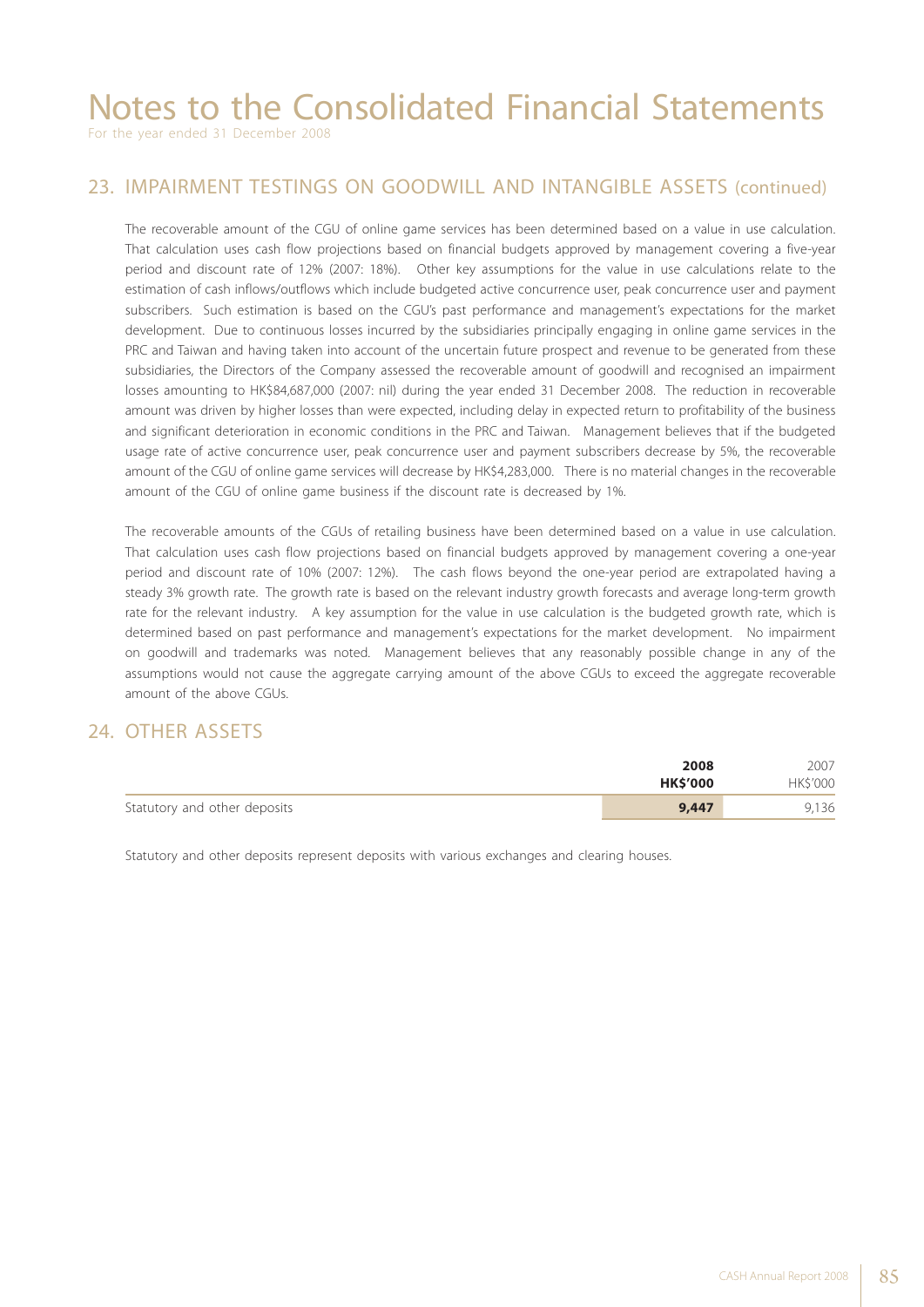### 25. LOAN RECEIVABLES

|                                                                            | 2008<br><b>HK\$'000</b> | 2007<br>HK\$'000  |
|----------------------------------------------------------------------------|-------------------------|-------------------|
| Fixed-rate loan receivables                                                | 527                     | 1.925             |
| Variable-rate loan receivables                                             | 17,554                  | 33,399            |
| Less: Allowance for bad and doubtful debts                                 | 18,081                  | 35,324<br>(5,717) |
|                                                                            | (3,733)                 |                   |
|                                                                            | 14,348                  | 29,607            |
| Carrying amount analysed for reporting purposes:                           |                         |                   |
| Non-current assets (receivable after one year from the balance sheet date) | 671                     | 692               |
| Current assets (receivable within one year from the balance sheet date)    | 13,677                  | 28,915            |
|                                                                            | 14,348                  | 29,607            |

All the loan receivables are denominated in Hong Kong dollars.

Interest rates underlying the variable-rate loan receivables are Hong Kong Prime Rate plus a spread for both years. Interest rates underlying the fixed-rate loan receivable are 5% (2007: 5%) per annum for the year ended 31 December 2008.

The Group has policy for allowance of bad and doubtful debts which is based on the evaluation of collectability and aging analysis of accounts and on management's judgment, including the current creditworthiness, collaterals and the past collection history of each client.

Movement in the allowance for bad and doubtful debts:

|                                      | 2008<br><b>HK\$'000</b> | 2007<br>HK\$'000 |
|--------------------------------------|-------------------------|------------------|
| Balance at the beginning of the year | 5,717                   | 26,570           |
| Amounts written off during the year  |                         | (21, 151)        |
| Charge for the year                  | 900                     | 1.997            |
| Reversal for the year                |                         | (1,699)          |
| Amounts recovered during the year    | (2,884)                 |                  |
|                                      |                         |                  |
| Balance at the end of the year       | 3,733                   | 5,717            |

In determining the recoverability of the loan receivables, the Group considers any change in the credit quality of the loan receivables from the date credit was initially granted up to the reporting date. The concentration of credit risk is limited due to the customer base being large and unrelated. Accordingly, the Directors of the Company believe that there is no further credit provision required in excess of the allowance for doubtful debts.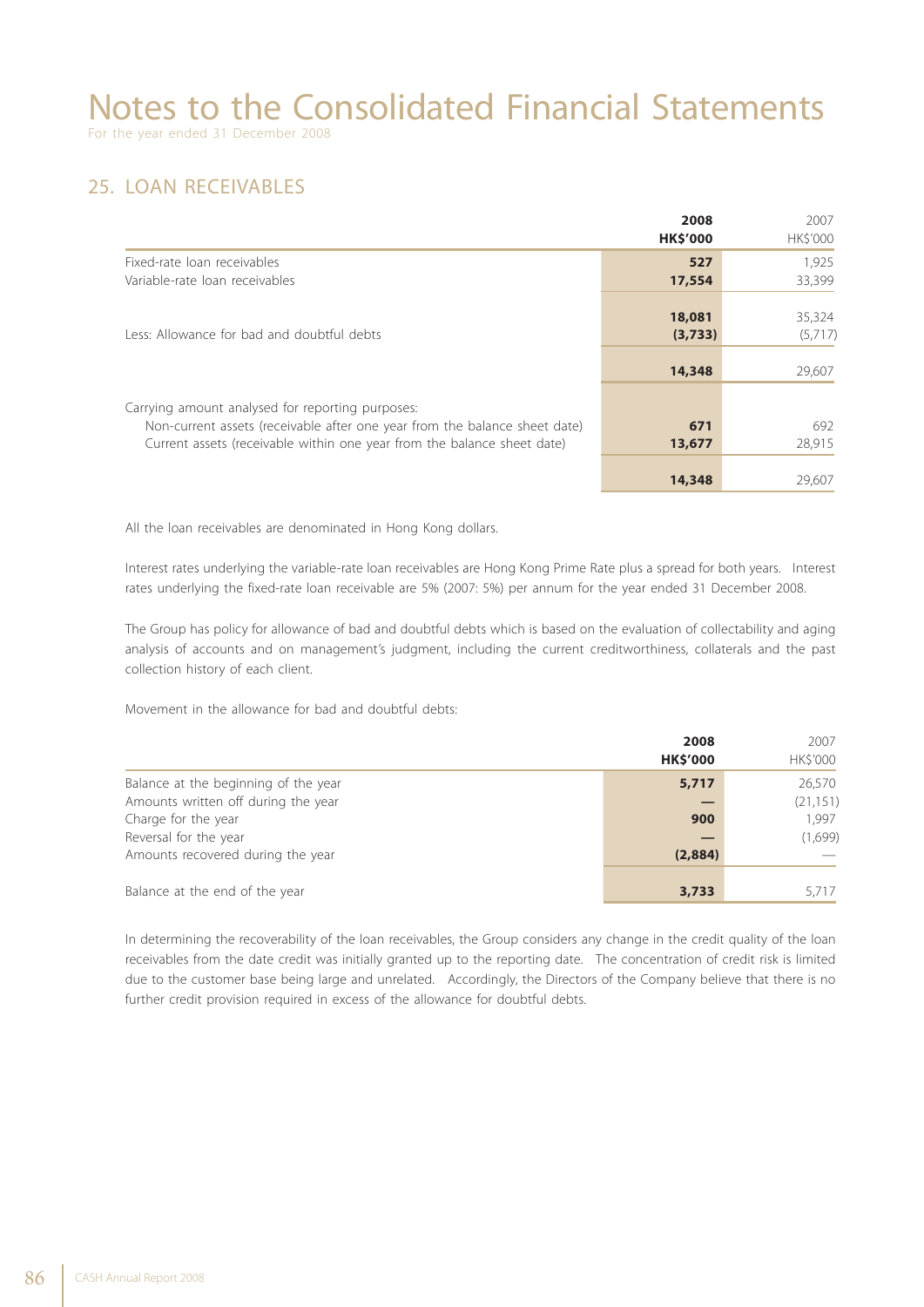For the year ended 31 December 2008

#### 25. LOAN RECEIVABLES (continued)

In respect of loan receivables which are past due but not impaired at the respective balance sheet date, the aged analysis (from due date) is as follows:

|               | 2008<br><b>HK\$'000</b> | 2007<br>HK\$'000               |
|---------------|-------------------------|--------------------------------|
| $0 - 30$ days |                         | 4,267                          |
| $31-60$ days  |                         | 23,312                         |
| $61-90$ days  |                         | $\overbrace{\hspace{25mm}}^{}$ |
| Over 90 days  |                         | 1,141                          |
|               |                         | 28,720                         |

The loan receivables with a carrying amount of HK\$14,348,000 (2007: HK\$887,000) are neither past due nor impaired at the reporting date for which the Group believes that the amounts are recoverable.

Loan receivables with an aggregate carrying value of approximately HK\$13,821,000 (2007: HK\$4,267,000) are secured by pledged marketable securities with fair values of HK\$3,357,000 (2007: HK\$11,934,000) and convertible instrument with nominal value of HK\$13,000,000 (2007: nil).

At 31 December 2007, debtors with a carrying amount of HK\$28,720,000 are past due at the reporting date for which the Directors of the Company considered them as recoverable since the amounts are either fully secured by marketable securities pledged by debtors or subsequently settled. Accordingly, no further impairment is considered necessary.

The fixed-rate loan receivables have contractual maturity dates as follows:

|                                                  | 2008<br><b>HK\$'000</b> | 2007<br>HK\$'000 |
|--------------------------------------------------|-------------------------|------------------|
| Within one year                                  | 48                      | 1,313            |
| More than one year but not exceeding two years   | 48                      | 144              |
| More than two years but not exceeding five years | 144                     | 144              |
| More than five years                             | 287                     | 324              |
|                                                  | 527                     | 1,925            |

The effective interest rate (which is equal to contractual interest rate) on the Group's fixed rate loan receivables is 2% (2007: 2%) per annum. Interest rate term is fixed at the time when entering into loan agreement.

The variable-rate loan receivables have contractual maturity dates as follows:

|                                                     | 2008            | 2007     |
|-----------------------------------------------------|-----------------|----------|
|                                                     | <b>HK\$'000</b> | HK\$'000 |
| Within one year                                     | 13,629          | 27,602   |
| In more than one year but not more than two years   | 192             | 25       |
| In more than two years but not more than five years |                 | 55       |
|                                                     |                 |          |
|                                                     | 13,821          | 27,682   |

The effective interest rates (which are equal to contractual interest rate) on the Group's variable rate loan receivables are Hong Kong Prime Rate plus a spread. Interest rate term is fixed at the time when entering into loan agreement.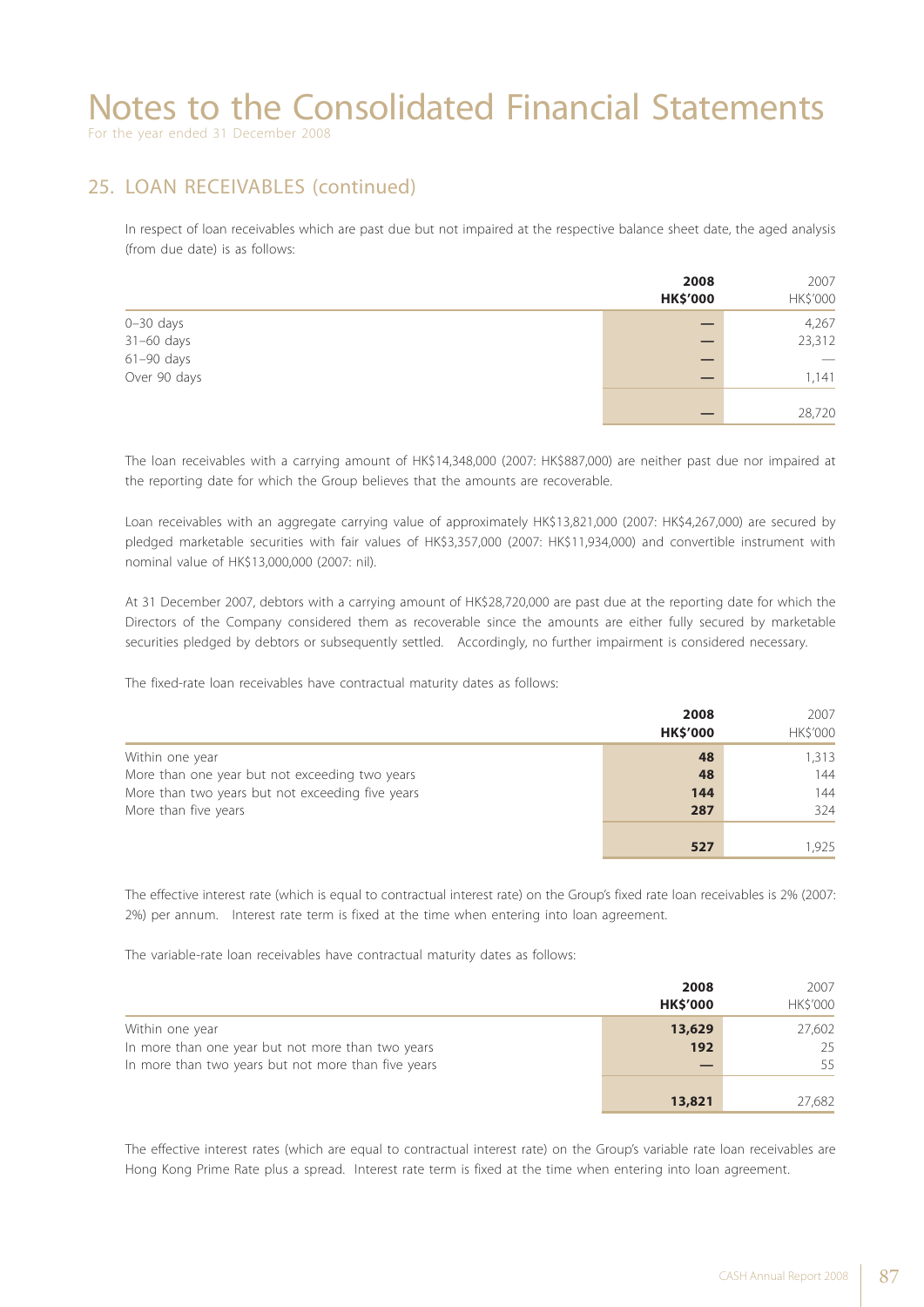### 26. INVENTORIES

|                                                | 2008            | 2007           |
|------------------------------------------------|-----------------|----------------|
|                                                | <b>HK\$'000</b> | <b>HKS'000</b> |
| Finished goods held for sale                   | 39,113          | 39,693         |
| Consumables for online game auxiliary products | 150             | 2,335          |
|                                                |                 |                |
|                                                | 39,263          | 42,028         |

### 27. OTHER FINANCIAL ASSETS

|                                                            | 2008<br><b>HK\$'000</b> | 2007<br>HK\$'000 |
|------------------------------------------------------------|-------------------------|------------------|
| Accounts receivable arising from the business of dealing   |                         |                  |
| in securities and equity options:                          |                         |                  |
| Clearing houses, brokers and dealers                       | 72,199                  | 216,343          |
| Cash clients                                               | 36,425                  | 166,310          |
| Margin clients                                             | 97,185                  | 449,162          |
| Accounts receivable arising from the business of dealing   |                         |                  |
| in futures and options:                                    |                         |                  |
| Clients                                                    | 65                      | 68               |
| Clearing houses, brokers and dealers                       | 94,719                  | 93,032           |
| Commission receivables from brokerage of mutual funds      |                         |                  |
| and insurance-linked investment plans and products         | 2,349                   | 5,238            |
| Accounts receivable arising from the business of provision |                         |                  |
| of corporate finance services                              | 1,100                   | 1,442            |
| Accounts receivable arising from the business of provision |                         |                  |
| of online game services                                    | 1,881                   | 6,995            |
| Trade debtors arising from retailing business              |                         | 408              |
|                                                            |                         |                  |
|                                                            | 305,923                 | 938,998          |

The settlement terms of accounts receivable arising from the business of dealing in securities and equity options are two days after trade date, and accounts receivable arising from the business of dealing in futures and options are one day after trade date.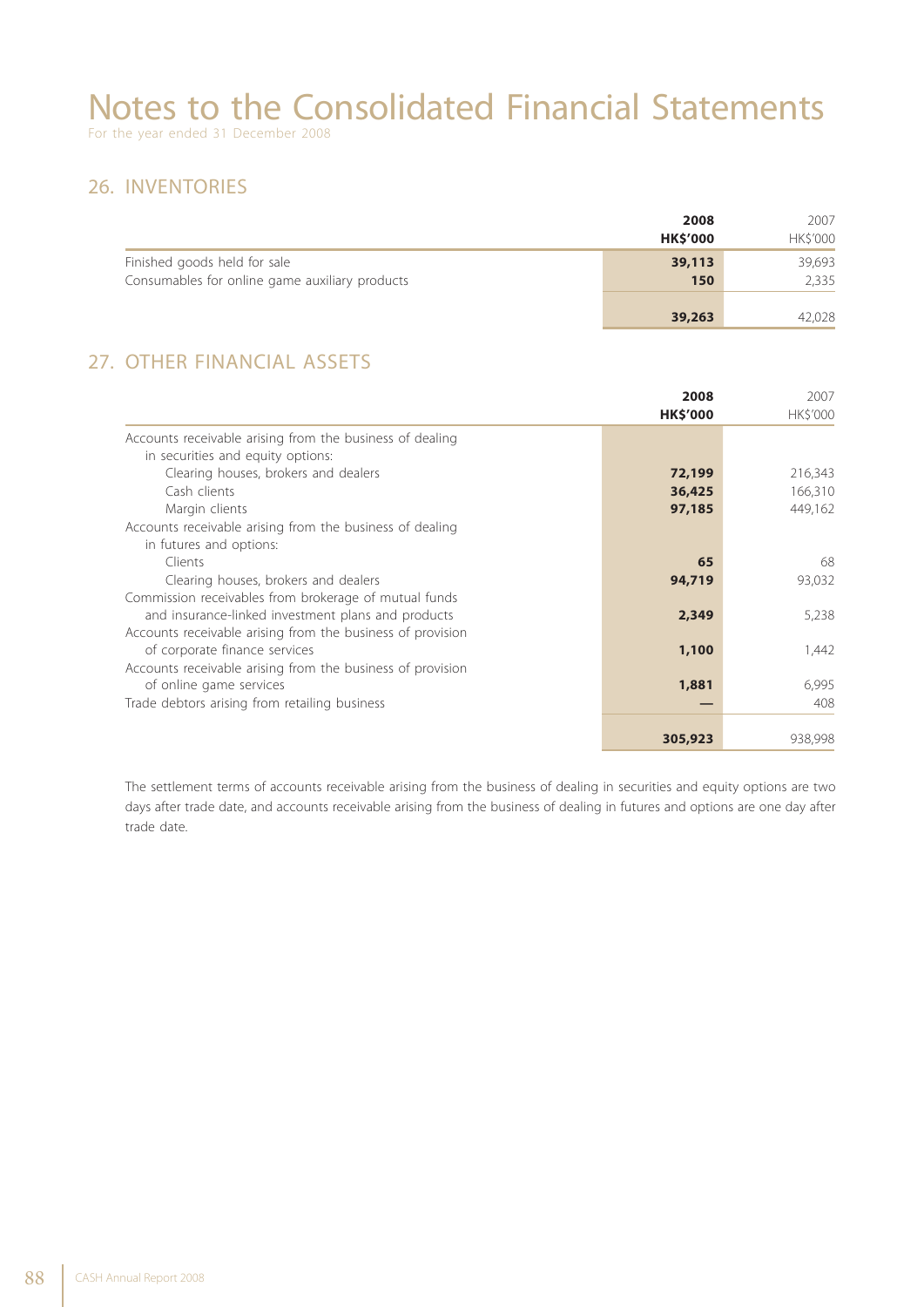For the year ended 31 December 2008

### 27. OTHER FINANCIAL ASSETS (continued)

In respect of the commission receivables from brokerage of mutual funds and insurance-linked investment plans and products, accounts receivable arising from the business of provision of corporate finance services and online game services and trade debtors arising from retailing business, the Group allows a credit period of 30 to 90 days. The aged analysis is as follows:

|               | 2008            | 2007     |
|---------------|-----------------|----------|
|               | <b>HK\$'000</b> | HK\$'000 |
| $0 - 30$ days | 3,382           | 9,967    |
| $31-60$ days  | 499             | 1,192    |
| $61-90$ days  | 523             | 1,730    |
| Over 90 days  | 926             | 1,194    |
|               |                 |          |
|               | 5,330           | 14,083   |

Loans to margin clients are secured by clients' pledged securities at fair values of HK\$442,488,000 (2007: HK\$1,827,557,000) which can be sold at the Group's discretion to settle any margin call requirements imposed by their respective securities transactions. The Group is able to use client's pledged securities up to the amount of 140% of the loans to margin clients as collateral of the Group's borrowings (with client's consent). The loans are repayable on demand and bear interest at commercial rates. No aged analysis is disclosed as in the opinion of Directors of the Company, the aged analysis does not give additional value in view of the nature of business of share margin financing.

Accounts receivable are netted off by allowance for bad and doubtful debts of HK\$7,524,000 (2007: HK\$9,330,000).

The Group has policy for allowance of bad and doubtful debts which is based on the evaluation of collectability and age analysis of accounts and on management's judgement including the credit creditworthness, collaterals and the past collection history of each client.

Movement in the allowance for bad and doubtful debts:

|                                      | 2008<br><b>HK\$'000</b> | 2007<br>HK\$'000 |
|--------------------------------------|-------------------------|------------------|
| Balance at the beginning of the year | 9,330                   | 20,086           |
| Amounts written off during the year  | (7, 934)                | (11,797)         |
| Charge for the year                  | 6,720                   | 1.041            |
| Amounts recovered during the year    | (592)                   |                  |
| Balance at the end of the year       | 7,524                   | 9,330            |

In addition to the individually assessed allowance for bad and doubtful debt, the Group has also provided, on a collective basis, loan impairment allowance for accounts receivable arising from the business of dealing in securities and equity options with margin client that are individually insignificant or accounts receivable where no impairment has been identified individually. Objective evidence of collective impairment could include the Group's past experience of collecting payments and observable changes in national or local economic conditions that correlate with default on receivables.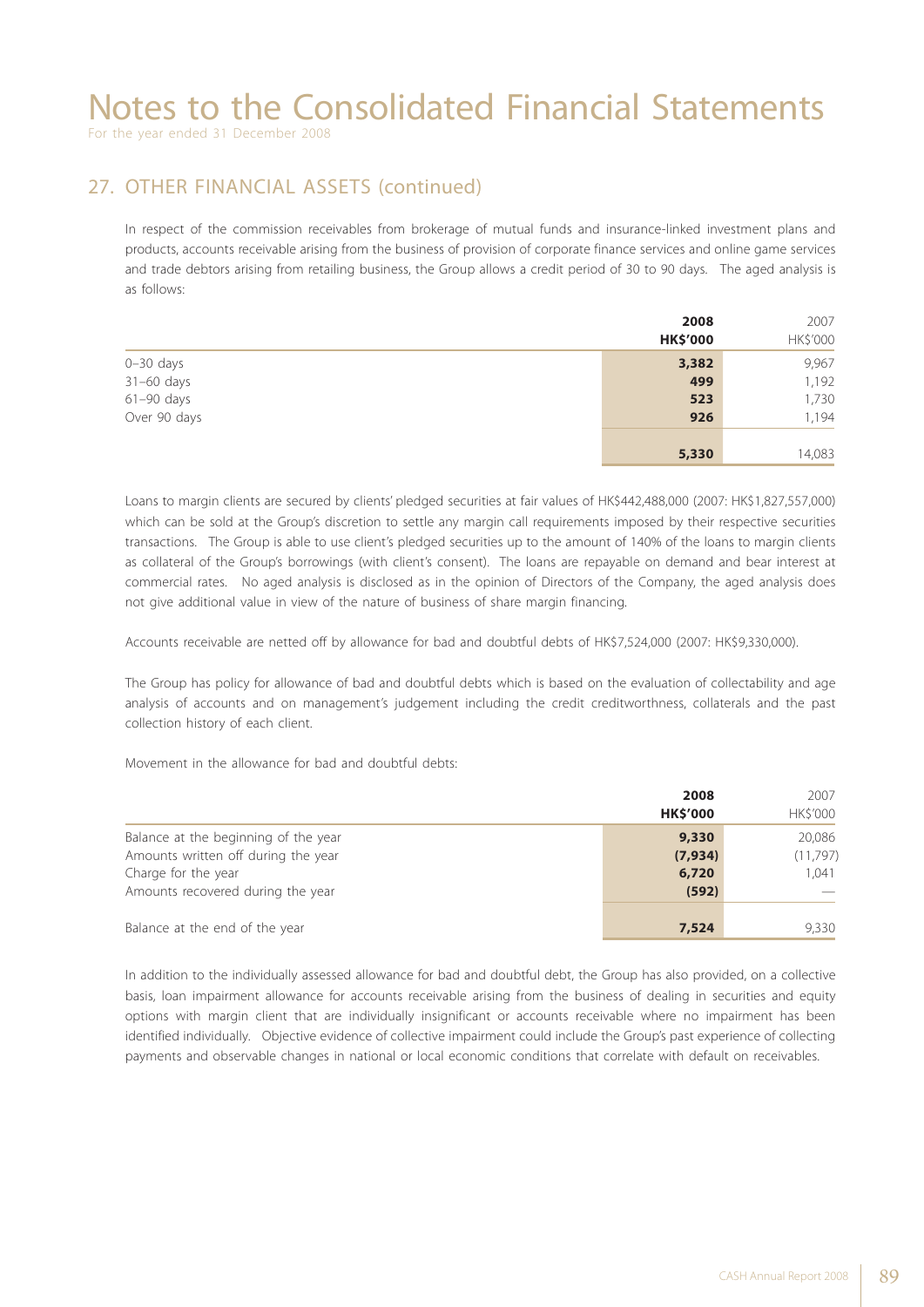For the year ended 31 December 2008

### 27. OTHER FINANCIAL ASSETS (continued)

In determining the recoverability of the accounts receivable, the Group considers any change in the credit quality of the trade receivable from the date credit was initially granted up to the reporting date. The concentration of credit risk is limited due to the customer base being large and unrelated. Accordingly, the Directors of the Company believe that there is no further credit provision required in excess of the allowance for bad and doubtful debts.

Included in the Group's accounts receivable are debtors, with a carrying amount of HK\$8,624,000 (2007: HK\$24,281,000) which are past due at the reporting date for which the Group has not provided as there has not been a significant change in credit quality. The Group believes that the amounts are still recoverable given the substantial subsequent settlement after the reporting date.

During the year ended 31 December 2008, accounts receivable and other receivables with carrying amounts of HK\$6,720,000 and HK\$15,599,000 (2007: nil) respectively are individually impaired which have either been placed under liquidation or in severe financial difficulties. The Group does not hold any collateral over these balances.

In respect of accounts receivable which are past due but not impaired at the respective balance sheet date, the aged analysis (from due date) is as follows:

|               | 2008            | 2007     |
|---------------|-----------------|----------|
|               | <b>HK\$'000</b> | HK\$'000 |
| $0 - 30$ days | 6,549           | 21,771   |
| $31-60$ days  | 826             | 619      |
| $61-90$ days  | 323             | 697      |
| Over 90 days  | 926             | 1,194    |
|               |                 |          |
|               | 8,624           | 24,281   |

The accounts receivable with a carrying amount of HK\$297,299,000 (2007: HK\$914,717,000) are neither past due nor impaired at the reporting date for which the Group believes that the amounts are recoverable.

As at 31 December 2008, deposits with a carrying amount of HK\$15,518,000 (2007: HK\$14,323,000) are expected to be recovered after more than twelve months.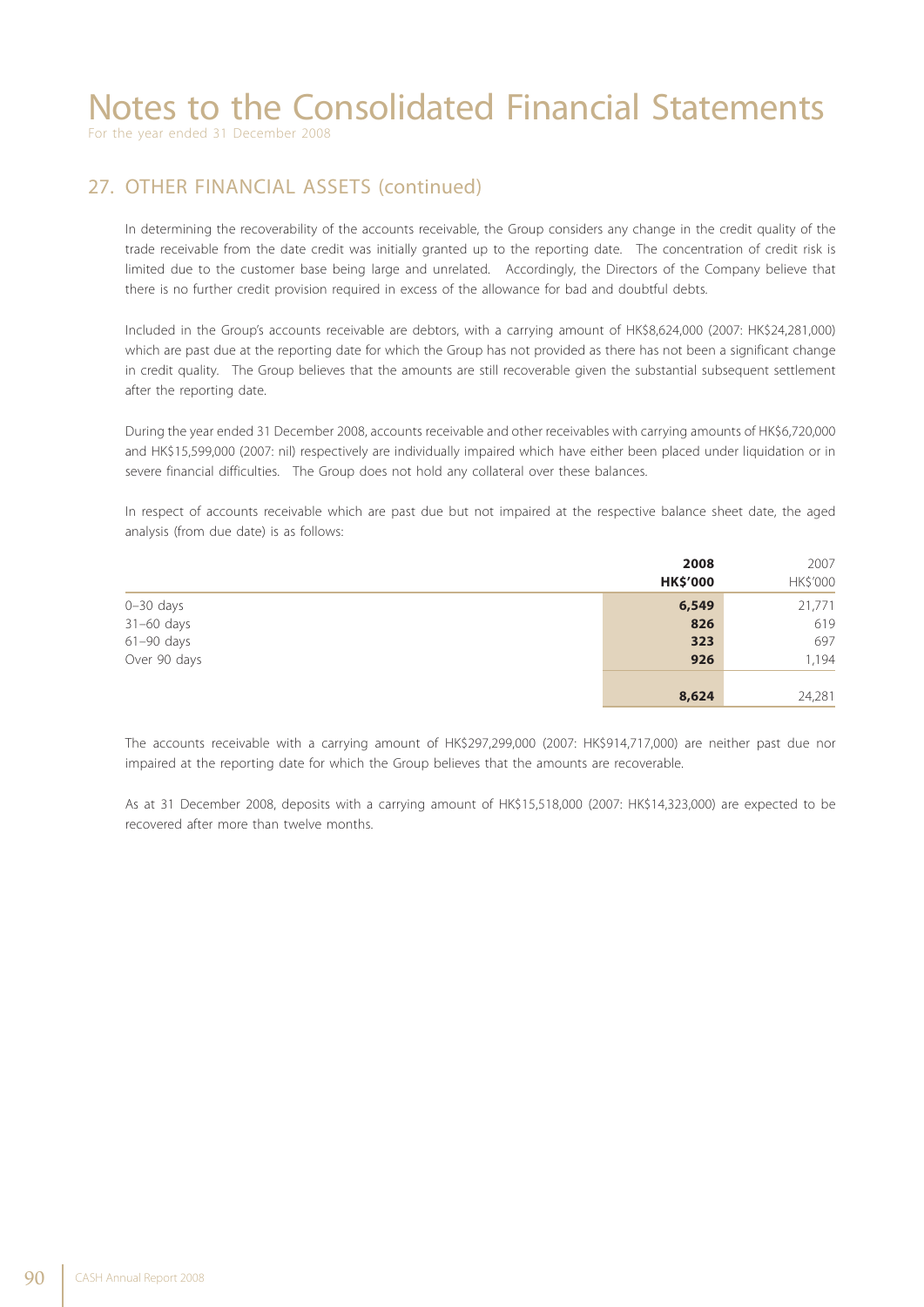For the year ended 31 December 2008

### 27. OTHER FINANCIAL ASSETS (continued)

Included in accounts receivable from margin clients arising from the business of dealing in securities are amounts due from certain related parties, details of which are as follows:

| <b>Name</b>                                                                                              | <b>Balance at</b><br>1 January<br>2008<br>HK\$'000 | <b>Balance at</b><br>31 December<br>2008<br>HK\$'000 | <b>Maximum</b><br>amount<br>outstanding<br>during<br>the year<br>HK\$'000 | <b>Market value</b><br>of pledged<br>securities at<br>31 December<br>HK\$'000 |
|----------------------------------------------------------------------------------------------------------|----------------------------------------------------|------------------------------------------------------|---------------------------------------------------------------------------|-------------------------------------------------------------------------------|
| <b>Directors of the Company</b><br>Mr Wong Kin Yick Kenneth (Note (1))<br>and associates                 |                                                    |                                                      |                                                                           |                                                                               |
| 2007<br>2008                                                                                             | 648<br>1,678                                       | 1,678<br>222                                         | 28,842<br>16,031                                                          | 3,941<br>1,096                                                                |
| Mr Law Ping Wah Bernard and associates<br>2007<br>2008                                                   |                                                    |                                                      | 29,489<br>15,401                                                          | 19,914<br>6,049                                                               |
| Mr Lin Che Chu George and associates<br>2007<br>2008                                                     |                                                    |                                                      | 29,703                                                                    | 12,900<br>6,372                                                               |
| <b>Directors of CFSG</b><br>Mr Cheng Man Pan Ben and associates<br>2007<br>2008                          |                                                    | 29                                                   | 23,349<br>16,412                                                          | 1,945<br>433                                                                  |
| Mr Yuen Pak Lau Raymond and associates<br>2007<br>2008                                                   |                                                    |                                                      | 996                                                                       | 748                                                                           |
| Substantial shareholders of the Company<br>Cash Guardian Limited<br>2007<br>2008                         |                                                    |                                                      |                                                                           | 930<br>8,895                                                                  |
| Mr Kwan Pak Hoo Bankee and associates<br>2007<br>2008                                                    |                                                    |                                                      | 29,021<br>1,792                                                           | 10,161<br>1,363                                                               |
| Abdulrahman Saad Al-Rashid & Sons Company<br>Limited ("ARTAR") and associates<br>2007<br>2008 (Note (2)) |                                                    |                                                      | 2,060,400                                                                 | 218,735<br>5,387                                                              |

Notes:

(1) During the year 31 December 2008, Mr Wong Kin Yick Kenneth resigned as executive director of the Company.

- (2) During the year 31 December 2008, ARTAR and associates were not the substantial shareholders of the Company, while they are still the substantial shareholders of CFSG.
- (3) Associates are defined in accordance with the Rules Governing the Listing of Securities on the Stock Exchange.

The above balances are repayable on demand and bear interest at commercial rates which are similar to the rates offered to other margin clients.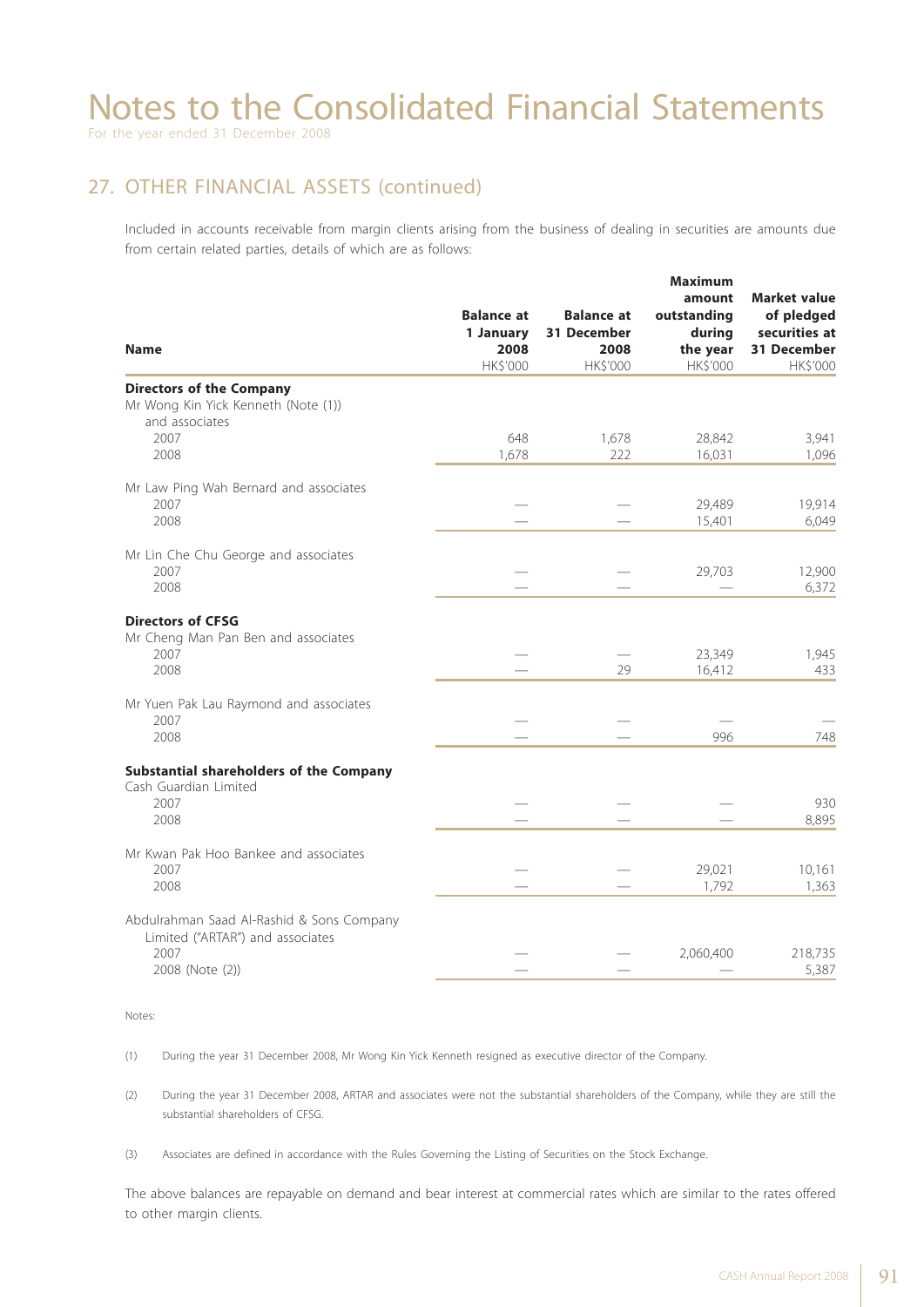For the year ended 31 December 2008

#### 28. INVESTMENTS HELD FOR TRADING

|                                                           | 2008<br><b>HK\$'000</b> | 2007<br>HK\$'000 |
|-----------------------------------------------------------|-------------------------|------------------|
| Equity securities listed in Hong Kong<br>Investment funds | 78,419<br>736           | 58,596<br>1,658  |
|                                                           | 79,155                  | 60,254           |

The fair values of the listed investments held for trading are determined based on the quoted market bid prices available on the relevant exchanges.

The fair value of the investment funds is determined based on the price quoted in an active market.

#### 29. BANK DEPOSITS UNDER CONDITIONS, DEPOSITS WITH BROKERS AND BANK BALANCES

#### **Bank deposits under conditions**

|                                                                                  | 2008<br><b>HK\$'000</b> | 2007<br>HK\$'000 |
|----------------------------------------------------------------------------------|-------------------------|------------------|
| Other bank deposits (note (a))<br>Pledged bank deposits (notes (b), (c) and (d)) | 17,142<br>84,577        | 17,105<br>73,708 |
|                                                                                  | 101,719                 | 90,813           |

The bank deposits subject to conditions carry average floating interest at prevailing market rate per annum. The effective interest rates on the Group's bank deposits subject to conditions are also equal to contracted interest rates.

Notes:

- (a) Pursuant to a letter of undertaking given by the Group to a bank, the Group covenants to maintain deposits of not less than HK\$15,000,000 (2007: HK\$15,000,000) with a bank as a condition precedent to an overdraft facility granted by the bank. The bank deposits will mature within one year or at an earlier date when the overdraft facility is expired.
- (b) The Group's bank deposits of HK\$77,283,000 (2007: HK\$72,082,000) are pledged to secure the short-term general banking facilities granted by banks.
- (c) The Group's bank deposits of HK\$223,000 (2007: HK\$996,000) were pledged for bank guarantee of rental deposit. The bank deposits will mature when the bank guarantee is expired.
- (d) The Group's bank deposits of HK\$7,071,000 (2007: nil) were pledged to secure the short-term general facilities granted by a bank. The bank deposits will mature on clearance of the stand-by letter of credit facility.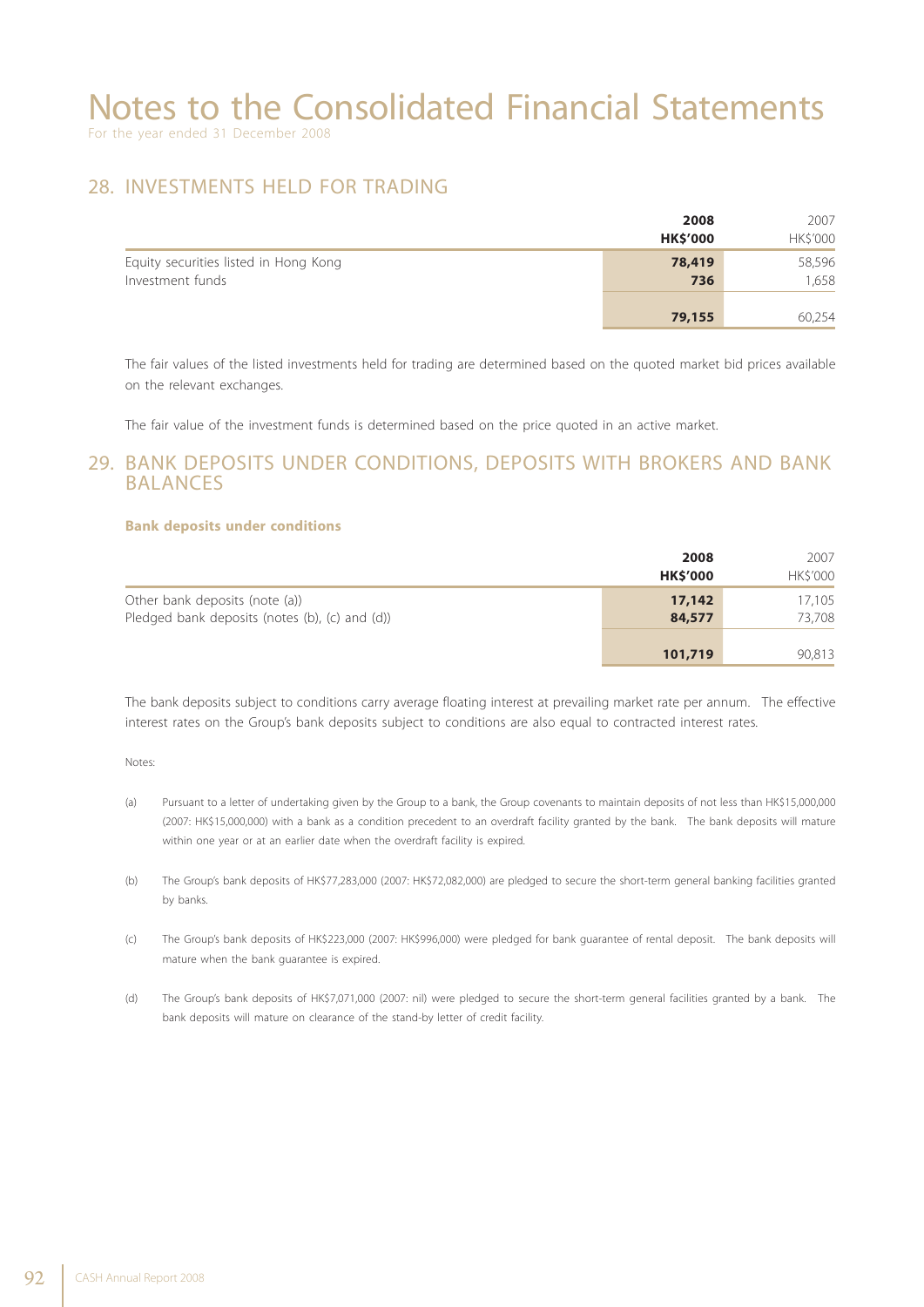For the year ended 31 December 2008

#### 29. BANK DEPOSITS UNDER CONDITIONS, DEPOSITS WITH BROKERS AND BANK BALANCES (continued)

#### **Deposits with brokers**

The amount represents deposits with brokers in trading in securities. The amount is unsecured, repayable on demand and bears interest at 0.5% (2007: 3.2%) per annum.

#### **Bank balances — trust and segregated accounts**

The Group receives and holds money deposited by clients and other institutions in the course of the conduct of the regulated activities. These clients' monies are maintained in one or more segregated bank accounts. The Group has recognised the corresponding accounts payable to respective clients and other institutions. However, the Group does not have a currently enforceable right to offset those payables with the deposits placed.

#### **Bank balances (general accounts) and cash**

The amounts comprise cash held by the Group and short-term bank deposits at market interest rates with an original maturity of three months or less.

#### 30. ACCOUNTS PAYABLE

|                                                                  | 2008           | 2007           |
|------------------------------------------------------------------|----------------|----------------|
|                                                                  | <b>HKS'000</b> | <b>HKS'000</b> |
| Accounts payable arising from the business of dealing            |                |                |
| in securities and equity options:                                |                |                |
| Cash clients                                                     | 400,345        | 963,379        |
| Margin clients                                                   | 120,928        | 255.425        |
| Accounts payable to clients arising from the business of dealing |                |                |
| in futures and options                                           | 167,545        | 151.097        |
| Accounts payable to clients arising from the business of dealing |                |                |
| in leveraged foreign exchange contracts                          | 357            | 9.620          |
| Accounts payable arising from the online game services           | 2,334          | 6.368          |
| Trade creditors arising from retailing business                  | 132,084        | 125,775        |
|                                                                  |                |                |
|                                                                  | 823,593        | 1.511.664      |

The settlement terms of accounts payables arising from the business of dealing in securities are two days after trade date. Except for the amount payables to margin clients, the age of these balances is within 30 days.

Amounts due to margin clients are repayable on demand. No aged analysis is disclosed as in the opinion of Directors of the Company, the aged analysis does not give additional value in view of the nature of business of margin financing.

Accounts payable to clients arising from the business of dealing in futures and options and leveraged foreign exchange contracts are margin deposits received from clients for their trading of these contracts. The required margin deposits are repayable upon the closure of the corresponding futures and options and leveraged foreign contracts position. The excesses of the outstanding amounts over the required margin deposits stipulated are repayable to clients on demand. No aged analysis is disclosed as in the opinion of Directors of the Company, the aged analysis does not give additional value in view of the nature of these businesses.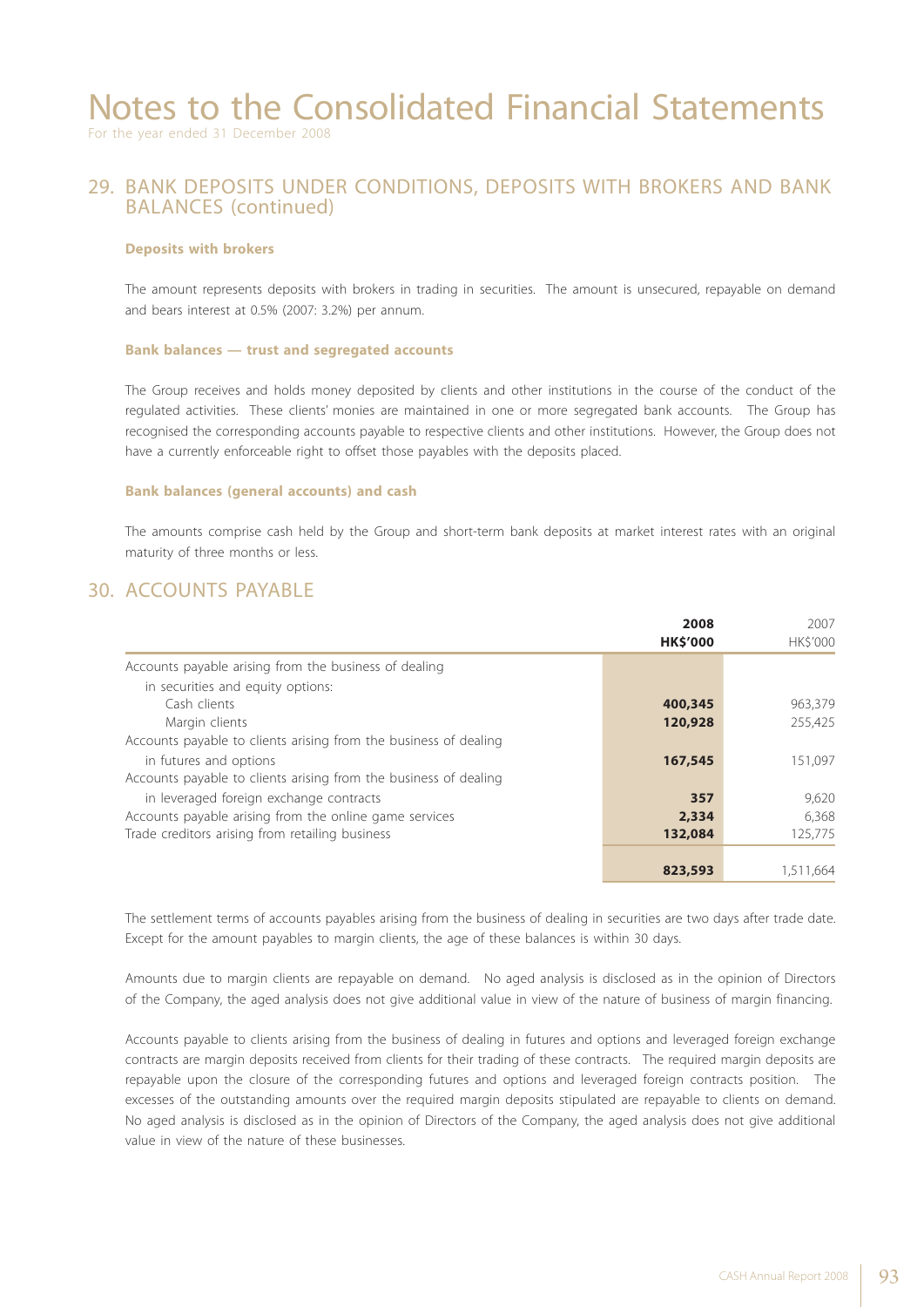For the year ended 31 December 2008

#### 30. ACCOUNTS PAYABLE (continued)

The accounts payable amounting to HK\$542,079,000 (2007: HK\$928,527,000) was payable to clients and other institutions in respect of the trust and segregated bank balances received and held for clients and other institution in the course of the conduct of regulated activities. However, the Group does not have a currently enforceable right to offset these payables with the deposits placed.

Accounts payable arising from the online game services are payable for production of online game auxiliary products. The entire accounts payable are aged within 30 days.

Trade creditors arising from retailing business principally comprise amount outstanding for trade purpose and ongoing costs. The average credit period taken for trade purchase is 30 to 90 days.

The following is an aged analysis of trade creditors arising from retailing business at the balance sheet date:

|               | 2008<br><b>HK\$'000</b> | 2007<br>HK\$'000 |
|---------------|-------------------------|------------------|
| $0 - 30$ days | 54,166                  | 54,474           |
| 31-60 days    | 34,877                  | 32,772           |
| $61-90$ days  | 17,537                  | 22,897           |
| over 90 days  | 25,504                  | 15,632           |
|               |                         |                  |
|               | 132,084                 | 125,775          |

### 31. OBLIGATIONS UNDER FINANCE LEASES

The Group leases certain of its motor vehicles under finance leases. The average lease term is 3 to 4 years (2007: 2 to 3 years). Interest rates underlying all obligations under finance leases are fixed at respective contract dates at 6% (2007: ranging from 2.9% to 6%) per annum. No arrangements have been entered into for contingent rental payments.

|                                                                                         |                               |                  | <b>Present value of</b> |                  |
|-----------------------------------------------------------------------------------------|-------------------------------|------------------|-------------------------|------------------|
|                                                                                         | <b>Minimum lease payments</b> |                  | minimum lease payments  |                  |
|                                                                                         | 2008<br><b>HK\$'000</b>       | 2007<br>HK\$'000 | 2008<br><b>HK\$'000</b> | 2007<br>HK\$'000 |
| Amount payable under finance leases<br>Within one year<br>In more than one year but     | 150                           | 500              | 127                     | 487              |
| not more than two years                                                                 | 338                           | 41               | 315                     | 40               |
| Less: Future finance charges                                                            | 488<br>(46)                   | 541<br>(14)      | 442                     | 527              |
| Present value of lease obligations                                                      | 442                           | 527              | 442                     | 527              |
| Less: Amount due for settlement<br>within one year (shown under<br>current liabilities) |                               |                  | (127)                   | (487)            |
| Amount due for settlement<br>after one year                                             |                               |                  | 315                     | 40               |

The Group's obligations under finance leases are secured by the lessor's charge over the leased assets.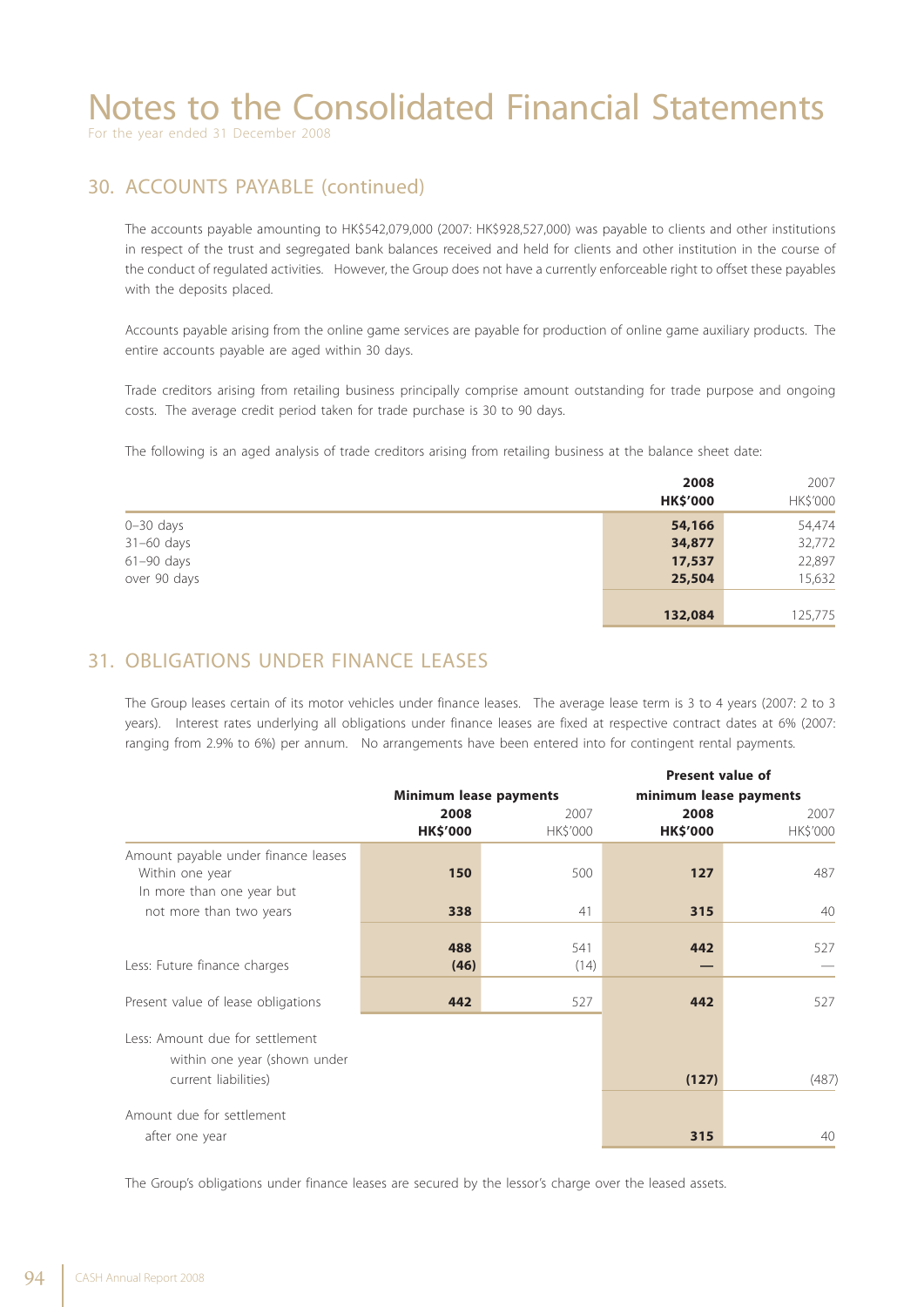For the year ended 31 December 2008

### 32. BORROWINGS

|                            | 2008            | 2007     |
|----------------------------|-----------------|----------|
|                            | <b>HK\$'000</b> | HK\$'000 |
| Secured bank borrowings:   |                 |          |
| Bank overdrafts            | 15,023          | 2,066    |
| Bank loans                 | 225,803         | 244,535  |
| Trust receipt loans        | 79,066          | 71,327   |
|                            |                 |          |
|                            | 319,892         | 317,928  |
| Secured other borrowings   | 100,012         |          |
| Unsecured other borrowings | 91,438          | 8,113    |
|                            |                 |          |
|                            | 511,342         | 326,041  |

The maturity profile of the above borrowings is as follows:

|                                                                  | 2008<br><b>HK\$'000</b> | 2007<br>HK\$'000 |
|------------------------------------------------------------------|-------------------------|------------------|
| On demand or within one year                                     | 383,071                 | 324,792          |
| More than one year but not exceeding two years                   | 92,716                  | 1.249            |
| More than two years but not exceeding five years                 | 4,136                   |                  |
| More than five years                                             | 31,419                  |                  |
|                                                                  | 511,342                 | 326,041          |
| Less: Amount due within one year shown under current liabilities | (383,071)               | (324, 792)       |
| Amount due after one year                                        | 128,271                 | 1,249            |

At 31 December 2008, bank borrowings of HK\$319,892,000 (2007: HK\$316,679,000) were secured by:

- (a) corporate guarantees from the Company and a subsidiary;
- (b) marketable securities of the Group's clients with carrying value of HK\$175,432,000 (2007: HK\$502,840,000) (with client's consent);
- (c) bank deposits as disclosed in note 29;
- (d) buildings and prepaid lease payments as disclosed in notes 16 and 17; and
- (e) a charge over the properties to be delivered by the residential property developer (2007: nil).

The other borrowings amounting to HK\$100,012,000 (2007: nil) as at 31 December 2008 was secured by the shares of Celestial Investment Group Limited, a wholly-owned subsidiary of the Company.

In addition, pursuant to a letter of undertaking given by the Group to a bank, the Group covenants to maintain deposits of not less than HK\$15,000,000 (2007: HK\$15,000,000) with a bank as a condition precedent to an overdraft facility granted by the bank (note 29).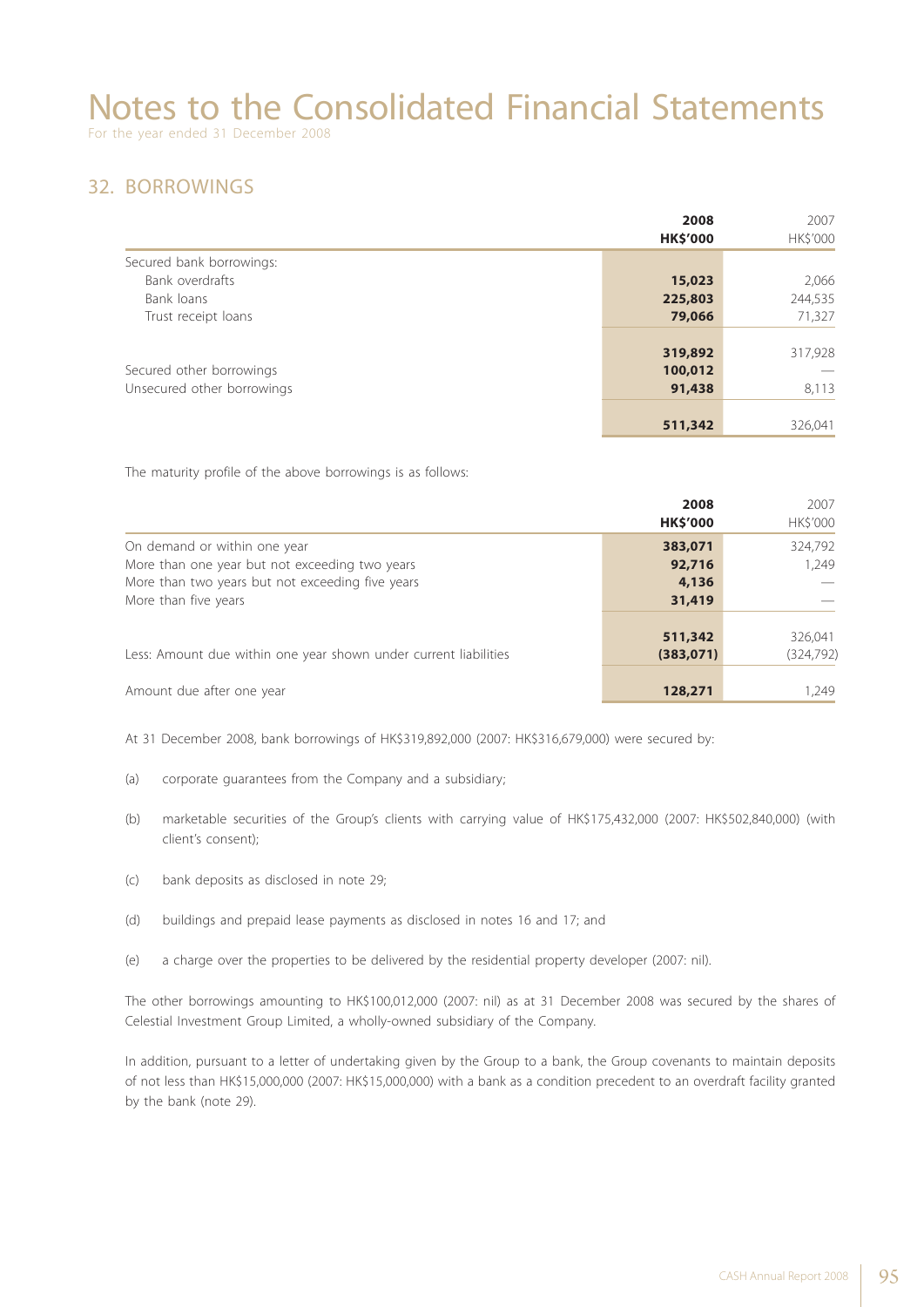For the year ended 31 December 2008

#### 32. BORROWINGS (continued)

Bank overdrafts amounting to HK\$15,023,000 (2007: HK\$2,066,000) carry interest at either HIBOR plus a spread or Hong Kong Prime Rate plus a spread. Bank loans amounting to HK\$225,083,000 (2007: HK\$238,659,000) are at variable-rate borrowings which carry interest at either HIBOR plus a spread or Hong Kong Prime Rate plus a spread. Trust receipt loans amounting to HK\$79,066,000 (2007: HK\$71,327,000) carry interest at Hong Kong Prime Rate plus a spread. The unsecured other borrowings amounting to HK\$91,438,000 (2007: HK\$8,113,000) carry interest at Hong Kong Prime Rate plus 3% per annum. Secured other borrowings of HK\$100,012,000 (2007: nil) carry interest rate at HIBOR plus 4% per annum.

As at 31 December 2007, the bank loan amounting to HK\$1,249,000 was guaranteed by a director of a subsidiary, 台灣摩 力遊數位娛樂股份有限公司 (previously known as 富格曼科技股份有限公司).

As at 31 December 2007, bank loan amounting to HK\$4,627,000 is at fixed rate of 4.75% per annum. Also, the fixed-rate borrowing amounting to HK\$1,249,000 at fixed rate of 6% is denominated in New Taiwan dollars, a currency other than the group entity's functional currency of Hong Kong dollars.

The effective interest rates on the Group's borrowings are also equal to contracted interest rates.

As at the balance sheet date, the Group had undrawn borrowing facility amounting to HK\$1,340,935,000 (2007: HK\$1,107,609,000) with floating rate and expiring within one year.

#### 33. DERIVATIVE FINANCIAL INSTRUMENTS

The derivative financial instruments comprise equity-linked derivative contracts (trading as accumulators) with certain brokers for a period of one year. Under the equity-linked derivative contracts, the Group receives predetermined equity securities at stipulated strike prices on a weekly basis. When the market price of equity securities moves favorable to the Group (i.e. market price above strike price), the Group gets to buy the agreed amount of equity securities at the strike price. However, when the market price moves unfavorable to the Group (i.e. dropped below the strike price), the Group gets to buy 2 times the pre-determined equity securities at strike price. When the market price is above the knock out price, the derivative contract would be terminated (i.e. the profit is capped at the knock out price).

The fair value of derivative financial instruments is determined based on valuation techniques that incorporate market observable data. Such equity-linked derivative contracts are not accounted for using hedge accounting mechanism. They are measured at fair value at each balance sheet date with any gains or losses arising from changes in fair value being recognised in the profit and loss immediately. As at 31 December 2008, there were 5 (2007: 10) outstanding equity linked derivative contracts with fair value of HK\$3,067,000 (2007: HK\$12,683,000). All the 5 equity-linked derivative contracts expired subsequent to the balance sheet date and resulted in a loss of HK\$2,982,000, calculated with reference to the number of equity securities taken up, and the difference between the strike price and market price as at the date of settlement.

During the year, the Group acquired a number of equity-linked structured deposits with contract term of one year from inception date. It is a hybrid instrument which comprises a debt instrument with coupon payments and a put option with the underlying basket of equity securities. The coupon payments were determined based on the market price of the underlying basket of equity securities during the relevant period. According to the terms of the instruments, at maturity, if the market price of the underlying basket of equity securities is above a pre-determined level, the Group would receive par value of the bond and coupon interest. If the market price of the underlying basket of equity securities is below a pre-determined level, the Group would receive the underlying basket of equity securities at the strike price as set out in the instrument. All these equity-linked structured deposits were early redeemed by the Group during the year and there were no outstanding equity-linked structured deposits as at 31 December 2008.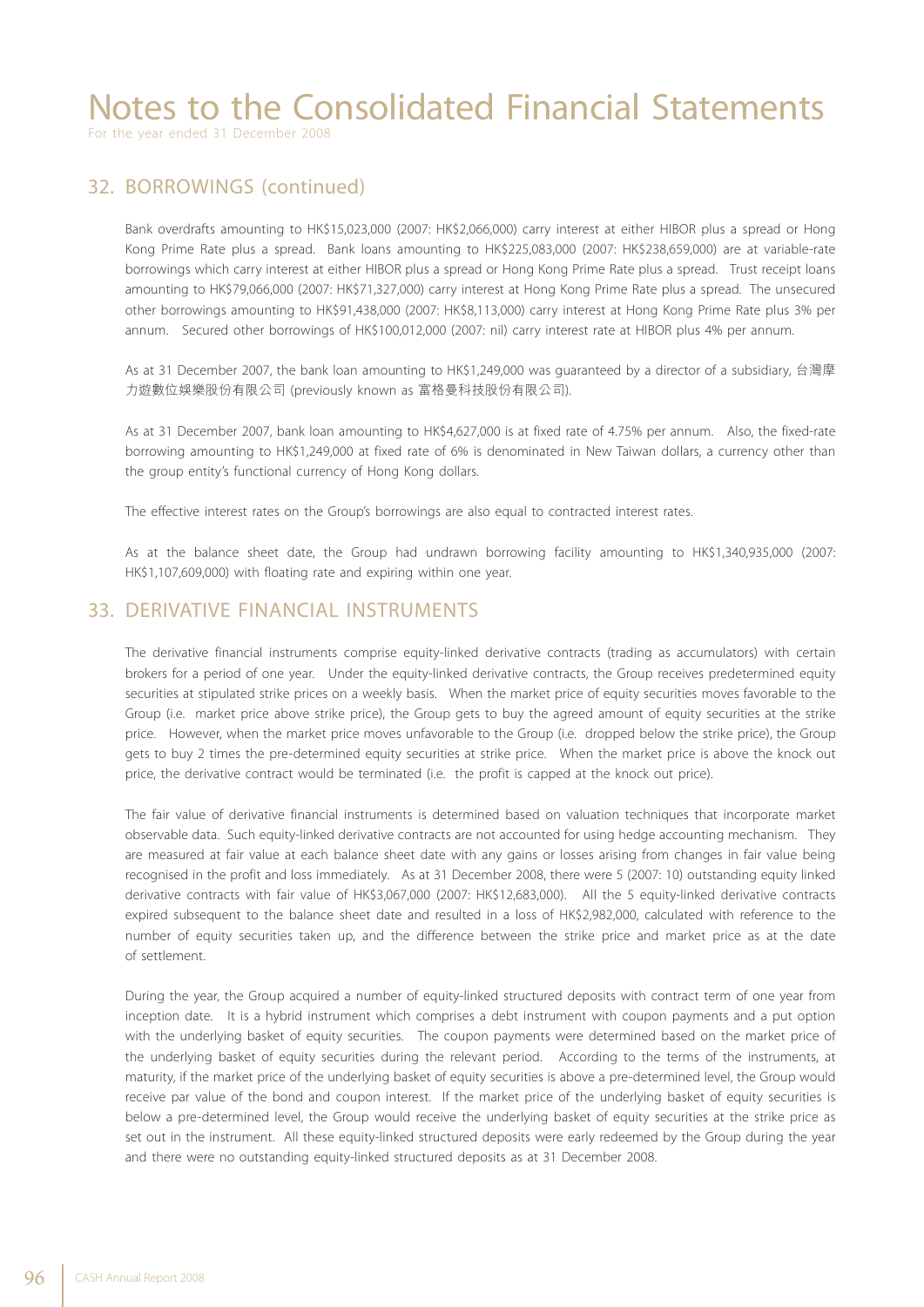For the year ended 31 December 2008

### 34. LOAN FROM A MINORITY SHAREHOLDER

The amount is non-interest bearing, unsecured and is repayable on demand.

### 35. SHARE CAPITAL

|                              |       | Par value of each | <b>Number</b> |               |
|------------------------------|-------|-------------------|---------------|---------------|
|                              |       | ordinary share    | of shares     | <b>Amount</b> |
|                              | Notes | HK\$              | '000          | HK\$'000      |
| Ordinary shares              |       |                   |               |               |
| Authorised:                  |       |                   |               |               |
| At 1 January 2007            |       | 0.10              | 1,000,000     | 100,000       |
| Increase on 3 September 2007 | (a)   | 0.10              | 2,000,000     | 200,000       |
| At 31 December 2007 and      |       |                   |               |               |
| 31 December 2008             |       | 0.10              | 3,000,000     | 300,000       |
| Issued and fully paid:       |       |                   |               |               |
| At 1 January 2007            |       | 0.10              | 656,226       | 65,623        |
| Exercise of share options    | (b)   | 0.10              | 16,000        | 1,600         |
| Issue of subscription shares | (c)   | 0.10              | 230,300       | 23,030        |
| At 31 December 2007          |       | 0.10              | 902,526       | 90,253        |
| Share consolidation          | (d)   |                   | (722,021)     |               |
|                              |       | 0.50              | 180,505       | 90,253        |
| Capital reduction            | (d)   |                   |               | (72, 202)     |
| At 31 December 2008          |       | 0.10              | 180,505       | 18,051        |
|                              |       |                   |               |               |

Notes:

(a) Pursuant to an ordinary resolution passed on 3 September 2007, the authorised share capital of the Company was increased from HK\$100,000,000 to HK\$300,000,000 by the creation of 2,000,000,000 new ordinary shares of HK\$0.10 each.

(b) The particulars of options exercised during the year ended 31 December 2007 are set out below:

|               | <b>Number of options</b>  |                       |                            |
|---------------|---------------------------|-----------------------|----------------------------|
| Date of issue | exercised and resulting   | <b>Exercise price</b> | <b>Total consideration</b> |
| of shares     | number of shares in issue | per share             | (before expenses)          |
|               | '000                      | HK\$                  | <b>HK\$'000</b>            |
| 9 July 2007   | 12,000                    | 0.323                 | 3,876                      |
| 9 July 2007   | 4,000                     | 0.480                 | 1,920                      |
|               | 16,000                    |                       | 5,796                      |

All the above shares rank pari passu in all respects with the other shares in issue.

(c) On 23 July 2007, a total of 100,000,000 subscription shares of HK\$0.10 each were issued at a subscription price of HK\$0.52 each to an independent third party and a substantial shareholder of the Company, Cash Guardian Limited. On 6 August 2007, 130,300,000 top up shares of HK\$0.10 each were issued to Cash Guardian Limited at a price of HK\$2.02 per share. The gross proceeds of the two transactions of HK\$52,000,000 and HK\$263,206,000 respectively were raised to provide additional working capital for the Group. These shares rank pari passu in all respects with other shares in issue.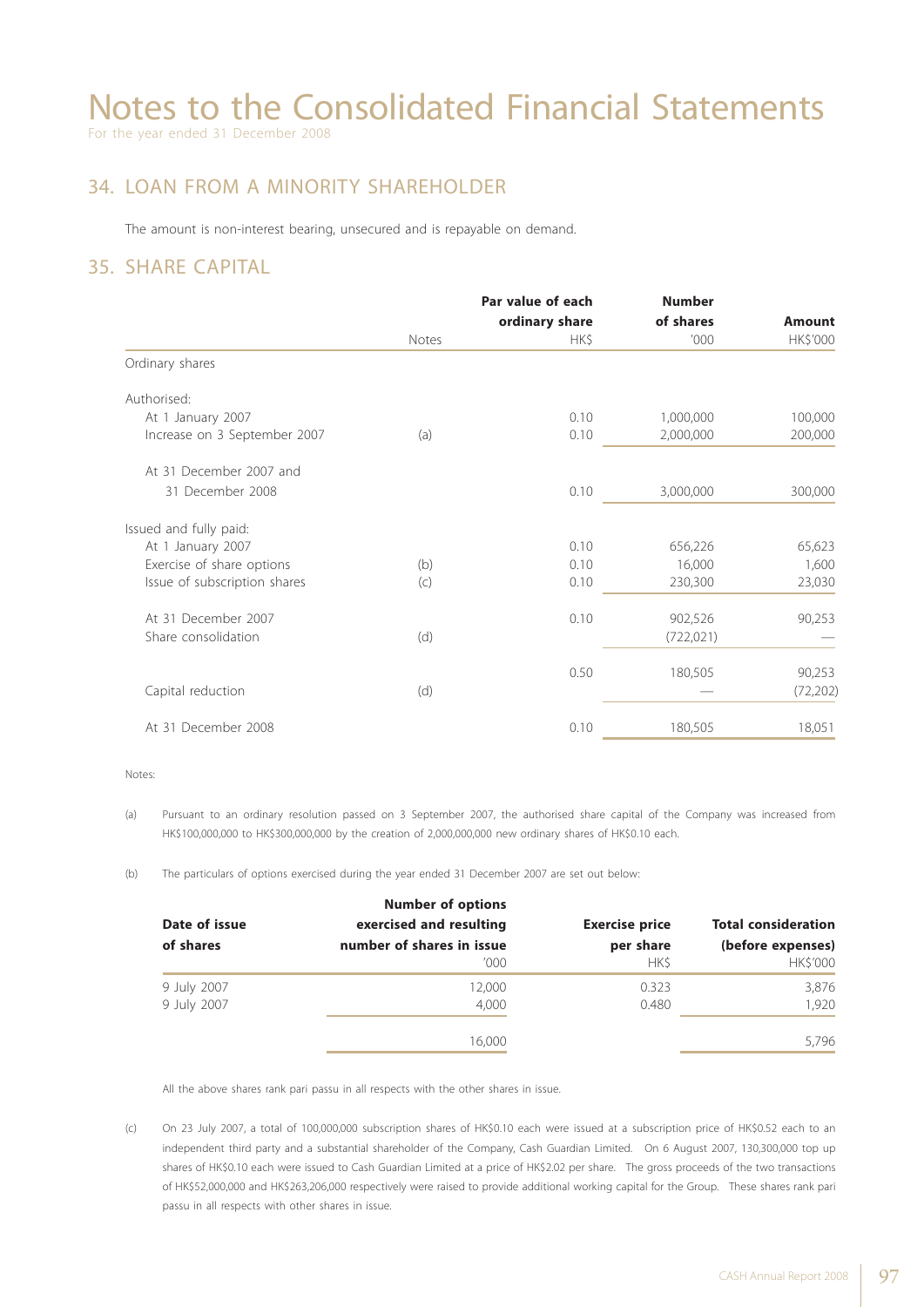For the year ended 31 December 2008

### 35. SHARE CAPITAL (continued)

Notes: (continued)

(d) Share consolidation and capital reduction

Pursuant to a special resolution passed by the shareholders at the annual general meeting of the Company held on 6 June 2008, the Company:

- (i) consolidated every 5 issued shares of HK\$0.10 each in the issued share capital of the Company to 1 share of HK\$0.50 each;
- (ii) reduced the issued share capital by cancelling paid up capital to the extent of HK\$0.40 on each of the Consolidated Share in issue; and
- (iii) transferred the amount of paid up capital cancelled arising from the Capital Reduction of approximately HK\$72,202,000 to the contributed surplus account.

#### 36. DISPOSAL OF SUBSIDIARIES

On 26 December 2008, the Group disposed of 100% equity interest of New Dragon Investments Limited and its subsidiary to an independent third party resulting in a loss on disposal of subsidiaries of HK\$3,292,000 and cash outflow arising on disposal of subsidiaries (representing bank balances and cash disposal of ) of HK\$867,000.

New Dragon Investments Limited and its subsidiary contributed approximately HK\$31,310,000 to the Group's revenue, and HK\$15,922,000 loss to the Group's loss for the year ended 31 December 2008.

#### 37. ACQUISITION OF ASSETS AND LIABILITIES

On 31 October 2007, the Group, through the acquisition of the remaining equity interests of 66.67% in RACCA Capital Inc. from the other shareholders of RACCA Capital Inc., had in substance, acquired the following assets and related liabilities, at a total consideration of US\$2.

| HK\$'000 |
|----------|
| 247      |
| 273      |
| (4,632)  |
| 38       |
| (1)      |
| (4,075)  |
| 4,075    |
|          |
|          |
|          |
| 38       |
| (1)      |
| 37       |
|          |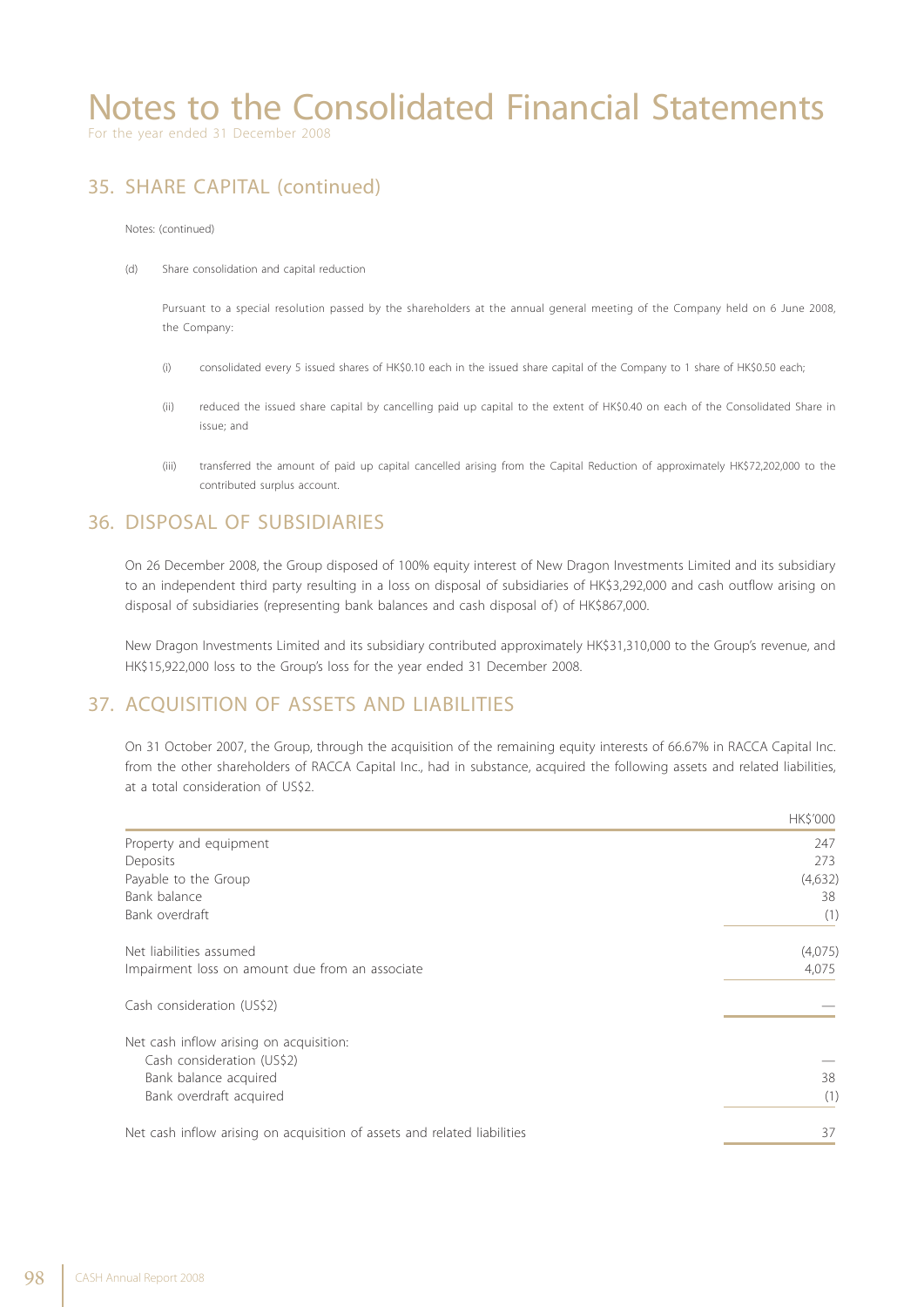For the year ended 31 December 2008

#### 38. MAJOR NON-CASH TRANSACTIONS

- (a) Pursuant to the agreement entered into between the Group and a third party, the third party agreed to procure its group companies to provide advertising and telecommunication services to the Group. The fee for these services would be used to offset the prepayment for advertising and telecommunication services which the Group paid. During the year ended 31 December 2007, the Group utilised approximately HK\$2,233,000 advertising and telecommunication services (2008: nil).
- (b) Pursuant to the letter of acknowledgement entered by relevant parties, the receivable for disposal of an associate with carrying amount of HK\$76,187,000 was discharged with payable for acquisition of subsidiaries with balance of HK\$100,590,000 during the year ended 31 December 2007.

#### 39. CONTINGENT LIABILITIES

On 11 May 2006, Hallmark Cards, Incorporated ("Petitioner") filed a petition for a winding-up order against Cosmos Global Limited ("Cosmos"), a subsidiary of the Company, under which the Petitioner claimed that Cosmos was indebted to the Petitioner for a sum of US\$41,591.23 (equivalent to approximately HK\$324,000) and interest accrued thereon. A windingup order was made by a master of the High Court on 2 August 2006. Provisional liquidator has been appointed by the court to manage the affairs of Cosmos on the same date and Cosmos is now in the process of liquidation. Cosmos is a dormant company and the winding up of Cosmos will not have any material impact to the operation of the Group.

#### 40. OPERATING LEASE COMMITMENTS

At the balance sheet date, the Group had commitments for future minimum lease payments under non-cancellable operating leases in respect of land and buildings which fall due as follows:

|                                       | 2008            | 2007     |
|---------------------------------------|-----------------|----------|
|                                       | <b>HK\$'000</b> | HK\$'000 |
| Within one year                       | 130,914         | 134,259  |
| In the second to fifth year inclusive | 122,612         | 117,227  |
|                                       | 253,526         | 251,486  |

Operating lease payments represent rental payable by the Group for office premises and retail shops. Leases are mainly negotiated for lease term of two to five years and rentals are fixed for an average of three years. In addition to the fixed rentals, pursuant to the terms of certain rental agreements, the Group has to pay a rental based on certain percent of the gross sales of the relevant shop when the sales meets certain specified level.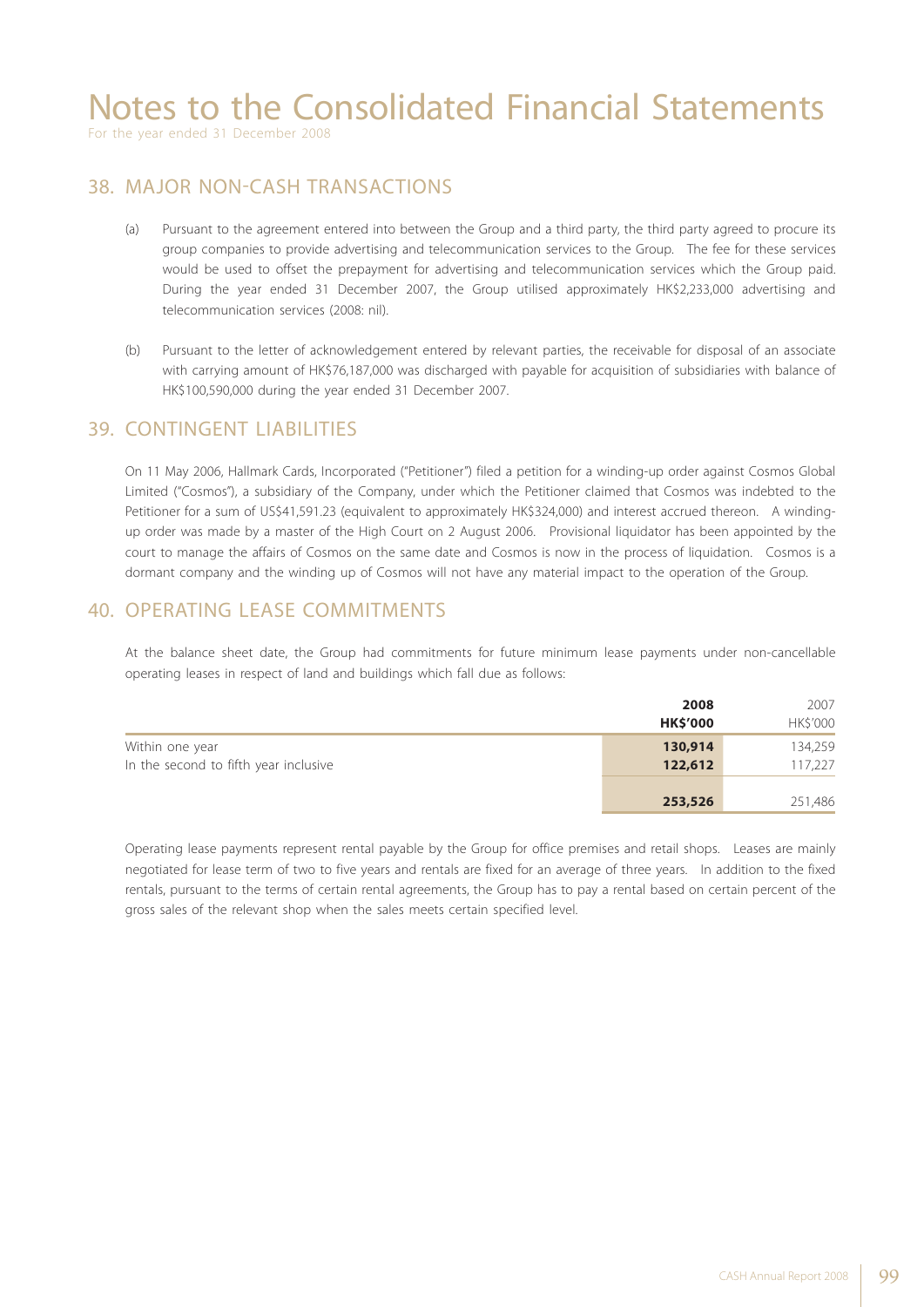For the year ended 31 December 2008

#### 41. SHARE OPTION SCHEMES

#### **(A) Share option scheme of the Company**

The Company's share option scheme ("Share Option Scheme") was adopted pursuant to an ordinary resolution passed at the special general meeting of the Company held on 19 February 2002. The major terms of the Share Option Scheme are summarised as follows:

- (i) The purpose was to provide incentives to:
	- award and retain the participants who have made contributions to the Group, including CFSG and its subsidiaries ("CFSG Group"); or
	- attract potential candidates to serve the Group for the benefit of the development of the Group.
- (ii) The participants included any employee, director, consultant, adviser or agent of any member of the Group.
- (iii) The maximum number of shares in respect of which share options might be granted under the Share Option Scheme must not exceeded 10% of the issued share capital of the Company as at the date of approval of the Share Option Scheme and such limit might be refreshed by shareholders in general meeting. The maximum number of shares was 18,050,514 shares (as adjusted on 10 June 2008 due to share consolidation), representing around 10% of the issued share capital of the Company as at the date of this annual report. However, the total maximum number of shares which might be issued upon exercise of all outstanding share options granted and yet to be exercised under the Share Option Scheme and any other share option scheme must not exceed 30% of the shares in issue from time to time.
- (iv) The maximum number of shares in respect of which share options might be granted to a participant, when aggregated with shares issued and issuable (including exercised and outstanding options and the share options cancelled) under any share option granted to the same participant under the Share Option Scheme or any other share option scheme within any 12 month period, must not exceed 1% of the shares in issue from time to time.
- (v) There was no requirement for a grantee to hold the share option for a certain period before exercising the share option save as determined by the Board of Directors and provided in the offer of grant of share option.
- (vi) The exercise period should be any period fixed by the Board of Directors upon grant of the option but in any event the share option period should not go beyond 10 years from the date of offer for grant.
- (vii) The acceptance of a share option, if accepted, must be made within 28 days from the date of grant with a non-refundable payment of HK\$1.00 from the grantee to the Company.
- (viii) The exercise price of a share option must be the highest of:
	- the closing price of the Company's shares on the date of grant which day must be a trading day;
	- the average closing price of the Company's shares for the 5 trading days immediately preceding the date of grant; and
	- the nominal value of the Company's share.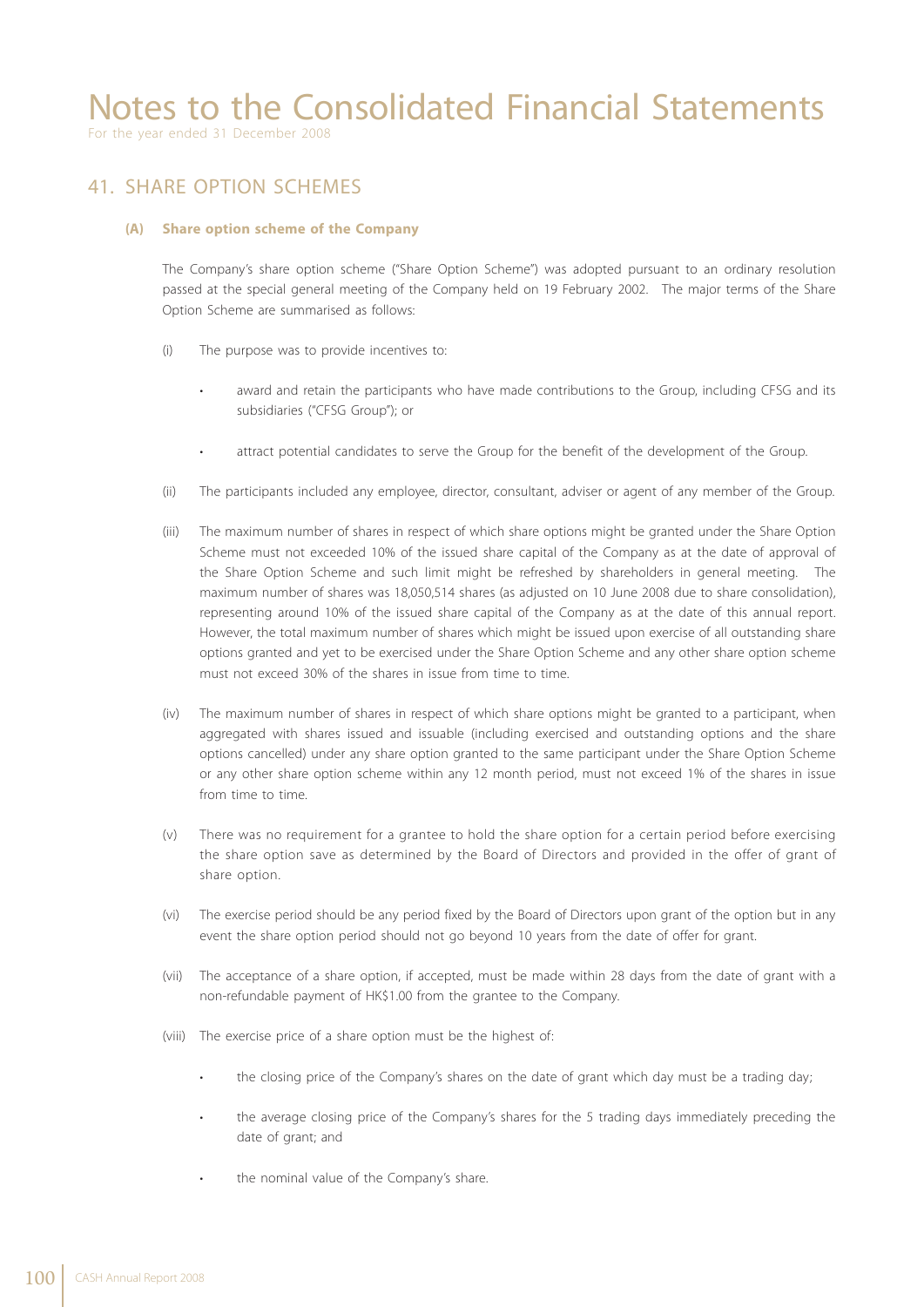For the year ended 31 December 2008

#### 41. SHARE OPTION SCHEMES (continued)

#### **(A) Share option scheme of the Company (continued)**

(ix) The life of the Share Option Scheme is effective for 10 years from the date of adoption until 18 February 2012.

The following table discloses details of the Company's share options held by the Directors and the employees of the Group and movements in such holdings:

|                     |            |                                                  |                                   |                                  |                          |                          |                                  |                                    | Number of share options |                                       |                   |                          |                     |
|---------------------|------------|--------------------------------------------------|-----------------------------------|----------------------------------|--------------------------|--------------------------|----------------------------------|------------------------------------|-------------------------|---------------------------------------|-------------------|--------------------------|---------------------|
|                     |            | <b>Exercise price</b><br>per share<br>(Note (3)) |                                   |                                  | outstanding              |                          |                                  | outstanding<br>as at<br>31.12.2007 |                         |                                       | reallocated       | upon outstanding         |                     |
| Name of scheme      |            | Date of<br>grant                                 | <b>Before</b><br>6.6.2008<br>HK\$ | After<br>6.6.2008<br><b>HK\$</b> | <b>Exercise period</b>   | as at<br>1.1.2007        | granted<br>in 2007<br>(Note (1)) | exercised<br>in 2007<br>(Note (2)) | and<br>1.1.2008         | adjusted<br>on 6.6.2008<br>(Note (3)) | lapsed<br>in 2008 | change of<br>directorate | as at<br>31.12.2008 |
| <b>Directors</b>    |            |                                                  |                                   |                                  |                          |                          |                                  |                                    |                         |                                       |                   |                          |                     |
| Share Option Scheme | 13.11.2006 | 0.323                                            | 1.615                             | $13.11.2006 -$<br>12.11.2008     | 16,000,000               |                          |                                  | 16,000,000                         | (12,800,000)            | (3,200,000)                           |                   |                          |                     |
|                     | 6.6.2007   | 0.490                                            | 2.450                             | $6.6.2007 - 31.5.2009$           |                          | 10,000,000               | $\overline{\phantom{m}}$         | 10,000,000                         | (8,000,000)             | $\hspace{1.0cm} \rule{1.5cm}{0.15cm}$ | (500,000)         | 1,500,000                |                     |
|                     |            |                                                  |                                   |                                  | 16,000,000               | 10,000,000               |                                  | 26,000,000                         | (20,800,000)            | (3,200,000)                           | (500,000)         | 1,500,000                |                     |
| <b>Employees</b>    |            |                                                  |                                   |                                  |                          |                          |                                  |                                    |                         |                                       |                   |                          |                     |
| Share Option Scheme | 13.11.2006 | 0.323                                            | 1.615                             | $13.11.2006 -$<br>12.11.2008     | 16,000,000               | $\overline{\phantom{0}}$ | (12,000,000)                     | 4,000,000                          | (3,200,000)             | (800,000)                             |                   |                          |                     |
|                     | 30.5.2007  | 0.480                                            | 2.400                             | $30.5.2007 -$<br>31.5.2009       |                          | 11,700,000               | (4,000,000)                      | 7,700,000                          | (6,160,000)             |                                       |                   | 1,540,000                |                     |
|                     | 6.6.2007   | 0.490                                            | 2.450                             | $6.6.2007 - 31.5.2009$           | $\overline{\phantom{0}}$ | 32,300,000               |                                  | 32,300,000                         | (25,840,000)            |                                       | 500,000           | 6,960,000                |                     |
|                     |            |                                                  |                                   |                                  | 16.000.000               | 44,000,000               | (16,000,000)                     | 44,000,000                         | (35,200,000)            | (800,000)                             | 500,000           | 8,500,000                |                     |
|                     |            |                                                  |                                   |                                  | 32,000,000               | 54,000,000               | (16.000.000)                     | 70,000,000                         | (56,000,000)            | (4,000,000)                           |                   | 10,000,000               |                     |

#### Notes:

- (1) The closing price of the share immediately before the date of grant on 30 May 2007 and 6 June 2007 was HK\$0.500 and HK\$0.480 respectively. The share options are fully vested on the grant date.
- (2) During the year ended 31 December 2007, 12,000,000 and 4,000,000 share options have been exercised at the exercise price of HK\$0.323 and HK\$0.480 per share respectively. The weighted average share price immediately before the date of exercise on 4 July 2007 was HK\$1.720 per share.
- (3) The number and the exercise price of options which remained outstanding have been adjusted due to share consolidation of the Company with effect from 4:00 pm on 6 June 2008.

The exercise in full of the outstanding 10,000,000 (2007: 70,000,000) share options at 31 December 2008 would, under the present capital structure of the Company, result in the issue of 10,000,000 (2007: 70,000,000) additional shares of the Company for a total cash consideration, before expenses, of approximately HK\$24,423,000 (2007: HK\$30,883,000).

During the year ended 31 December 2007, share options were granted on 30 May 2007 and 6 June 2007 and are fully vested on the same date. The estimated fair value of the options granted on that date was HK\$262,000 and HK\$867,000 respectively.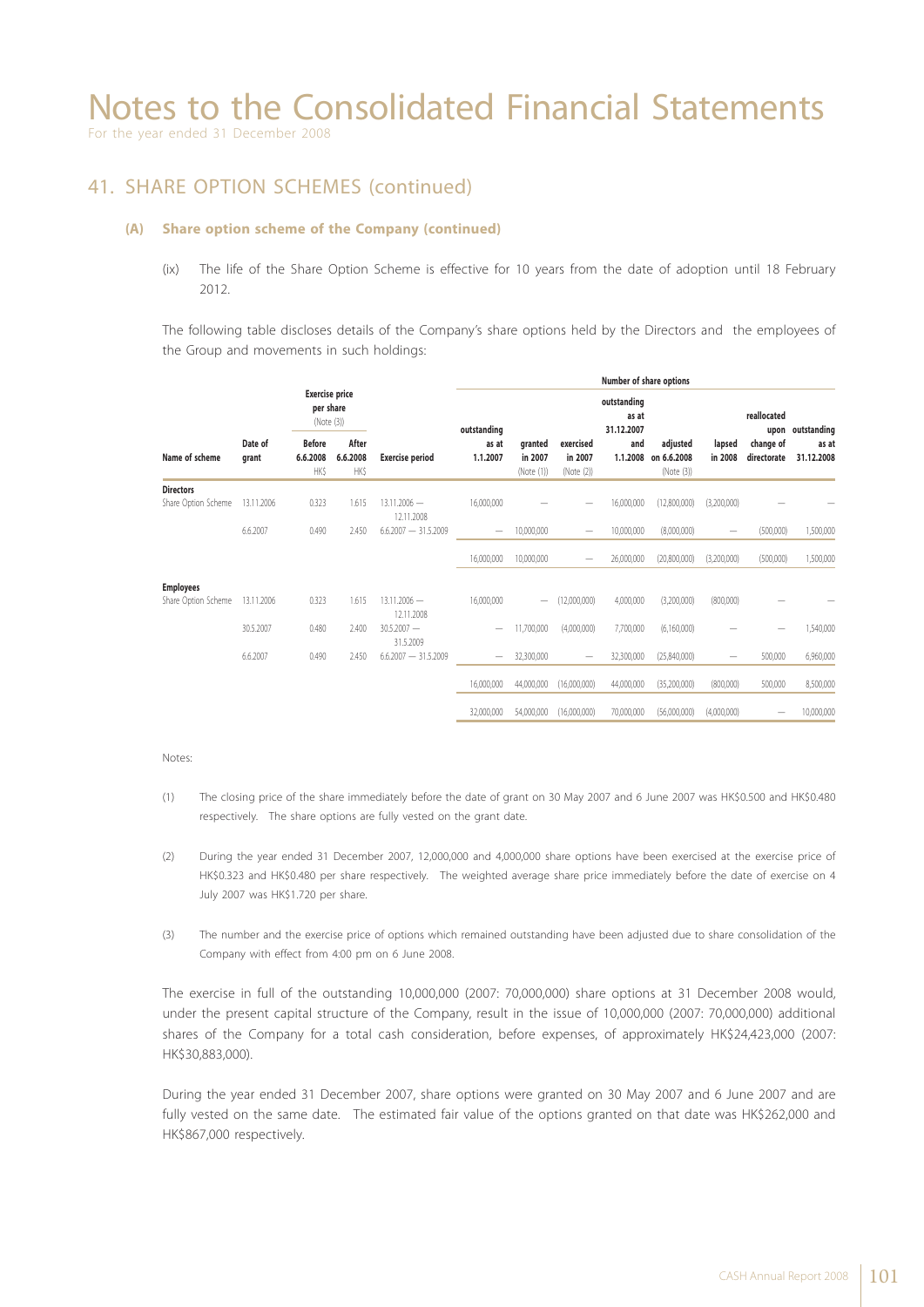For the year ended 31 December 2008

#### 41. SHARE OPTION SCHEMES (continued)

#### **(A) Share option scheme of the Company (continued)**

These fair values are calculated using the Black-Scholes pricing model. The variables and assumptions used in computing the fair value of the share options are based on the Directors' of the Company best estimate. The value of an opinion varies with different variables of certain subjective assumptions. The inputs into the model were as follows:

|                              | Share options grant date |             |  |
|------------------------------|--------------------------|-------------|--|
|                              | 6 June 2007              | 30 May 2007 |  |
| Weighted average share price | HK\$0.360                | HK\$0.350   |  |
| Exercise price               | HK\$0.490                | HK\$0.480   |  |
| Expected volatility          | 76.85%                   | 77.92%      |  |
| Expected life                | 2 years                  | 2 years     |  |
| Risk-free rate               | 3.64%                    | 3.64%       |  |
| Expected dividend yield      | Nil                      | Nil         |  |

Expected volatility was determined by using the historical volatility of the Company's share price over the previous 256 trading days.

There were no share options granted and no expense was charged to consolidated income statement for year ended 31 December 2008. The Group recognised the total expenses of approximately HK\$1,129,000 for the year ended 31 December 2007 in relation to share options granted by the Company.

#### **(B) Share option schemes of CFSG**

 *(a) CFSG New Option Scheme*

CFSG's share option scheme ("CFSG New Option Scheme") was adopted pursuant to an ordinary resolution passed at the special general meeting of CFSG held on 22 February 2008, which took effect on 3 March 2008. During the year, no option has been granted under the CFSG New Option Scheme.

The major terms of the CFSG New Option Scheme are summarised as follows:

- (i) The purpose was to provide incentives to:
	- award and retain the participants who have made contributions to the Group; or
	- attract potential candidates to serve the Group for the benefit of the development of the Group.
- (ii) The participants included any employees (whether full time or part time), executives and officers (including executive and non-executive directors) and business consultants, agents and legal and financial advisers of the Group.
- (iii) The maximum number of shares in respect of which options might be granted under the CFSG New Option Scheme must not exceed 10% of the issued share capital of CFSG as at the date of approval of the CFSG New Option Scheme and such limit might be refreshed by shareholders in general meeting. However, the total maximum number of shares which might be issued upon exercise of all outstanding options granted and yet to be exercised under the CFSG New Option Scheme and any other share option scheme must not exceed 30% of the shares in issue from time to time.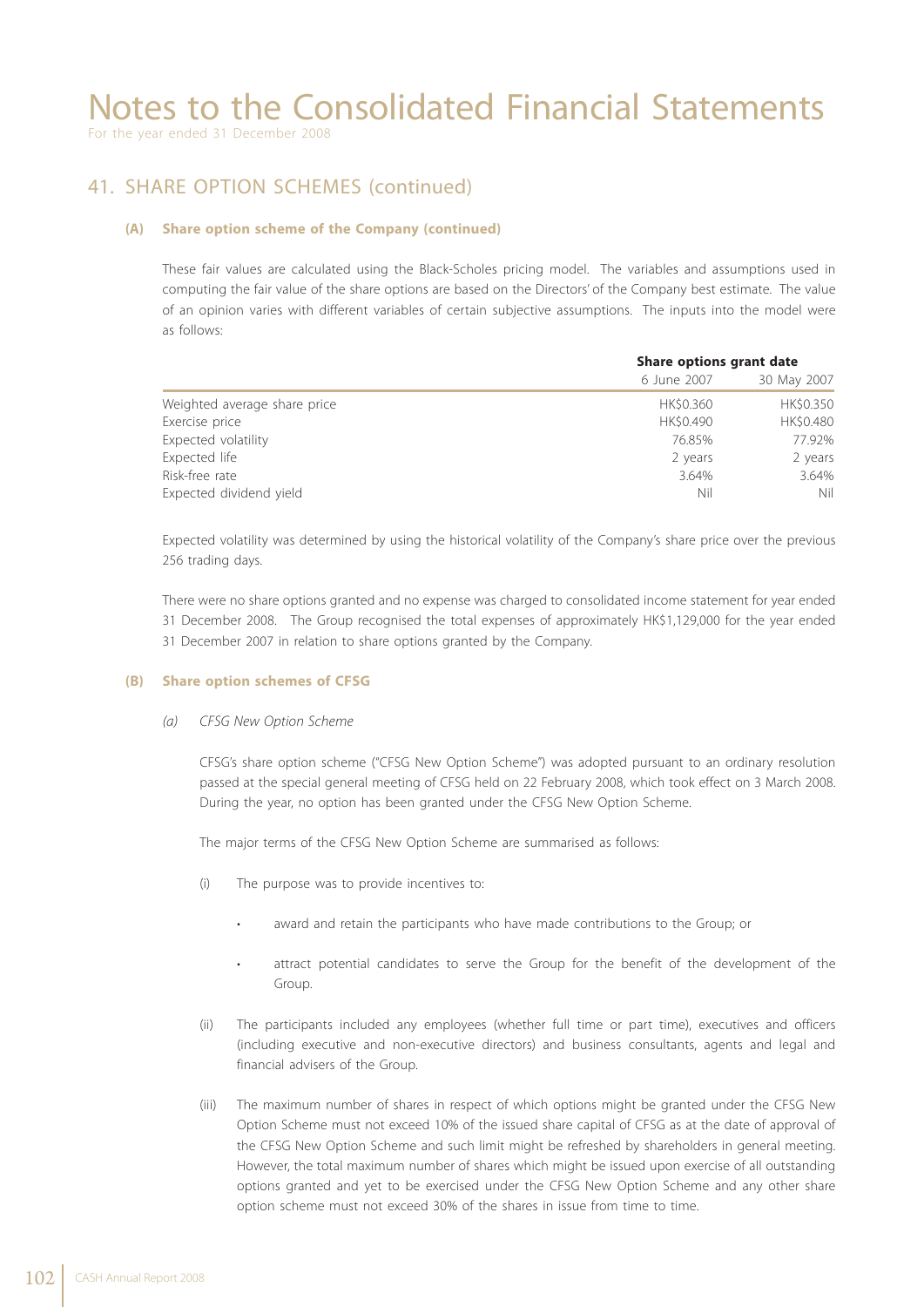For the year ended 31 December 2008

### 41. SHARE OPTION SCHEMES (continued)

#### **(B) Share option schemes of CFSG (continued)**

- *(a) CFSG New Option Scheme (continued)*
	- (iv) The maximum number of shares in respect of which options might be granted to a participant, when aggregated with shares issued and issuable (including exercised and outstanding options and the options cancelled) under any option granted to the same participant under the CFSG New Option Scheme or any other share option scheme within any 12 month period, must not exceed 1% of the shares in issue from time to time.
	- (v) There was no requirement for a grantee to hold the option for a certain period before exercising the option save as determined by the board of directors of CFSG and provided in the offer of grant of option.
	- (vi) The exercise period should be any period fixed by the board of directors of CFSG upon grant of the option but in any event the option period should not go beyond 10 years from the date of offer for grant.
	- (vii) The acceptance of an option, if accepted, must be made within 28 days from the date of grant with a non-refundable payment of HK\$1.00 from the grantee to CFSG.
	- (viii) The exercise price of an option must be the highest of:
		- the closing price of the shares of CFSG on the date of grant which day must be a trading day;
		- the average closing price of the shares of CFSG for the 5 trading days immediately preceding the date of grant; and
		- the nominal value of the share of CFSG.
	- (ix) The life of the CFSG New Option Scheme is effective for 10 years from the date of adoption until 22 February 2018.
- *(b) CFSG Option Scheme*

Prior to 3 March 2008, CFSG's share option scheme ("CFSG Option Scheme") was adopted pursuant to an ordinary resolution passed at the special general meeting of CFSG held on 19 February 2002. The major terms of the CFSG Option Scheme are summarised as follows:

- (i) The purpose was to provide incentives to:
	- award and retain the participants who have made contributions to the Group; or
	- attract potential candidates to serve the Group for the benefit of the development of the Group.
- (ii) The participants included any employee, director, consultant, adviser or agent of any member of the Group.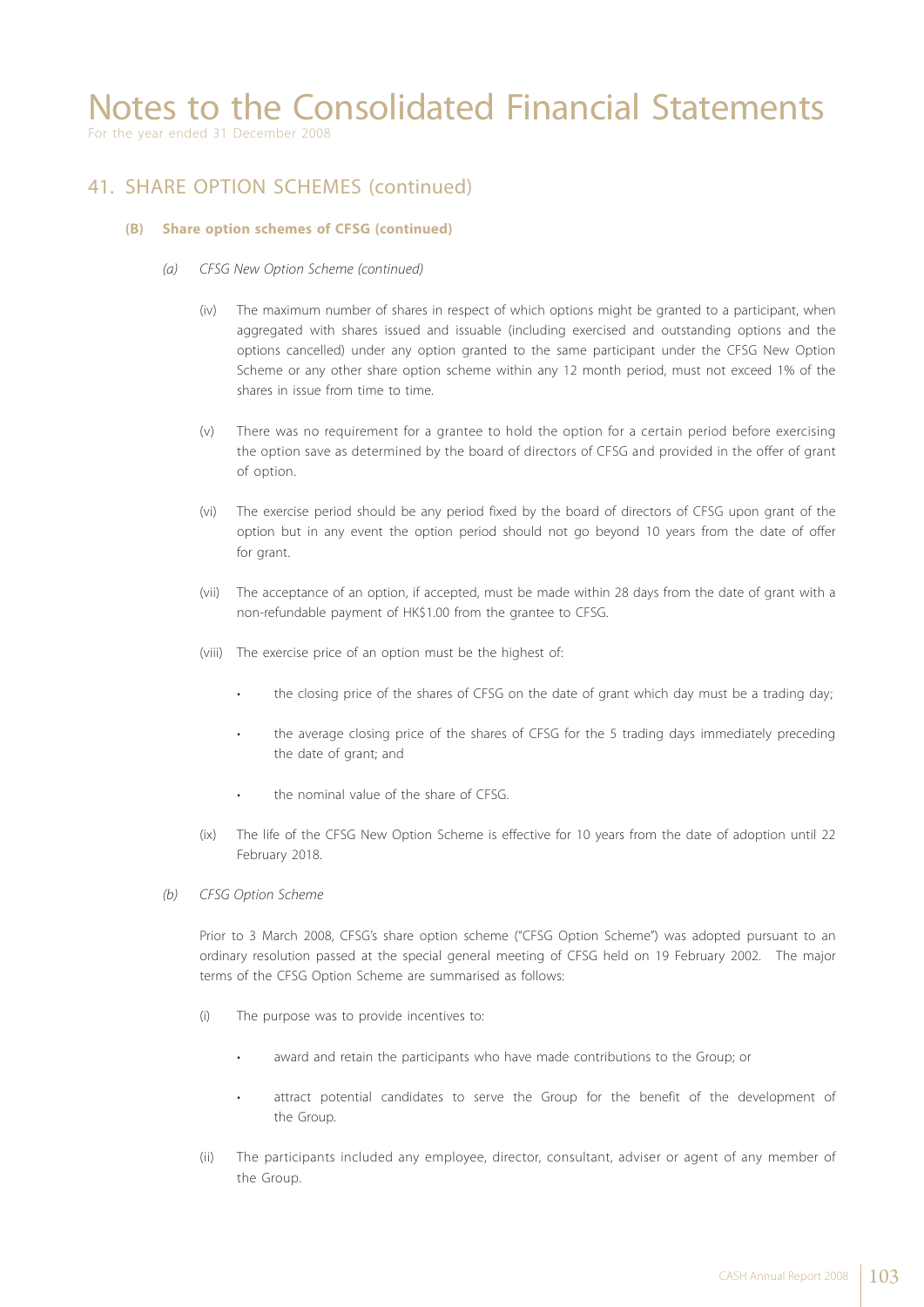For the year ended 31 December 2008

### 41. SHARE OPTION SCHEMES (continued)

#### **(B) Share option schemes of CFSG (continued)**

- *(b) CFSG Option Scheme (continued)*
	- (iii) The maximum number of shares in respect of which options might be granted under the CFSG Option Scheme must not exceed 10% of the issued share capital of CFSG as at the date of approval of the CFSG Option Scheme and such limit might be refreshed by shareholders in general meeting. However, the total maximum number of shares which might be issued upon exercise of all outstanding options granted and yet to be exercised under the CFSG Option Scheme and any other share option scheme must not exceed 30% of the shares in issue from time to time.
	- (iv) The maximum number of shares in respect of which options might be granted to a participant, when aggregated with shares issued and issuable (including exercised and outstanding options and the options cancelled) under any option granted to the same participant under the CFSG Option Scheme or any other share option scheme within any 12 month period, must not exceed 1% of the shares in issue from time to time.
	- (v) There was no requirement for a grantee to hold the option for a certain period before exercising the option save as determined by the board of directors of CFSG and provided in the offer of grant of option.
	- (vi) The exercise period should be any period fixed by the board of directors of CFSG upon grant of the option but in any event the option period should not go beyond 10 years from the date of offer for grant.
	- (vii) The acceptance of an option, if accepted, must be made within 28 days from the date of grant with a non-refundable payment of HK\$1.00 from the grantee to CFSG.
	- (viii) The exercise price of an option must be the highest of:
		- the closing price of the shares of CFSG on the date of grant which day must be a trading day;
		- the average closing price of the shares of CFSG for the 5 trading days immediately preceding the date of grant; and
		- the nominal value of the share of CFSG.
	- (ix) The life of the CFSG Option Scheme is effective for 10 years from the date of adoption until 18 February 2012.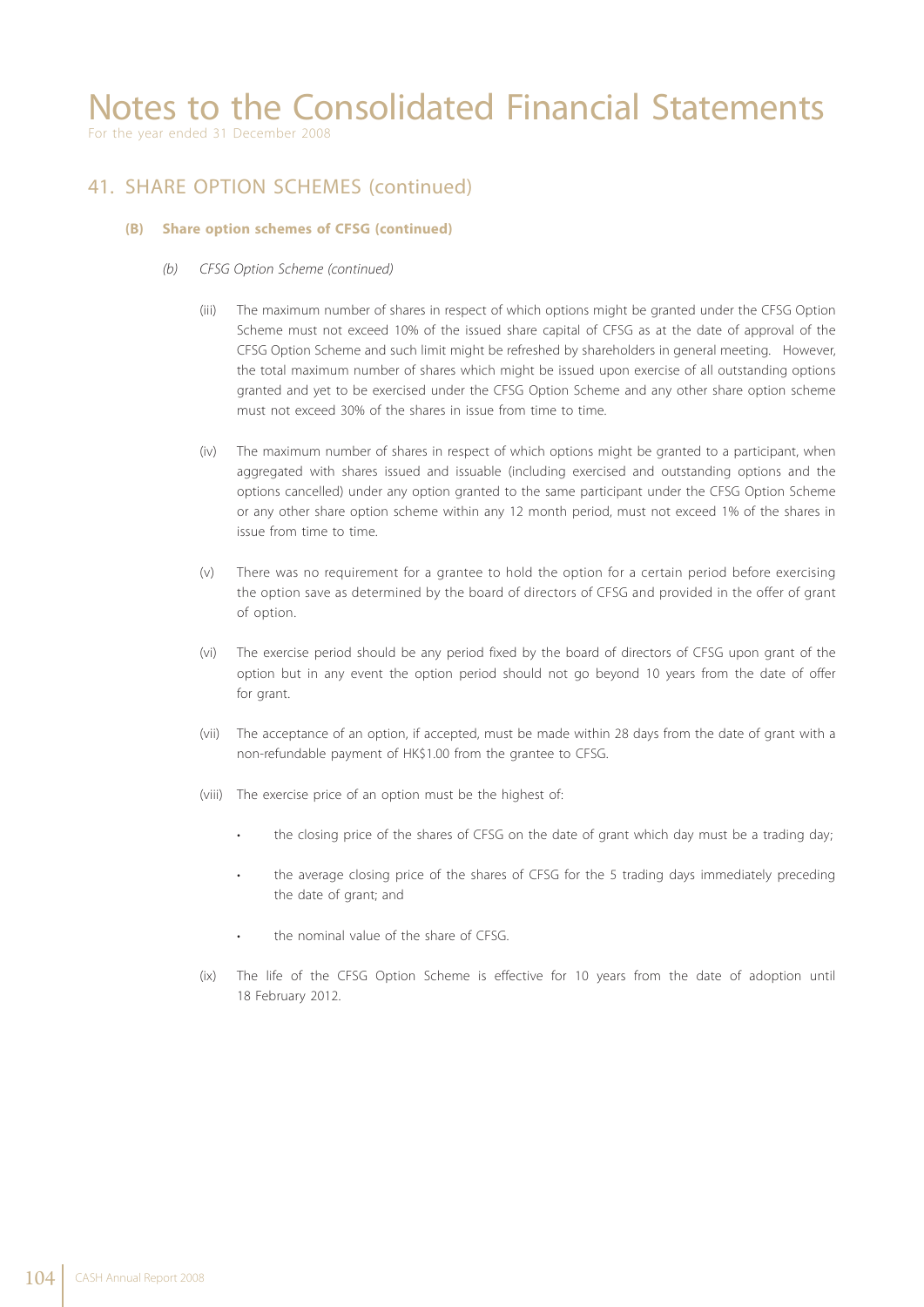For the year ended 31 December 2008

#### 41. SHARE OPTION SCHEMES (continued)

#### **(B) Share option schemes of CFSG (continued)**

#### *(b) CFSG Option Scheme (continued)*

The following table discloses details of the CFSG's share options held by the Directors and the employees of the Group and movements in such holdings:

|                                        |                      |                                                                                               |                                           | <b>Notes</b>                      | Number of share options   |                                                      |                             |                                                       |                                    |                                 |                              |                                             |
|----------------------------------------|----------------------|-----------------------------------------------------------------------------------------------|-------------------------------------------|-----------------------------------|---------------------------|------------------------------------------------------|-----------------------------|-------------------------------------------------------|------------------------------------|---------------------------------|------------------------------|---------------------------------------------|
| Name of scheme                         | Date of<br>grant     | <b>Exercise</b><br>price per<br>HK\$                                                          | share Exercise period                     |                                   | outstanding<br>1.1.2007   | as at exercised in adjusted on<br>2007<br>(Note (2)) | 30.10.2007<br>(Note $(4)$ ) | outstanding<br>as at<br>31.12.2007<br>and<br>1.1.2008 | exercised<br>in 2008<br>(Note (2)) | lapsed<br>in 2008<br>(Note (5)) | on<br>1.5.2008<br>(Note (6)) | adjusted outstanding<br>as at<br>31.12.2008 |
| <b>Directors</b><br>CFSG Option Scheme | 7.7.2006             | 0.296                                                                                         | 7.7.2006-<br>31.7.2008                    | (3)                               | 31,800,000                | (31,800,000)                                         |                             |                                                       |                                    |                                 |                              |                                             |
| <b>Employees</b><br>CFSG Option Scheme | 7.7.2006<br>7.7.2006 | 0.262 (before 7.7.2006-<br>4:00 pm on<br>1.5.2008)<br>1.310 (after<br>4:00 pm on<br>1.5.2008) | 0.296 7.7.2006-<br>31.7.2008<br>31.7.2010 | (3)<br>(1), (3),<br>$(4)$ & $(6)$ | 68,500,000<br>6,000,000   | (68,500,000)<br>(1,200,000)                          | 624,341                     | 5,424,341                                             | (1,203,000)                        | (1,834,100)                     | (2,274,241)                  | 113,000                                     |
|                                        |                      |                                                                                               |                                           |                                   | 74,500,000<br>106.300.000 | (69,700,000)<br>(101, 500, 000)                      | 624,341<br>624,341          | 5,424,341<br>5,424,341                                | (1,203,000)<br>(1,203,000)         | (1,834,100)<br>(1,834,100)      | (2,274,241)<br>(2,274,241)   | 113,000<br>113,000                          |

#### Notes:

- (1) The options are vested in 4 tranches as to (i) 25% exercisable from the commencement of the exercise period; (ii) 25% exercisable from the expiry of 12 months from the commencement of the exercise period; (iii) 25% exercisable from the expiry of 24 months from the commencement of the exercise period; and (iv) 25% exercisable from the expiry of 36 months from the commencement of the exercise period.
- (2) The number of options exercised during the year together with the exercise price and the weighted average preceding closing price are set out as follows:

|                  | Number of         | <b>Exercise price</b> | <b>Weighted average</b><br>preceding closing price |  |  |
|------------------|-------------------|-----------------------|----------------------------------------------------|--|--|
| Date of exercise | options exercised | per share             |                                                    |  |  |
|                  |                   | HK\$                  | HK\$                                               |  |  |
|                  |                   |                       | (Note)                                             |  |  |
| 23 April 2007    | 1,000,000         | 0.296                 | 0.355                                              |  |  |
| 3 July 2007      | 8,600,000         | 0.296                 | 0.690                                              |  |  |
| 4 July 2007      | 40,100,000        | 0.296                 | 0.640                                              |  |  |
| 9 July 2007      | 5,000,000         | 0.296                 | 0.690                                              |  |  |
| 17 July 2007     | 9,000,000         | 0.296                 | 0.770                                              |  |  |
| 7 August 2007    | 2,600,000         | 0.296                 | 0.670                                              |  |  |
| 13 August 2007   | 35,200,000        | 0.296                 | 0.720                                              |  |  |
| 24 April 2008    | 1,000,000         | 0.262                 | 3.034                                              |  |  |
| 15 July 2008     | 203,000           | 1.310                 | 2.993                                              |  |  |

Note: This represents the weighted average closing price of CFSG's shares immediately before the date of exercise.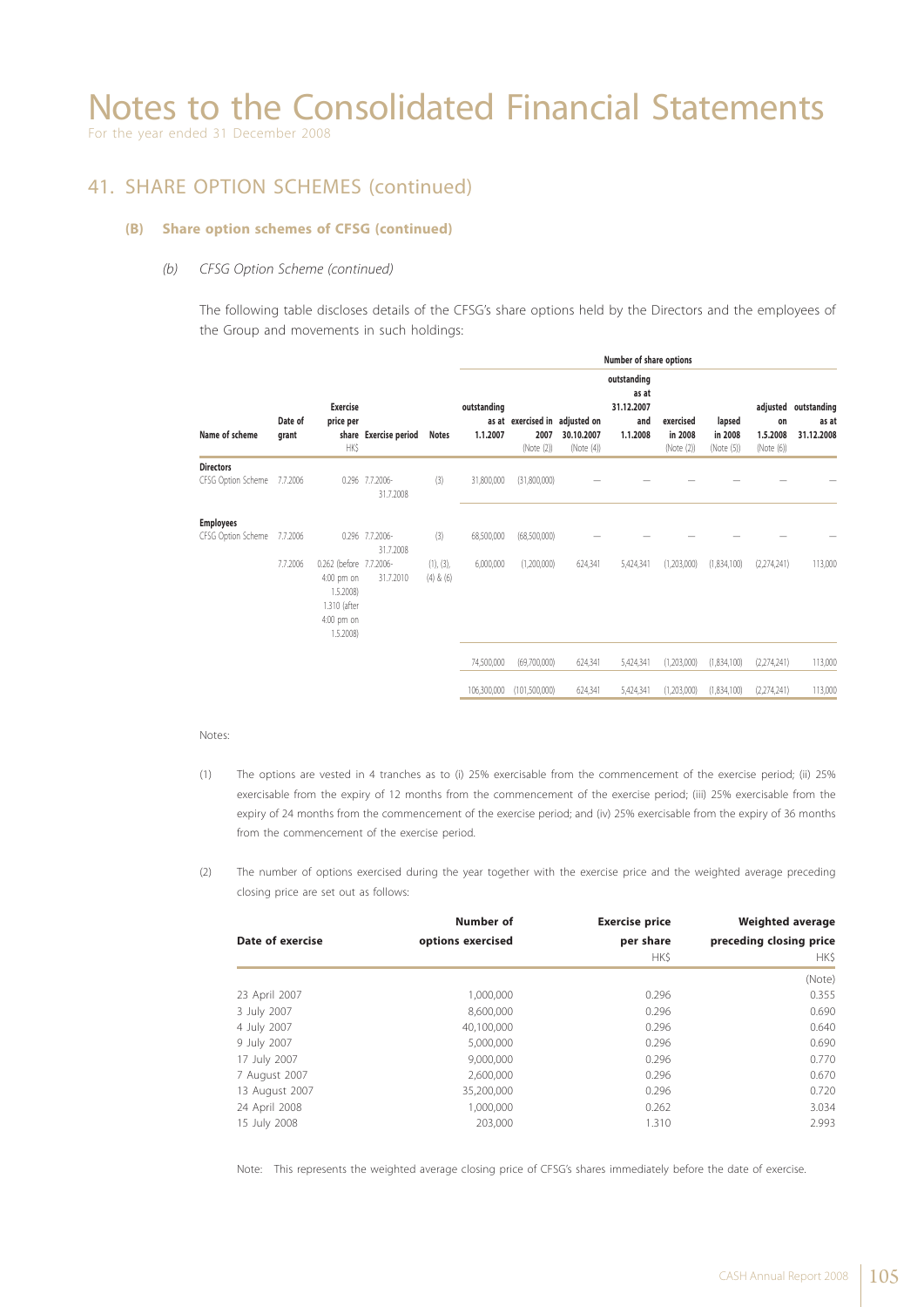For the year ended 31 December 2008

### 41. SHARE OPTION SCHEMES (continued)

#### **(B) Share option schemes of CFSG (continued)**

 *(b) CFSG Option Scheme (continued)*

#### Notes: (continued)

- (3) The closing price of CFSG immediately before the date of grant on 7 July 2006 was HK\$0.290.
- (4) The number and the exercise price of options which remained outstanding have been adjusted due to rights issue of shares in CFSG with effect from 30 October 2007. The exercise prices per share was adjusted from HK\$0.296 to HK\$0.262.
- (5) The lapsed options were due to expiry or cessation of employment of participants with CFSG.
- (6) The number and the exercise price of options which remained outstanding have been adjusted due to share consolidation of CFSG with effect from 4:00 pm on 1 May 2008. The exercise price was adjusted from HK\$0.262 to HK\$1.310.

#### **(C) Share option scheme of Netfield (Bermuda)**

Netfield Technology Limited which was incorporated in Bermuda ("Netfield (Bermuda)") adopted a share option scheme ("Netfield Share Option Scheme") pursuant to an ordinary resolution passed at the annual general meeting of the Company held on 6 June 2008. During the year, no option has been granted under the Netfield Share Option Scheme. The major terms of the Netfield Share Option Scheme are summarised as follows:

- (i) The purpose was to enable Netfield (Bermuda) to grant options to participants as incentives and/or rewards for their contribution to the Moli Group and any of its associated companies, the Moli's Group holding company and the subsidiaries and the associated companies to the Moli Group's holding company ("Members of the Moli Group").
- (ii) The participants included eligible participant(s) to the Netfield Share Option Scheme, being employees (whether full time or part time), executives and officers of the Members of the Moli Group (including executive and non-executive directors of the Members of the Moli Group) and business consultants, agents and legal and financial advisers to the Members of the Moli Group who the board of directors of Netfield (Bermuda), in its sole discretion, will contribute or have contributed to the Members of the Moli Group.
- (iii) The maximum number of shares in respect of which share options might be granted under the Netfield Share Option Scheme must not exceeded 10% of the issued share capital of Netfield (Bermuda) as at the date of approval of the Netfield Share Option Scheme and such limit might be refreshed by shareholders in general meeting. However, the total maximum number of shares which might be issued upon exercise of all outstanding share options granted and yet to be exercised under the Netfield Share Option Scheme and any other share option scheme must not exceed 30% of the Netfield (Bermuda) shares in issue from time to time.
- (iv) The maximum number of shares in respect of which share options might be granted to a participant, when aggregated with shares issued and issuable (including exercised and outstanding options and the share options cancelled) under any share option granted to the same participant under the Netfield Share Option Scheme or any other share option scheme within any 12 month period, must not exceed 1% of the relevant class of securities of Netfield (Bermuda) in issue from time to time.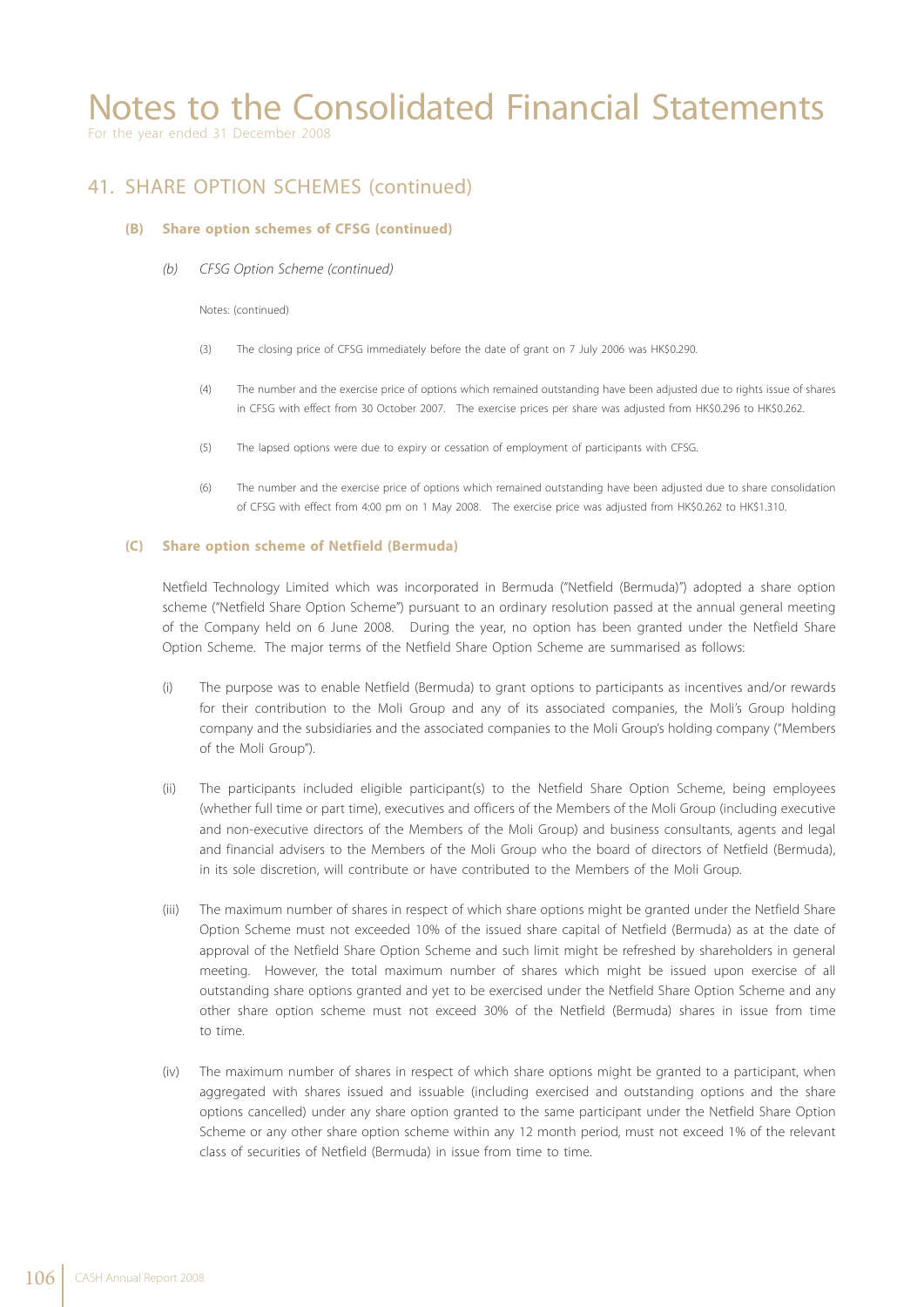For the year ended 31 December 2008

#### 41. SHARE OPTION SCHEMES (continued)

#### **(C) Share option scheme of Netfield (Bermuda) (continued)**

- (v) There was no requirement for a grantee to hold the share option for a certain period before exercising the share option save as determined by the board of directors of Netfield (Bermuda) and provided in the offer of grant of share option.
- (vi) The exercise period should be any period fixed by the board of directors of Netfield (Bermuda) upon grant of the option but in any event the share option period should not go beyond 10 years from the date of offer for grant.
- (vii) The acceptance of a share option, if accepted, must be made within the time limit specified in the offer letter (which shall not be later than 5 days from the offer date) with a non-refundable payment of HK\$1.00 from the grantee to Netfield (Bermuda).
- (viii) The exercise price of a share option shall be such price as the board of directors of Netfield (Bermuda) at its absolute discretion shall determine, save that such price must not always be less than the nominal value of Netfield's (Bermuda) share, which is currently of HK\$0.10 each.
- (ix) (a) The exercise price of a share option granted at any time after Netfield (Bermuda) has resolved to seek a separate listing of Netfield (Bermuda) and up to the listing date or during the period commencing 6 months before the lodgement of listing application and up to the listing date, shall not be less than the new issue price at listing.
	- (b) After the Netfield (Bermuda)'s share have been listed, the exercise price of a such option must be the highest of:
		- the closing price of the Netfield (Bermuda)'s shares on the date of grant which day must be a trading day;
		- the average closing price of the Netfield (Bermuda)'s shares for the 5 trading days immediately preceding the date of grant; and
		- the nominal value of a Netfield (Bermuda)'s share.
	- (c) In the event that the exercise of share option by the grantee at the subscription price set out above at listing is prohibited or not allowed under the relevant laws, regulations and rules of the relevant stock exchange, the board of directors of Netfield (Bermuda) may, in its absolute discretion as may consider appropriate, redeem the share option by paying the grantee in cash such amount, which shall not less than the nominal value of the shares of Netfield (Bermuda) but not higher than the new issue price for listing, as determined solely by its board, before listing of the shares of Netfield (Bermuda). However, if the grantee is a connected person of the Company under the Listing Rules, such redemption shall be in compliance with the requirement of the Listing Rules.
- (x) The life of the Netfield Share Option Scheme is effective for 10 years from the date of adoption until 5 June 2018.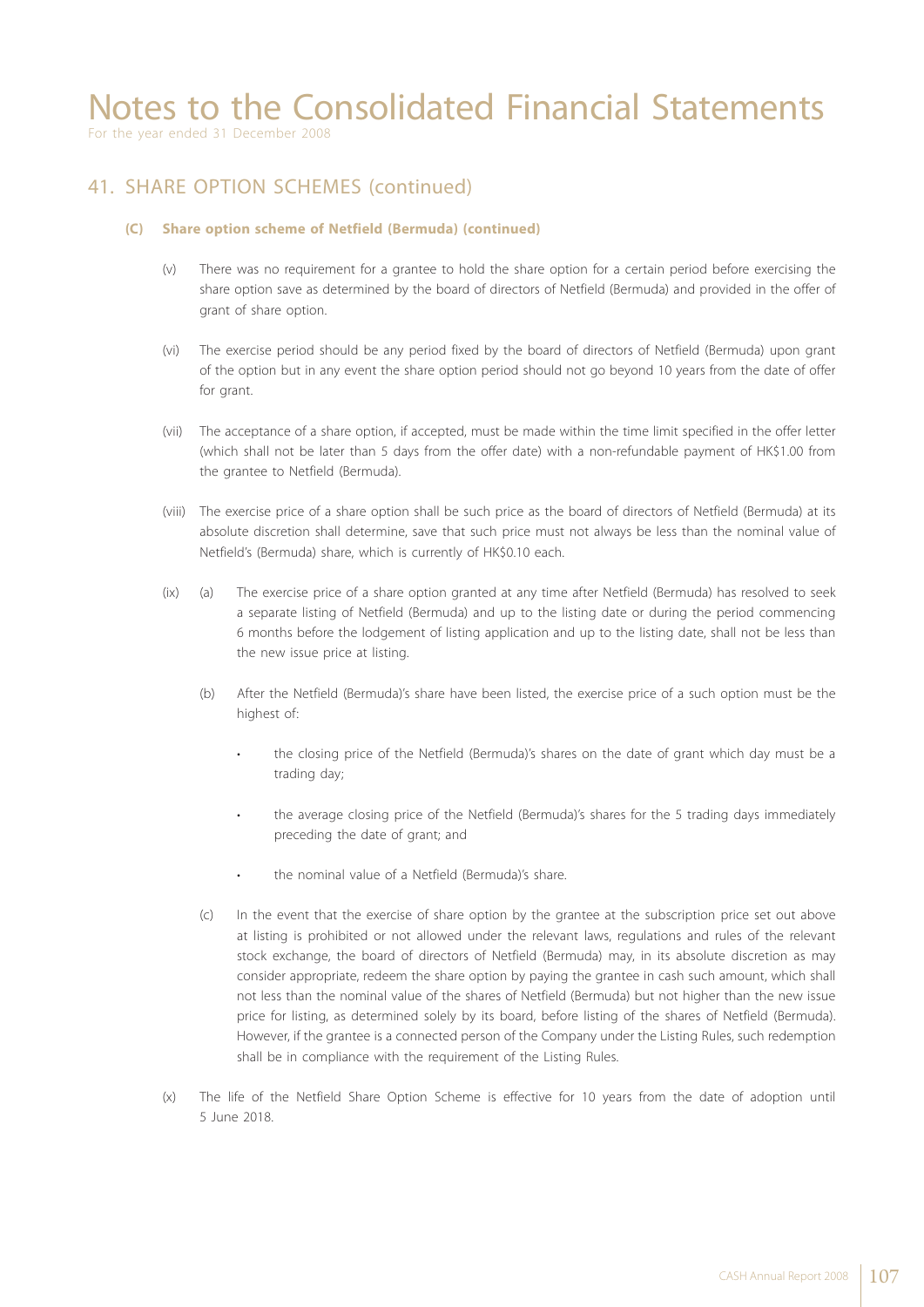For the year ended 31 December 2008

#### 42. RETIREMENT BENEFITS SCHEMES

The Group operates Mandatory Provident Fund Schemes ("MPF Schemes") under the rules and regulations of Mandatory Provident Fund Schemes Ordinance for all its employees in Hong Kong and terminated the defined contribution pension scheme ("Old Scheme") on 1 December 2000. All the employees of the Group in Hong Kong are required to join the MPF Scheme. In respect of those employees who leave the Group prior to completion of qualifying service period for the employer's voluntary contributions (represents contributions in excess of the mandatory requirements under the Mandatory Provident Fund Schemes Ordinance plus all the assets transferred from the Old Scheme) become fully vested, the relevant portion of the voluntary contributions forfeited will be reverted to the Group. Contributions are made based on a percentage of the employees' salaries and are charged to income statement as they become payable in accordance with the rules of the MPF Schemes. The assets of the MPF Scheme are held separately from those of the Group in an independently administrated fund. The Group's employer contributions vest fully with the employees when contributed into the MPF Scheme.

For members of MPF Schemes, the Group contributes 5% relevant payroll costs with a maximum monthly contribution of HK\$1,000 per person to the MPF Schemes, which contribution is matched by the employees.

The employer's contributions to the MPF Schemes charged to the income statement and the forfeited voluntary contributions credited to the income statements amounted to approximately HK\$7,730,000 (2007: HK\$8,409,000) and HK\$46,000 (2007: HK\$500,000) respectively for the year ended 31 December 2008.

The subsidiary in Taiwan operates pension plan under the Labor Pension Act ("Act"). The Act provides for a defined contribution benefit plan. Under the Act, the subsidiary makes monthly contribution to 6% of basis salaries (i.e. net of bonuses and benefits) to the employees' individual pension accounts. During the year ended 31 December 2008, the Group recognised pension costs of HK\$437,000 (2007: HK\$315,000).

The Group operates various benefits schemes for its full-time employees in the PRC in accordance with the relevant PRC regulations and rules, including provision of housing provident fund, medical insurance, retirement insurance, unemployment insurance, labour injury insurance and pregnancy insurance. Pursuant to the existing schemes, the Group contributes 7%, 5%, 17%, 2%, 0.5% and 0.5% of the basic salary of its employees to the housing provident fund, medical insurance, retirement insurance, unemployment insurance, labour injury and pregnancy insurance respectively. During the year ended 31 December 2008, the Group recognised contributions to the aforesaid benefits schemes of HK\$3,930,000 (2007: HK\$2,494,000).

#### 43. COMMITMENTS

#### **Capital commitments**

At the balance sheet date, the Group had the following capital commitments:

|                                                                                                                                                         | 2008           | 2007           |
|---------------------------------------------------------------------------------------------------------------------------------------------------------|----------------|----------------|
|                                                                                                                                                         | <b>HKS'000</b> | <b>HKS'000</b> |
| Capital expenditure commitment in respect of the acquisition of property and<br>equipment contracted for but not provided in the consolidated financial |                |                |
| statements                                                                                                                                              |                | 30.241         |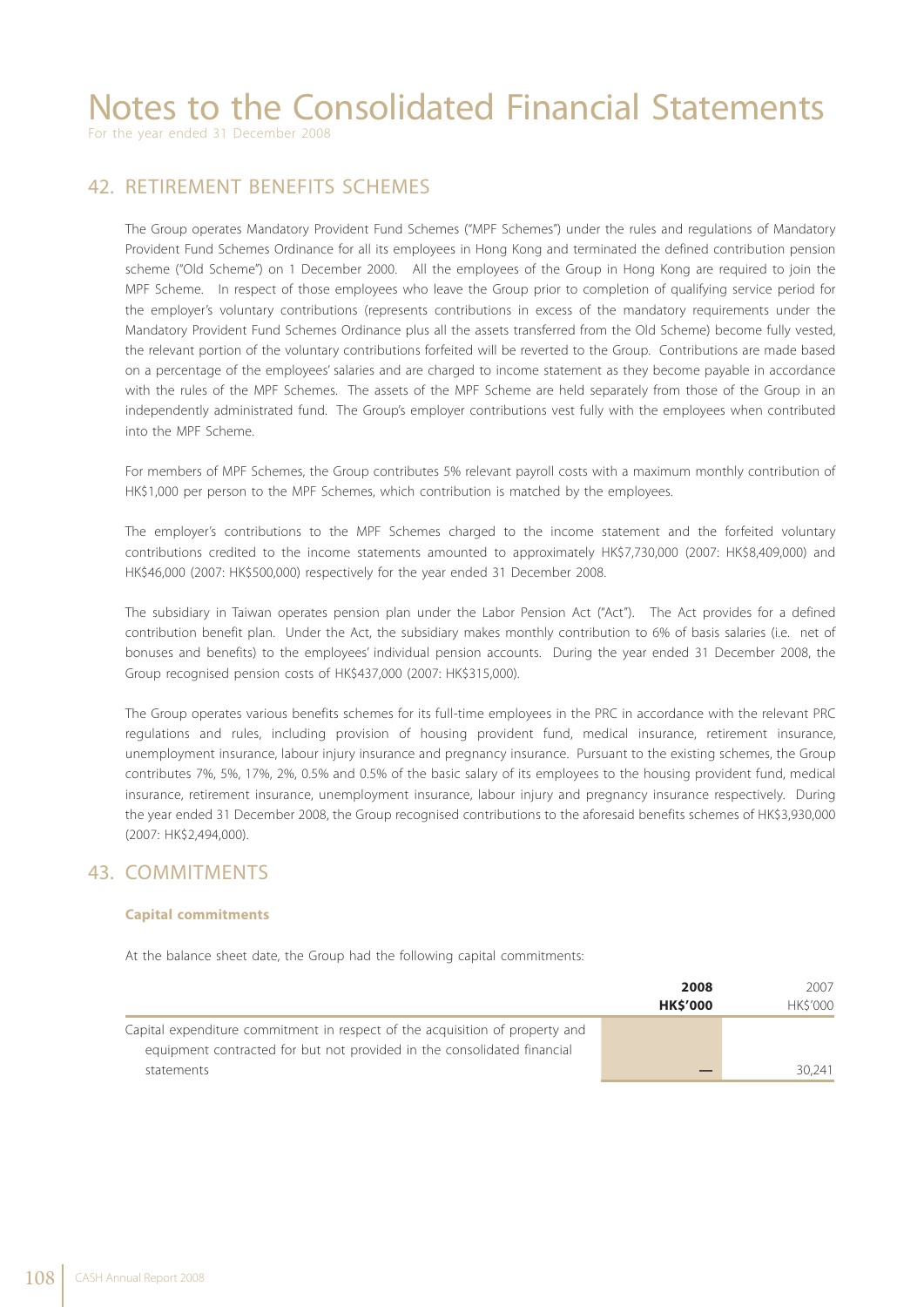For the year ended 31 December 2008

#### 44. RELATED PARTY TRANSACTIONS

The Group had the following significant transactions with related parties:

|                                                   |              | 2008                    | 2007     |
|---------------------------------------------------|--------------|-------------------------|----------|
|                                                   | <b>Notes</b> | <b>HK\$'000</b>         | HK\$'000 |
| Commission and interest income received from the  |              |                         |          |
| following substantial shareholders of the Company | (a)          |                         |          |
| Cash Guardian                                     |              | $\overline{\mathbf{3}}$ | 263      |
| Mr Kwan Pak Hoo Bankee and associates             |              | 67                      | 421      |
|                                                   |              | 70                      | 684      |
|                                                   |              |                         |          |
| Commission and interest income received           |              |                         |          |
| from the following Directors of the Company       | (b)          |                         |          |
| Mr Lin Che Chu George and associates              |              | 8                       | 386      |
| Mr Law Ping Wah Bernard and associates            |              | 36                      | 477      |
| Mr Wong Kin Yick Kenneth and associates           | (d)          | 104                     | 542      |
|                                                   |              | 148                     | 1,405    |
| Commission and interest income received from      |              |                         |          |
| the following Directors of CFSG                   | (C)          |                         |          |
| Mr Cheng Man Ben and associates                   |              | 33                      | 222      |
| Mr Chan Chi Ming Benson and associates            |              |                         | 3        |
| Mr Yuen Pak Lau Raymond and associates            |              | 13                      |          |
|                                                   |              | 46                      | 225      |
|                                                   |              |                         |          |
| Rental expenses paid to an associate of the Group | (e)          | 11,777                  |          |

Notes:

- (a) During the year ended 31 December 2008, the Group received commission and interest income from margin financing of approximately HK\$70,000 (2007: HK\$684,000) from substantial shareholders of the Company.
- (b) During the year ended 31 December 2008, the Group received commission and interest income from margin financing of approximately HK\$148,000 (2007: HK\$1,405,000) from certain Directors of the Company.
- (c) During the year ended 31 December 2008, the Group received commission and interest income from margin financing of approximately HK\$46,000 (2007: HK\$225,000) from certain directors of CFSG.
- (d) During the year ended 31 December 2008, Mr Wong Kin Yick Kenneth resigned as executive Director of the Company.
- (e) During the year ended 31 December 2008, the Group paid rental expenses of approximately HK\$11,777,000 (2007: nil) to an associate of the Group.

During both years, compensation of key management personnel represented Directors' remuneration which is disclosed in note 11. The Directors' remuneration is determinated by the remuneration committee having regard to the performance, responsibilities and experience of individuals and market trends.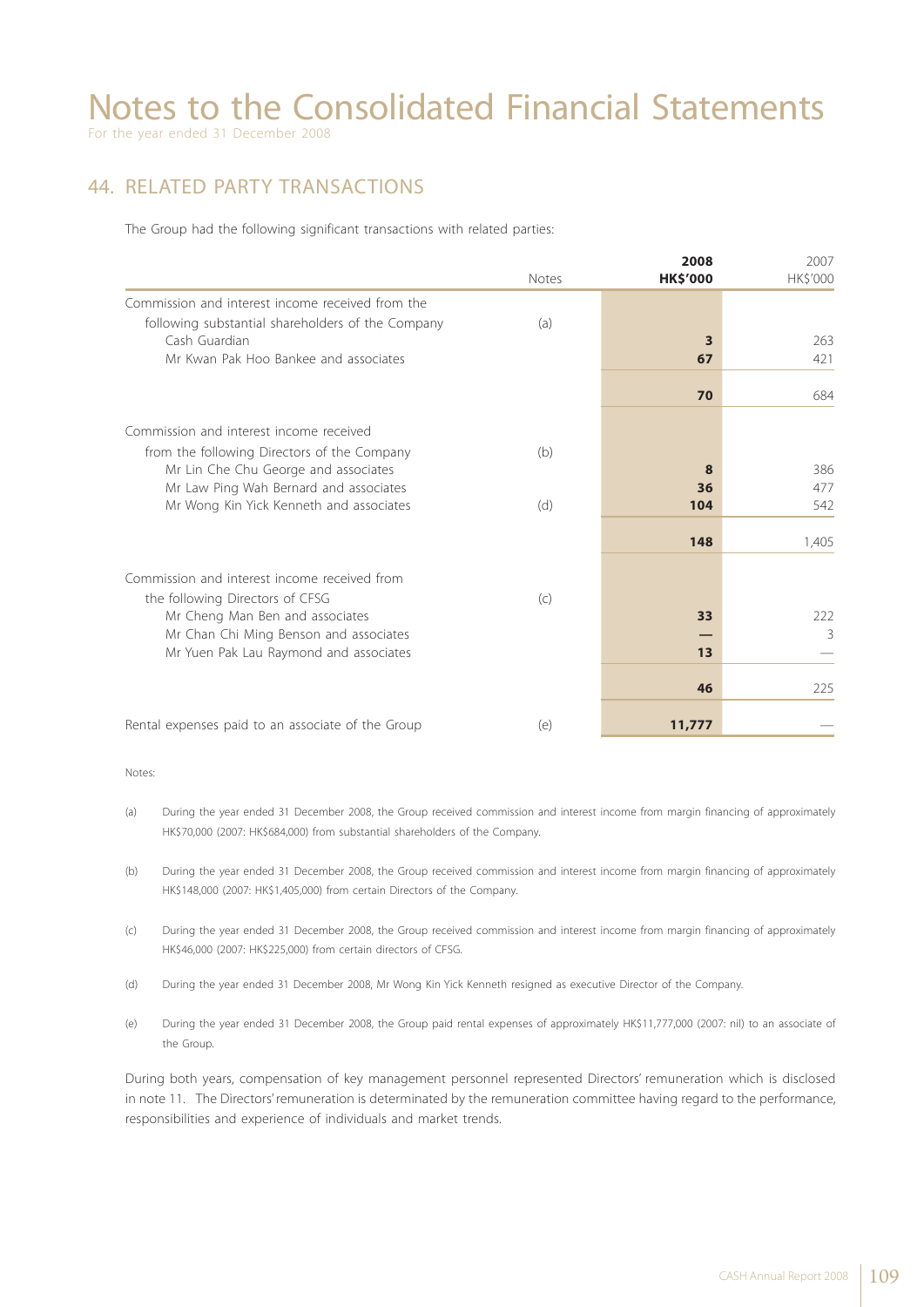For the year ended 31 December 2008

### 45. POST BALANCE SHEET EVENTS

- (a) On 11 November 2008, the Group entered into a sale and purchase agreement with Mr Kwan Pak Hoo Bankee, an executive Director of the Company and is a controlling shareholder of the Company pursuant to which, subject to conditions, the Group will acquire the entire equity shareholding interest and the shareholder's loan interest in Excelbright Enterprises Limited, a property holding company incorporated in BVI from Mr Kwan Pak Hoo Bankee, at the consideration of approximately HK\$42.8 million, which will be fully settled by the issue of the convertible note of the Company. The above mentioned transaction was completed on 17 February 2009. The final consideration was agreed at HK\$43,243,000 and a convertible note in the same principal amount of HK\$43,243,000 was issued by the Company to Cash Guardian (controlling Shareholder, a company controlled by Mr Kwan and an associate of Mr Kwan). The Directors of the Company are in the process of considering and quantifying the potential impact of the issuance of the convertible note.
- (b) Pursuant to the announcement dated 19 December 2008, CASH Group Limited ("CGL"), a wholly-owned subsidiary of the Company, and CFSG entered into a sale and purchase agreement, pursuant to which, subject to conditions, CFSG will acquire 60% of the equity interests in CASH Retail Management (HK) Limited and its subsidiaries (collectively known as "Retail Group") and the loan due from the Retail Group to CGL, at an aggregate consideration of approximately HK\$184 million (subject to adjustment) and CFSG will be granted a purchaser call option to acquire the remaining 40% of the equity interests in the Retail Group at the consideration of approximately HK\$116 million (subject to adjustment) at any time from the date of the first completion date up to 31 December 2011. The transaction is conditional and is subject to the approval of the Shareholders of the Company.
- (c) Pursuant to the announcement dated 18 February 2009, the Group entered into an agreement to purchase the remaining equity interests of 30% in CASH Frederick Taylor Limited ("CFT") from the minority shareholders at a consideration of HK\$1,400,000. Upon completion on 20 February 2009, CFT has been changed from a 70% owned subsidiary to a wholly-owned subsidiary of CFSG.
- (d) Pursuant to the announcement dated 20 February 2009, CFSG proposed a rights issue on the basis of 1 rights share for every 2 shares at a subscription price HK\$0.45. Under the proposal, not more than 205,702,702 new shares of CFSG shall be issued for raising approximately HK\$92.6 million (before expenses). The rights issue of CFSG was completed on 17 April 2009.
- (e) On 13 March 2009, 17,300,000 share options ("Share Options") to subscribe for ordinary shares of HK\$0.10 each of the Company were granted under the Share Option Scheme. The exercise price of Share Options granted is HK\$1.13 per share.
- (f ) On 24 March 2009, the Group disposed of its 10% equity interest in Transtech Optical Communication Company Limited, a company incorporated in BVI, to an independent third party at a consideration of approximately HK\$14 million. The disposal resulted in a gain of approximately HK\$14 million as the investment in 10% equity interest in Transtech Optical Communication Company Limited had been fully impaired in previous years.
- (g) On 12 April 2009, the Group entered into a preliminary agreement with an independent third party to dispose a residential property in Hong Kong at the consideration of HK\$51,000,000, resulting in a loss on disposal of approximately HK\$2,500,000.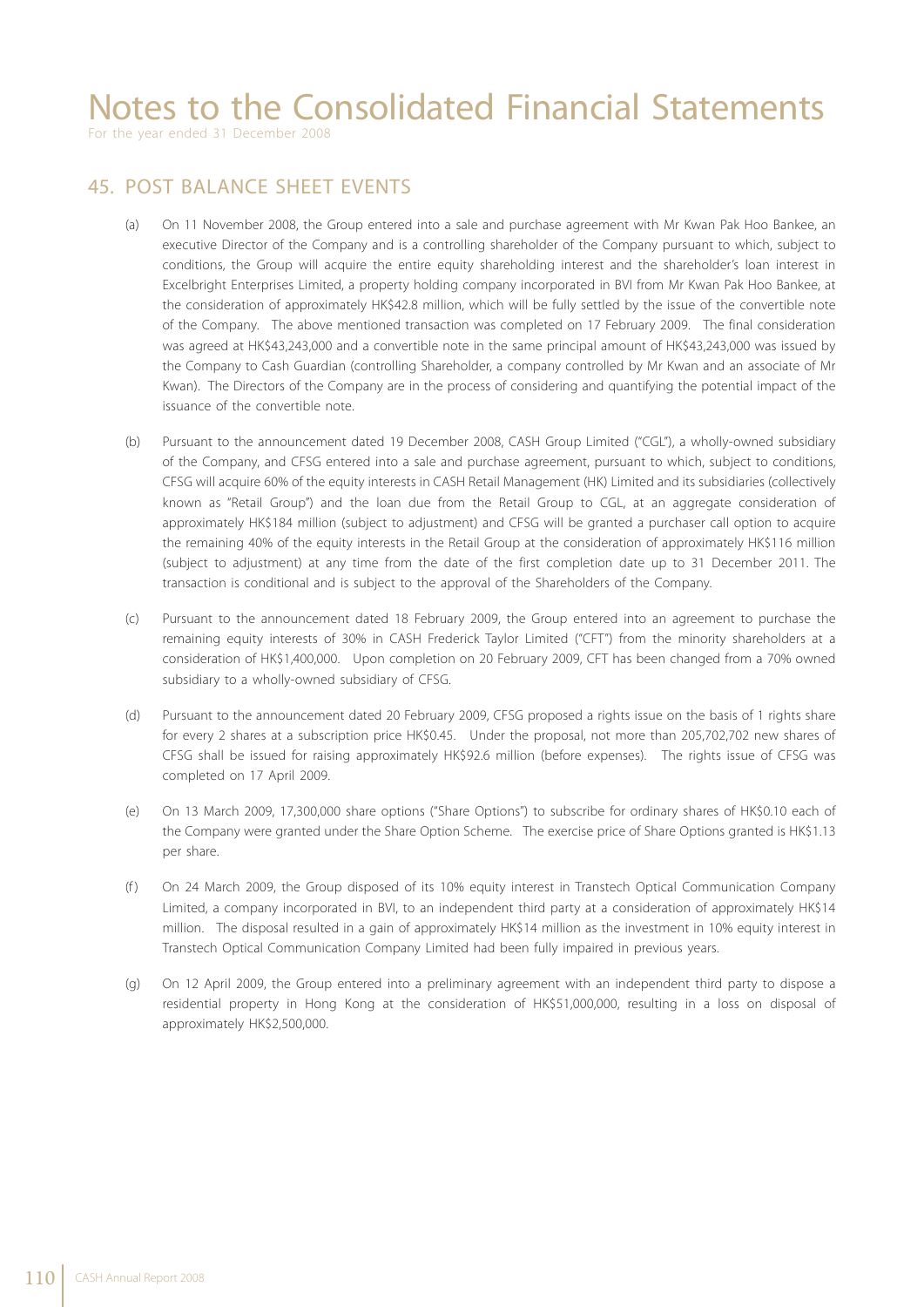#### 46. PARTICULARS OF PRINCIPAL SUBSIDIARIES OF THE COMPANY

| <b>Nominal value</b><br>of issued and fully paid<br>Place of<br>ordinary share capital/<br><b>Voting power</b><br>registered capital<br>held by the Company<br>Name<br>incorporation |            |                 | Proportion of<br>nominal value of<br>issued share capital<br>held by the Company |       | <b>Principal activities</b> |       |                                                                                            |
|--------------------------------------------------------------------------------------------------------------------------------------------------------------------------------------|------------|-----------------|----------------------------------------------------------------------------------|-------|-----------------------------|-------|--------------------------------------------------------------------------------------------|
|                                                                                                                                                                                      |            |                 | 2008                                                                             | 2007  | 2008                        | 2007  |                                                                                            |
|                                                                                                                                                                                      |            |                 | %                                                                                | %     | %                           | %     |                                                                                            |
| CFSG                                                                                                                                                                                 | Bermuda    | HK\$41,140,541  | 54.09*                                                                           | 51.03 | 48.32                       | 45.27 | Investment holding                                                                         |
| CASH Asset Management Limited                                                                                                                                                        | Hong Kong  | HK\$200,000     | 54.09                                                                            | 51.03 | 48.32                       | 45.27 | Provision of asset management<br>services                                                  |
| CASH E-Trade Limited                                                                                                                                                                 | Hong Kong  | HK\$4,000,000   | 54.09                                                                            | 51.03 | 48.32                       | 45.27 | Provision of management services<br>for group companies                                    |
| CASH Group Limited                                                                                                                                                                   | <b>BVI</b> | US\$1           | 100                                                                              | 100   | 100                         | 100   | Investment holding                                                                         |
| CASH Retail Management (HK) Limited                                                                                                                                                  | BVI        | US\$1           | 100                                                                              | 100   | 100                         | 100   | Investment holding                                                                         |
| CASH Payment Services Limited                                                                                                                                                        | Hong Kong  | HK\$2           | 54.09                                                                            | 51.03 | 48.32                       | 45.27 | Provision of payment gateway<br>services for group companies                               |
| Celestial Capital Limited                                                                                                                                                            | Hong Kong  | HK\$27,000,000  | 54.09                                                                            | 51.03 | 48.32                       | 45.27 | Provision of corporate finance<br>services, investment and<br>financial advisory services  |
| Celestial Commodities Limited                                                                                                                                                        | Hong Kong  | HK\$10,000,000  | 54.09                                                                            | 51.03 | 48.32                       | 45.27 | Futures and options broking and<br>trading                                                 |
| Celestial Investments (HK) Limited                                                                                                                                                   | Hong Kong  | HK\$10,000,000  | 54.09                                                                            | 51.03 | 48.32                       | 45.27 | Money lending                                                                              |
| Celestial Investment Group Limited                                                                                                                                                   | BVI        | US\$10,000      | 100                                                                              | 100   | 100                         | 100   | Investment holding                                                                         |
| Celestial Securities Limited                                                                                                                                                         | Hong Kong  | HK\$140,000,000 | 54.09                                                                            | 51.03 | 48.32                       | 45.27 | Securities, equity options broking<br>and trading, leveraged foreign<br>exchange contracts |
| icoupon Limited                                                                                                                                                                      | <b>BVI</b> | US\$1           | 54.09                                                                            | 51.03 | 48.32                       | 45.27 | Investment holding and trading                                                             |
| Linkup Assets Management Limited                                                                                                                                                     | BVI        | US\$1           | 54.09                                                                            | 51.03 | 48.32                       | 45.27 | Investment holding and trading                                                             |
| <b>CFT</b>                                                                                                                                                                           | Hong Kong  | HK\$1,000,000   | 54.09**                                                                          | 51.03 | 48.32                       | 45.27 | Financial advisory consultancy                                                             |
| 摩力游(上海)信息科技有限公司#<br>(MOLI China Information<br>Technology Limited)                                                                                                                   | PRC        | US\$5,370,000   | 100                                                                              | 100   | 100                         | 100   | Online game developer<br>and operator                                                      |
| 上海摩力游數字娛樂有限公司##<br>(Shanghai Moliyo Digital<br>Entertainment Limited)                                                                                                                | PRC        | RMB1,000,000    | 100                                                                              | 100   | 100                         | 100   | Online game developer<br>and operator                                                      |
| 3C Digital Limited                                                                                                                                                                   | Hong Kong  | <b>HK\$100</b>  | 60                                                                               | 60    | 60                          | 60    | Retailing of digital products and<br>electrical appliances                                 |
| 3C Electrical Appliances Limited                                                                                                                                                     | Hong Kong  | HK\$1           | 100                                                                              | 60    | 100                         | 60    | Retailing of electrical appliances                                                         |
| Libra Capital Management (HK)<br>Limited*** (previously known<br>as E-Tailer Holding Limited)                                                                                        | <b>BVI</b> | US\$1           | 100                                                                              | 100   | 100                         | 100   | Trading of securities                                                                      |
| Lifeztore (HK) Limited                                                                                                                                                               | Hong Kong  | HK\$1           | 100                                                                              | 100   | 100                         | 100   | Retailing of furniture and<br>household goods                                              |
| Praise Joy Limited                                                                                                                                                                   | BVI        | US\$1           | 100                                                                              | 100   | 100                         | 100   | Investment holding                                                                         |
| Think Right Investments Limited                                                                                                                                                      | BVI        | US\$1           | 54.09                                                                            | 100   | 48.32                       | 100   | Properties holding                                                                         |
| Pricerite Stores Limited                                                                                                                                                             | Hong Kong  | HK\$200,000,000 | 100                                                                              | 100   | 100                         | 100   | Retailing of furniture and<br>household goods                                              |
| Pricerite.com.hk Limited                                                                                                                                                             | Hong Kong  | HK\$2           | 100                                                                              | 100   | 100                         | 100   | Retailing of furniture and<br>household goods through<br>corporate sales                   |
| Wealthy View Investment Limited                                                                                                                                                      | BVI        | US\$10          | 100                                                                              | 100   | 100                         | 100   | Investment holding                                                                         |
| Richwell Target Limited                                                                                                                                                              | Hong Kong  | HK\$2           | 100                                                                              | 100   | 100                         | 100   | Property holding                                                                           |
| 生活經艷(上海)商貿有限公司#<br>(LifeZtore (Shanghai) Limited)                                                                                                                                    | PRC        | HK\$24,920,000  | 100                                                                              | 100   | 100                         | 100   | Retailing of furniture and<br>household goods                                              |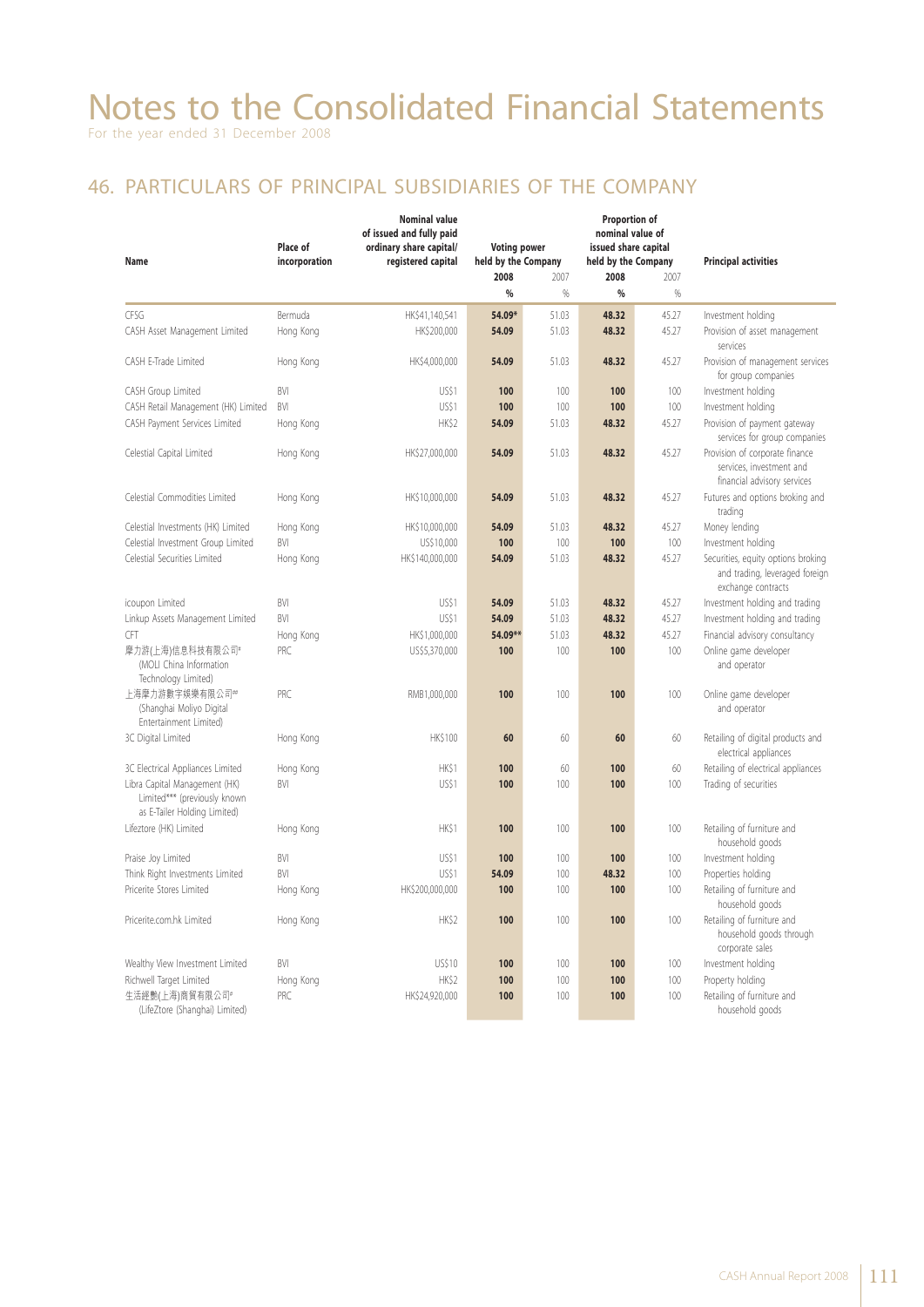For the year ended 31 December 2008

### 46. PARTICULARS OF PRINCIPAL SUBSIDIARIES OF THE COMPANY (continued)

- The Group holds 48.32% equity interests in CFSG through CIGL. Cash Guardian, a company in which Mr Kwan Pak Hoo Bankee has a beneficial interest and is also a director, holds 2.75% equity interest in CFSG. Cash Guardian has agreed that it will cast all votes at all shareholder's meeting of CFSG, in accordance with the voting decision of the Company at all times. Mr Kwan Pak Hoo Bankee, Mr Lin Che Chu George and Mr Law Ping Wah Bernard, Directors of the Company, who have 0.48%, 0.96% and 1.58% equity interests and voting power respectively in CFSG, have agreed that they will not vote against the voting decision of the Company at all times. This arrangement is effective and enforceable until the year end of 2009. In the opinion of the Directors, this arrangement can be extended at a minimal cost. As a result, the Group is able to control the voting power at all the general meetings of CFSG. Accordingly, CFSG is accounted for a subsidiary of the Company.
- \*\* The Group controls a 70.00% of voting power at general meetings of CFT through the 54.09% of voting power interest in CFSG.
- \*\*\* E-Tailer Holding Limited has changed its name to Libra Capital Management (HK) Limited with effect from 16 January 2009.
- # Wholly-owned foreign enterprise established in the PRC.
- ## Domestic enterprise with limited liabilities established in the PRC. 上海摩力游數字娛樂有限公司 (Shanghai Moliyo Digital Entertainment Limited) is indirectly held by the Company through the declarations of trust executed by 魏麗 (Wei Li) and 譚靜琳 (Tan Jing Lin) who hold the interest in 上海摩力游數字娛樂有限公司 (Shanghai Moliyo Digital Entertainment Limited) of 80% and 20% respectively.

All the subsidiaries shown above are indirectly held by the Company. In the opinion of the Directors of the Company, a complete list of the particulars of subsidiaries will be of excessive length and therefore the above list contains only the particulars of those subsidiaries which principally affect the results or net assets of the Group.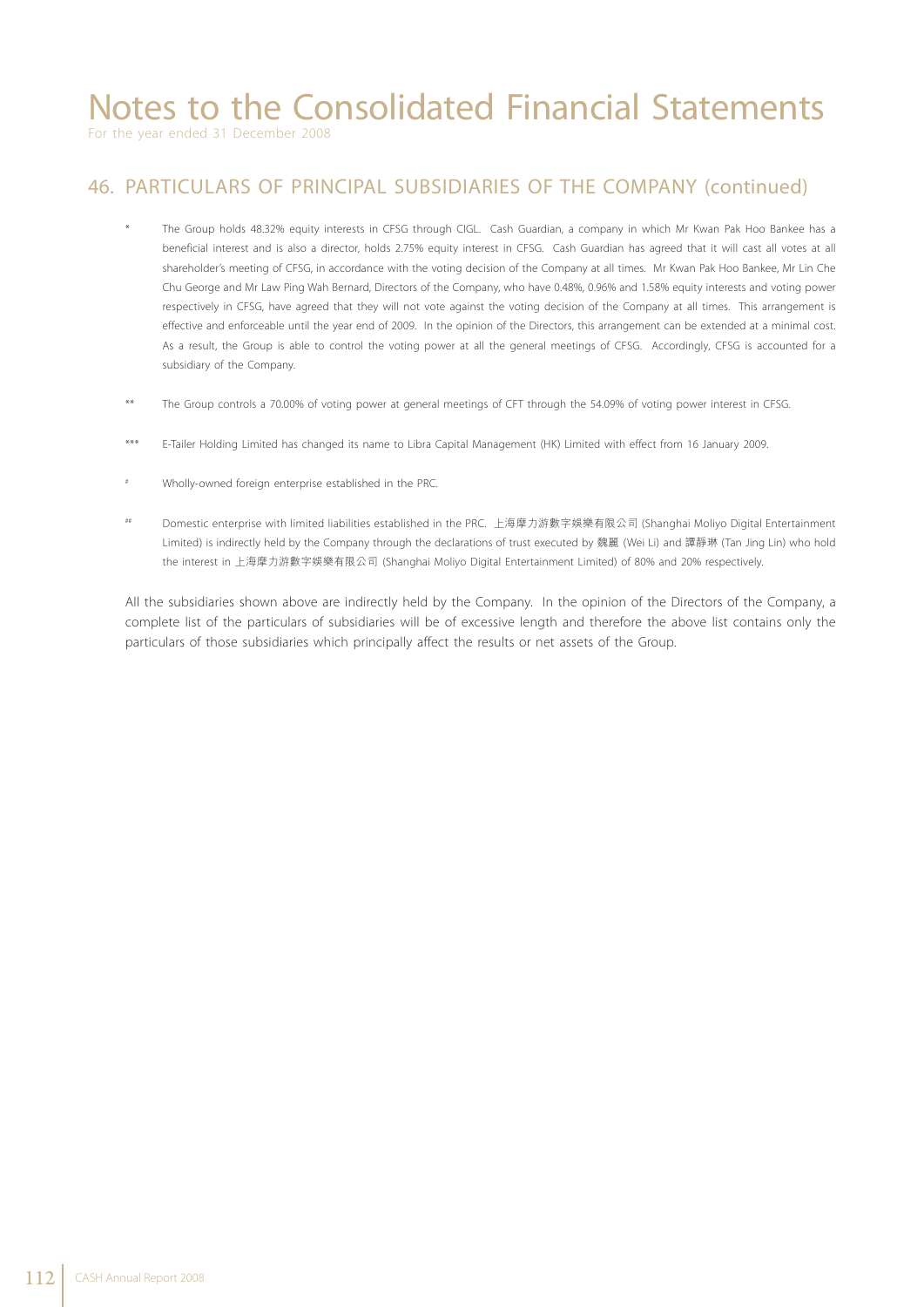### Five-Year Financial Summary

The summary of the consolidated results and assets and liabilities of the Group for the last five financial years, as extracted from the audited financial statements and restated as appropriate, is set out below:

|                                                                                                                                          |                                                     |                                                    | Year ended 31 December                                               |                                                    |                                          |
|------------------------------------------------------------------------------------------------------------------------------------------|-----------------------------------------------------|----------------------------------------------------|----------------------------------------------------------------------|----------------------------------------------------|------------------------------------------|
|                                                                                                                                          | 2008<br><b>HK\$'000</b>                             | 2007<br>HK\$'000                                   | 2006<br>HK\$'000                                                     | 2005<br>HK\$'000                                   | 2004<br>HK\$'000<br>(restated)<br>(Note) |
| <b>RESULTS</b><br>Revenue                                                                                                                | 1,312,746                                           | 1,665,452                                          | 816,622                                                              | 588,145                                            | 1,124,389                                |
| (Loss) Profit before taxation<br>Taxation (charge) credit                                                                                | (387,081)<br>(9, 425)                               | 169,723<br>(30,079)                                | 59,300<br>(5,939)                                                    | (30,058)<br>2,999                                  | (161, 638)<br>(356)                      |
| (Loss) Profit for the year                                                                                                               | (396, 506)                                          | 139,644                                            | 53,361                                                               | (27,059)                                           | (161, 994)                               |
| Attributable to:<br>Equity holders of the Company<br>Minority interests                                                                  | (358, 113)<br>(38, 393)                             | 51,902<br>87,742                                   | 32,057<br>21,304                                                     | (37,022)<br>9,963                                  | (143, 954)<br>(18,040)                   |
|                                                                                                                                          | (396, 506)                                          | 139,644                                            | 53,361                                                               | (27,059)                                           | (161, 994)                               |
|                                                                                                                                          | 2008<br><b>HK\$'000</b>                             | 2007<br>HK\$'000                                   | As at 31 December<br>2006<br>HK\$'000                                | 2005<br>HK\$'000                                   | 2004<br>HK\$'000<br>(restated)<br>(Note) |
| ASSETS AND LIABILITIES<br>Property and equipment<br>Prepaid lease payments (non-current)<br>Investment property<br>Investment securities | 172,019<br>15,548                                   | 109,252<br>15,963<br>5,000                         | 98,750<br>16,378<br>5,000                                            | 12,802                                             | 100,497<br>48,244<br>10,800              |
| Goodwill<br>Interest in associates<br>Intangible assets<br>Other non-current assets<br>Current assets                                    | 192,547<br>111,684<br>55,929<br>83,685<br>1,486,561 | 233,115<br>65,778<br>68,255<br>36,260<br>2,641,543 | 212,027<br>$\overline{\phantom{0}}$<br>68,712<br>51,864<br>1,856,640 | 17,426<br>103,870<br>11,261<br>68,324<br>1,051,541 | 57,199<br>9,092<br>32,680<br>1,276,366   |
| Total assets                                                                                                                             | 2,117,973                                           | 3,175,166                                          | 2,309,371                                                            | 1,265,224                                          | 1,534,878                                |
| Current liabilities<br>Long term borrowings<br>Other non-current liabilities                                                             | 1,353,062<br>128,271<br>7,921                       | 2,025,791<br>1,249<br>7,919                        | 1,700,728<br>32,277<br>9,035                                         | 821,420<br>79,564<br>159                           | 1,065,490<br>81,286                      |
| Total liabilities                                                                                                                        | 1,489,254                                           | 2,034,959                                          | 1,742,040                                                            | 901,143                                            | 1,146,776                                |
| Net assets                                                                                                                               | 628,719                                             | 1,140,207                                          | 567,331                                                              | 364,081                                            | 388,102                                  |
| Equity attributable to equity holders of the Company<br>Equity component of convertible loan notes and                                   | 258,395                                             | 648,001                                            | 304,955                                                              | 183,344                                            | 220,565                                  |
| share option reserve of a listed subsidiary<br>Minority interests                                                                        | 370,324                                             | 88<br>492,118                                      | 2,496<br>259,880                                                     | 1,464<br>179,273                                   | 1,451<br>166,086                         |
|                                                                                                                                          | 628,719                                             | 1,140,207                                          | 567,331                                                              | 364,081                                            | 388,102                                  |

Note: During the year ended 31 December 2005, the Group has adopted the New HKFRSs which resulted in changes in accounting policies for the 2005 and prior accounting years. The financial summary for prior years has been adjusted to take up the retrospective effects on HKFRS 2 "Share-based payment", HKAS 32 "Financial Instruments: Disclosure and Presentation" and HKAS 17 "Lease".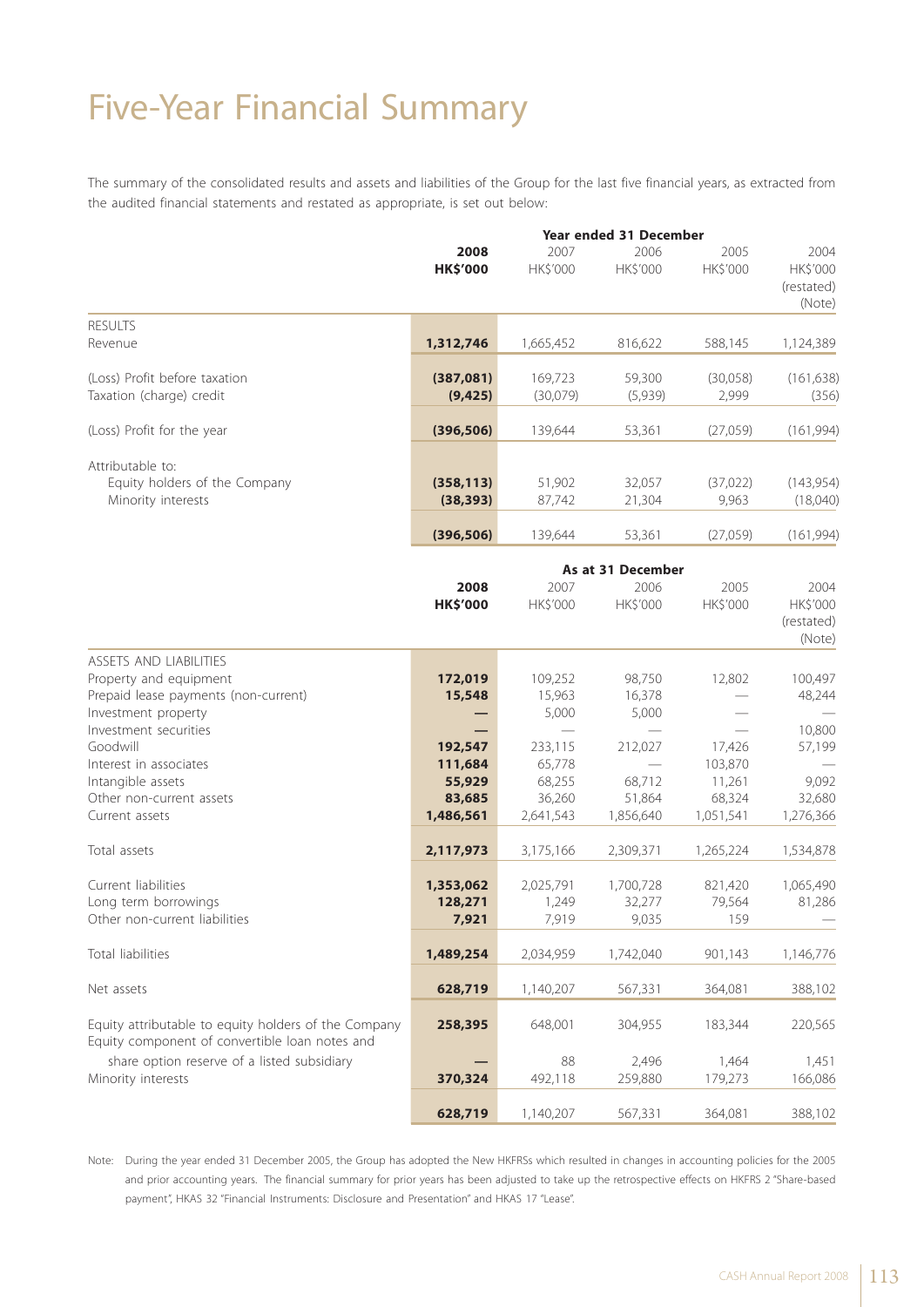# **Definitions**

In this annual report, the following expressions have the following meanings unless the context requires otherwise :

| "ARTAR"                                 | Abdulrahman Saad Al-Rashid & Sons Company Limited, a substantial shareholder of CFSG                                                                                                                                                                                                                                                                                          |
|-----------------------------------------|-------------------------------------------------------------------------------------------------------------------------------------------------------------------------------------------------------------------------------------------------------------------------------------------------------------------------------------------------------------------------------|
| "Audit Committee"                       | the audit committee of the Company established pursuant to the CG Code of the<br>Listing Rules                                                                                                                                                                                                                                                                                |
| "Board"                                 | the board of Directors                                                                                                                                                                                                                                                                                                                                                        |
| "Cash Guardian"                         | Cash Guardian Limited, a company incorporated in the British Virgin Islands; a substantial<br>Shareholder of the Company and an associate of Mr Kwan Pak Hoo Bankee                                                                                                                                                                                                           |
| "Celestial Capital"                     | Celestial Capital Limited, a company incorporated with limited liability in Hong Kong, is a<br>non-wholly-owned subsidiary of the Company via CFSG. It is a licensed corporation under<br>the SFO which is engaged in types 1 (dealing in securities) and 6 (advising on corporate<br>finance) regulated activities                                                           |
| "Celestial Commodities"                 | Celestial Commodities Limited, a company incorporated with limited liability in Hong Kong,<br>is a non-wholly-owned subsidiary of the Company via CFSG. It is a licensed corporation<br>under the SFO which is engaged in type 2 (dealing in futures contracts) regulated activity                                                                                            |
| "Celestial Securities"                  | Celestial Securities Limited, a company incorporated with limited liability in Hong Kong, is a<br>non-wholly-owned subsidiary of the Company via CFSG. It is a licensed corporation under<br>the SFO which is engaged in type 1 (dealing in securities) regulated activity                                                                                                    |
| "CEO"                                   | the chief executive officer of the Company                                                                                                                                                                                                                                                                                                                                    |
| $^{\prime\prime}$ CFO $^{\prime\prime}$ | the chief financial officer of the Company                                                                                                                                                                                                                                                                                                                                    |
| "CFSG"                                  | CASH Financial Services Group Limited (stock code on Main Board: 510), a company<br>incorporated in Bermuda with limited liability and whose shares are listed on the Main Board<br>with effect from 3 March 2008, is a non-wholly-owned subsidiary of the Company. The<br>shares of CFSG were listed on GEM (stock code on GEM: 8122) prior its listing on the Main<br>Board |
| "CFSG Group"                            | CFSG and its subsidiaries                                                                                                                                                                                                                                                                                                                                                     |
| "CFSG New Option Scheme"                | a new share option scheme adopted by CFSG to replace the CFSG Option Scheme pursuant<br>to an ordinary resolution passed at the special general meeting of CFSG held on 22 February<br>2008, which took effect on 3 March 2008                                                                                                                                                |
| "CFSG Option Scheme"                    | the share option scheme adopted by CFSG pursuant to an ordinary resolution passed by the<br>shareholders of CFSG on 19 February 2002 and was terminated on 3 March 2008                                                                                                                                                                                                       |
| "CFS"                                   | Celestial Financial Services Limited, a company incorporated in the British Virgin Islands with<br>limited liability. It is a non-wholly-owned subsidiary of the Company via CFSG and is the<br>direct holding company of CFT                                                                                                                                                 |
| $^{\prime\prime}$ CFT $^{\prime\prime}$ | CASH Frederick Taylor Limited, a company incorporated in Hong Kong with limited liability,<br>is an non-wholly-owned subsidiary of the Company via CFSG. It engages in wealth<br>management business                                                                                                                                                                          |
| "CG Code"                               | the Code on Corporate Governance Practices as contained in the Listing Rules                                                                                                                                                                                                                                                                                                  |
| "CG Period"                             | the period covering the financial period ended 31 December 2008 and up to the date of<br>this annual report to which the CG Report is inscribed                                                                                                                                                                                                                               |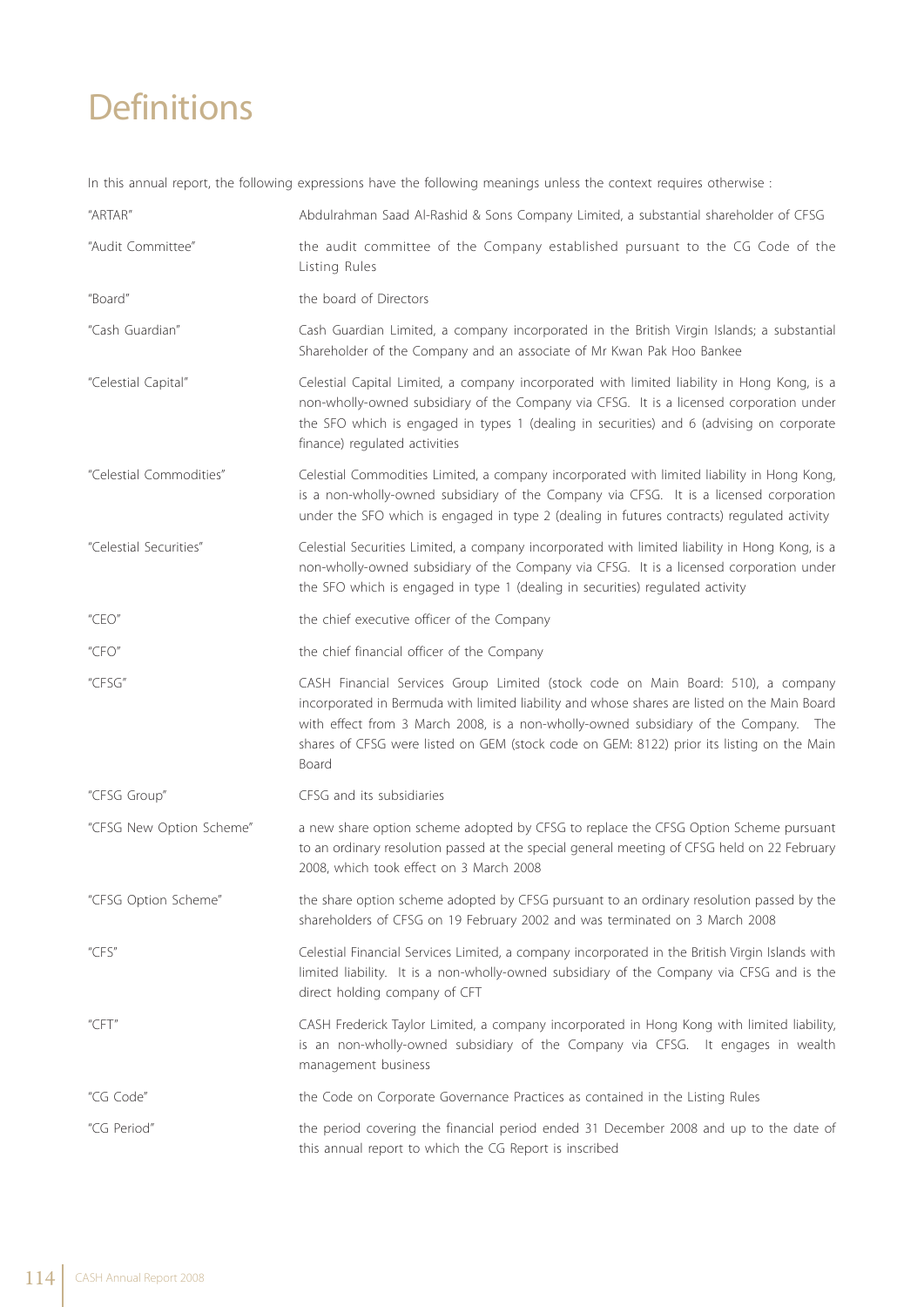# **Definitions**

| "CG Report"                             | the corporate governance report of the Company covering the CG period as required to be<br>included in this annual report under the Listing Rules                                                                                                                                                                                                                                                                                                                                                                                                                                                                                                                                                                                                                                                                                                                                        |
|-----------------------------------------|------------------------------------------------------------------------------------------------------------------------------------------------------------------------------------------------------------------------------------------------------------------------------------------------------------------------------------------------------------------------------------------------------------------------------------------------------------------------------------------------------------------------------------------------------------------------------------------------------------------------------------------------------------------------------------------------------------------------------------------------------------------------------------------------------------------------------------------------------------------------------------------|
| $^{\prime\prime}$ CGL $^{\prime\prime}$ | CASH Group Limited, a company incorporated in the British Virgin Islands with limited liability,<br>is a wholly-owned subsidiary of the Company                                                                                                                                                                                                                                                                                                                                                                                                                                                                                                                                                                                                                                                                                                                                          |
| "CIGL"                                  | Celestial Investment Group Limited, a company incorporated in the British Virgin Islands with<br>limited liability, is a wholly-owned subsidiary of the Company. It is also a controlling<br>shareholder of CFSG                                                                                                                                                                                                                                                                                                                                                                                                                                                                                                                                                                                                                                                                         |
| "Company" or "CASH"                     | Celestial Asia Securities Holdings Limited (stock code: 1049), a company incorporated in<br>Bermuda with limited liability and whose shares are listed on the Main Board                                                                                                                                                                                                                                                                                                                                                                                                                                                                                                                                                                                                                                                                                                                 |
| "Connected Clients"                     | Mr Kwan Pak Hoo Bankee and Mr Law Ping Wah Bernard (the executive directors of each of<br>the Company and CFSG), Mr Wong Kin Yick Kenneth (ex-director of each of the Company<br>and CFSG), Mr Cheng Man Pan Ben (an executive director of CFSG) and Mr Lin Che Chu<br>George (an executive Director of the Company), Cash Guardian (a substantial Shareholder of<br>the Company), and ARTAR (a substantial shareholder of CFSG), and Kawoo Finance Limited<br>(a then wholly-owned subsidiary of the Company and became a wholly-owned subsidiary<br>of CFSG since 31 July 2008) and Libra Capital Management (HK) Limited (formerly E-Tailer<br>Holding Limited) (a wholly-owned subsidiary of the Company), all of which, except Kawoo<br>Finance Limited and Libra Capital Management (HK) Limited, are now connected persons of<br>the Company (as defined under the Listing Rules) |
| "COO"                                   | the chief operating officer of the Company                                                                                                                                                                                                                                                                                                                                                                                                                                                                                                                                                                                                                                                                                                                                                                                                                                               |
| "CRMG" or "CRMG Group"                  | CASH Retail Management Group Limited, a company incorporated in the British Virgin Islands<br>with limited liability, together with its subsidiaries and the Retail Group which engage in all<br>retail management businesses of the Group. The CRMG Group are wholly-owned subsidiaries<br>of the Group                                                                                                                                                                                                                                                                                                                                                                                                                                                                                                                                                                                 |
| "Directors"                             | the directors of the Company                                                                                                                                                                                                                                                                                                                                                                                                                                                                                                                                                                                                                                                                                                                                                                                                                                                             |
| "ED(s)"                                 | the executive Director(s) of the Company                                                                                                                                                                                                                                                                                                                                                                                                                                                                                                                                                                                                                                                                                                                                                                                                                                                 |
| "GEM"                                   | the Growth Enterprise Market of the Stock Exchange                                                                                                                                                                                                                                                                                                                                                                                                                                                                                                                                                                                                                                                                                                                                                                                                                                       |
| "Group" or "CASH Group"                 | the Company and its subsidiaries                                                                                                                                                                                                                                                                                                                                                                                                                                                                                                                                                                                                                                                                                                                                                                                                                                                         |
| "Hong Kong" or "HKSAR"                  | the Hong Kong Special Administrative Region of the PRC                                                                                                                                                                                                                                                                                                                                                                                                                                                                                                                                                                                                                                                                                                                                                                                                                                   |
| " $INED(s)$ "                           | the independent non-executive Director(s) of the Company                                                                                                                                                                                                                                                                                                                                                                                                                                                                                                                                                                                                                                                                                                                                                                                                                                 |
| "Listing Rules"                         | The Rules Governing the Listing of Securities on the Stock Exchange                                                                                                                                                                                                                                                                                                                                                                                                                                                                                                                                                                                                                                                                                                                                                                                                                      |
| "Main Board"                            | the main board of the Stock Exchange, which excludes GEM                                                                                                                                                                                                                                                                                                                                                                                                                                                                                                                                                                                                                                                                                                                                                                                                                                 |
| "Margin Financing Arrangement"          | the grant of margin financing facilities by CFSG to the Connected Clients, details of which<br>are disclosed in the sub-section headed "Continuing Connected Transactions" in the directors'<br>report of this annual report                                                                                                                                                                                                                                                                                                                                                                                                                                                                                                                                                                                                                                                             |
| "Model Code"                            | the required standards of dealings regarding securities transactions by Directors or the Model<br>Code for Securities Transactions by Directors of Listed Issuers as set out in the Listing Rules                                                                                                                                                                                                                                                                                                                                                                                                                                                                                                                                                                                                                                                                                        |
| "Moli" or "Moli Group"                  | Netfield (Bermuda) and its subsidiaries, which mainly operate and develop online games in<br>the PRC and Taiwan, are wholly-owned subsidiaries of the Company                                                                                                                                                                                                                                                                                                                                                                                                                                                                                                                                                                                                                                                                                                                            |
| " $NED(s)$ "                            | the non-executive Director(s) of the Company                                                                                                                                                                                                                                                                                                                                                                                                                                                                                                                                                                                                                                                                                                                                                                                                                                             |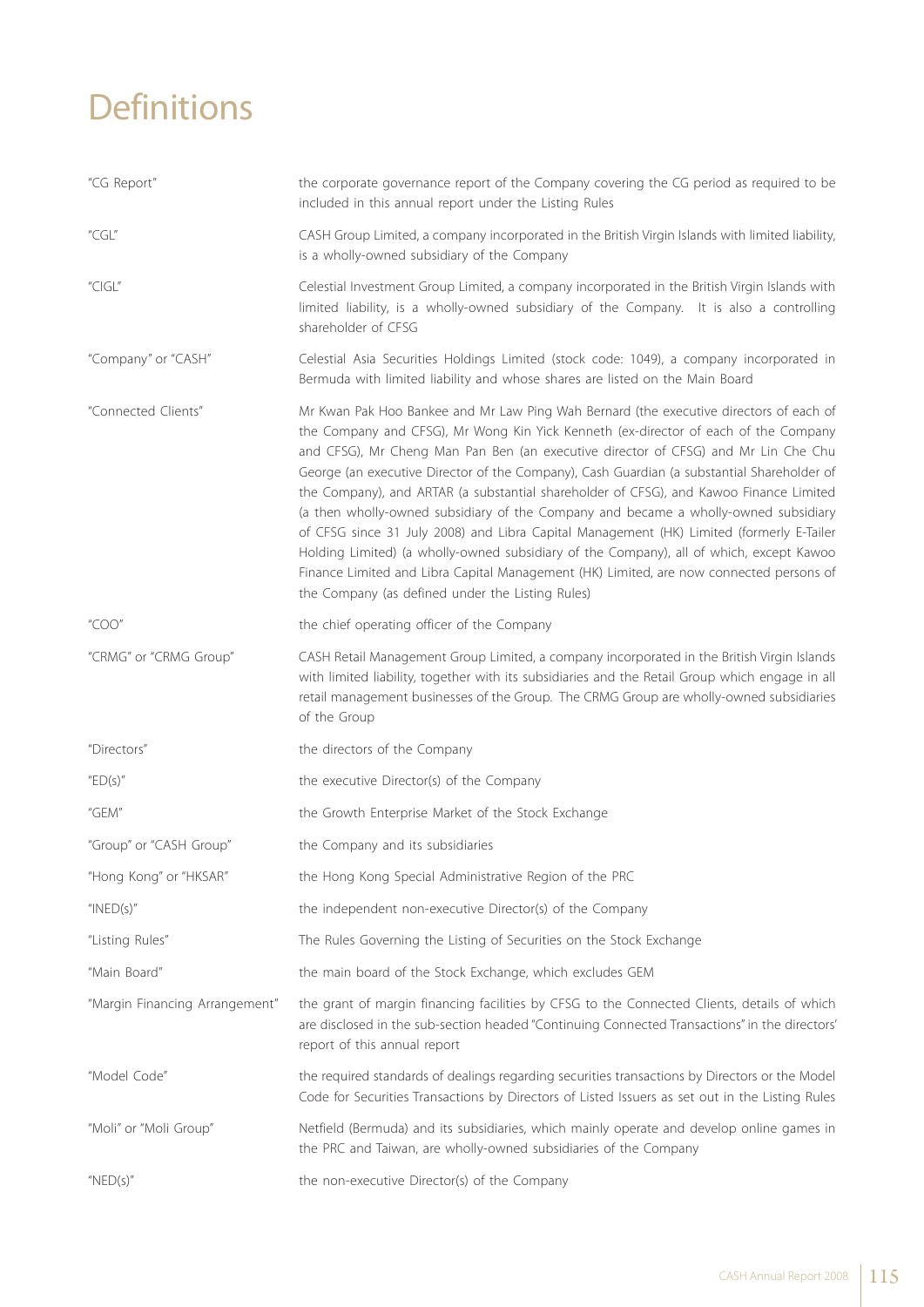# **Definitions**

| "Netfield (Bermuda)"     | Netfield Technology Limited, a company incorporated in Bermuda with limited liability. It is<br>a wholly-owned subsidiary of the Company and the holding company of the Moli Group                                                                                                                                                                                                                                                                                 |
|--------------------------|--------------------------------------------------------------------------------------------------------------------------------------------------------------------------------------------------------------------------------------------------------------------------------------------------------------------------------------------------------------------------------------------------------------------------------------------------------------------|
| "Netfield (BVI)"         | Netfield Technology Limited, a company incorporated in the British Virgin Islands with limited<br>liability, is a subsidiary of the Moli Group                                                                                                                                                                                                                                                                                                                     |
| "PE ratio"               | price-to-earning ratio                                                                                                                                                                                                                                                                                                                                                                                                                                             |
| "PRC"                    | the People's Republic of China                                                                                                                                                                                                                                                                                                                                                                                                                                     |
| "Principles"             | a set of corporate governance principles adopted by the Board                                                                                                                                                                                                                                                                                                                                                                                                      |
| "Remuneration Committee" | the remuneration committee of the Company established pursuant to the CG Code of the<br>Listing Rules                                                                                                                                                                                                                                                                                                                                                              |
| "Retail Group"           | CASH Retail Management (HK) Limited (a company incorporated in the British Virgin Islands<br>with limited liability) and its subsidiaries, which mainly engage in retail business in Hong<br>Kong, are currently wholly-owned subsidiaries of the Group. The Retail Group are, subject to<br>conditions precedent, to be transferred to CFSG Group as more particularly set out in the<br>joint announcement issued by the Company and CFSG dated 19 December 2008 |
| "SFO"                    | the Securities and Futures Ordinance (Chapter 571 of the Laws of Hong Kong)                                                                                                                                                                                                                                                                                                                                                                                        |
| "Share $(s)$ "           | ordinary shares of HK\$0.10 each in the share capital of the Company                                                                                                                                                                                                                                                                                                                                                                                               |
| "Shareholder(s)"         | holder(s) of the Share(s)                                                                                                                                                                                                                                                                                                                                                                                                                                          |
| "Stock Exchange"         | The Stock Exchange of Hong Kong Limited                                                                                                                                                                                                                                                                                                                                                                                                                            |
| HKS''                    | Hong Kong dollar(s), the lawful currency of Hong Kong                                                                                                                                                                                                                                                                                                                                                                                                              |